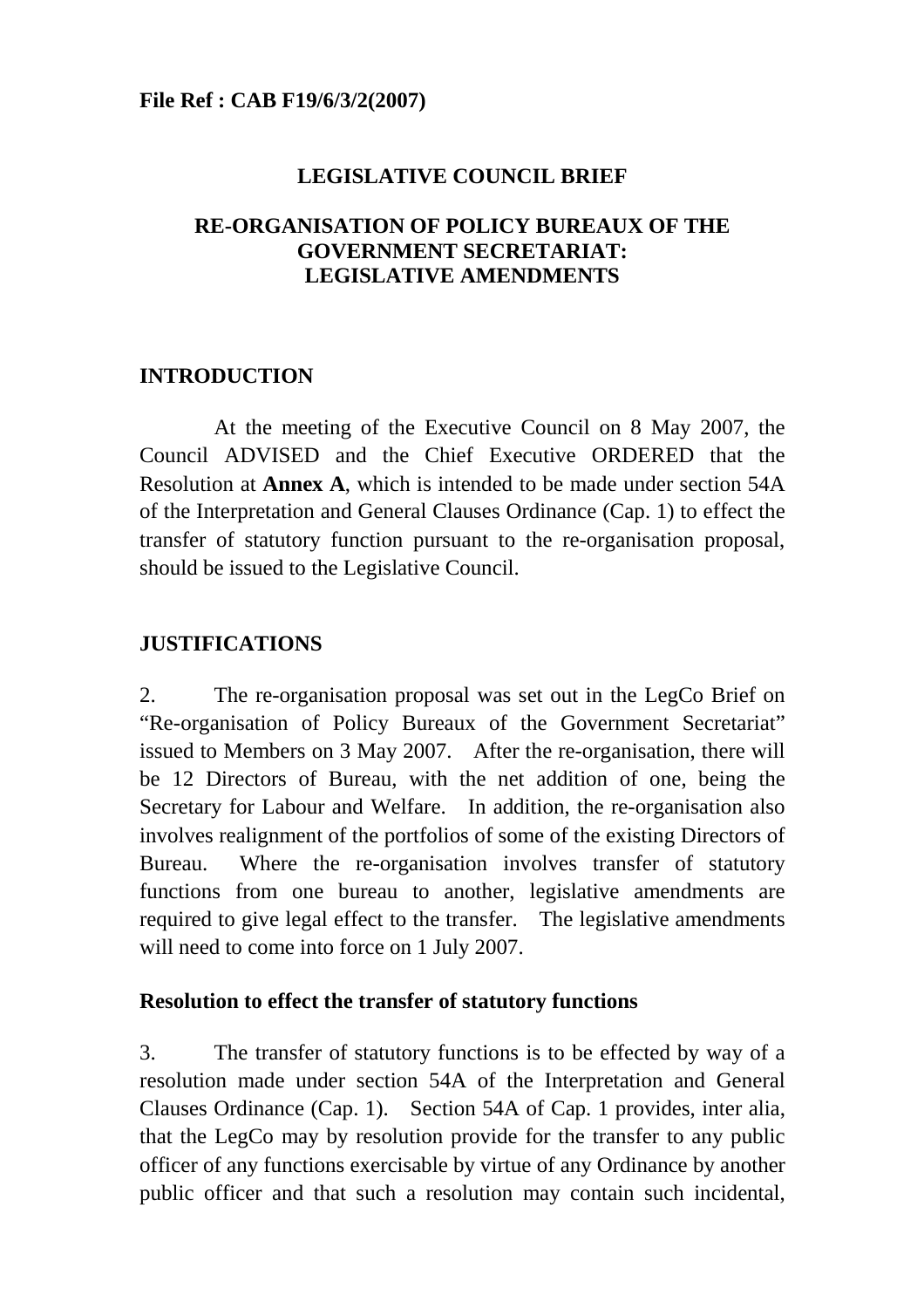consequential and supplemental provisions as may be necessary or expedient for the purpose of giving full effect to the resolution. The draft Resolution at **Annex A** provides that the statutory functions currently exercisable by the named existing Directors of Bureau be transferred to the named Directors of Bureau after the re-organisation. The Resolution will not involve substantive amendments to the statutory functions (including powers and duties) provided for in the relevant ordinances. The Resolution will provide for the simple substitution of the current title of the Director of Bureau by the new title of the Director of Bureau in whom policy responsibility for the provisions in question is to be vested with effect from 1 July 2007.

# **Draft Order to amend Schedule 6 to Cap.1**

4. One other legislative amendment consequential to the re-organisation relates to the public officers specified in Schedule 6 to Cap. 1. Section 62(1) of Cap. 1 provides, inter alia, that where any Ordinance confers a statutory power or obligation on the Chief Executive<sup>1</sup>, the exercise of such power or the performance of such duty may be signified under the hand of any public officer specified in Schedule 6. Section 62(3) provides that the Chief Executive in Council may, by order published in the Gazette, amend Schedule 6. A draft Order intended to be made under section 62(3) of Cap.1, after the Resolution has been passed, is at **Annex B**.

### **LEGISLATIVE TIMETABLE**

5. The Resolution and the Order will need to come into force on 1 July 2007, to tie in with the effective date of the re-organisation.

l 1 Such powers and duties may include, for example, the making of any subsidiary legislation or appointment, issuing of any direction and order, authorising any thing or matter to be done, granting any exemption, remitting any fee or penalty, exercising any other power or performing any other duty.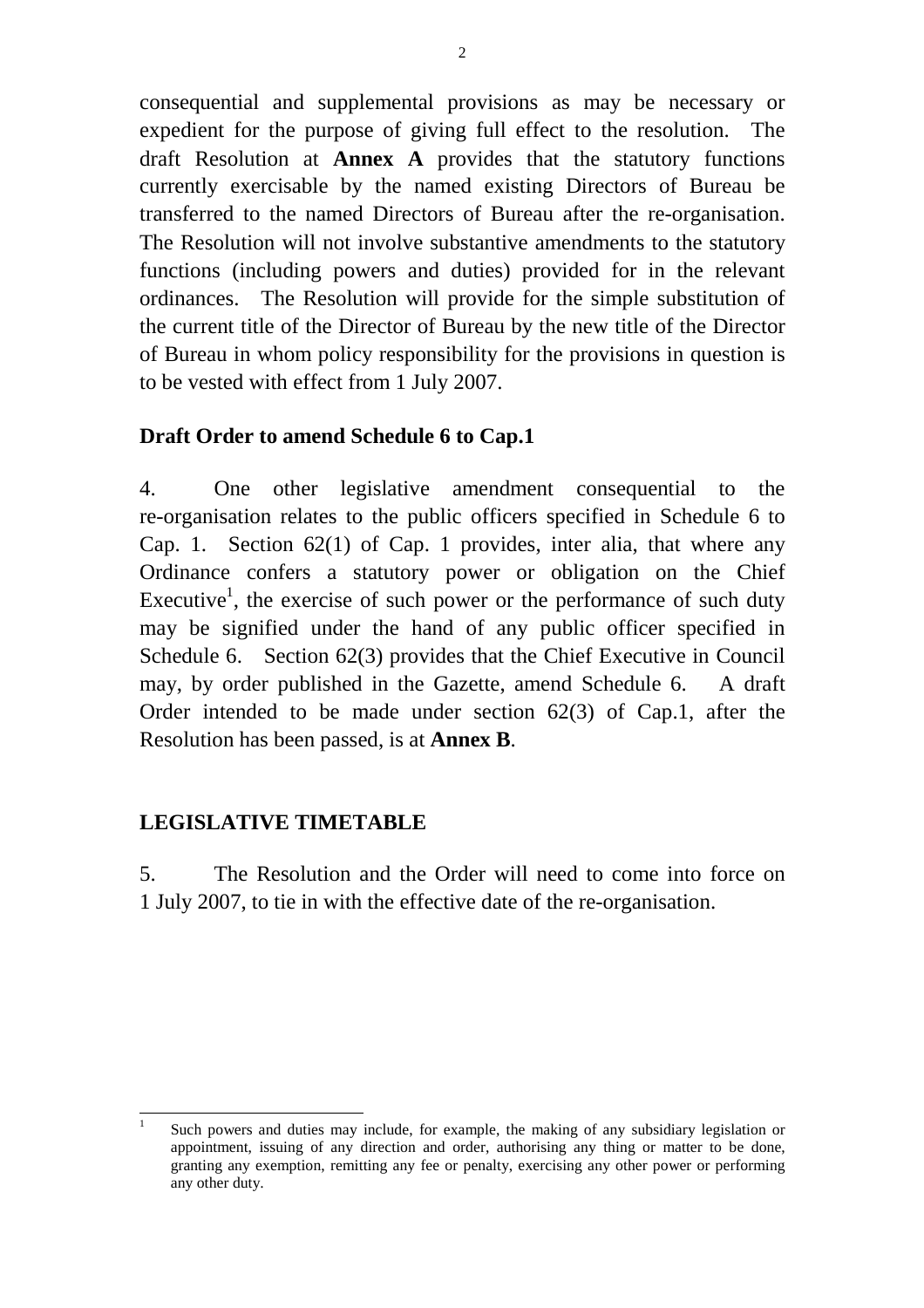#### **IMPLICATIONS OF THE PROPOSAL**

6. The implications of the envisaged reorganisation have been set out in paragraphs 12 to 13 and Annex C to the LegCo Brief on "Re-organisation of Policy Bureaux of the Government Secretariat" issued on 3 May.

## **PUBLIC CONSULTATION**

7. As set out in the LegCo Brief on "Re-organisation of Policy Bureaux of the Government Secretariat" issued on 3 May, the re-organisation represents a considered response by the Government to the comments received over the last few years on the existing alignment of policy responsibilities.

### **PUBLICITY**

8. A LegCo brief has been issued on 9 May 2007.

# **ENQUIRIES**

9. For enquiries about this brief, please contact Mr Gary POON, Principal Assistant Secretary (Constitutional Affairs), at 2810 2852.

Constitutional Affairs Bureau 9 May 2007

**File Ref : CAB F19/6/3/2(2007)** 

GP075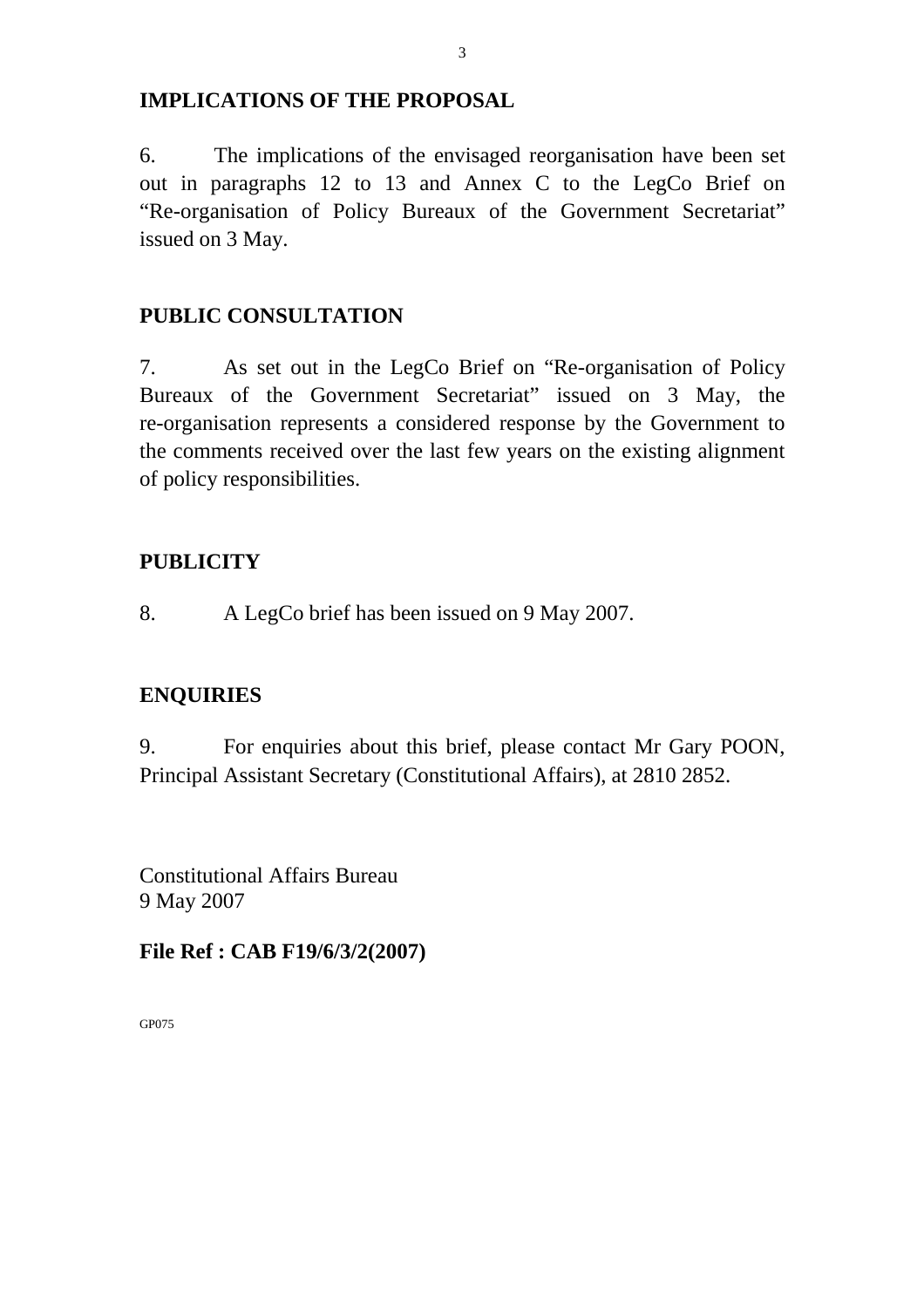#### **INTERPRETATION AND GENERAL CLAUSES ORDINANCE**

#### **RESOLUTION OF THE LEGISLATIVE COUNCIL**

 Resolution made and passed by the Legislative Council under section 54A of the Interpretation and General Clauses Ordinance (Cap. 1) on 2007.

RESOLVED that with effect from 1 July 2007 –

- (1) the functions exercisable by the Secretary for Constitutional Affairs by virtue of –
	- (a) the Federation of Hong Kong Industries Ordinance (Cap. 321) be transferred to the Secretary for Constitutional and Mainland Affairs and, for the purpose of giving full effect to such transfer, that Ordinance be amended in section 45(5) by repealing "Secretary for Constitutional Affairs" and substituting "Secretary for Constitutional and Mainland Affairs";
	- (b) the Electoral Affairs Commission (Registration)(Electors for Legislative Council Functional Constituencies)(Voters for Election Committee Subsectors)(Members of Election Committee) Regulation (Cap. 541 sub. leg. B) be transferred to the Secretary for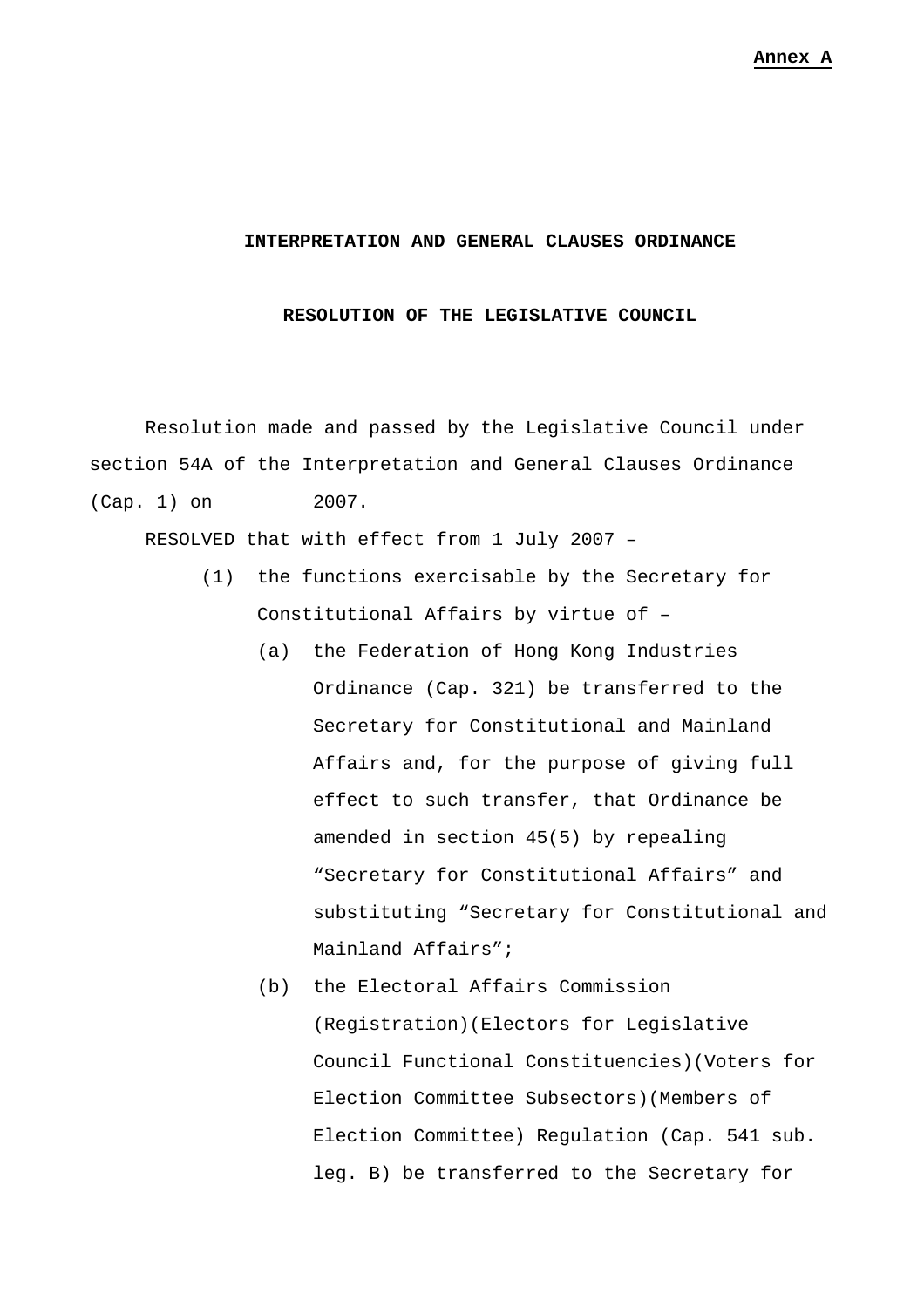Constitutional and Mainland Affairs and, for the purpose of giving full effect to such transfer, that Regulation be amended in section 9(6A)(b) by repealing "Secretary for Constitutional Affairs" and substituting "Secretary for Constitutional and Mainland Affairs";

- (c) the Electoral Affairs Commission (Electoral Procedure)(Legislative Council) Regulation (Cap. 541 sub. leg. D) be transferred to the Secretary for Constitutional and Mainland Affairs and, for the purpose of giving full effect to such transfer, that Regulation be amended in section 84(6)(b) by repealing "Secretary for Constitutional Affairs" and substituting "Secretary for Constitutional and Mainland Affairs";
- (d) the Electoral Affairs Commission (Electoral Procedure)(District Councils) Regulation (Cap. 541 sub. leg. F) be transferred to the Secretary for Constitutional and Mainland Affairs and, for the purpose of giving full effect to such transfer, that Regulation be amended in section 82(4)(b) by repealing "Secretary for Constitutional Affairs" and substituting "Secretary for Constitutional and Mainland Affairs";
- (e) the Electoral Affairs Commission (Electoral Procedure)(Election Committee) Regulation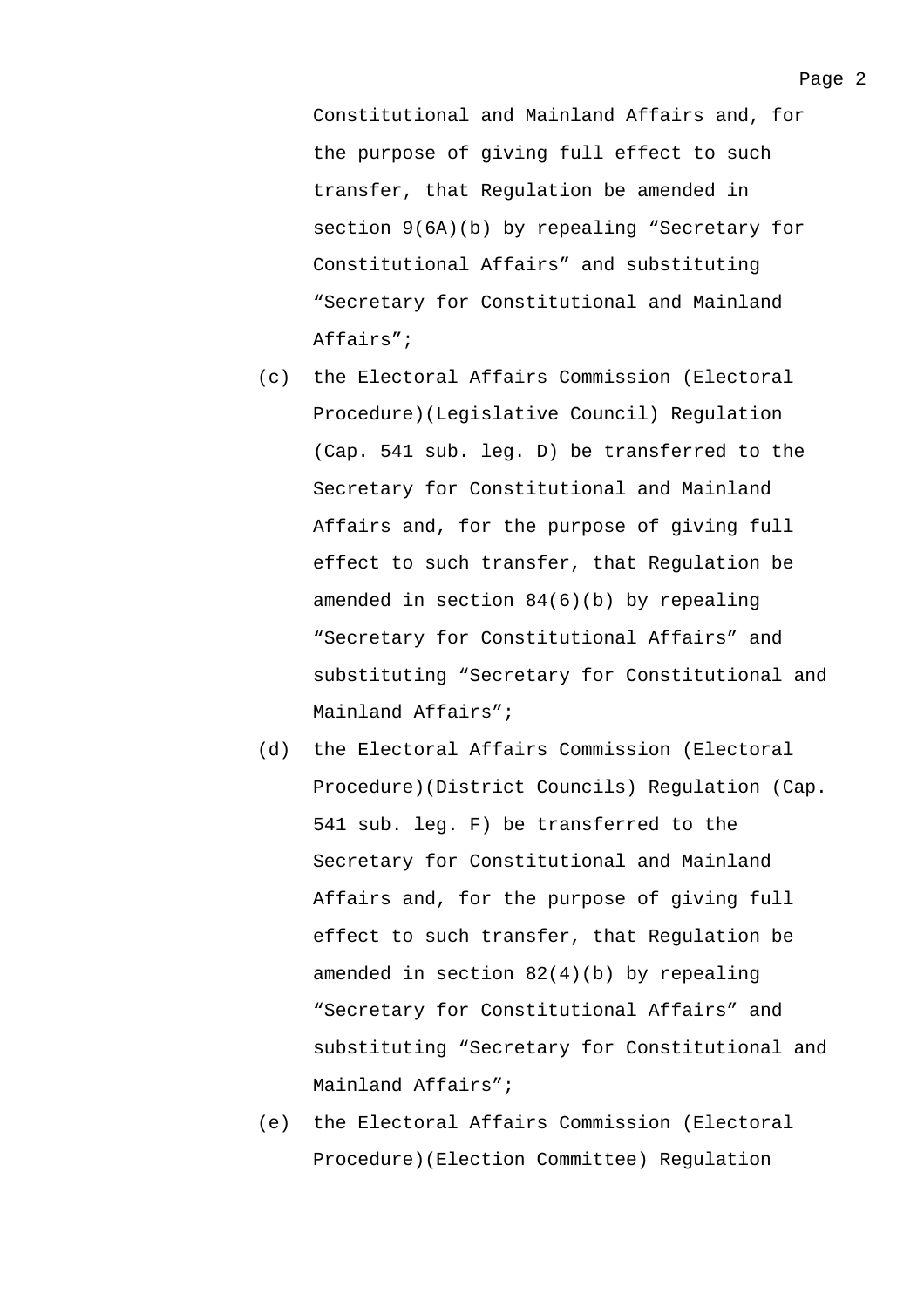(Cap. 541 sub. leg. I) be transferred to the Secretary for Constitutional and Mainland Affairs and, for the purpose of giving full effect to such transfer, that Regulation be amended in section 81(4)(b) by repealing "Secretary for Constitutional Affairs" and substituting "Secretary for Constitutional and Mainland Affairs";

- (f) the Electoral Procedure (Chief Executive Election) Regulation (Cap. 541 sub. leg. J) be transferred to the Secretary for Constitutional and Mainland Affairs and, for the purpose of giving full effect to such transfer, that Regulation be amended in section 55(b)(ii) by repealing "Secretary for Constitutional Affairs" and substituting "Secretary for Constitutional and Mainland Affairs";
- (g) the Electoral Procedure (Village Representative Election) Regulation (Cap. 541 sub. leg. L) be transferred to the Secretary for Constitutional and Mainland Affairs and, for the purpose of giving full effect to such transfer, that Regulation be amended in section  $67(1)(b)(ii)$  by repealing "Secretary for Constitutional Affairs" and substituting "Secretary for Constitutional and Mainland Affairs";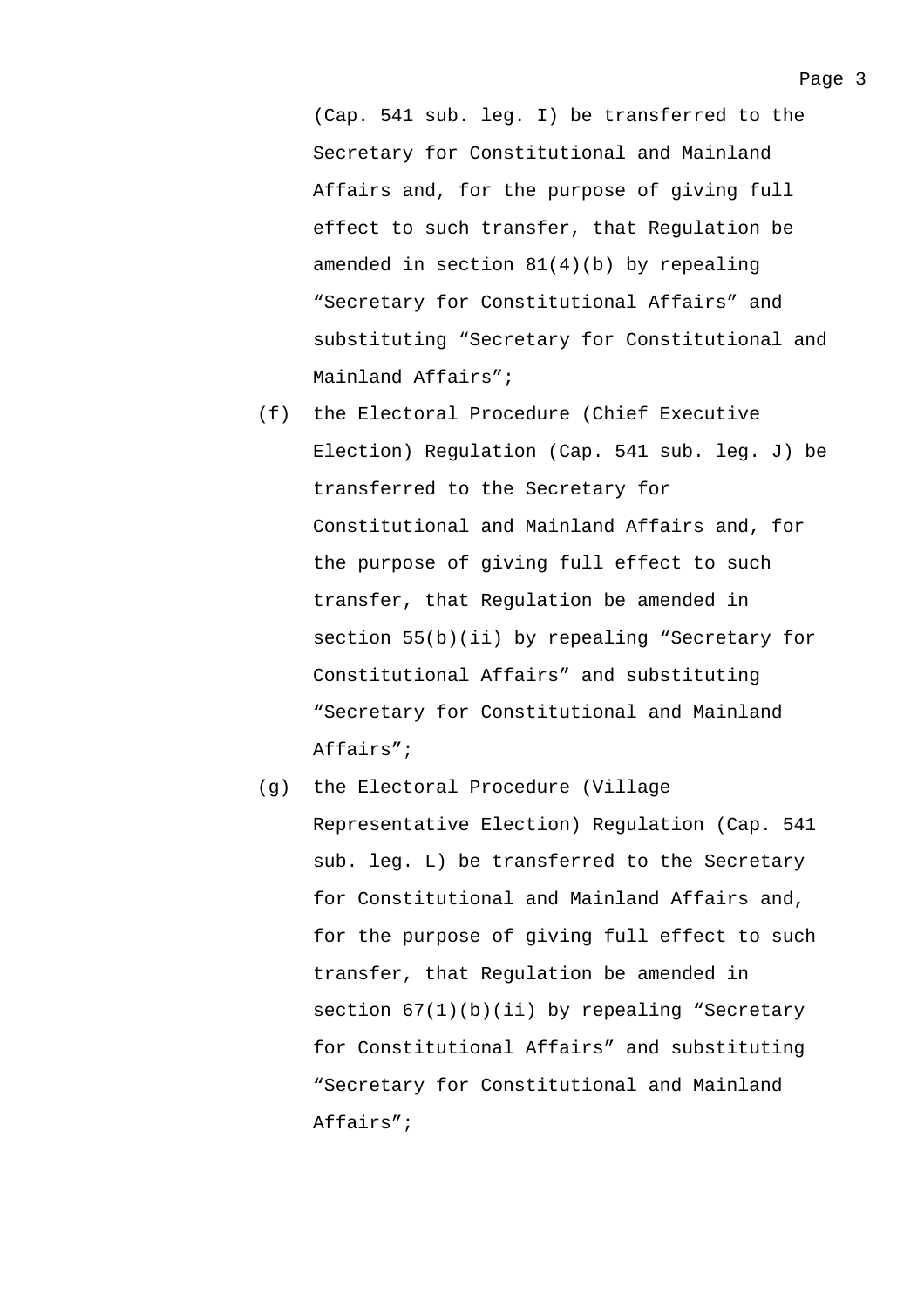- (h) the Legislative Council Ordinance (Cap. 542) be transferred to the Secretary for Constitutional and Mainland Affairs and, for the purpose of giving full effect to such transfer, that Ordinance be amended in the following provisions by repealing "Secretary for Constitutional Affairs" wherever it appears and substituting "Secretary for Constitutional and Mainland Affairs" –
	- $(i)$  section  $3(2A)(a)(ii)$ ;
	- (ii) section 3(2B);
	- $(iii)$  section  $20U(2)(b)(ii);$ 
		- $(iv)$  section  $67(4)$ ;
			- $(v)$  section  $67(5)$ ;
		- $(vi)$  section  $67(6)$ ;
	- (vii) section 71;
	- $(viii)$  section  $75(4)$ ;
- (i) the Legislative Council (Election Petition) Rules (Cap. 542 sub. leg. F) be transferred to the Secretary for Constitutional and Mainland Affairs and, for the purpose of giving full effect to such transfer, those Rules be amended in the following provisions by repealing "Secretary for Constitutional Affairs" wherever it appears and substituting "Secretary for Constitutional and Mainland Affairs" –
	- $(i)$  rule  $5(3)(a)$ ;  $(iii)$  rule  $10(4)(d)$ ;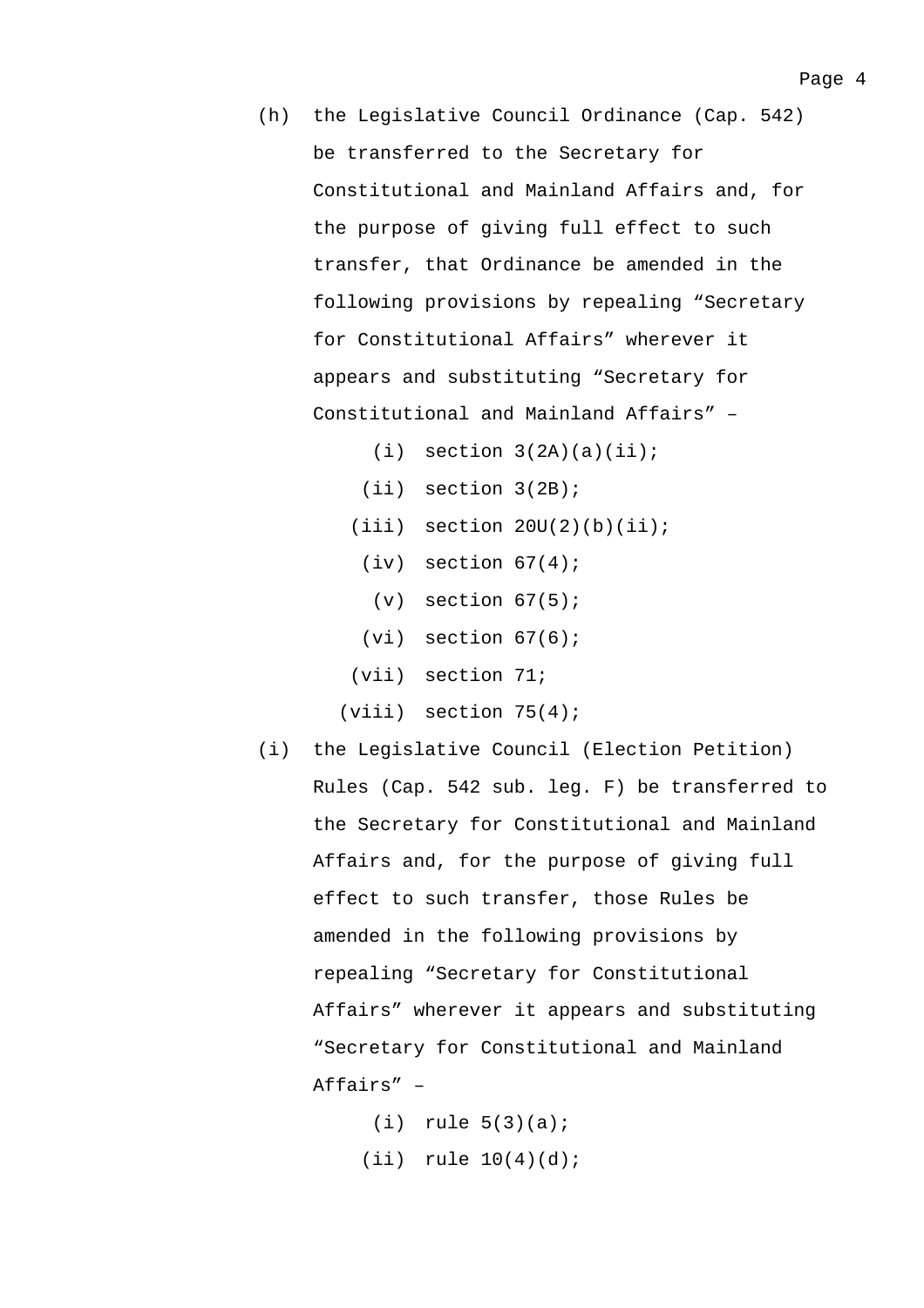- (iii) rule 10(5);
	- $(iv)$  rule  $13(2)(a)$ ;
		- (v) rule 13(4);
	- (vi) rule 15(2);
- (vii) rule 19(3);
- (j) the District Councils Ordinance (Cap. 547) be transferred to the Secretary for Constitutional and Mainland Affairs and, for the purpose of giving full effect to such transfer, that Ordinance be amended in the following provisions by repealing "Secretary for Constitutional Affairs" wherever it appears and substituting "Secretary for Constitutional and Mainland Affairs" –
	- $(i)$  section  $55(4)$ ;  $(iii)$  section  $55(5)$ ;  $(iii)$  section  $55(6)$ ;
- (k) the District Councils (Election Petition) Rules (Cap. 547 sub. leg. C) be transferred to the Secretary for Constitutional and Mainland Affairs and, for the purpose of giving full effect to such transfer, those Rules be amended in the following provisions by repealing "Secretary for Constitutional Affairs" wherever it appears and substituting "Secretary for Constitutional and Mainland Affairs" –
	- $(i)$  rule  $5(2)(a)$ ;  $(iii)$  rule  $10(4)(d)$ ;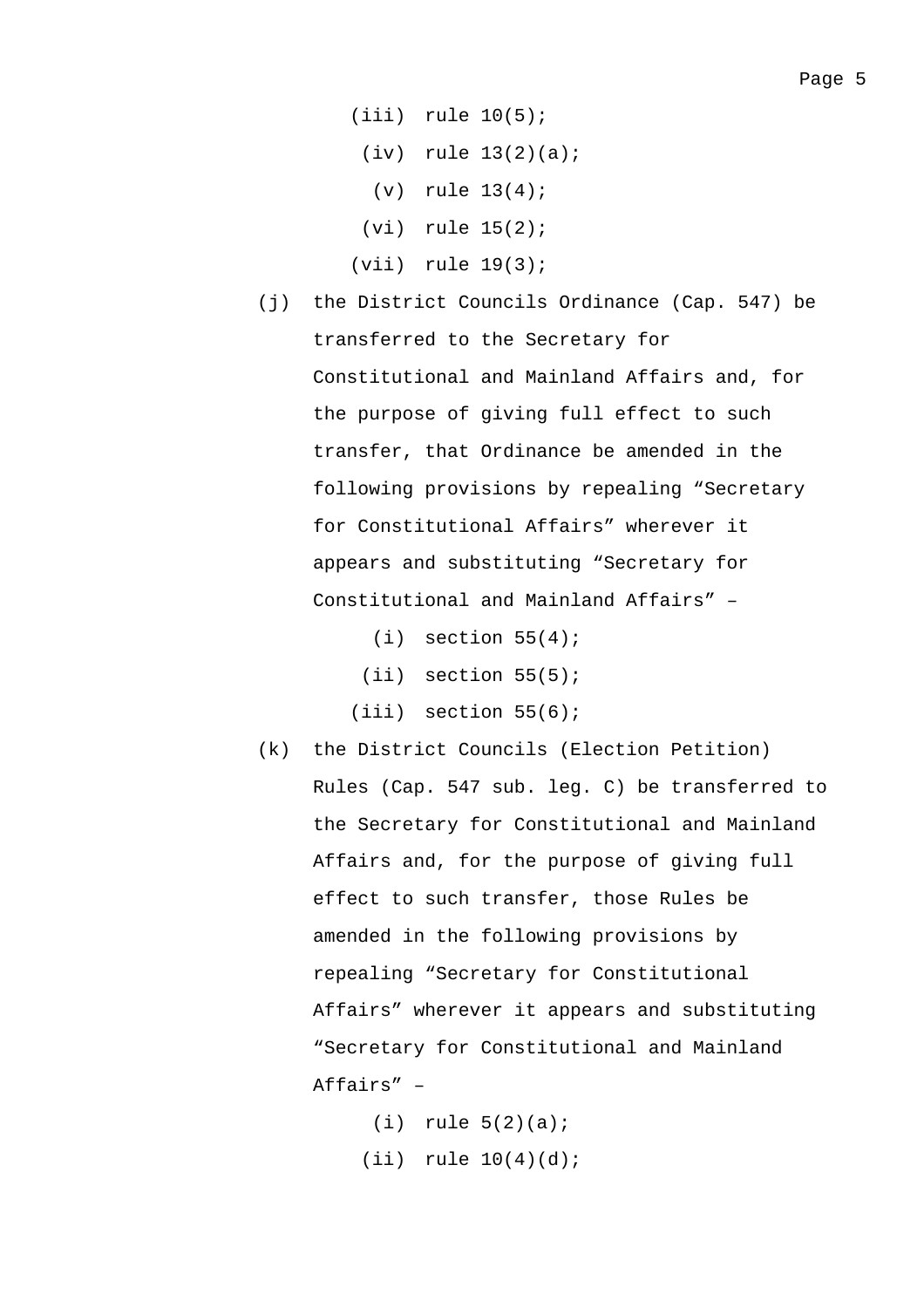- $(iii)$  rule  $13(2)(a)$ ;
- (iv) rule 15(2);
	- (v) rule 19(3);
- (*l*) the Chief Executive Election Ordinance (Cap. 569) be transferred to the Secretary for Constitutional and Mainland Affairs and, for the purpose of giving full effect to such transfer, that Ordinance be amended in the following provisions by repealing "Secretary for Constitutional Affairs" wherever it appears and substituting "Secretary for Constitutional and Mainland Affairs" –

(i) section  $1(4)(a)(ii)$  of the Schedule;

- (ii) section 44(4) of the Schedule;
- (m) the Chief Executive Election (Election Petition) Rules (Cap. 569 sub. leg. E) be transferred to the Secretary for Constitutional and Mainland Affairs and, for the purpose of giving full effect to such transfer, those Rules be amended –
	- (i) in the following provisions by repealing "Secretary for Constitutional Affairs" wherever it appears and substituting "Secretary for Constitutional and Mainland Affairs" –
		- $(A)$  section  $7(1)(c)$ ;
		- $(B)$  section  $8(4)(d)$ ;
		- $(C)$  section  $10(3)(c)$ ;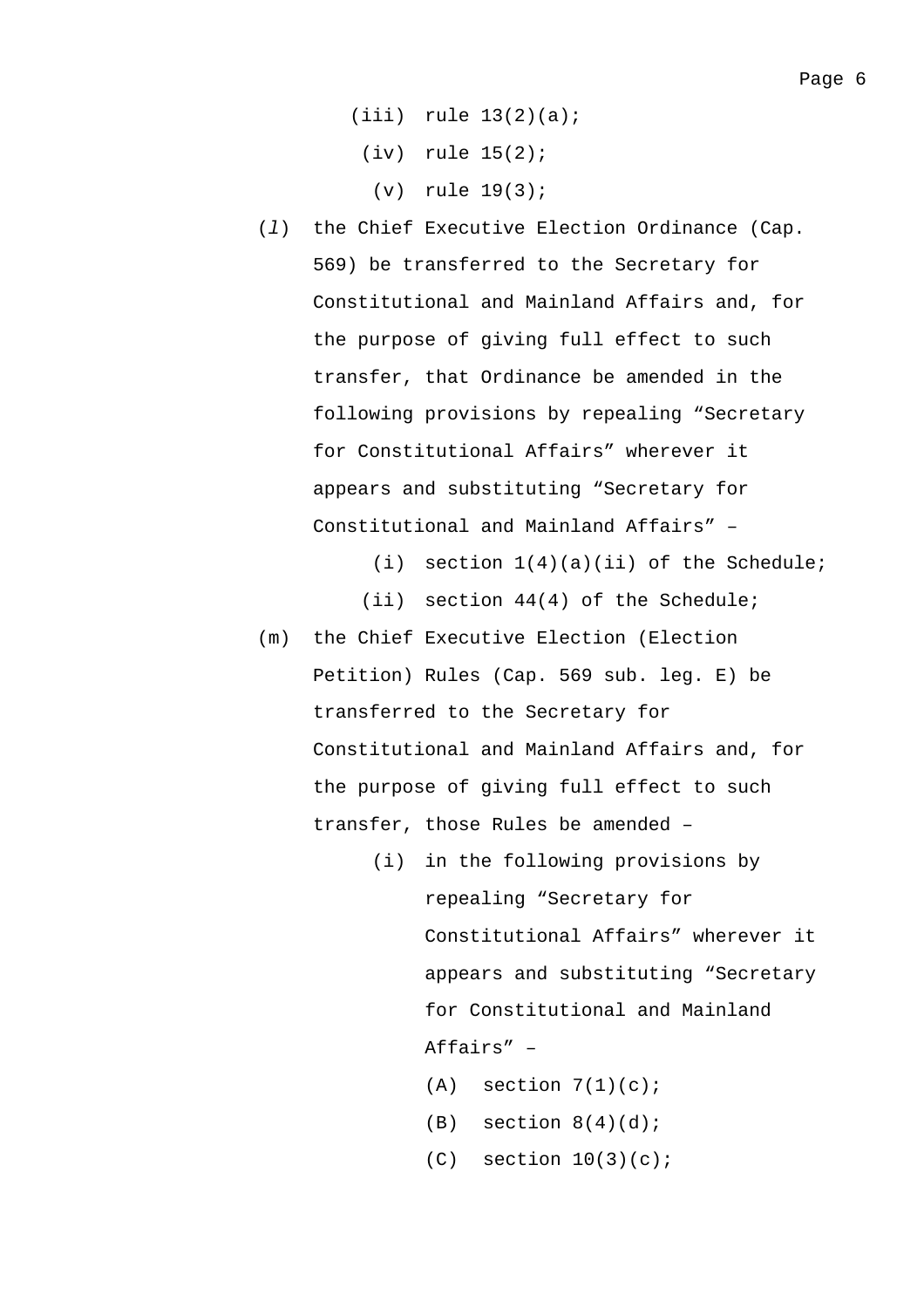- $(D)$  section  $11(2)(a)(iii)$ ;
- $(E)$  section  $13(2)(c)$ ;
- $(F)$  section  $14(2)(a)(iv)$ ;
- (G) section 17(3)(b);
- (H) the Schedule;
- (ii) in section 17(3), in the Chinese text, by repealing "政制事務局局長" and substituting "政制及內地事務局局 長";
- (n) the District Councils (Amendment) Ordinance 2007 (1 of 2007) be transferred to the Secretary for Constitutional and Mainland Affairs and, for the purpose of giving full effect to such transfer, that Ordinance be amended in section 2 by repealing "Secretary for Constitutional Affairs" and substituting "Secretary for Constitutional and Mainland Affairs";
- (2) the functions exercisable by the Secretary for Commerce, Industry and Technology by virtue of –
	- (a) the Import and Export Ordinance (Cap. 60) be transferred to the Secretary for Commerce and Economic Development and, for the purpose of giving full effect to such transfer, that Ordinance be amended in section 39(2) by repealing "Secretary for Commerce, Industry and Technology" and substituting "Secretary for Commerce and Economic Development";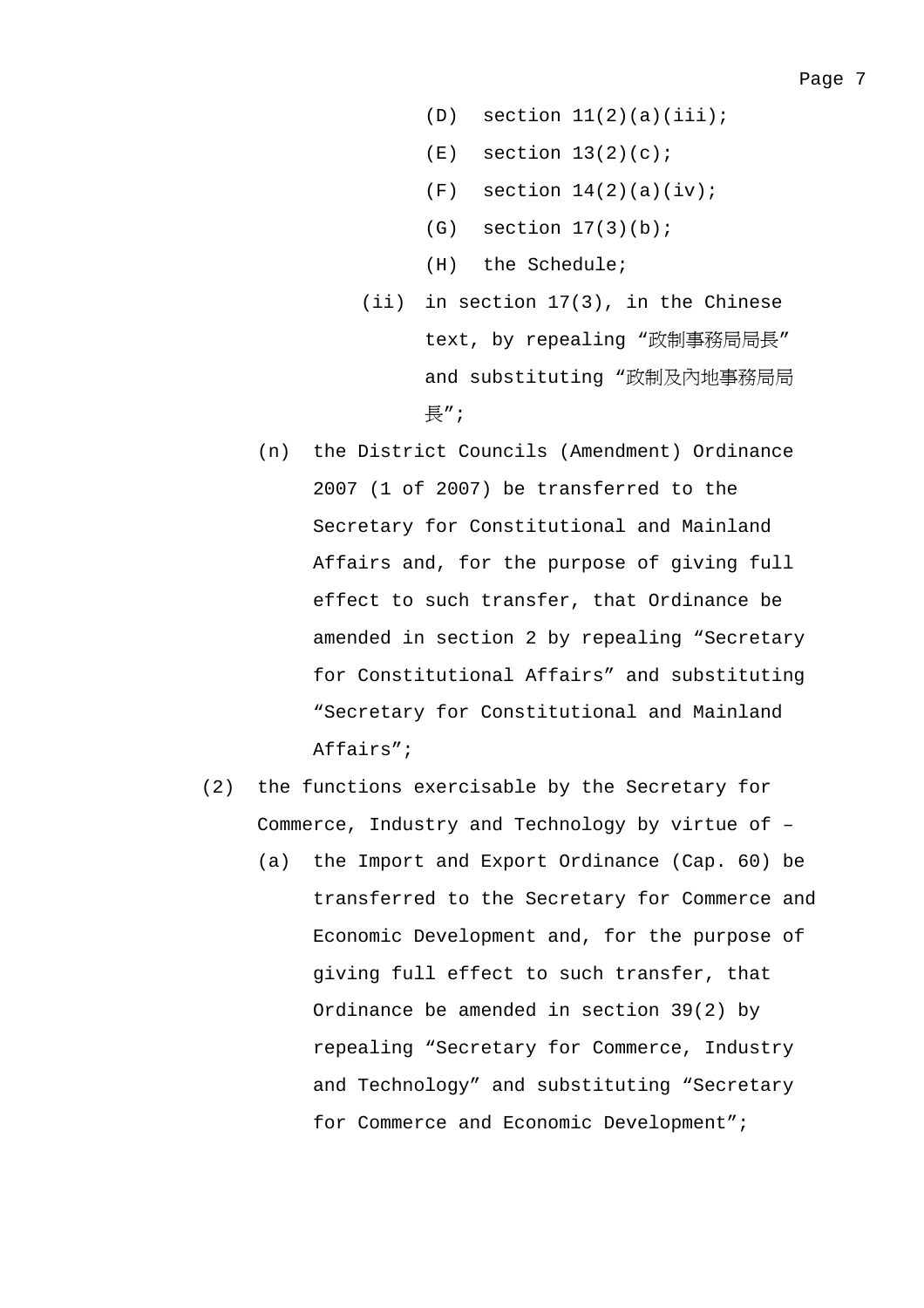- (b) the Telecommunications Ordinance (Cap. 106) be transferred to the Secretary for Commerce and Economic Development and, for the purpose of giving full effect to such transfer, that Ordinance be amended in section 32U by repealing "Secretary for Commerce, Industry and Technology" and substituting "Secretary for Commerce and Economic Development";
- (c) the Dutiable Commodities Ordinance (Cap. 109) be transferred to the Secretary for Commerce and Economic Development and, for the purpose of giving full effect to such transfer, that Ordinance be amended in section 2(5) by repealing "Secretary for Commerce, Industry and Technology" and substituting "Secretary for Commerce and Economic Development";
- (d) the Reserved Commodities Ordinance (Cap. 296) be transferred to the Secretary for Commerce and Economic Development and, for the purpose of giving full effect to such transfer, that Ordinance be amended in section 2(3) by repealing "Secretary for Commerce, Industry and Technology" and substituting "Secretary for Commerce and Economic Development";
- (e) the Film Censorship Ordinance (Cap. 392) be transferred to the Secretary for Commerce and Economic Development and, for the purpose of giving full effect to such transfer, that Ordinance be amended –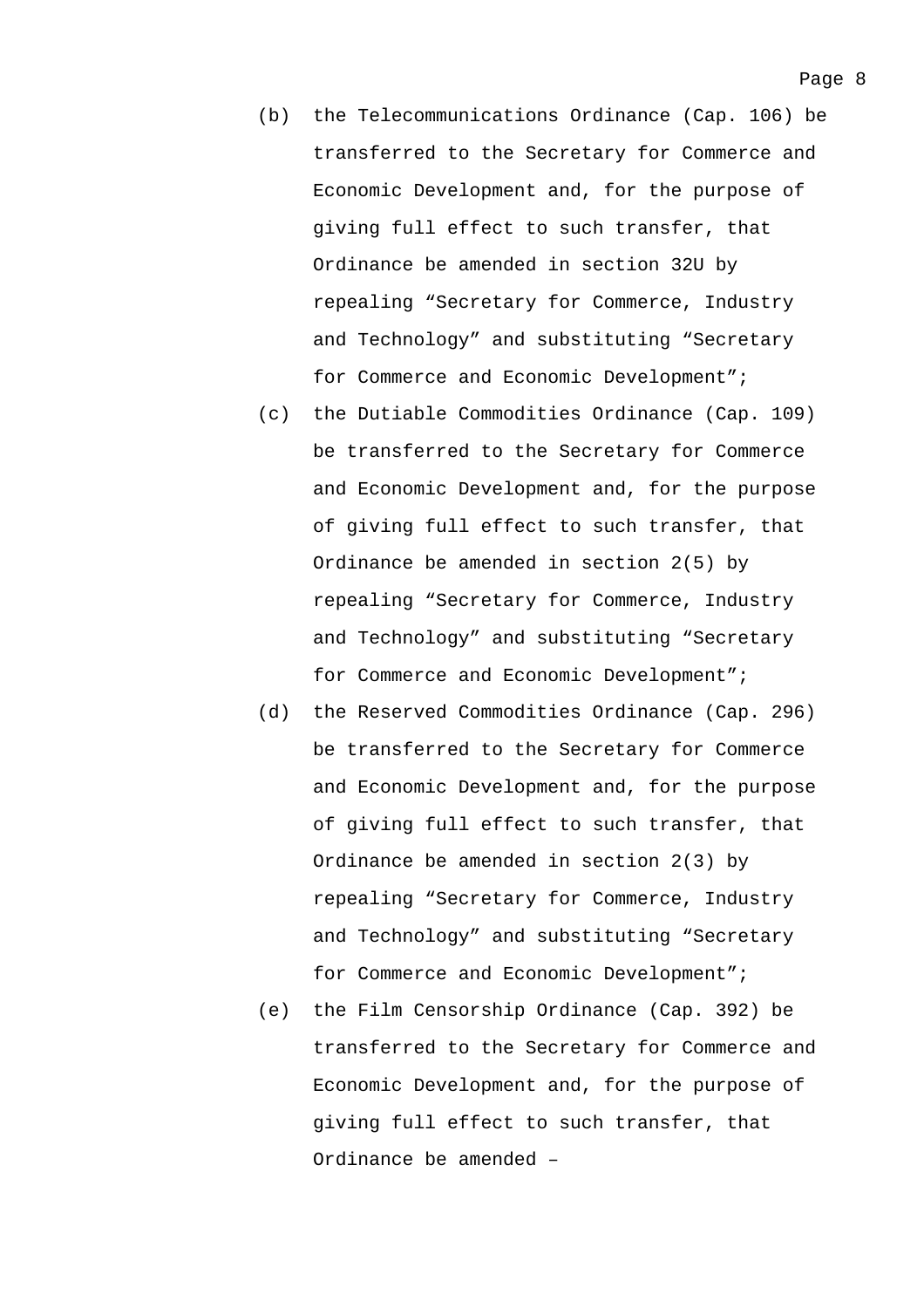- (i) in the definition of "Secretary" in section 2(1) by repealing "Secretary for Commerce, Industry and Technology" and substituting "Secretary for Commerce and Economic Development";
- (ii) in section 29(1) by repealing "Secretary for Commerce, Industry and Technology" and substituting "Secretary";
- (f) the Office of the Telecommunications Authority Trading Fund (Cap. 430 sub.leg.D) be transferred to the Secretary for Commerce and Economic Development and, for the purpose of giving full effect to such transfer, that Ordinance be amended in item 1(p) of Schedule 1, by repealing "Secretary for Commerce, Industry and Technology" and substituting "Secretary for Commerce and Economic Development";
- (g) the Bills of Lading and Analogous Shipping Documents Ordinance (Cap. 440) be transferred to the Secretary for Commerce and Economic Development and, for the purpose of giving full effect to such transfer, that Ordinance be amended in the following provisions by repealing "Secretary for Commerce, Industry and Technology" wherever it appears and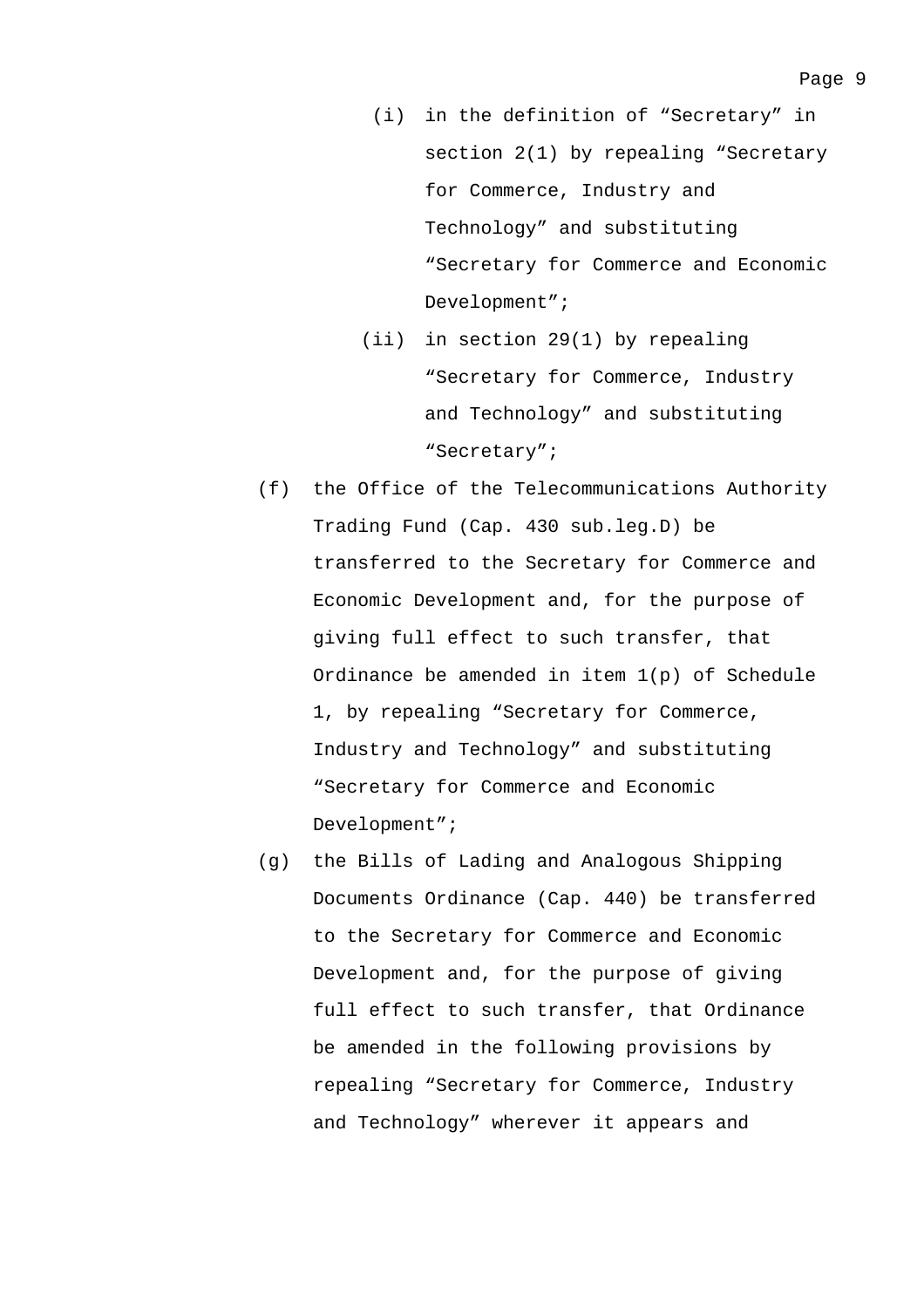substituting "Secretary for Commerce and Economic Development"-

 $(i)$  section  $7(1)$ ;

- $(iii)$  section  $7(2)(a)$ ;
- (h) the Copyright Ordinance (Cap. 528) be transferred to the Secretary for Commerce and Economic Development and, for the purpose of giving full effect to such transfer, that Ordinance be amended in the following provisions by repealing "Secretary for Commerce, Industry and Technology" wherever it appears and substituting "Secretary for Commerce and Economic Development"-
	- $(i)$  section  $46(1)$ ;
	- $(iii)$  section  $70(4)$ ;
	- (iii) section 83(3);
		- $(iv)$  section  $84(2)$ ;
			- (v) section 121(16);
		- (vi) section 152;
	- $(vii)$  section  $171(1)$ ;
	- $(viii)$  section  $171(2)$ ;
		- $(ix)$  section  $171(3)$ ;
		- $(x)$  section  $189(2)$ ;
		- (xi) paragraph 43 of Schedule 2;
- (i) the Prevention of Copyright Piracy Ordinance (Cap. 544) be transferred to the Secretary for Commerce and Economic Development and, for the purpose of giving full effect to such transfer, that Ordinance be amended in the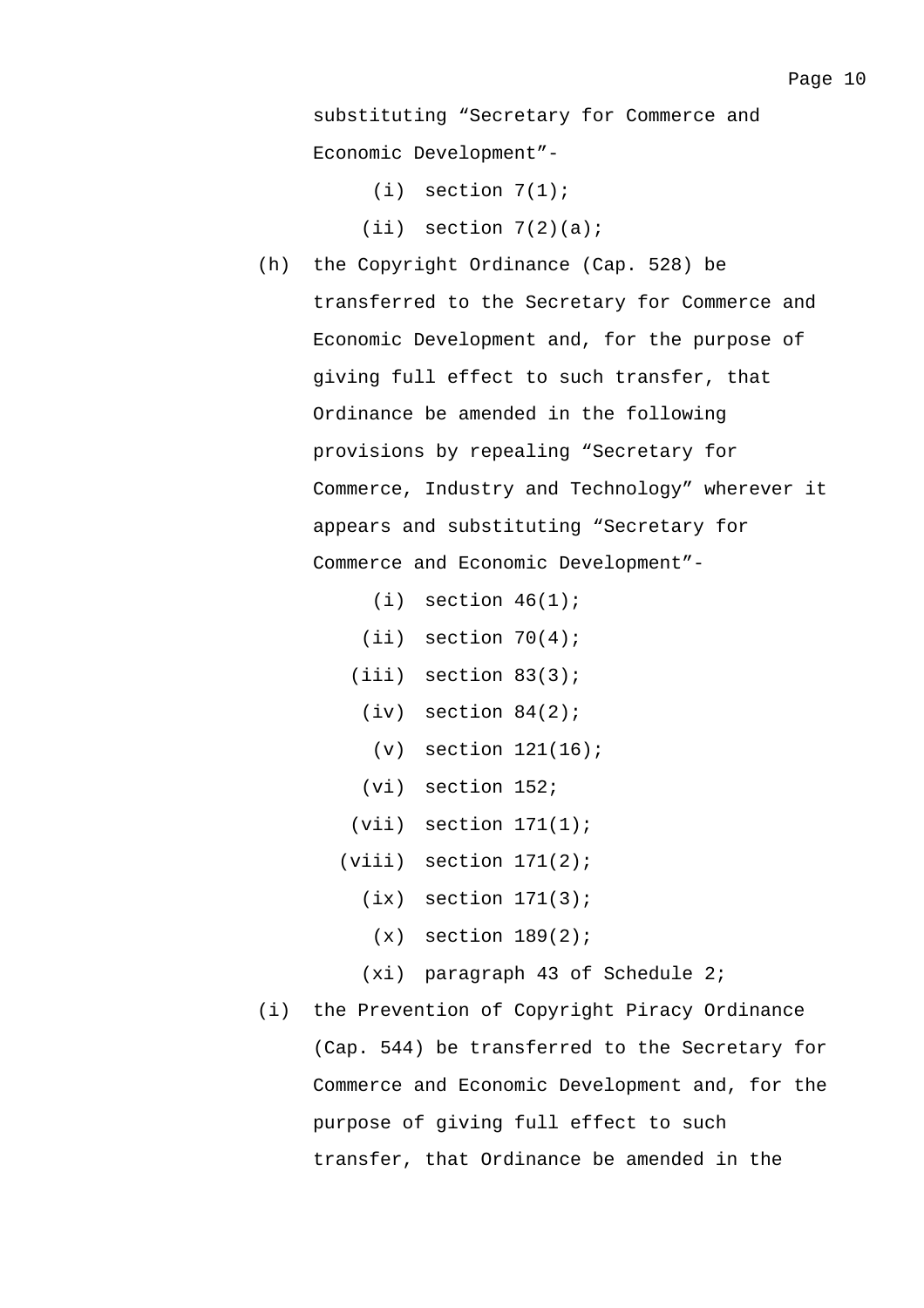following provisions by repealing "Secretary for Commerce, Industry and Technology" wherever it appears and substituting "Secretary for Commerce and Economic Development"-

(i) section 38;

(ii) section 39;

- (j) the Electronic Transactions Ordinance (Cap. 553) be transferred to the Secretary for Commerce and Economic Development and, for the purpose of giving full effect to such transfer, that Ordinance be amended in the definition of "Secretary" in section 2(1) by repealing "Secretary for Commerce, Industry and Technology" and substituting "Secretary for Commerce and Economic Development";
- (k) the Entertainment Special Effects Ordinance (Cap. 560) be transferred to the Secretary for Commerce and Economic Development and, for the purpose of giving full effect to such transfer, that Ordinance be amended in the definition of "Secretary" in section 2 by repealing "Secretary for Commerce, Industry and Technology" and substituting "Secretary for Commerce and Economic Development";
- (*l*) the Broadcasting Ordinance (Cap. 562) be transferred to the Secretary for Commerce and Economic Development and, for the purpose of giving full effect to such transfer, that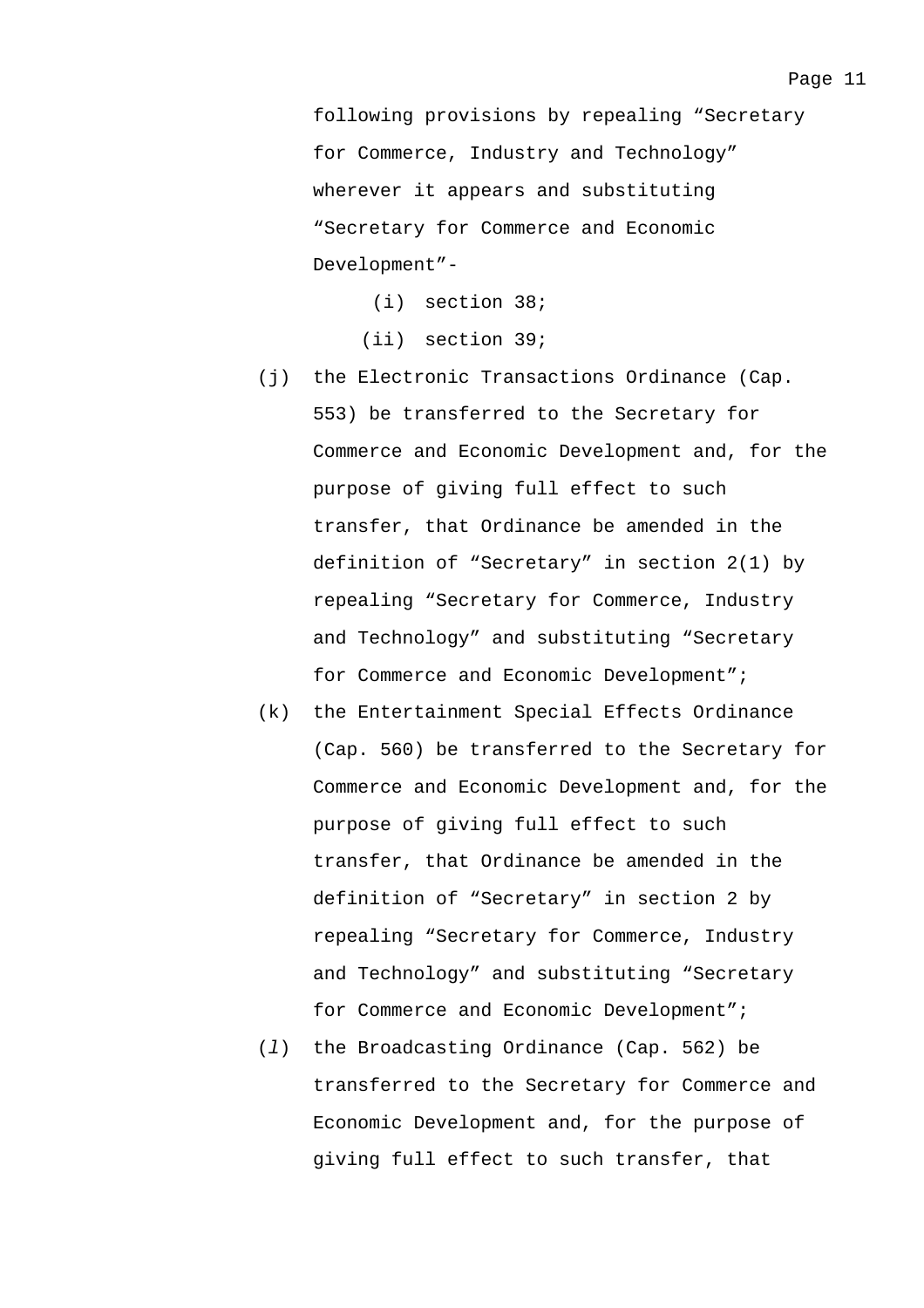Ordinance be amended in the following provisions by repealing "Secretary for Commerce, Industry and Technology" wherever it appears and substituting "Secretary for Commerce and Economic Development"-

- (i) Schedule 1, Part 2, section  $15(6)(b)(ii);$
- (ii) Schedule 1, Part 3, section  $29(6)(b)(ii);$
- (m) the Copyright (Suspension of Amendments) Ordinance 2001 (Cap. 568) be transferred to the Secretary for Commerce and Economic Development and, for the purpose of giving full effect to such transfer, that Ordinance be amended in section 3(2) by repealing "Secretary for Commerce, Industry and Technology" and substituting "Secretary for Commerce and Economic Development";
- (n) the Chemical Weapons (Convention) Ordinance (Cap. 578) be transferred to the Secretary for Commerce and Economic Development and, for the purpose of giving full effect to such transfer, that Ordinance be amended in section 40(1) by repealing "Secretary for Commerce, Industry and Technology" and substituting "Secretary for Commerce and Economic Development";
- (o) the Hong Kong Trade Development Council Ordinance (Cap. 1114) be transferred to the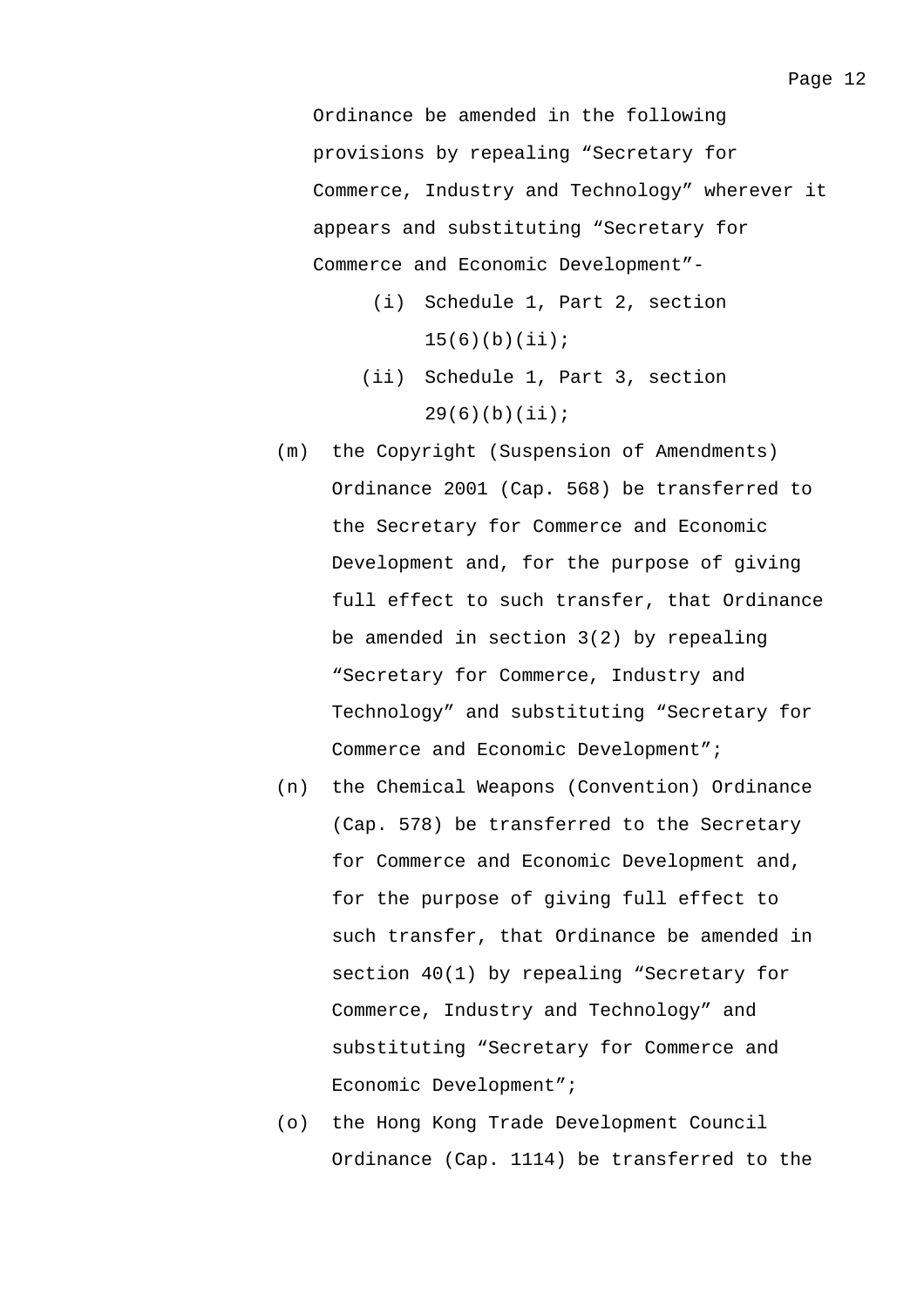Secretary for Commerce and Economic Development and, for the purpose of giving full effect to such transfer, that Ordinance be amended in section  $11(1)(b)(vi)$  by repealing "Secretary for Commerce, Industry and Technology" and substituting "Secretary for Commerce and Economic Development";

- (3) the functions exercisable by the Permanent Secretary for Commerce, Industry and Technology (Communications and Technology) by virtue of the Electronic Transactions Ordinance (Cap. 553) be transferred to the Permanent Secretary for Commerce and Economic Development (Communications and Technology) and, for the purpose of giving full effect to such transfer, that Ordinance be amended in the definition of "Permanent Secretary" in section 2(1) by repealing "Permanent Secretary for Commerce, Industry and Technology (Communications and Technology)" and substituting "Permanent Secretary for Commerce and Economic Development (Communications and Technology)";
- (4) the functions exercisable by the Secretary for Economic Development and Labour by virtue of –
	- (a) the Gas Safety Ordinance (Cap. 51) be transferred to the Secretary for the Environment and, for the purpose of giving full effect to such transfer, that Ordinance be amended in the definition of "Secretary" in section 2 by repealing "Secretary for Economic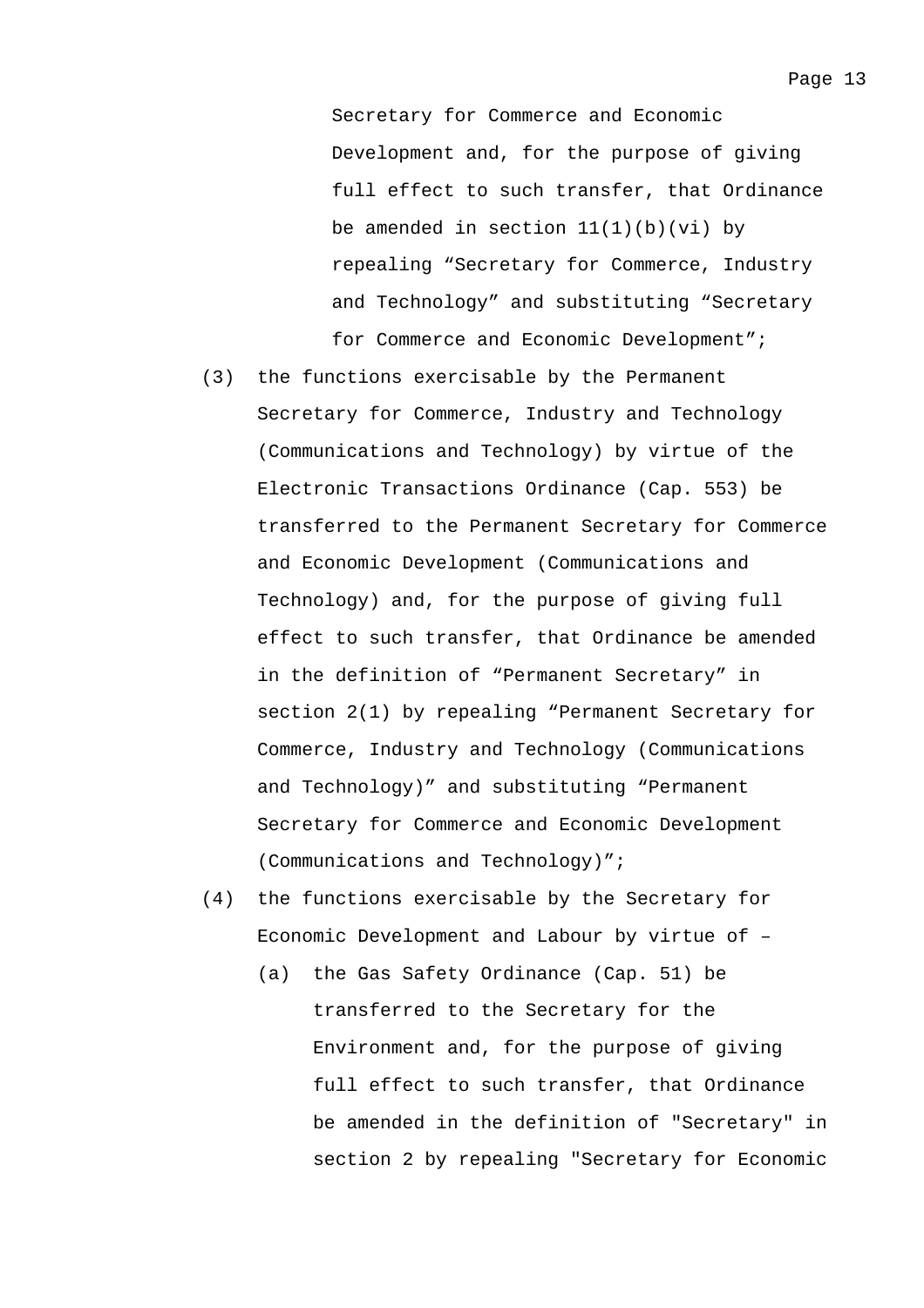- (b) the Factories and Industrial Undertakings Ordinance (Cap. 59) be transferred to the Secretary for Labour and Welfare and, for the purpose of giving full effect to such transfer, that Ordinance be amended in section 7(1)(od) by repealing "Secretary for Economic Development and Labour" and substituting "Secretary for Labour and Welfare";
- (c) the Factories and Industrial Undertakings (Safety Management) Regulation (Cap. 59 sub. leg. AF) be transferred to the Secretary for Labour and Welfare and, for the purpose of giving full effect to such transfer, that Regulation be amended in the following provisions by repealing "Secretary for Economic Development and Labour" wherever it appears and substituting "Secretary for Labour and Welfare" –

```
(i) section 26(1);
```

```
(iii) section 27(1);
```
(d) the Contracts for Employment Outside Hong Kong Ordinance (Cap. 78) be transferred to the Secretary for Labour and Welfare and, for the purpose of giving full effect to such transfer, that Ordinance be amended in section 4(2)(d) by repealing "Secretary for Economic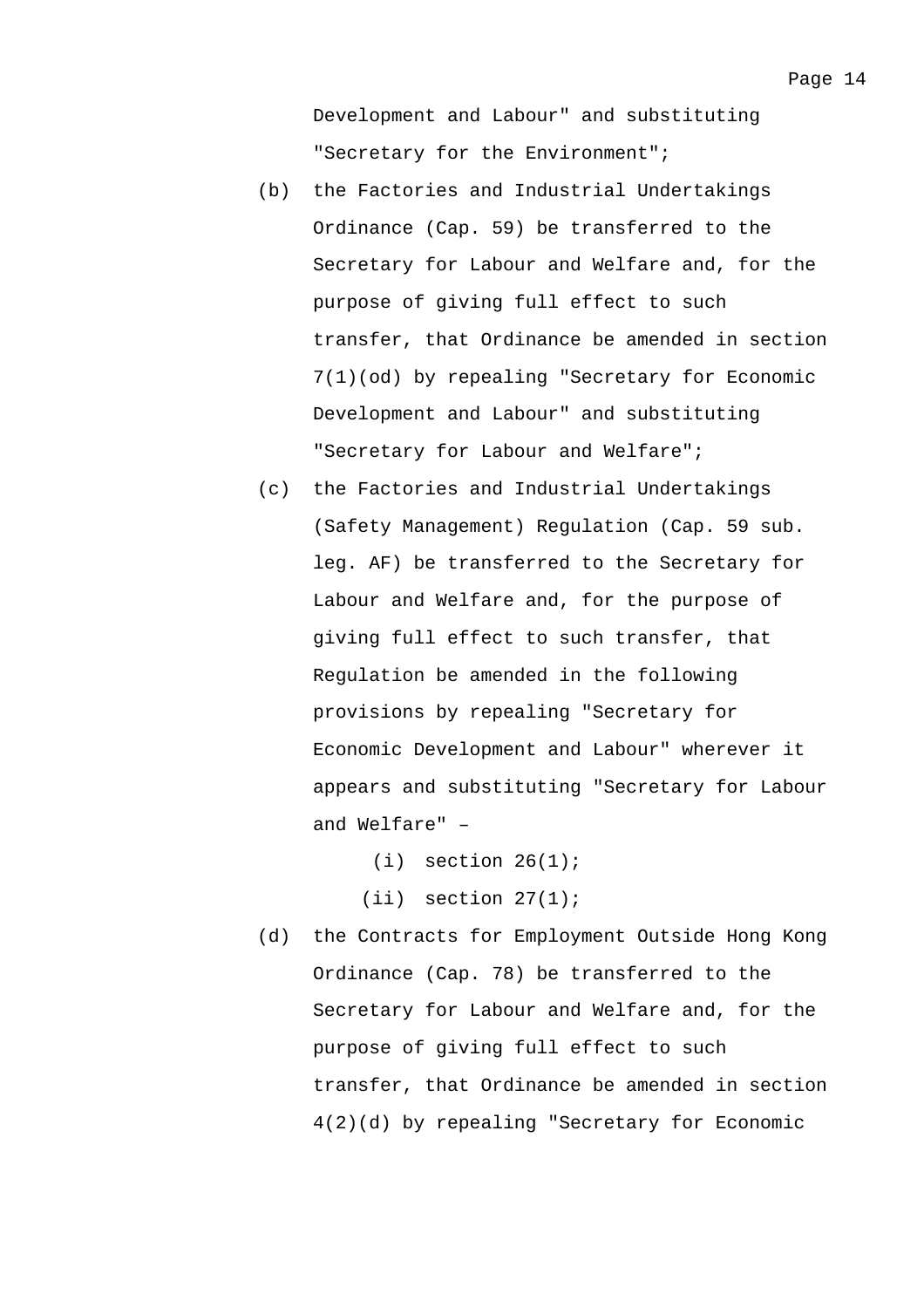- (e) the Port Control (Cargo Working Areas) Ordinance (Cap. 81) be transferred to the Secretary for Transport and Housing and, for the purpose of giving full effect to such transfer, that Ordinance be amended in section 3(1) by repealing "Secretary for Economic Development and Labour" and substituting "Secretary for Transport and Housing";
- (f) the Specification of Arrangements (Swiss Federal Council)(Avoidance of Double Taxation on Income from Aircraft Operation) Order (Cap. 112 sub. leg. AQ) be transferred to the Secretary for Transport and Housing and, for the purpose of giving full effect to such transfer, that Order be amended in the note to section 2 by repealing "Economic Development and Labour Bureau" and substituting "Transport and Housing Bureau";
- (g) the Specification of Arrangements (Government of the Republic of Iceland)(Avoidance of Double Taxation on Income from Aircraft Operation) Order (Cap. 112 sub. leg. AU) be transferred to the Secretary for Transport and Housing and, for the purpose of giving full effect to such transfer, that Order be amended in the note to section 2 by repealing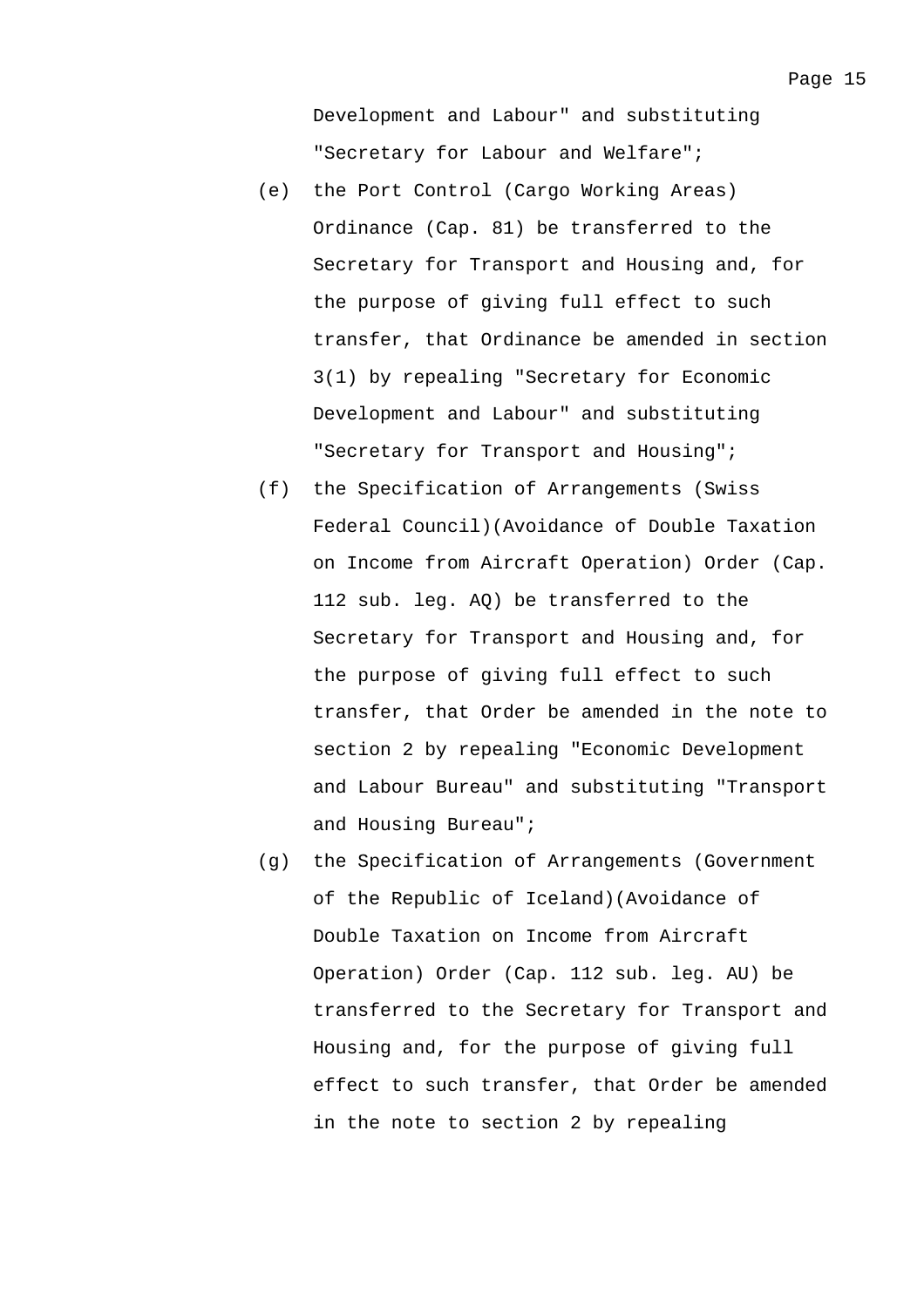"Economic Development and Labour Bureau" and substituting "Transport and Housing Bureau";

- (h) the Specification of Arrangements (Government of the Hashemite Kingdom of Jordan)(Avoidance of Double Taxation on Income from Aircraft Operation) Order (Cap. 112 sub. leg. AV) be transferred to the Secretary for Transport and Housing and, for the purpose of giving full effect to such transfer, that Order be amended in the note to section 2 by repealing "Economic Development and Labour Bureau" and substituting "Transport and Housing Bureau";
- (i) the Consumer Council Ordinance (Cap. 216) be transferred to the Secretary for Commerce and Economic Development and, for the purpose of giving full effect to such transfer, that Ordinance be amended in the following provisions by repealing "Secretary for Economic Development and Labour" wherever it appears and substituting "Secretary for Commerce and Economic Development" –
	- (i) section 15;
	- $(iii)$  section  $16(1)$ ;
	- $(iii)$  section  $16(3)$ ;
		- $(iv)$  section  $16(5)$ ;
- (j) the Travel Agents Ordinance (Cap. 218) be transferred to the Secretary for Commerce and Economic Development and, for the purpose of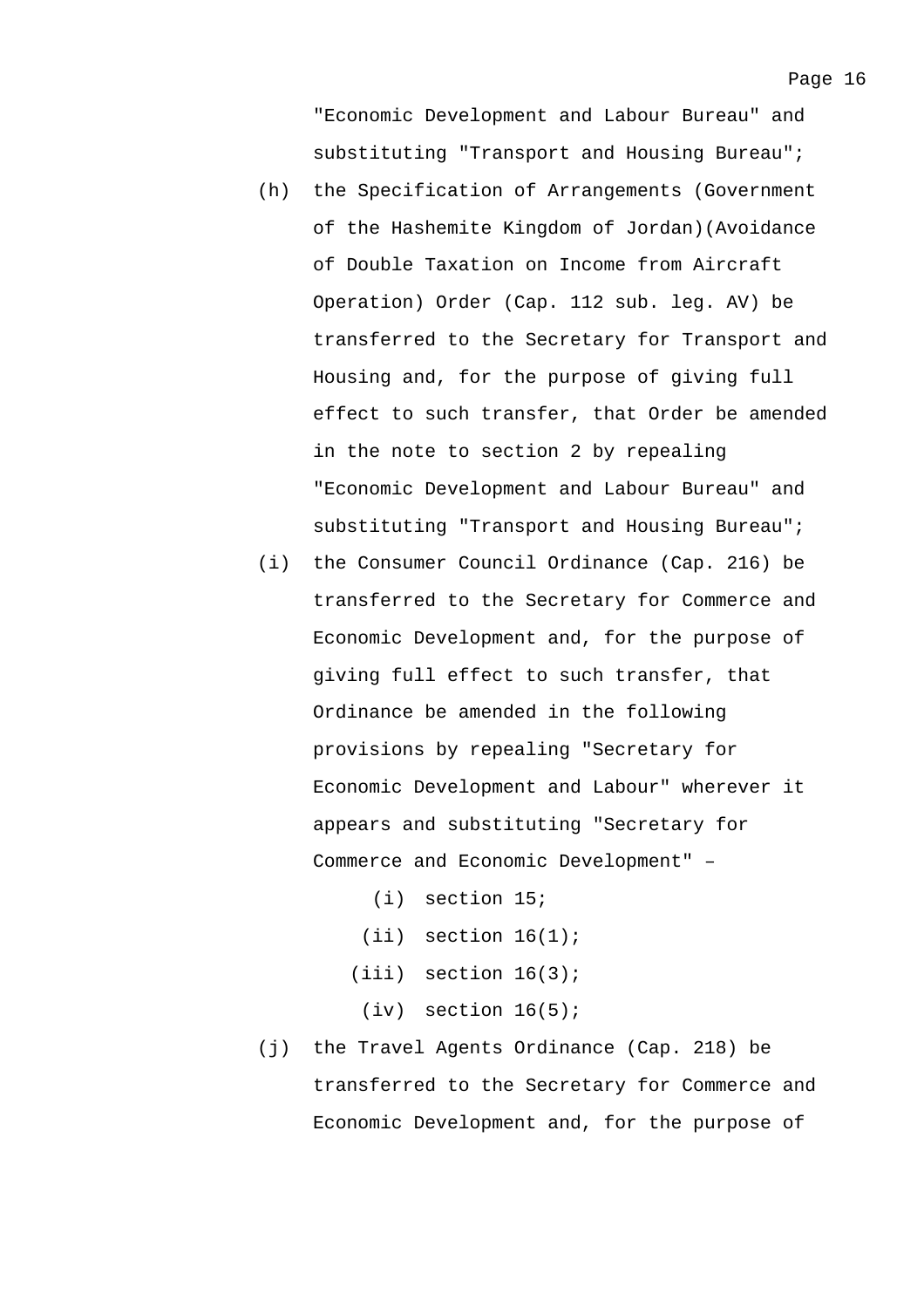- (i) in the following provisions by repealing "Secretary for Economic Development and Labour" wherever it appears and substituting "Secretary for Commerce and Economic Development" –
	- $(A)$  section  $32G(2)$ ;
	- $(B)$  section  $32H(2)(c)(ii);$
	- $(C)$  section  $32I(1)(b)$ ;
	- $(D)$  section  $32K(1)$ ;
	- $(E)$  section  $32K(2)(b)$ ;
	- $(F)$  section  $32L(5)$ ;
	- $(G)$  section  $32M(1)$ ;
	- $(H)$  section  $32M(3)$ ;
	- $(I)$  section  $32M(5)$ ;
	- (J) section 32N(2);
	- (K) the definition of "specified" in section 32N(4);
	- $(L)$  section  $320(1)$ ;
	- $(M)$  section  $32P(1)$ ;
	- $(N)$  section  $32P(2)$ ;
	- (O) section 32Q;
	- $(P)$  section  $50(1)$ ;
	- (Q) section 53;
- (ii) in the heading of the following

provisions by repealing "**Secretary** 

**for Economic Development and Labour**"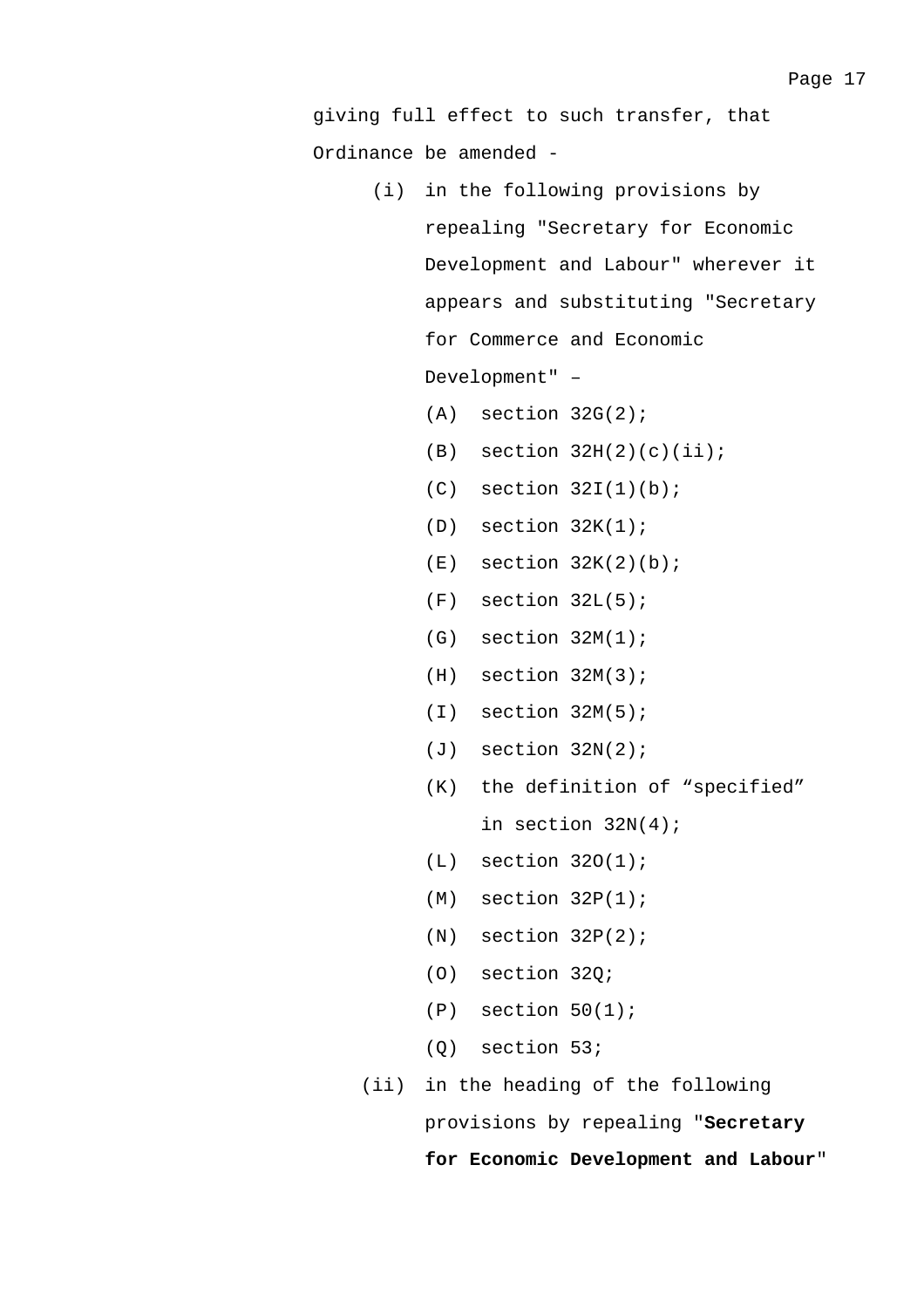wherever it appears and substituting "**Secretary for Commerce and Economic Development**" –

- (A) section 32O;
- (B) section 53;
- (k) the Merchant Shipping Ordinance (Cap. 281) be transferred to the Secretary for Transport and Housing and, for the purpose of giving full effect to such transfer, that Ordinance be amended in the proviso of section 118(1) by repealing "Secretary for Economic Development and Labour" and substituting "Secretary for Transport and Housing";
- (*l*) the Hong Kong Tourism Board Ordinance (Cap. 302) be transferred to the Secretary for Commerce and Economic Development and, for the purpose of giving full effect to such transfer, that Ordinance be amended in the following provisions by repealing "Secretary for Economic Development and Labour" wherever it appears and substituting "Secretary for Commerce and Economic Development" –
	- $(i)$  section  $17B(1)$ ;
	- $(iii)$  section  $17B(2)(b)$ ;
	- (iii) section 17B(8);
		- $(iv)$  section  $19(2)$ ;
- (m) the Shipping and Port Control Ordinance (Cap. 313) be transferred to the Secretary for Transport and Housing and, for the purpose of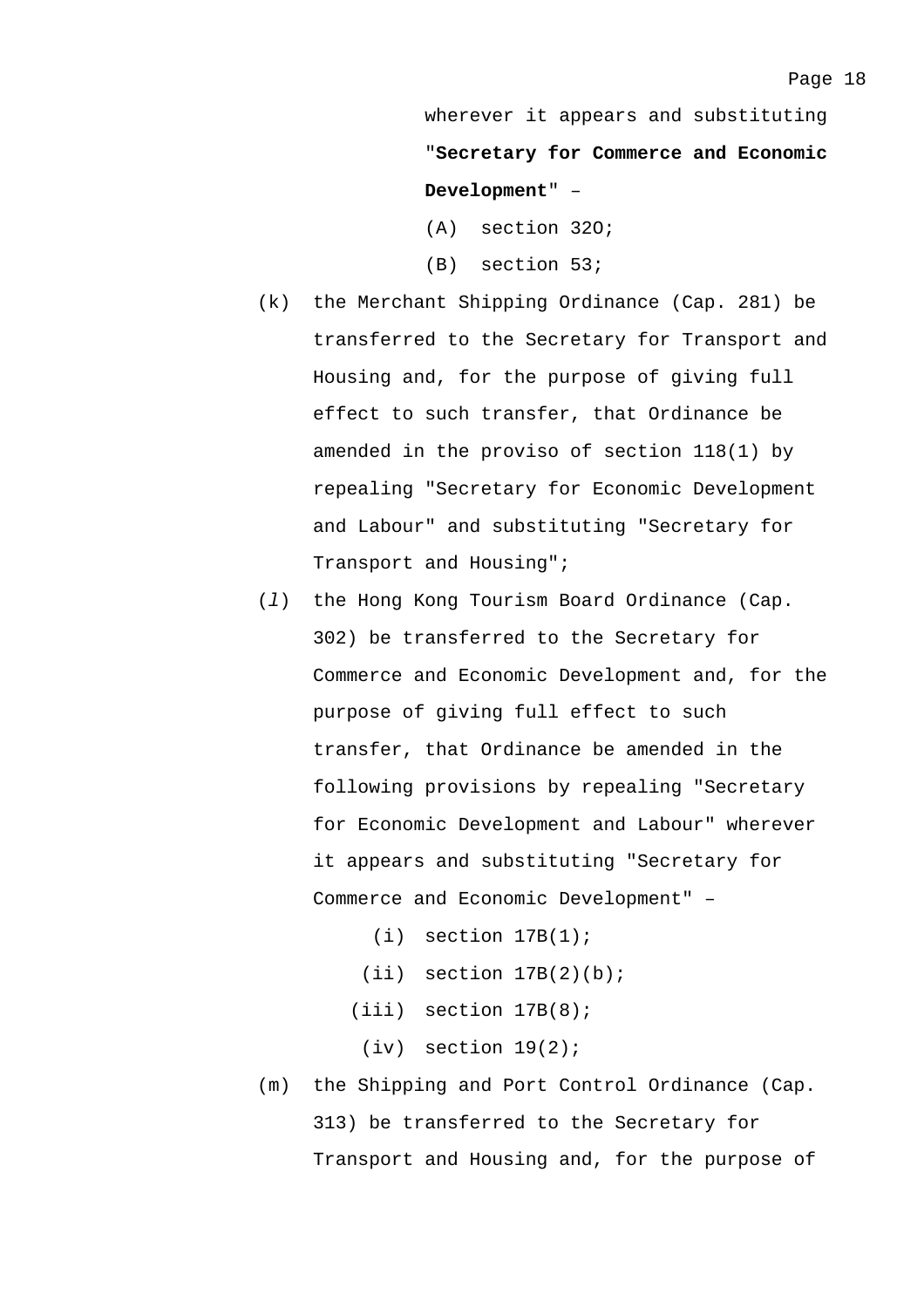giving full effect to such transfer, that Ordinance be amended in section 56 by repealing "Secretary for Economic Development and Labour" and substituting "Secretary for Transport and Housing";

- (n) the Employees Compensation Assistance Ordinance (Cap. 365) be transferred to the Secretary for Labour and Welfare and, for the purpose of giving full effect to such transfer, that Ordinance be amended in the definition of "Secretary" in section 2(1) by repealing "Secretary for Economic Development and Labour" and substituting "Secretary for Labour and Welfare";
- (o) the Merchant Shipping (Safety) Ordinance (Cap. 369) be transferred to the Secretary for Transport and Housing and, for the purpose of giving full effect to such transfer –
	- (i) the Merchant Shipping (Safety) Ordinance (Cap. 369) be amended in the following provisions by repealing "Secretary for Economic Development and Labour" wherever it appears and substituting "Secretary for Transport and Housing" –
		- $(A)$  section  $5(1)$ ;
		- (B) section 8(1);
		- (C) section 8(2);
		- $(D)$  section  $93(1)$ ;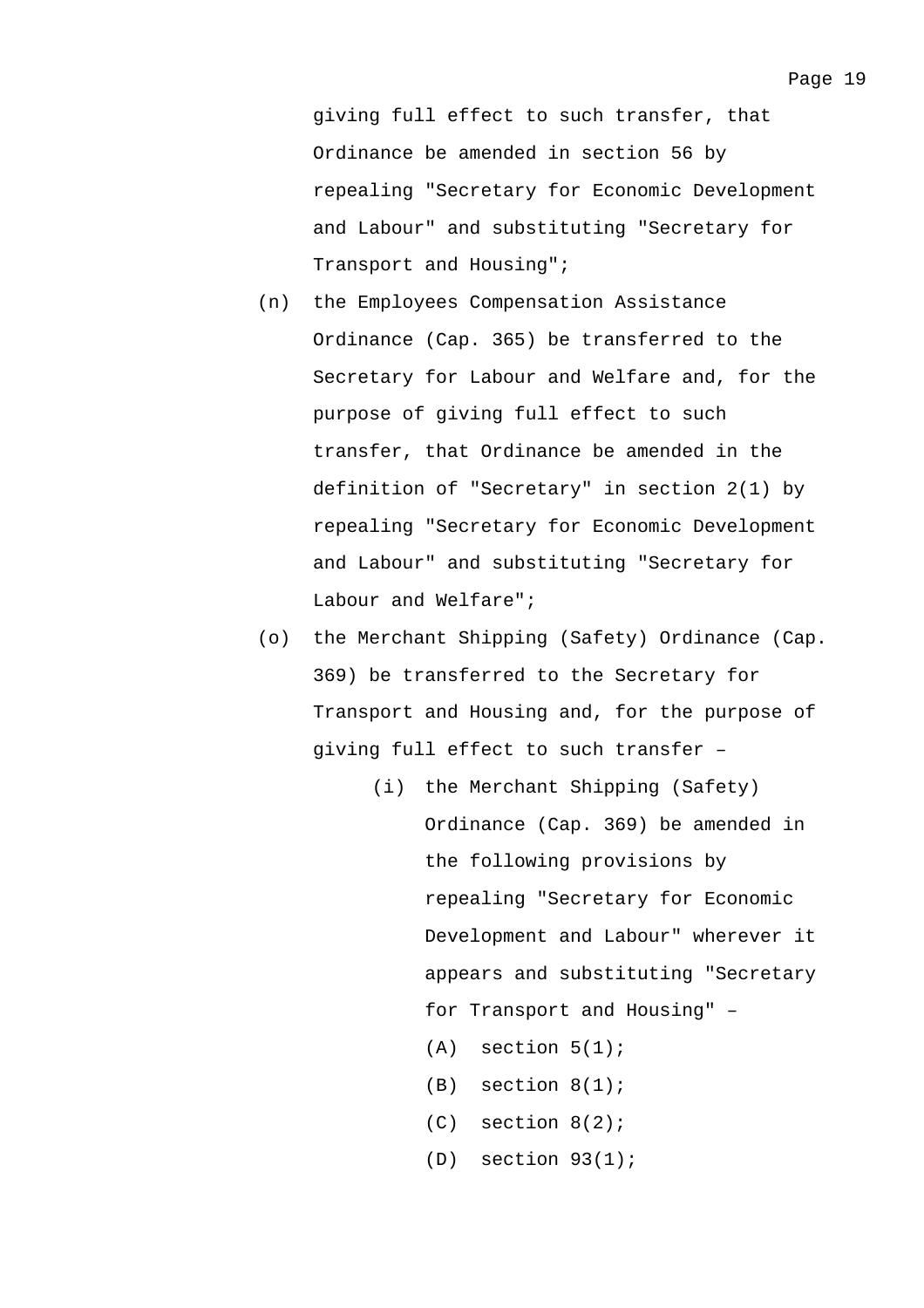- $(E)$  section  $94(1)$ ;
- $(F)$  section  $94(2)$ ;
- $(G)$  section  $94(2)(b)$ ;
- $(H)$  section  $95(1)$ ;
- $(I)$  section  $96(1)$ ;
- (J) section 96(2);
- $(K)$  section  $97(1)$ ;
- $(L)$  section  $97(2)$ ;
- $(M)$  section  $98(1)$ ;
- $(N)$  section  $99(1)$ ;
- (O) section 99(2);
- (P) section 100(1);
- (Q) section 101(1);
- $(R)$  section  $102(1)$ ;
- $(S)$  section  $102(1)(f)$ ;
- (T) section 103(1);
- (U) section 104;
- (V) section 105(1);
- (W) section 105(3);
- (X) section 106;
- (Y) section 107(1);
- $(Z)$  section  $108(1)$ ;
- (AA) section 110(3C);
- $(AB)$  section  $110(4)$ ;
- (AC) section 115(3);
- (ii) the Specification of Public Offices (Cap. 1 sub. leg. C) be amended in column 1 of the Schedule by repealing "Secretary for Economic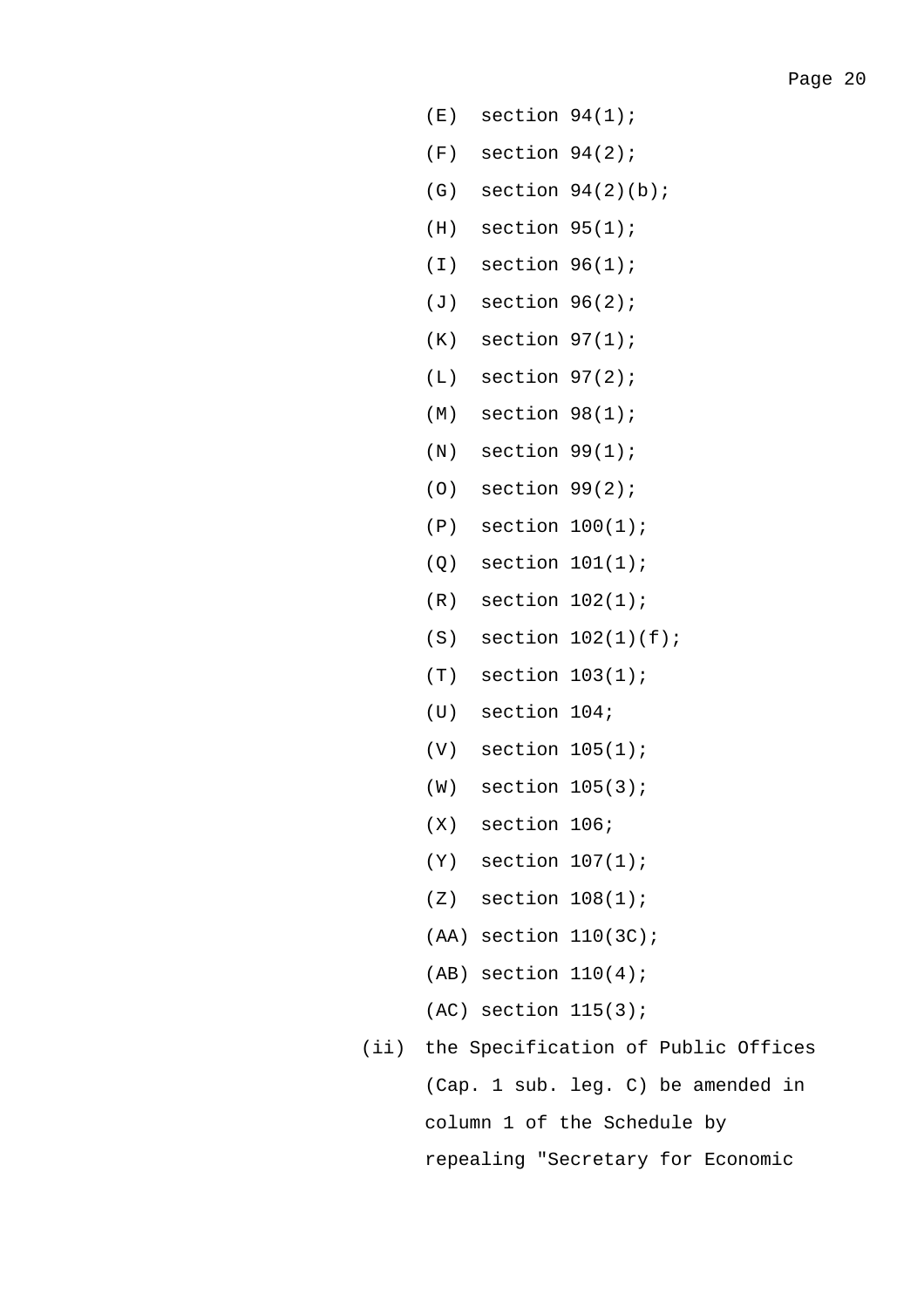Development and Labour" where it appears opposite to "Merchant Shipping (Safety) Ordinance (Chapter 369), section 5." in column 2 and substituting "Secretary for Transport and Housing";

- (p) the Merchant Shipping (Safety)(Cargo Ship Safety Equipment Survey) Regulations (Cap. 369 sub. leg. T) be transferred to the Secretary for Transport and Housing and, for the purpose of giving full effect to such transfer, those regulations be amended in the following provisions by repealing "Secretary for Economic Development and Labour" wherever it appears and substituting "Secretary for Transport and Housing" –
	- (i) the definition of "Certifying Authority" in regulation 2;
	- (ii) the definition of "Government surveyor" in regulation 2;
- (q) the Merchant Shipping (Safety)(Musters and Training) Regulations (Cap. 369 sub. leg. AI) be transferred to the Secretary for Transport and Housing and, for the purpose of giving full effect to such transfer, those regulations be amended in regulation 6(4) by repealing "Secretary for Economic Development and Labour" and substituting "Secretary for Transport and Housing";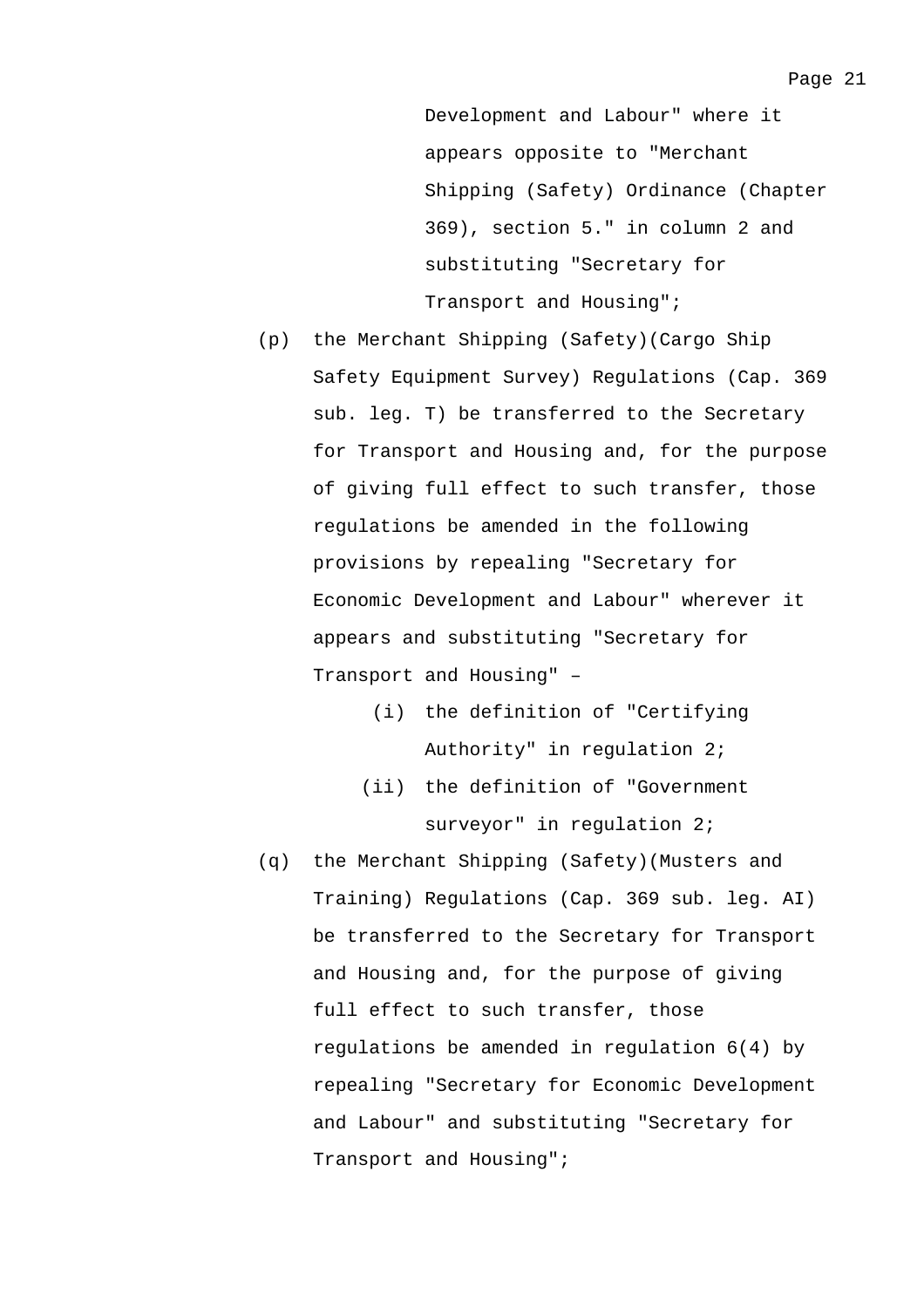- (r) the Merchant Shipping (Safety) (Passenger Ship Construction and Survey) (Ships Built On or After 1 September 1984) Regulations (Cap. 369 sub. leg. AM) be transferred to the Secretary for Transport and Housing and, for the purpose of giving full effect to such transfer, those regulations be amended in the definition of "Government Surveyor" in regulation 1(2) by repealing "Secretary for Economic Development and Labour" and substituting "Secretary for Transport and Housing";
- (s) the Merchant Shipping (Safety) (Radio Installations Survey) Regulations (Cap. 369 sub. leg. AQ) be transferred to the Secretary for Transport and Housing and, for the purpose of giving full effect to such transfer, those regulations be amended in the definition of "Government surveyor" in regulation 2 by repealing "Secretary for Economic Development and Labour" and substituting "Secretary for Transport and Housing";
- (t) the Occupational Safety and Health Council Ordinance (Cap. 398) be transferred to the Secretary for Labour and Welfare and, for the purpose of giving full effect to such transfer, that Ordinance be amended in section 22(5) by repealing "Secretary for Economic Development and Labour" and substituting "Secretary for Labour and Welfare";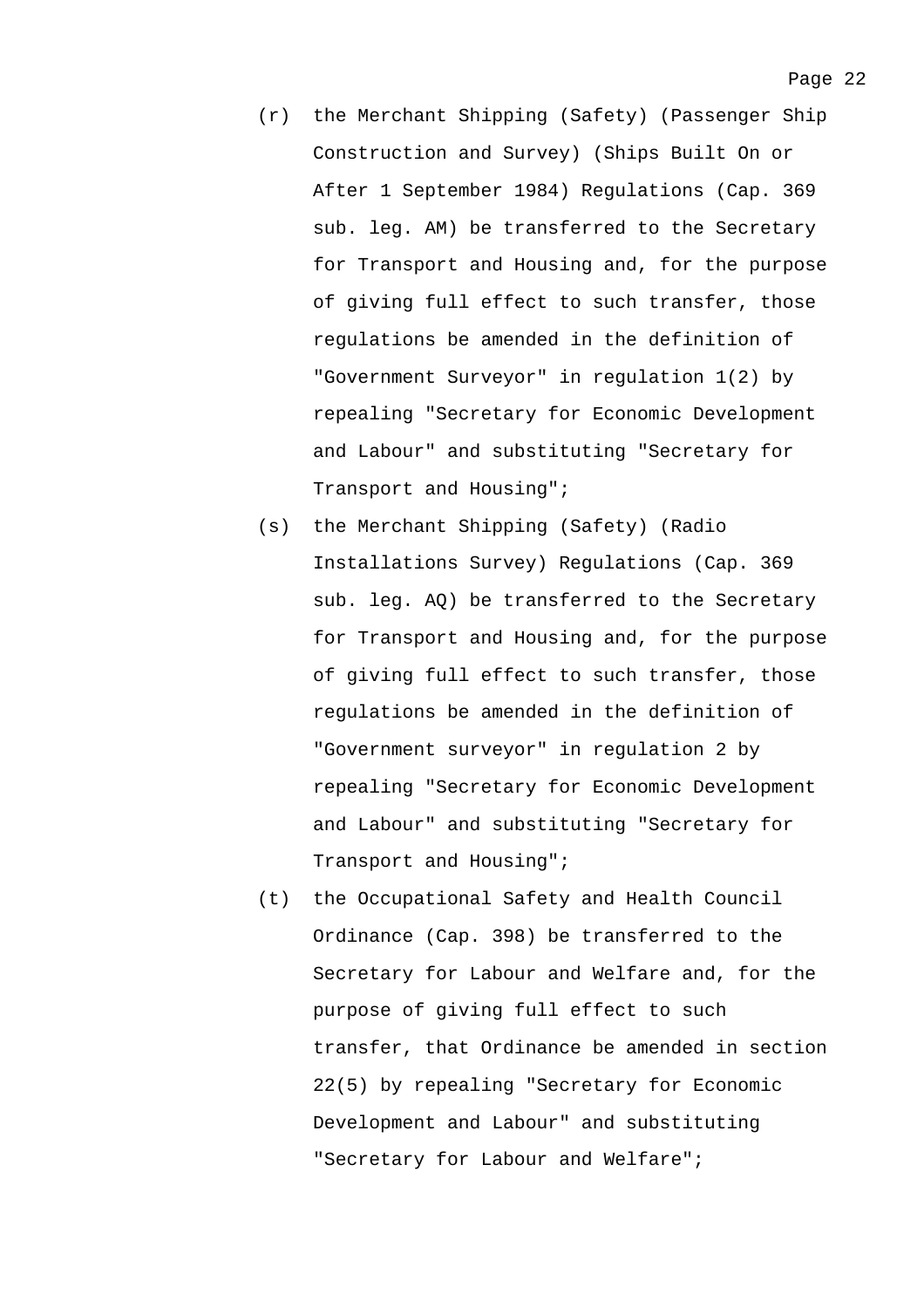- (u) the Electricity Ordinance (Cap. 406) be transferred to the Secretary for the Environment and, for the purpose of giving full effect to such transfer, that Ordinance be amended –
	- (i) in the following provisions by repealing "Secretary for Economic Development and Labour" wherever it appears and substituting "Secretary for the Environment" –

 $(A)$  section  $36(1)(a)$ ;

- $(B)$  section  $38(1)$ ;
- $(C)$  section  $39(1)$ ;
- (D) section 39(3);
- $(E)$  section  $43(3)$ ;
- $(F)$  section  $44(1)$ ;
- $(G)$  section  $45(1)$ ;
- $(H)$  section  $45(2)$ ;
- $(I)$  section  $45(5)$ ;
- $(J)$  section  $59(6)$ ;
- (ii) in the following provisions, in the Chinese text, by repealing "經濟發展及 勞工局局長" wherever it appears and substituting "環境局局長" –  $(A)$  section  $38(1)(c)$ ;
	- $(B)$  section  $38(1)(d)$ ;
	- $(C)$  section  $38(1)(e)$ ;
	- $(D)$  section  $44(1)(d)$ ;
	- $(E)$  section  $44(1)(e)$ ;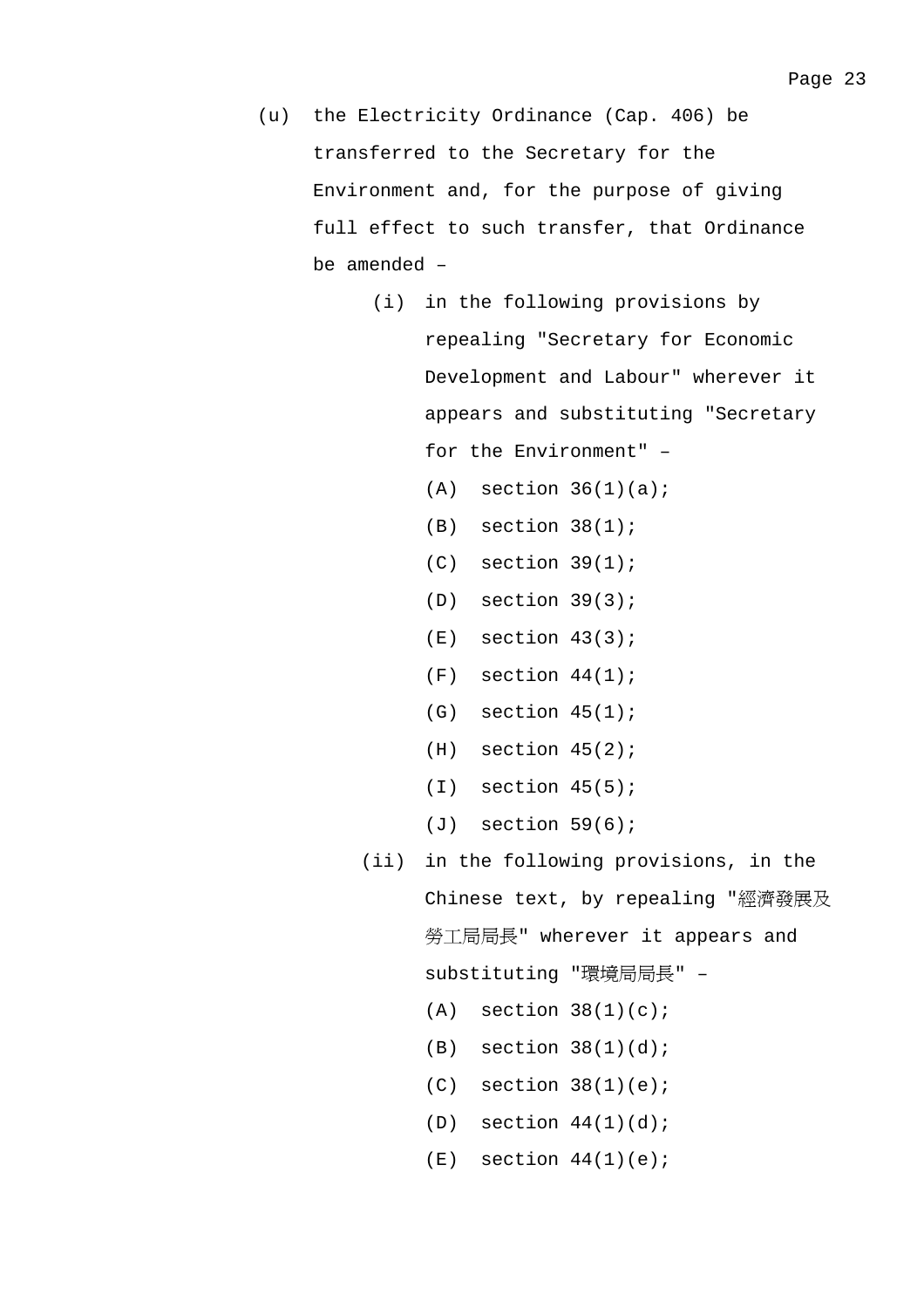- $(F)$  section  $44(1)(f)$ ;
- $(G)$  section  $44(1)(g)$ ;
- (v) the Electricity Supply Lines (Protection) Regulation (Cap. 406 sub. leg. H) be transferred to the Secretary for the Environment and, for the purpose of giving full effect to such transfer, that Regulation be amended in section  $13(1)(b)$  by repealing "Secretary for Economic Development and Labour" and substituting "Secretary for the Environment";
- (w) the Employees' Compensation Insurance Levies Ordinance (Cap. 411) be transferred to the Secretary for Labour and Welfare and, for the purpose of giving full effect to such transfer, that Ordinance be amended in the definition of "Secretary" in section 2 by repealing "Secretary for Economic Development and Labour" and substituting "Secretary for Labour and Welfare";
- (x) the Merchant Shipping (Prevention and Control of Pollution) Ordinance (Cap. 413) be transferred to the Secretary for Transport and Housing and, for the purpose of giving full effect to such transfer, that Ordinance be amended in the following provisions by repealing "Secretary for Economic Development and Labour" wherever it appears and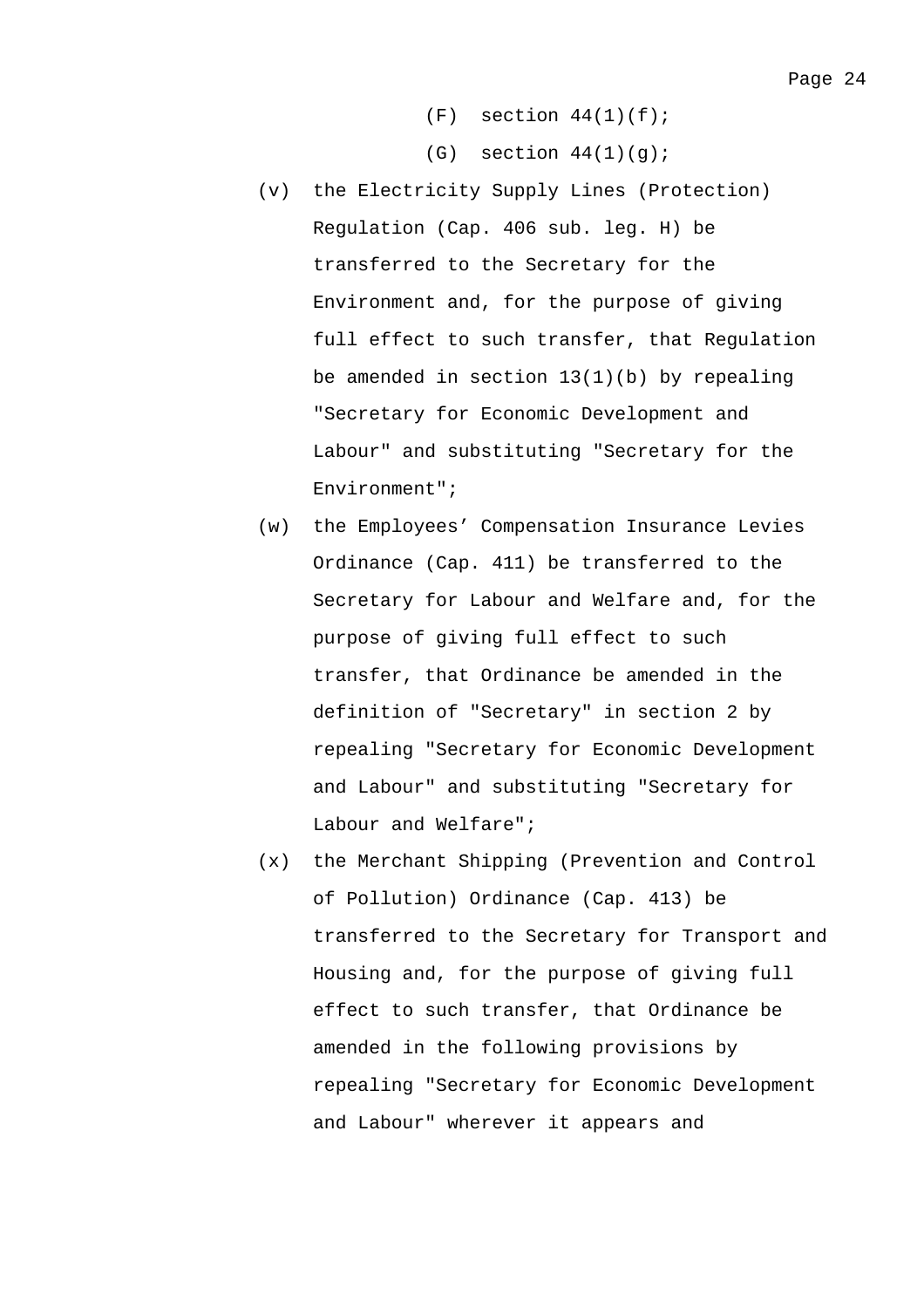$(i)$  section  $3(2)$ ;

 $(iii)$  section  $3(5)(vii)$ ;

- (y) the Merchant Shipping (Prevention of Oil Pollution) Regulations (Cap. 413 sub. leg. A) be transferred to the Secretary for Transport and Housing and, for the purpose of giving full effect to such transfer, those regulations be amended in the following provisions by repealing "Secretary for Economic Development and Labour" wherever it appears and substituting "Secretary for Transport and Housing" –
	- (i) the definition of "Certifying Authority" in regulation 1(2);
	- (ii) the definition of "surveyor" in regulation 1(2);
	- (iii) regulation 35(1);
		- (iv) regulation 36(1);
- (z) the Merchant Shipping (Control of Pollution by Noxious Liquid Substances in Bulk) Regulations (Cap. 413 sub. leg. B) be transferred to the Secretary for Transport and Housing and, for the purpose of giving full effect to such transfer, those regulations be amended in regulation 23(2) by repealing "Secretary for Economic Development and Labour" and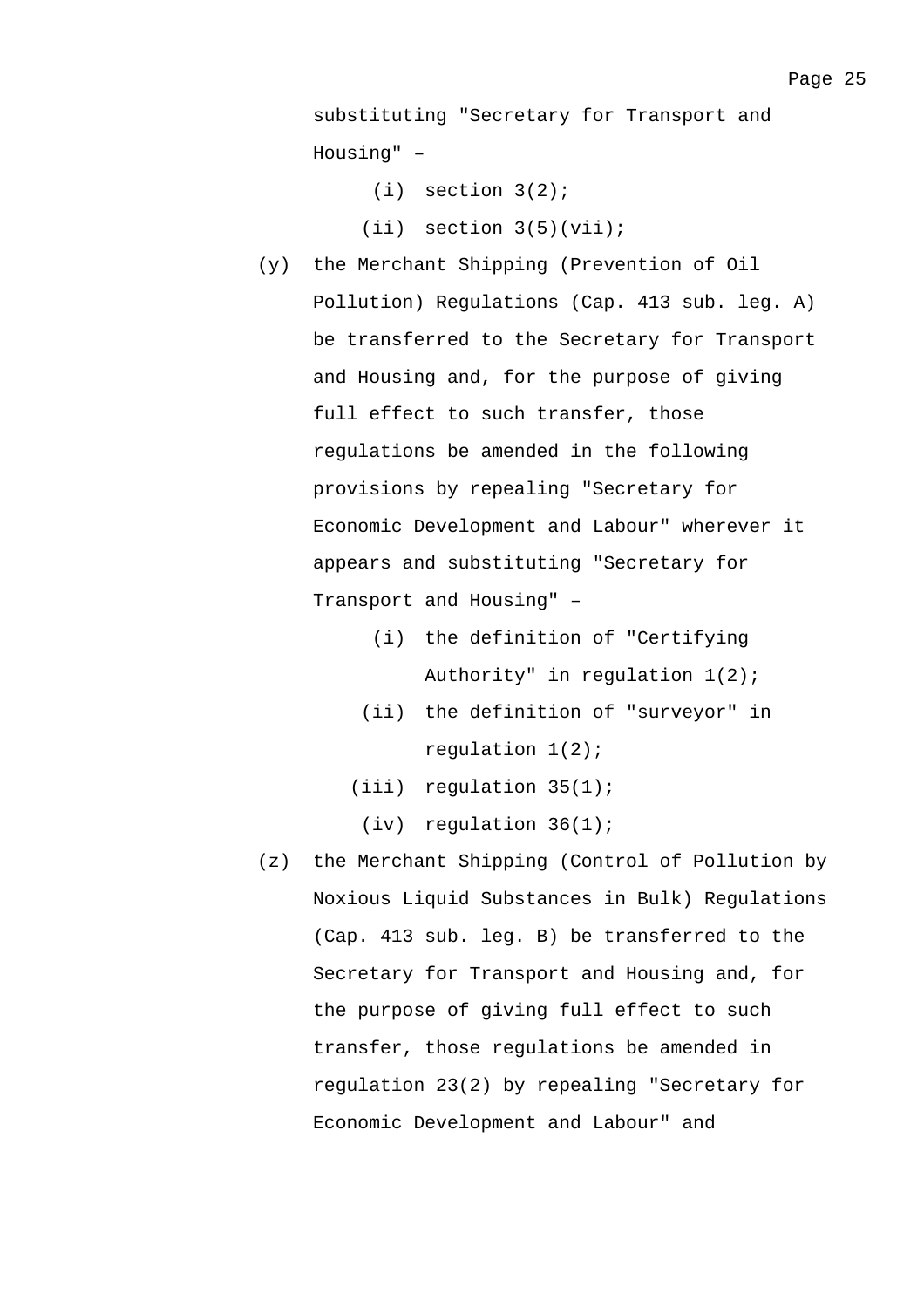substituting "Secretary for Transport and Housing";

- (aa) the Merchant Shipping (BCH Code) Regulations (Cap. 413 sub. leg. D) be transferred to the Secretary for Transport and Housing and, for the purpose of giving full effect to such transfer, those regulations be amended in the following provisions by repealing "Secretary for Economic Development and Labour" wherever it appears and substituting "Secretary for Transport and Housing" –
	- $(i)$  requlation  $1(3)(d)$ ;
	- (ii) regulation 4(2);
- (ab) the Merchant Shipping (IBC Code) Regulations (Cap. 413 sub. leg. E) be transferred to the Secretary for Transport and Housing and, for the purpose of giving full effect to such transfer, those regulations be amended in the following provisions by repealing "Secretary for Economic Development and Labour" wherever it appears and substituting "Secretary for Transport and Housing" –
	- $(i)$  requlation  $1(3)(c)$ ;
	- (ii) regulation 4(2);
- (ac) the Toys and Children's Products Safety Ordinance (Cap. 424) be transferred to the Secretary for Commerce and Economic Development and, for the purpose of giving full effect to such transfer, that Ordinance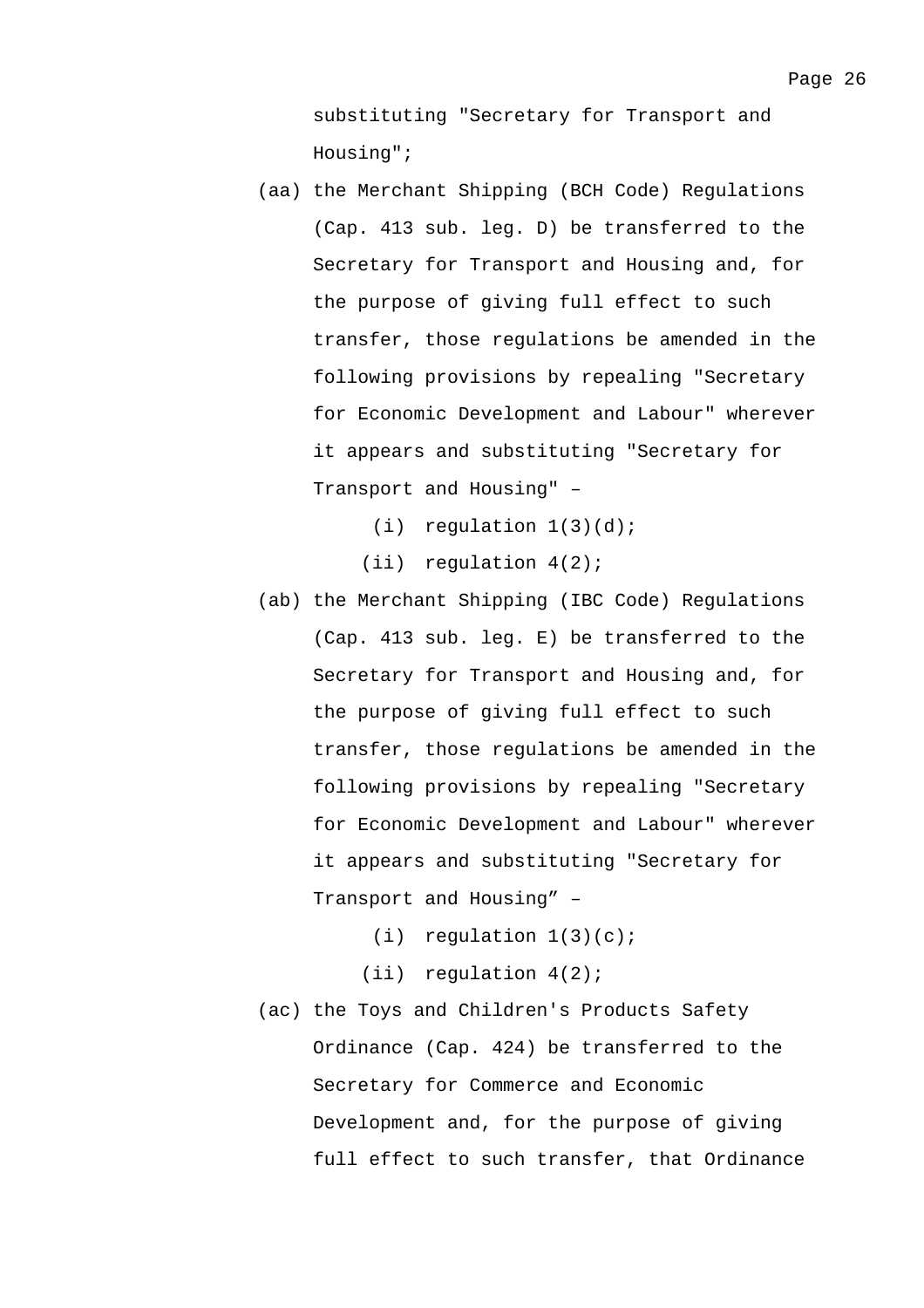be amended in the following provisions by repealing "Secretary for Economic Development and Labour" wherever it appears and substituting "Secretary for Commerce and Economic Development" –

- (i) section 4;
- $(iii)$  section  $6(1)$ ;
- (iii) section 6(2);
	- $(iv)$  section  $14(3)$ ;
		- $(v)$  section  $15(1)$ ;
- $(vi)$  section  $15(3)$ ;
- $(vii)$  section  $16(1)$ ;
- $(viii)$  section  $16(3)$ ;
	- $(ix)$  section  $35(1)$ ;
- (ad) the Hong Kong Civil Aviation (Investigation of Accidents) Regulations (Cap. 448 sub. leg. B) be transferred to the Secretary for Transport and Housing and, for the purpose of giving full effect to such transfer, those regulations be amended in the following provisions by repealing "Secretary for Economic Development and Labour" wherever it appears and substituting "Secretary for Transport and Housing" –
	- (i) regulation 10(4);
	- (ii) regulation 14(6);
- (ae) the Consumer Goods Safety Ordinance (Cap. 456) be transferred to the Secretary for Commerce and Economic Development and, for the purpose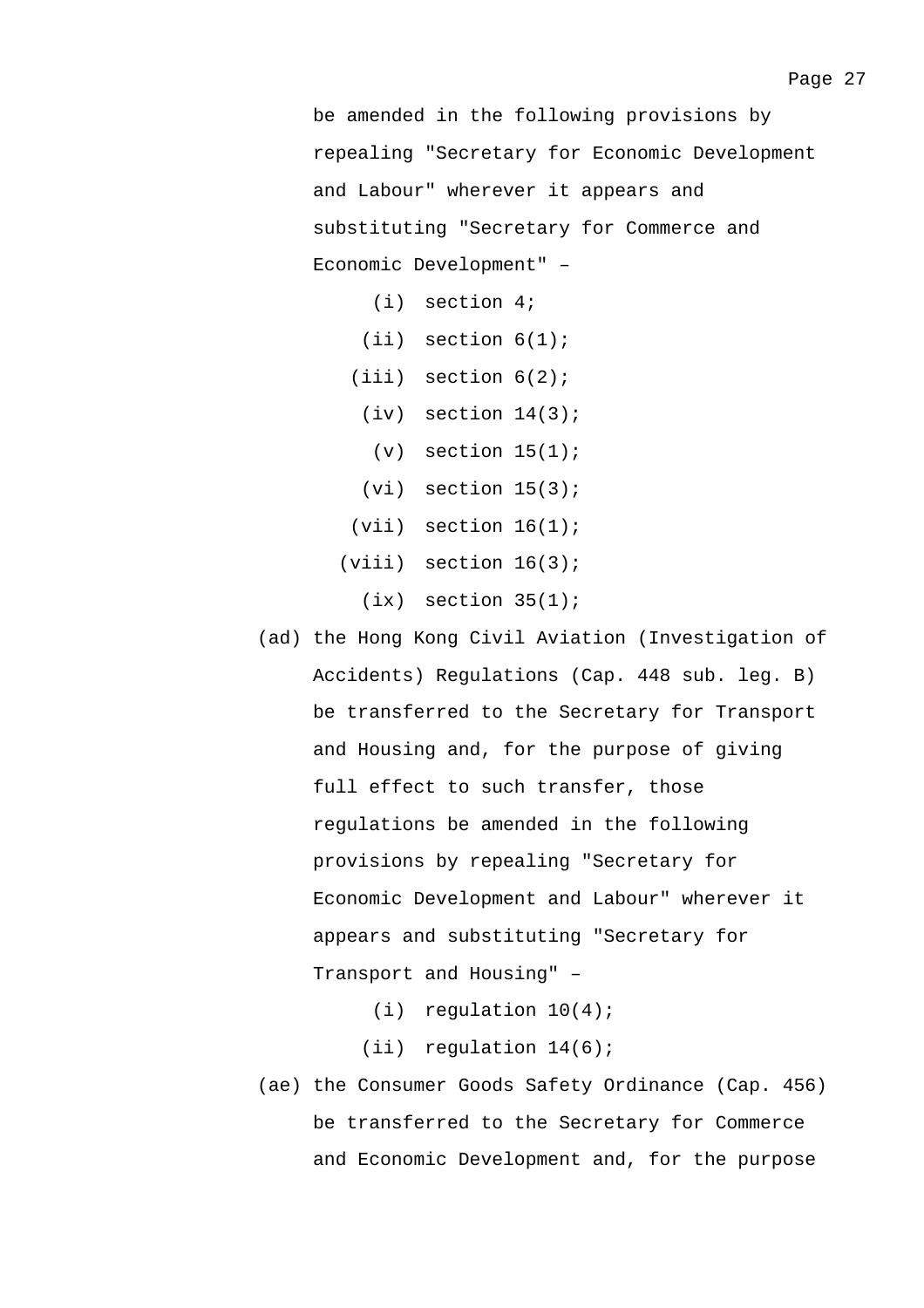of giving full effect to such transfer, that Ordinance be amended in the following provisions by repealing "Secretary for Economic Development and Labour" wherever it appears and substituting "Secretary for Commerce and Economic Development" –

- (i) the definition of "Secretary" in section 2;
- $(iii)$  section  $15(3)$ ;
- (af) the Occupational Deafness (Compensation) Ordinance (Cap. 469) be transferred to the Secretary for Labour and Welfare and, for the purpose of giving full effect to such transfer, that Ordinance be amended in the definition of "Secretary" in section 2 by repealing "Secretary for Economic Development and Labour" and substituting "Secretary for Labour and Welfare";
- (ag) the Merchant Shipping (Seafarers) Ordinance (Cap. 478) be transferred to the Secretary for Transport and Housing and, for the purpose of giving full effect to such transfer, that Ordinance be amended in the following provisions by repealing "Secretary for Economic Development and Labour" wherever it appears and substituting "Secretary for Transport and Housing" -
	- $(i)$  section  $5(2)$ ;  $(iii)$  section  $6(4)$ ;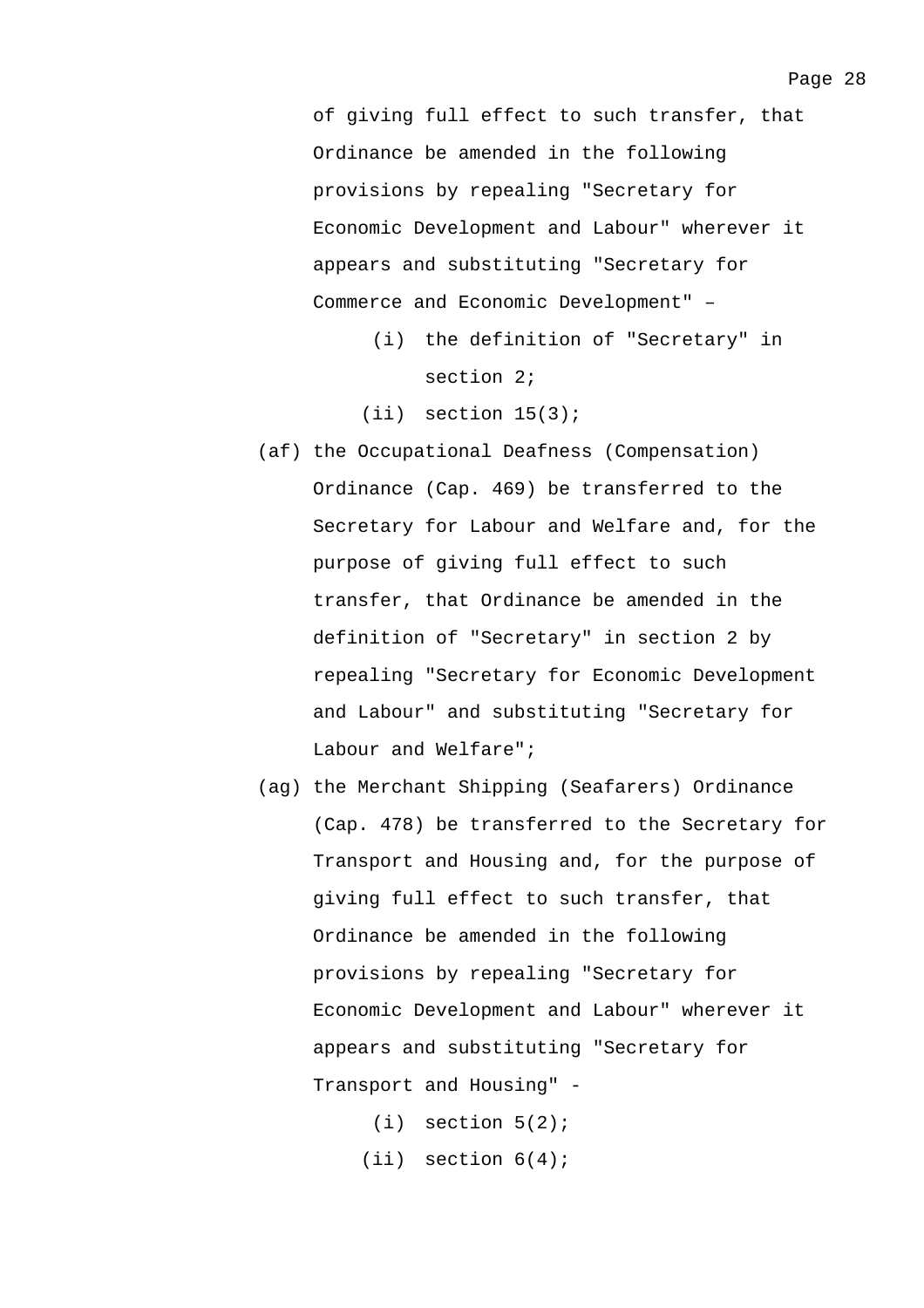- (iii) section 6(5);
	- (iv) section 6(6);
		- (v) section 17;
	- (vi) section 18(3);
- $(vii)$  section  $19(1)(c)$ ;
- (viii) section 72(1);
	- $(ix)$  section  $73(1);$
	- $(x)$  section  $80(5)$ ;
	- (xi) section 81;
	- $(xii)$  section  $82(1)$ ;
- (xiii) section 86;
	- $(xiv)$  section  $89(1)$ ;
	- $(xv)$  section  $89(2)$ ;
	- (xvi) section 89(3);
- (xvii) section 95(2);
- (xviii) section 96(1);
	- $(xix)$  section  $97(1)$ ;
		- $(xx)$  section  $100(1)$ ;
	- $(xxi)$  section  $104(1)$ ;
	- $(xxii)$  section  $107(1)$ ;
- $(xxiii)$  section  $119(2)$ ;
	- $(xxiv)$  section  $120(e)$ ;
	- $(xxy)$  section  $121(1)$ ;
	- $(xxvi)$  section  $125(4)$ ;
- (ah) the Freight Containers (Safety) Ordinance (Cap. 506) be transferred to the Secretary for Transport and Housing and, for the purpose of giving full effect to such transfer, that Ordinance be amended in the definition of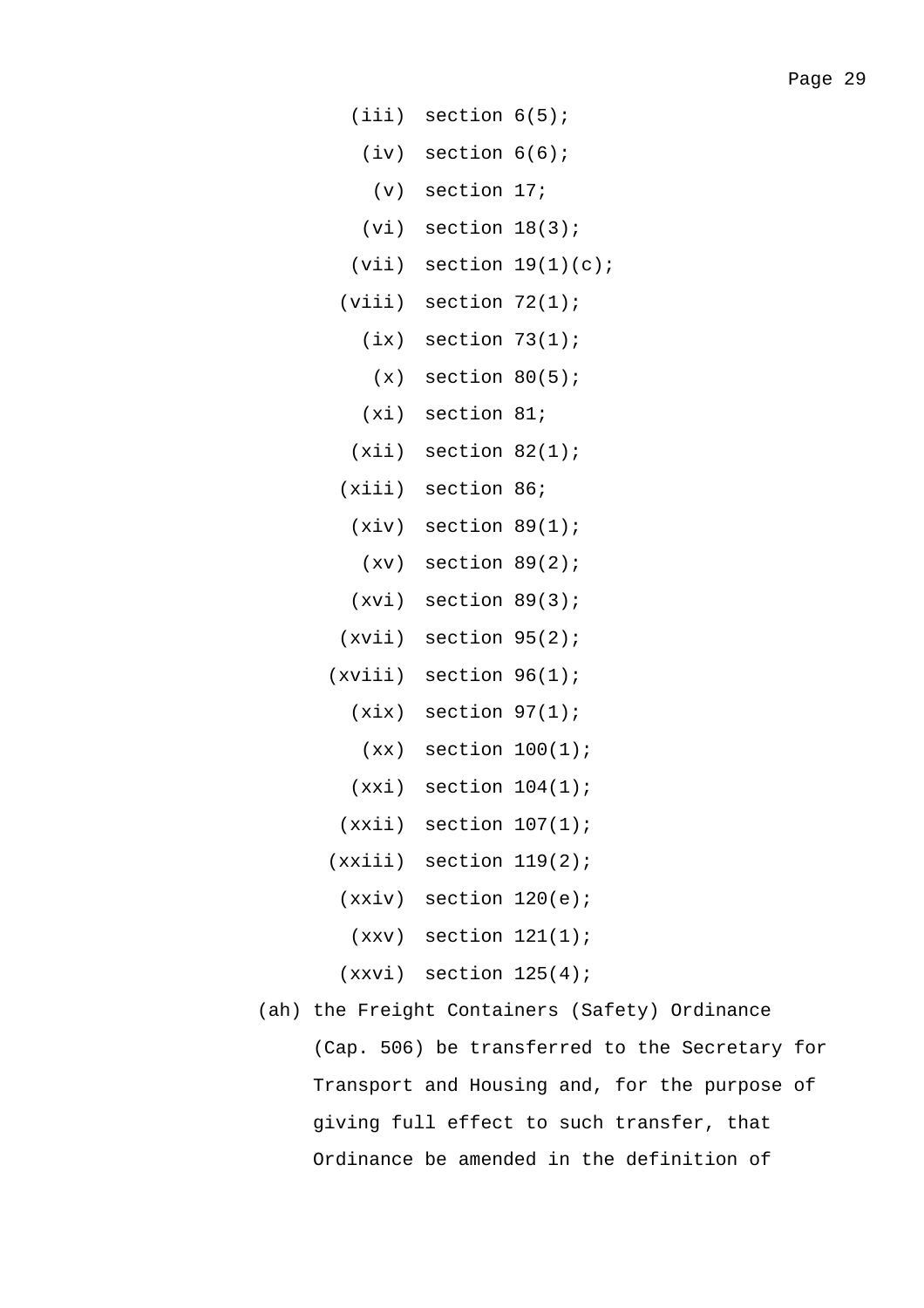"Secretary" in section 2(1) by repealing "Secretary for Economic Development and Labour" and substituting "Secretary for Transport and Housing";

- (ai) the Merchant Shipping (Local Vessels) Ordinance (Cap. 548) be transferred to the Secretary for Transport and Housing and, for the purpose of giving full effect to such transfer, that Ordinance be amended in the following provisions by repealing "Secretary for Economic Development and Labour" wherever it appears and substituting "Secretary for Transport and Housing" –
	- $(i)$  section  $17(3)$ ;
	- $(iii)$  section  $72(3)(c)$ ;
	- $(iii)$  section  $72(3)(d)$ ;
	- $(iv)$  section  $89(1)$ ;
		- $(v)$  section  $89(2)$ ;
- (aj) the Tung Chung Cable Car Ordinance (Cap. 577) be transferred to the Secretary for Commerce and Economic Development and, for the purpose of giving full effect to such transfer, that Ordinance be amended in the definition of "Secretary" in section 2(1) by repealing "Secretary for Economic Development and Labour" and substituting "Secretary for Commerce and Economic Development";
- (ak) the Merchant Shipping (Security of Ships and Port Facilities) Ordinance (Cap. 582) be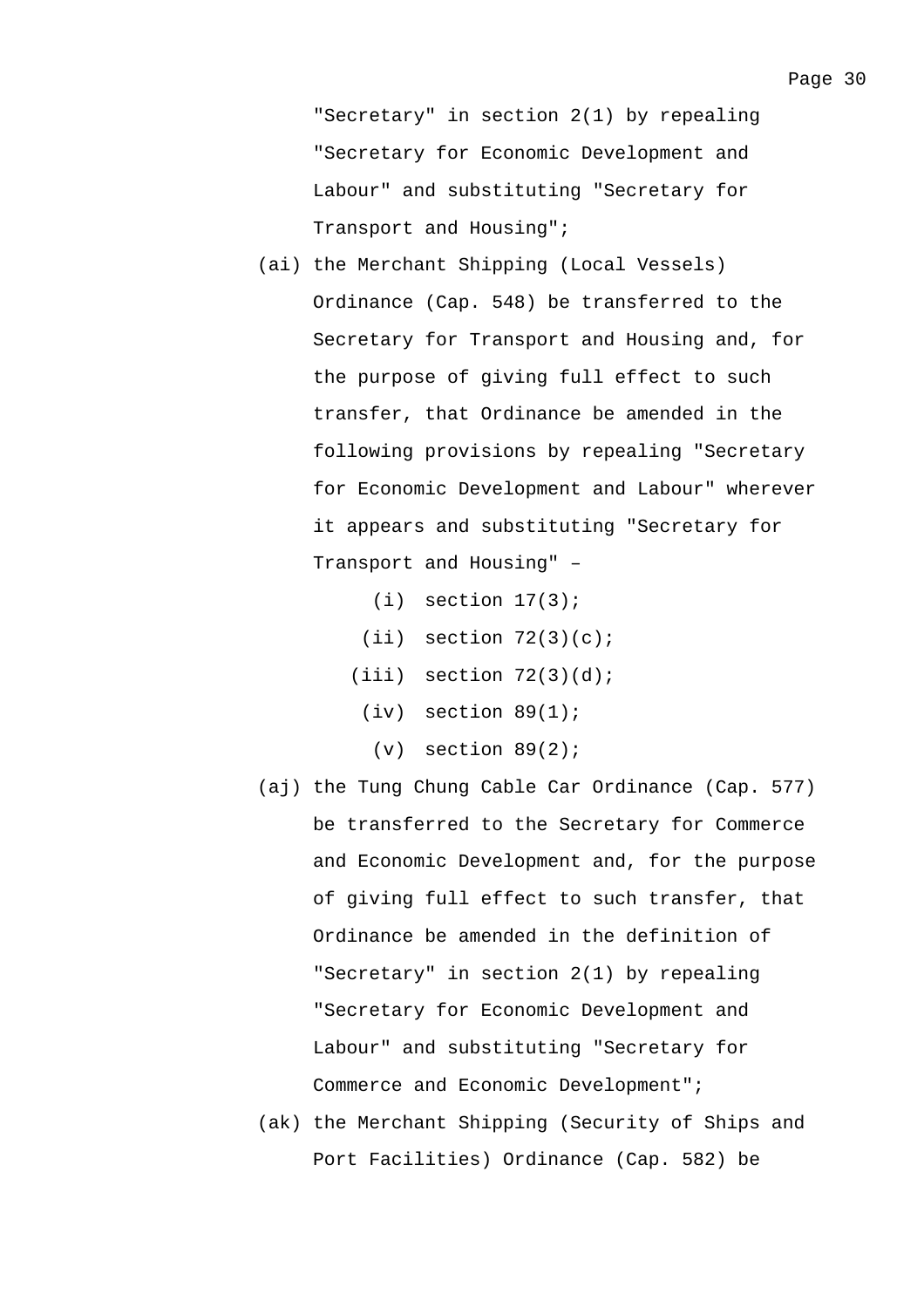transferred to the Secretary for Transport and Housing and, for the purpose of giving full effect to such transfer, that Ordinance be amended in the definition of "Secretary" in section 3(1) by repealing "Secretary for Economic Development and Labour" and substituting "Secretary for Transport and Housing";

- (al) the Sailors Home and Missions to Seamen Incorporation Ordinance (Cap. 1042) be transferred to the Secretary for Transport and Housing and, for the purpose of giving full effect to such transfer, that Ordinance be amended in section 3(2) by repealing "Secretary for Economic Development and Labour" and substituting "Secretary for Transport and Housing";
- (am) the Merchant Shipping (Limitation of Shipowners Liability)(Amendment) Ordinance 2005 (1 of 2005) be transferred to the Secretary for Transport and Housing and, for the purpose of giving full effect to such transfer, that Ordinance be amended in section 1(3) by repealing "Secretary for Economic Development and Labour" and substituting "Secretary for Transport and Housing";
- (an) the Certification for Employee Benefits (Chinese Medicine)(Miscellaneous Amendments) Ordinance 2006 (16 of 2006) be transferred to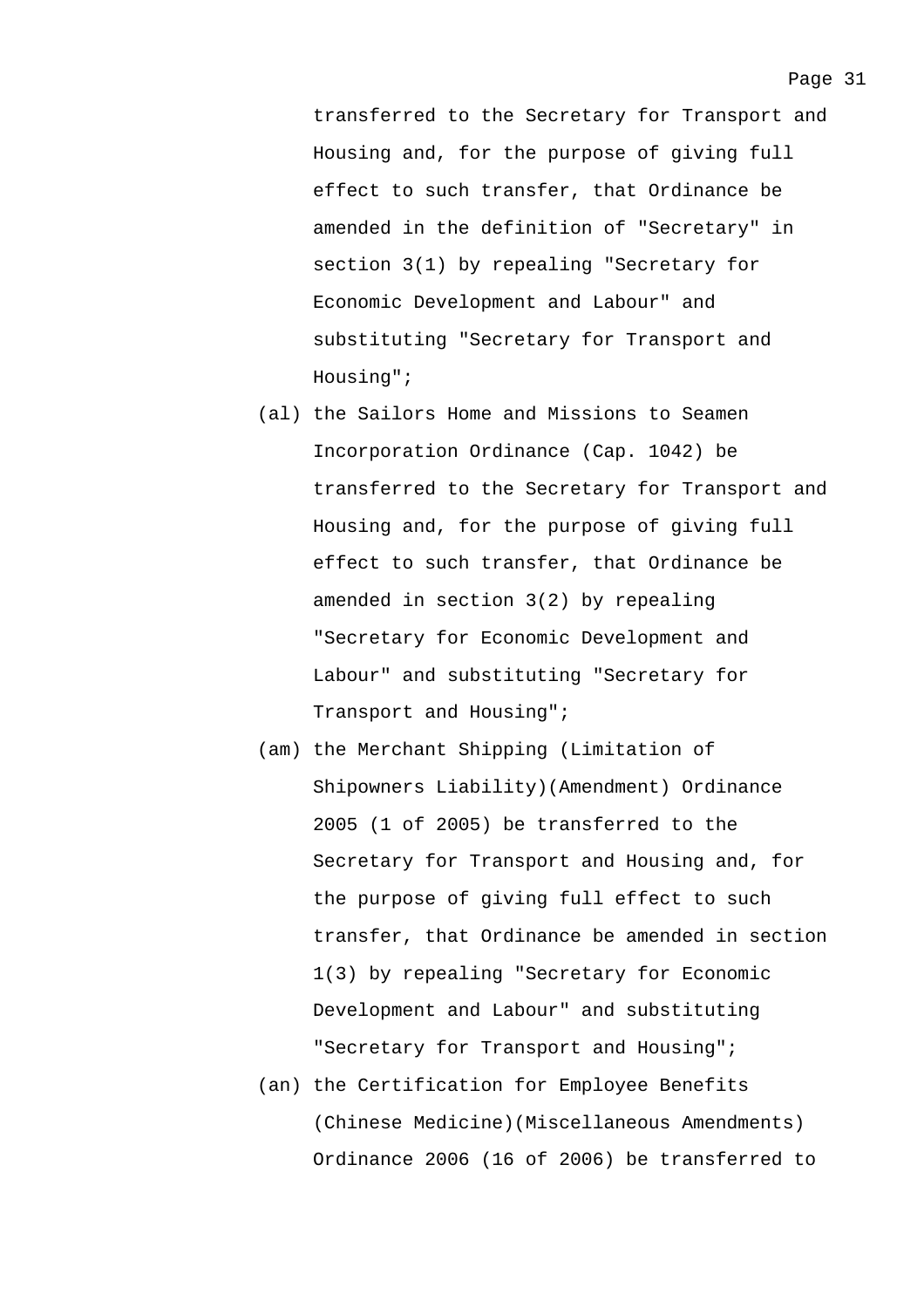the Secretary for Labour and Welfare and, for the purpose of giving full effect to such transfer, that Ordinance be amended in section 1(2) by repealing "Secretary for Economic Development and Labour" and substituting "Secretary for Labour and Welfare";

- (5) the functions exercisable by the Secretary for Education and Manpower by virtue of –
	- (a) the Dangerous Drugs Ordinance (Cap. 134) be transferred to the Secretary for Education and, for the purpose of giving full effect to such transfer, that Ordinance be amended in item 14 of the Fourth Schedule by repealing "Education and Manpower Bureau" and substituting "Education Bureau";
	- (b) the Legal Practitioners Ordinance (Cap. 159) be transferred to the Secretary for Education and, for the purpose of giving full effect to such transfer, that Ordinance be amended in section  $74A(3)(a)(iii)$  by repealing "Secretary for Education and Manpower" and substituting "Secretary for Education";
	- (c) the Child Care Services Ordinance (Cap. 243) be transferred to the Secretary for Education and, for the purpose of giving full effect to such transfer, that Ordinance be amended in the following provisions by repealing "Education and Manpower Bureau" wherever it appears and substituting "Education Bureau" –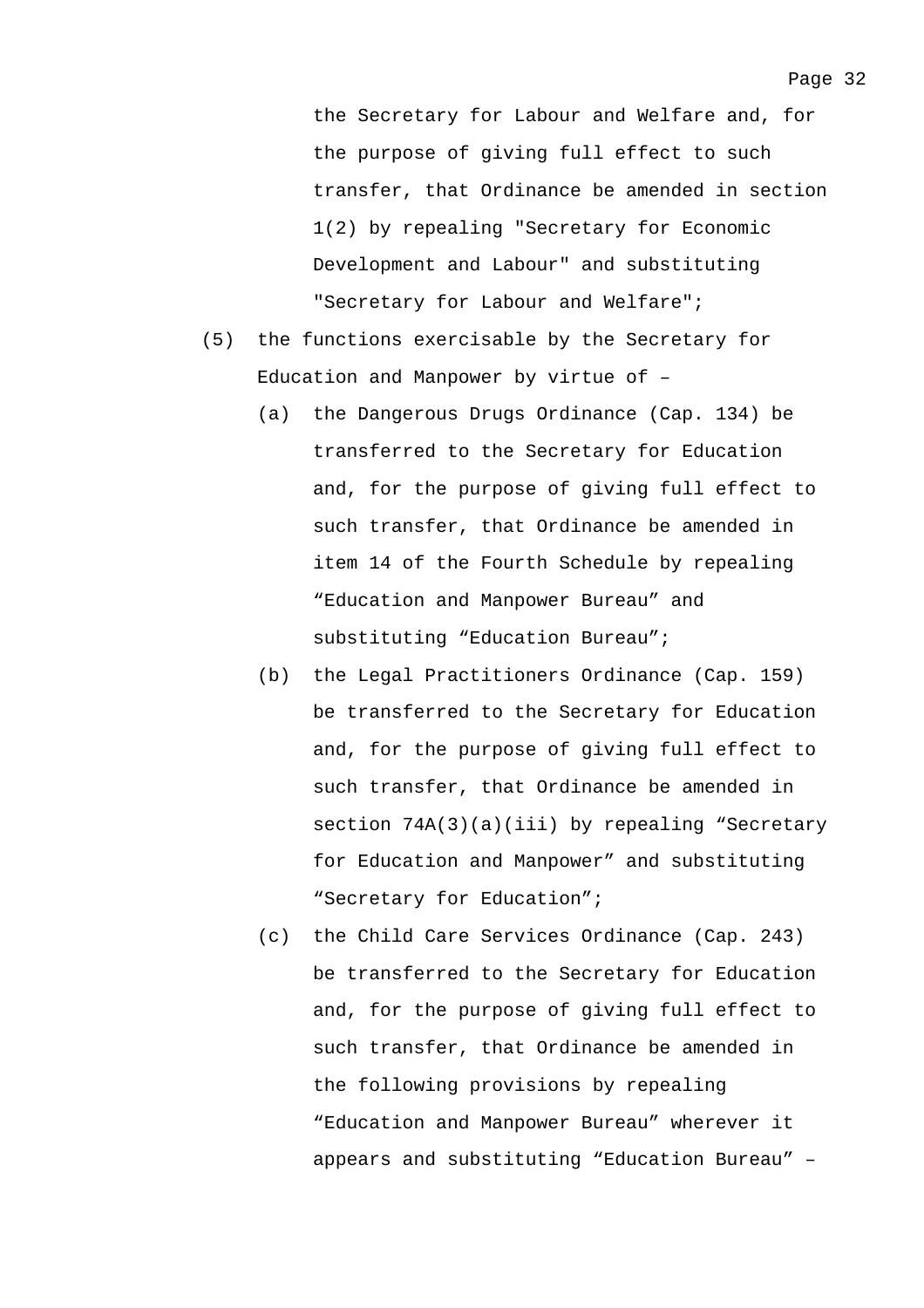$(i)$  section  $4(2)$ ;

(ii) section 12(a);

- (d) the Education Ordinance (Cap. 279) be transferred to the Secretary for Education and, for the purpose of giving full effect to such transfer, that Ordinance be amended –
	- (i) in the following provisions by repealing "Secretary for Education and Manpower" wherever it appears and substituting "Secretary for Education" –
		- $(A)$  section  $40AC(1)$ ;
		- (B) section 40BP(2);
		- (C) section 40BR(2);
	- (ii) in the following provisions by repealing "Education and Manpower Bureau" wherever it appears and substituting "Education Bureau" –
		- $(A)$  section  $5(2)$ ;
		- (B) section 79(a);
- (e) the Grant Schools Provident Fund Rules (Cap. 279 sub. leg. C) be transferred to the Secretary for Education and, for the purpose of giving full effect to such transfer, those rules be amended in rule 15(3) by repealing "Secretary for Education and Manpower" and substituting "Secretary for Education";
- (f) the Subsidized Schools Provident Fund Rules (Cap. 279 sub. leg. D) be transferred to the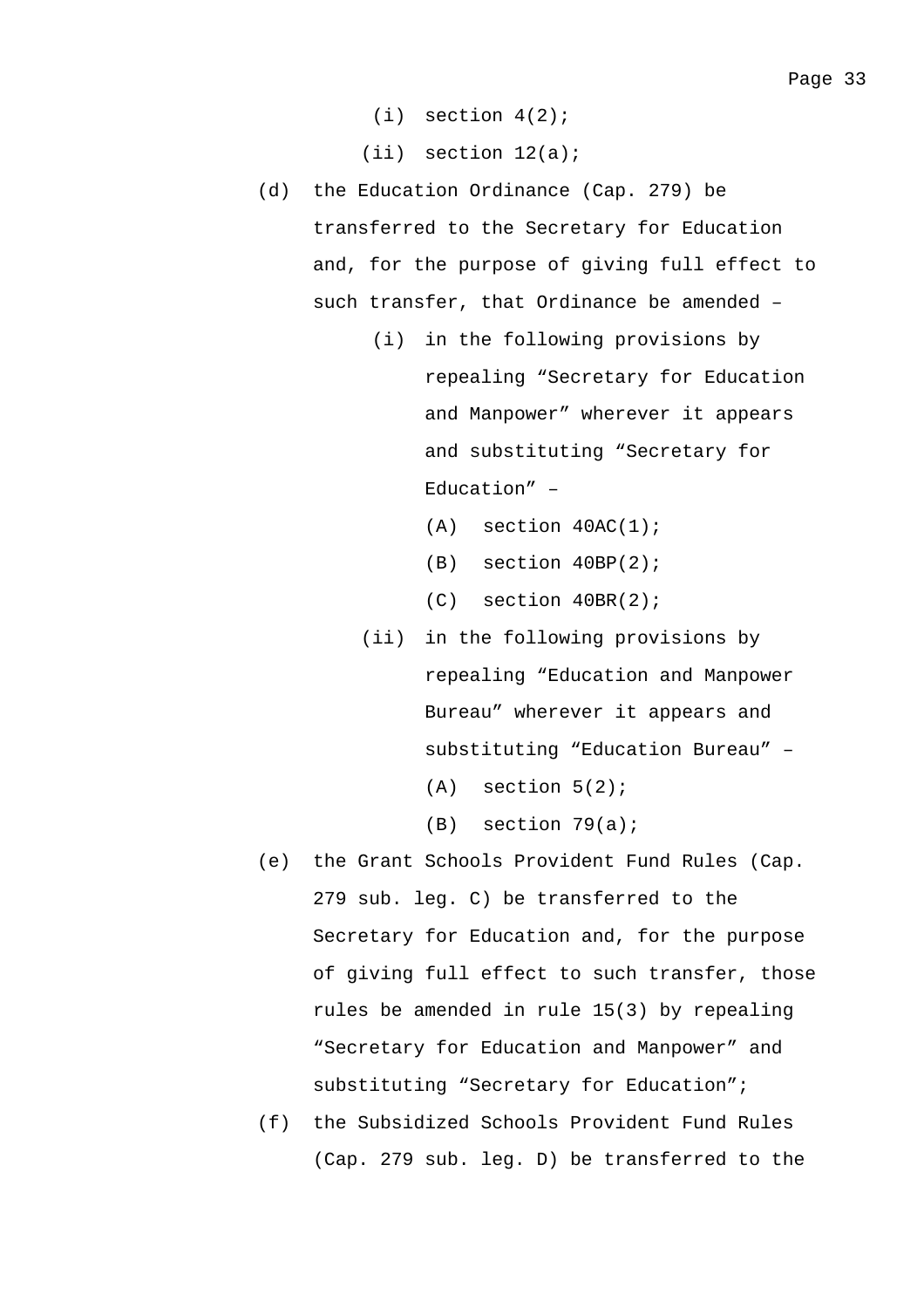Secretary for Education and, for the purpose of giving full effect to such transfer, those rules be amended in rule 16(3) by repealing "Secretary for Education and Manpower" and substituting "Secretary for Education";

- (g) the Employees Retraining Ordinance (Cap. 423) be transferred to the Secretary for Labour and Welfare and, for the purpose of giving full effect to such transfer -
	- (i) the Employees Retraining Ordinance (Cap. 423) be amended –
		- (A) in section 2 by repealing the definition of "Secretary" and substituting –
			- ""Secretary" (局長) means the Secretary for Labour and Welfare;";
		- (B) in the following provisions, in the Chinese text, by repealing "教 育統籌局局長" wherever it appears and substituting "局長" –
			- (I) section 9(2);
			- (II) section 9(3);
			- (III) section 14(4);
		- (C) in section 33(1), in the English text, by repealing "Secretary" and substituting "Secretary for Education and Manpower";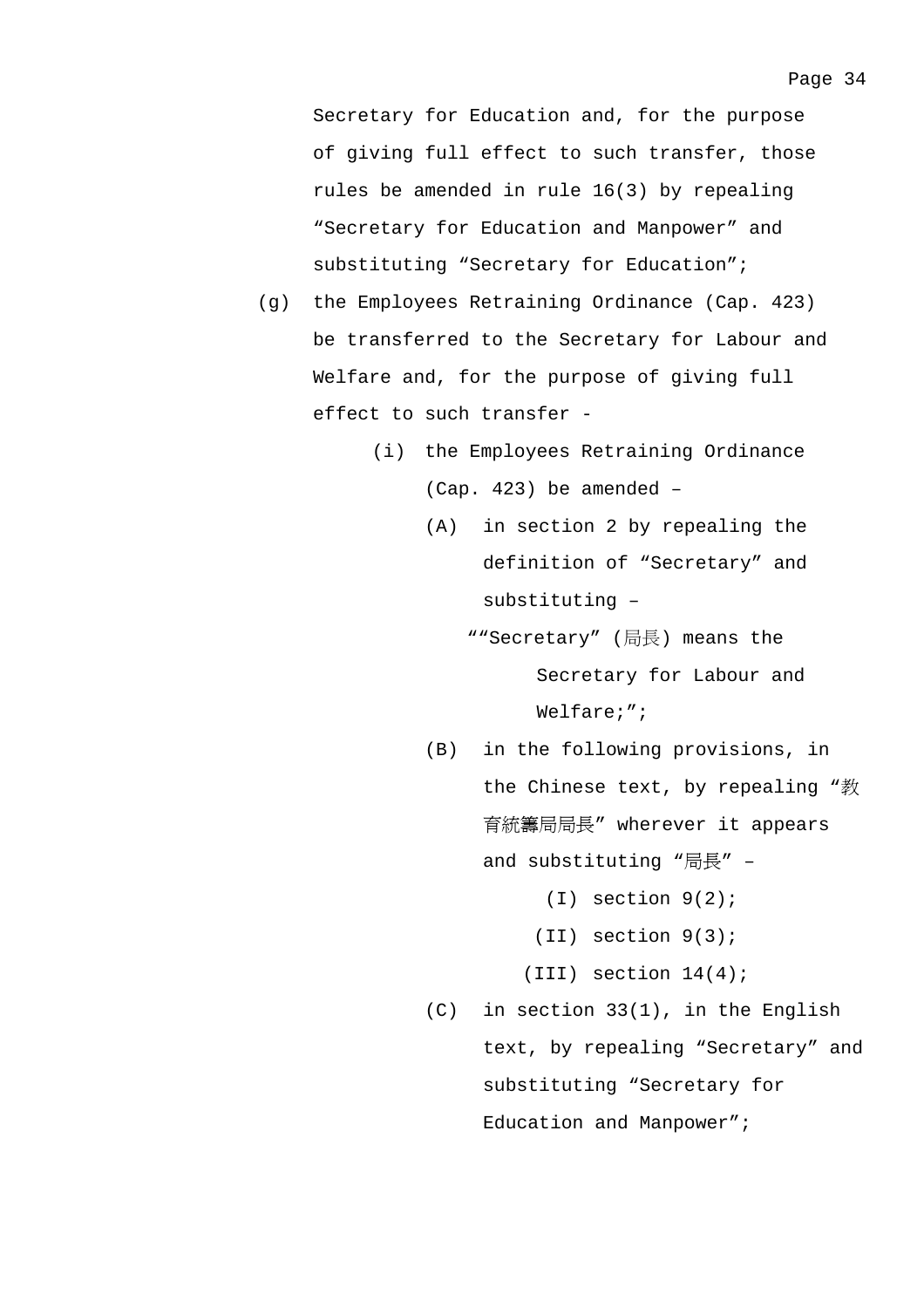(ii) the Specification of Public Office (L.N. 158 of 2002) be amended –

- (A) in column 1 of the Schedule by repealing "Secretary for Education and Manpower";
- (B) in column 2 of the Schedule by repealing "Employees Retraining Ordinance (Chapter 423), sections 9(2) and (3) and 14(4).";
- (C) by adding at the end of the Schedule -
	- "Secretary for Employees Labour and Retraining Welfare Ordinance
		- (Chapter 423),
		- sections 9(2)
		- and (3) and
		- $14(4)$ .";
- (h) the Non-local Higher and Professional Education (Regulation) Ordinance (Cap. 493) be transferred to the Secretary for Education and, for the purpose of giving full effect to such transfer -
	- (i) the Non-local Higher and Professional Education (Regulation) Ordinance (Cap. 493) be amended in the following provisions by repealing "Secretary for Education and Manpower" wherever it appears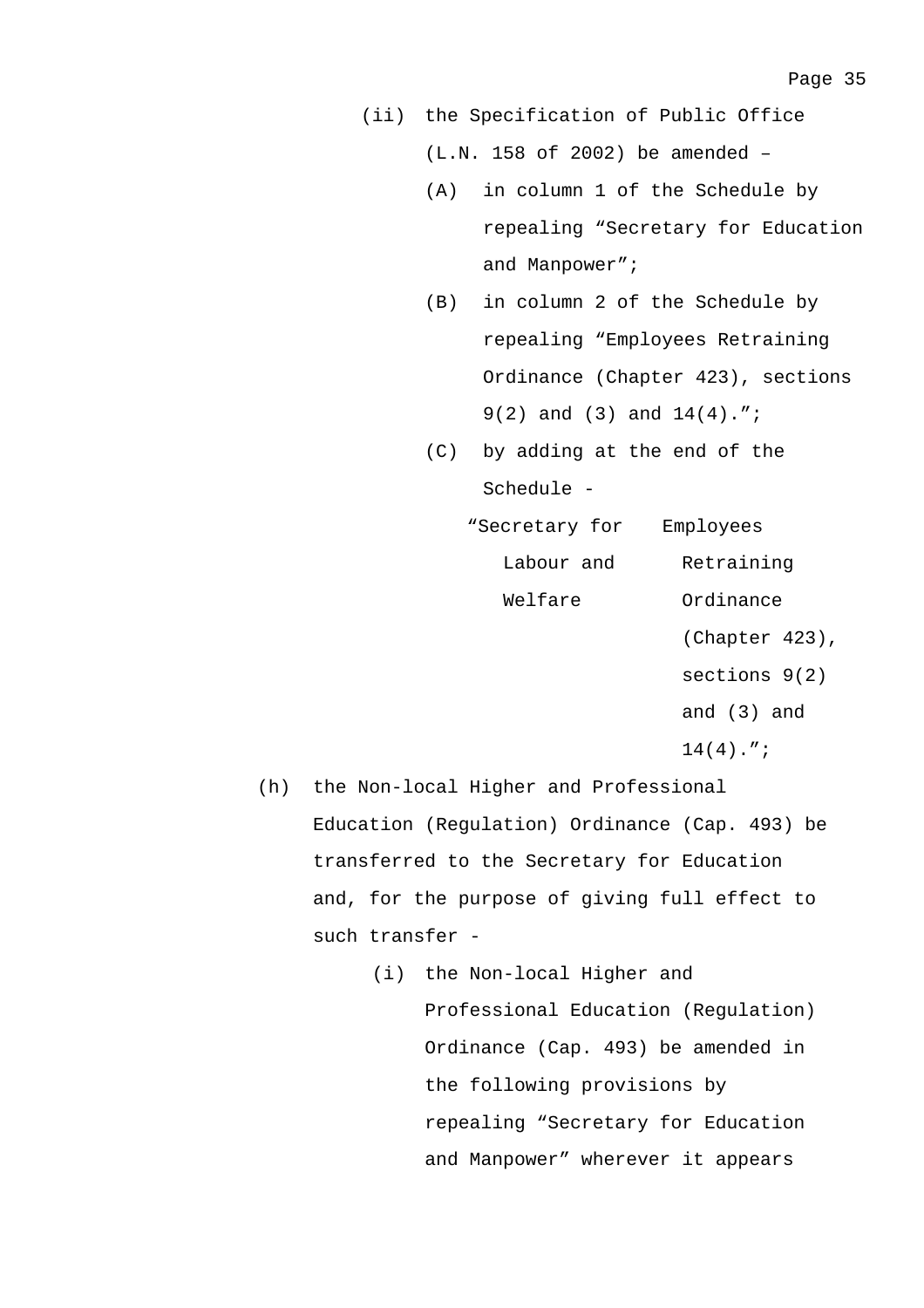```
and substituting "Secretary for 
Education" –
```
- $(A)$  section  $8(1)(a)(ii)(B)$ ;
- $(B)$  section  $40(1)$ ;
- (C) section 41;
- (ii) the Specification of Public Office
	- (L.N. 158 of 2002) be amended –
	- (A) in column 2 of the Schedule by repealing "Non-local Higher and Professional Education (Regulation) Ordinance (Chapter 493), section 8(1)(a)(ii)(B).";
	- (B) by adding at the end of the Schedule -

| "Secretary | Non-local Higher     |
|------------|----------------------|
| for        | and Professional     |
| Education  | Education            |
|            | (Requlation)         |
|            | Ordinance (Chapter   |
|            | 493), section        |
|            | $8(1)(a)(ii)(B)$ ."; |

(i) the Copyright Ordinance (Cap. 528) be transferred to the Secretary for Education and, for the purpose of giving full effect to such transfer, that Ordinance be amended in section 195(4) by repealing "Secretary for Education and Manpower" and substituting "Secretary for Education";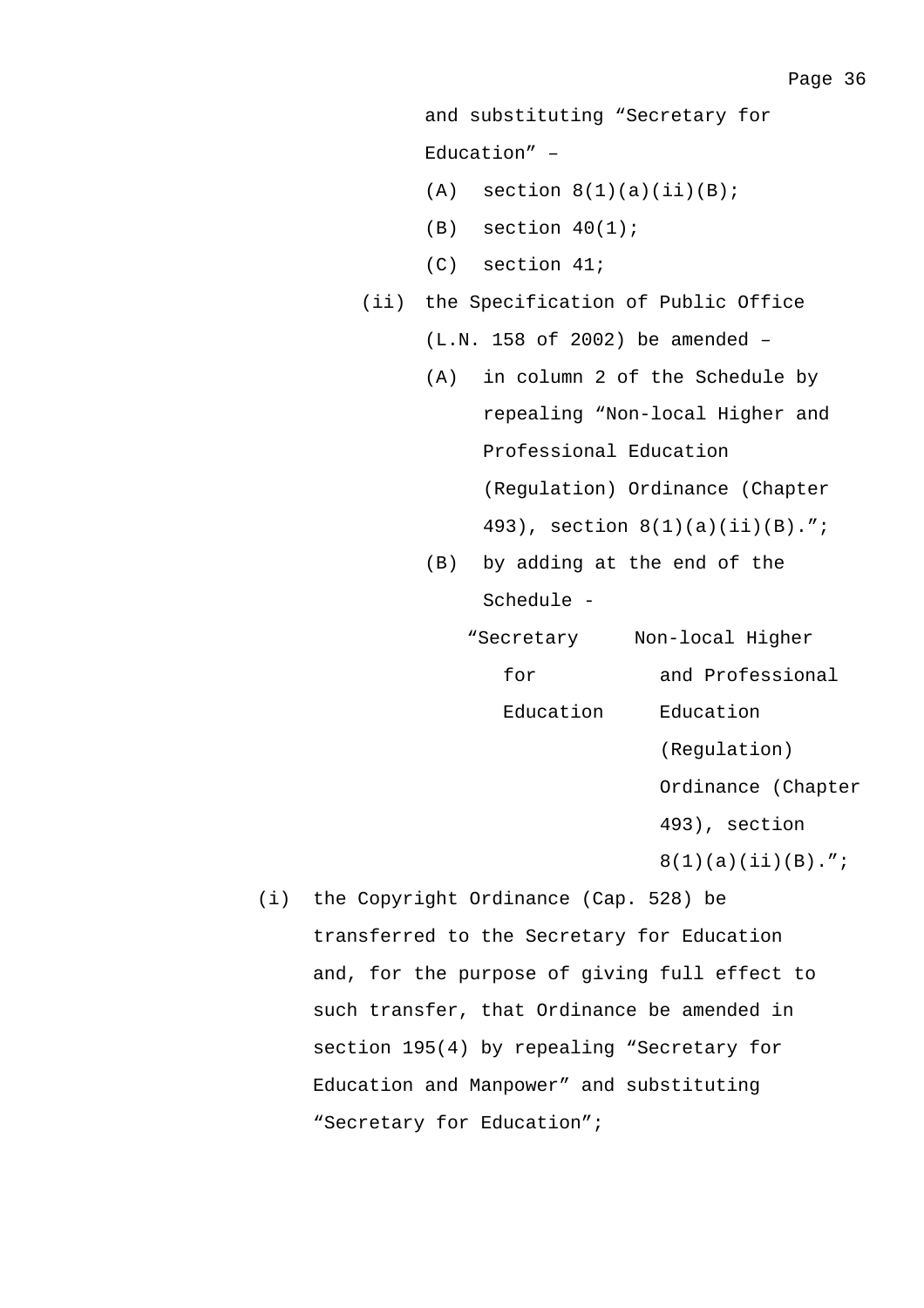- (j) the Permanent Secretary for Education and Manpower Incorporation Ordinance (Cap. 1098) be transferred to the Secretary for Education and, for the purpose of giving full effect to such transfer, that Ordinance be amended in section 4 by repealing "Education and Manpower Bureau" and substituting "Education Bureau";
- (k) the St. Paul's College Council Incorporation Ordinance (Cap. 1102) be transferred to the Secretary for Education and, for the purpose of giving full effect to such transfer, that Ordinance be amended in section 4(1)(h) by repealing "Education and Manpower Bureau" and substituting "Education Bureau";
- (*l*) the Sir Edward Youde Memorial Fund Ordinance (Cap. 1140) be transferred to the Secretary for Education and, for the purpose of giving full effect to such transfer, that Ordinance be amended in section  $9(2)(b)$  by repealing "Secretary for Education and Manpower" and substituting "Secretary for Education";
- (m) the Hong Kong Council for Academic Accreditation Ordinance (Cap. 1150) be transferred to the Secretary for Education and, for the purpose of giving full effect to such transfer -
	- (i) the Hong Kong Council for Academic Accreditation Ordinance (Cap. 1150) be amended in the definition of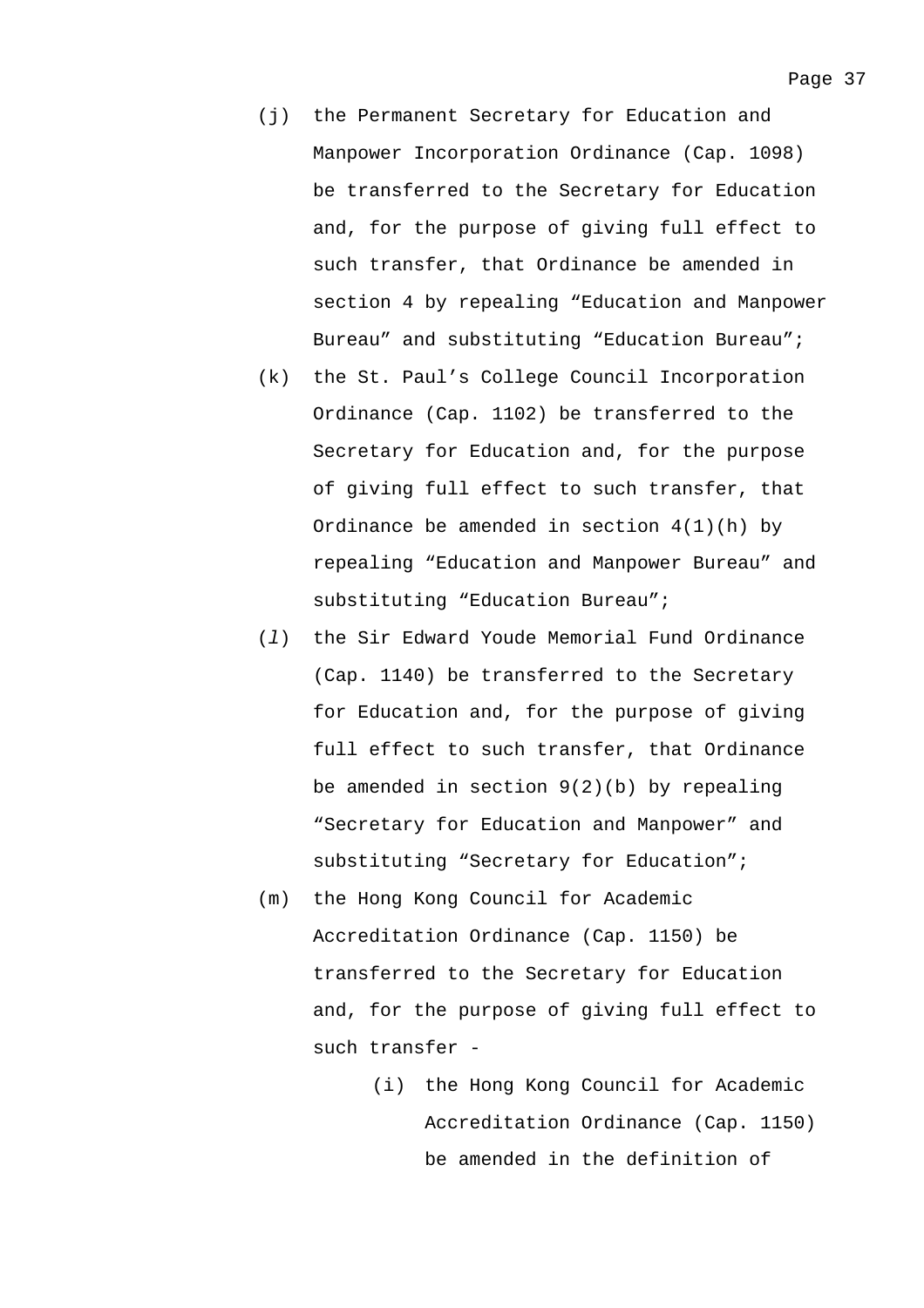"Secretary" in section 2(1) by repealing "Secretary for Education and Manpower" and substituting "Secretary for Education";

- (ii) the Specification of Public Office (L.N. 158 of 2002) be amended –
	- (A) in column 2 of the Schedule by repealing "Hong Kong Council for Academic Accreditation Ordinance (Chapter 1150), sections  $5(e)$ ,  $(g)$ and (*l*), 9(1) and (2), 10, 12, 13(1) and (2) and 17.";
	- (B) by adding at the end of the Schedule -
		- "Secretary for Hong Kong Council Education for Academic
			- Accreditation Ordinance (Chapter 1150),
			- sections 5(e),
			- (g) and (*l*),
			- 9(1) and (2),
			- 10, 12, 13(1)
			- and (2) and
			- 17.";
- (n) the Lingnan University Ordinance (Cap. 1165) be transferred to the Secretary for Education and, for the purpose of giving full effect to such transfer, that Ordinance be amended in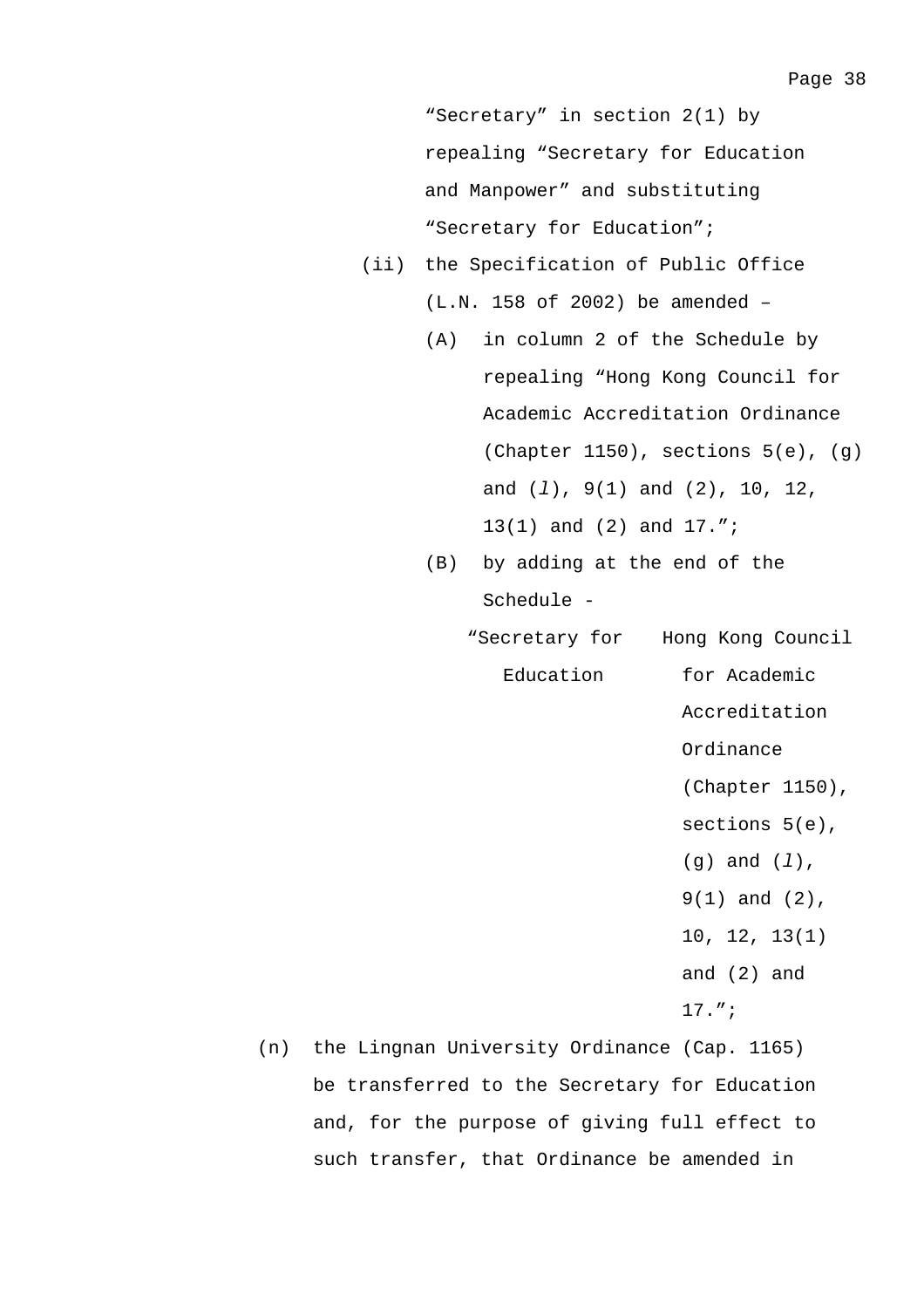- (o) the Accreditation of Academic and Vocational Qualifications Ordinance (6 of 2007) be transferred to the Secretary for Education and, for the purpose of giving full effect to such transfer, that Ordinance be amended in the following provisions by repealing "Secretary for Education and Manpower" wherever it appears and substituting "Secretary for Education" –
	- $(i)$  section  $1(2)$ ;
	- (ii) the definition of "Secretary" in section 2;
	- (iii) section 51;
- (6) the functions exercisable by the Permanent Secretary for Education and Manpower by virtue of –
	- (a) the Employment Ordinance (Cap. 57) be transferred to the Permanent Secretary for Education and, for the purpose of giving full effect to such transfer, that Ordinance be amended in section 50(3)(h)(ii) by repealing "Permanent Secretary for Education and Manpower" and substituting "Permanent Secretary for Education";
	- (b) the Employment of Children Regulations (Cap. 57 sub. leg. B) be transferred to the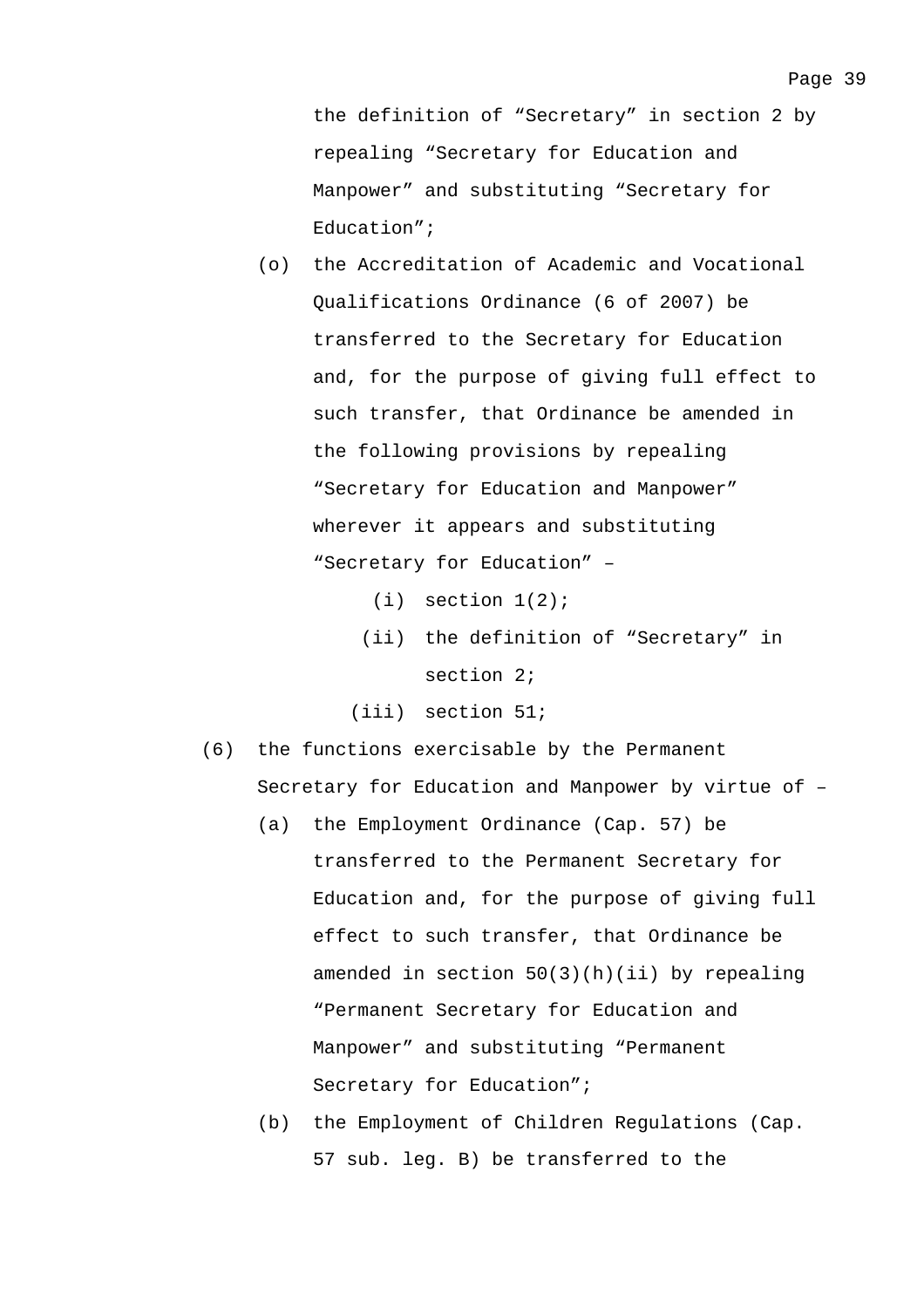Permanent Secretary for Education and, for the purpose of giving full effect to such transfer, those regulations be amended in the definition of "school attendance certificate" in regulation 2 by repealing "Permanent Secretary for Education and Manpower" and substituting "Permanent Secretary for

(c) the Employment of Young Persons and Children at Sea Ordinance (Cap. 58) be transferred to the Permanent Secretary for Education and, for the purpose of giving full effect to such transfer, that Ordinance be amended in the proviso of section 2 by repealing "Permanent Secretary for Education and Manpower" and substituting "Permanent Secretary for Education";

Education";

- (d) the Pensions Ordinance (Cap. 89) be transferred to the Permanent Secretary for Education and, for the purpose of giving full effect to such transfer, that Ordinance be amended in section 18(1B)(b) by repealing "Permanent Secretary for Education and Manpower" and substituting "Permanent Secretary for Education";
- (e) the Pension Benefits Ordinance (Cap. 99) be transferred to the Permanent Secretary for Education and, for the purpose of giving full effect to such transfer, that Ordinance be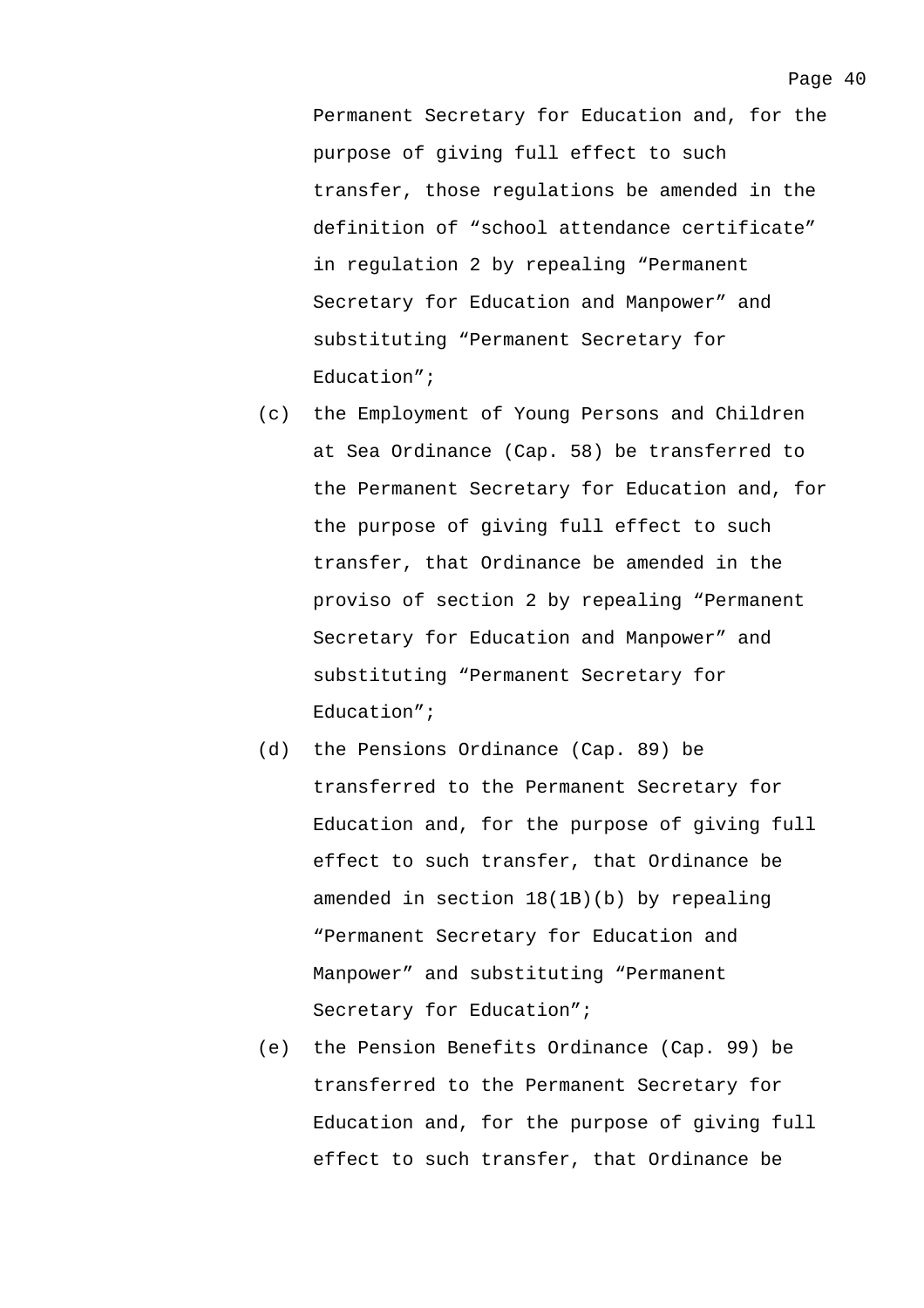amended in section 19(6)(a) by repealing "Permanent Secretary for Education and Manpower" and substituting "Permanent Secretary for Education";

- (f) the Inland Revenue Ordinance (Cap. 112) be transferred to the Permanent Secretary for Education and, for the purpose of giving full effect to such transfer, the Specification of Public Offices (Cap. 1 sub. leg. C) be amended in column 1 of the Schedule, by repealing "Permanent Secretary for Education and Manpower" where it appears opposite to "Inland Revenue Ordinance (Chapter 112), sections 16B and 16C." in column 2 and substituting "Permanent Secretary for Education";
- (g) the Places of Public Entertainment Regulations (Cap. 172 sub. leg. A) be transferred to the Permanent Secretary for Education and, for the purpose of giving full effect to such transfer, those regulations be amended in regulation 178(1)(b) by repealing "Permanent Secretary for Education and Manpower" wherever it appears and substituting "Permanent Secretary for Education";
- (h) the Auxiliary Forces Pay and Allowances Ordinance (Cap. 254) be transferred to the Permanent Secretary for Education and, for the purpose of giving full effect to such transfer, that Ordinance be amended in section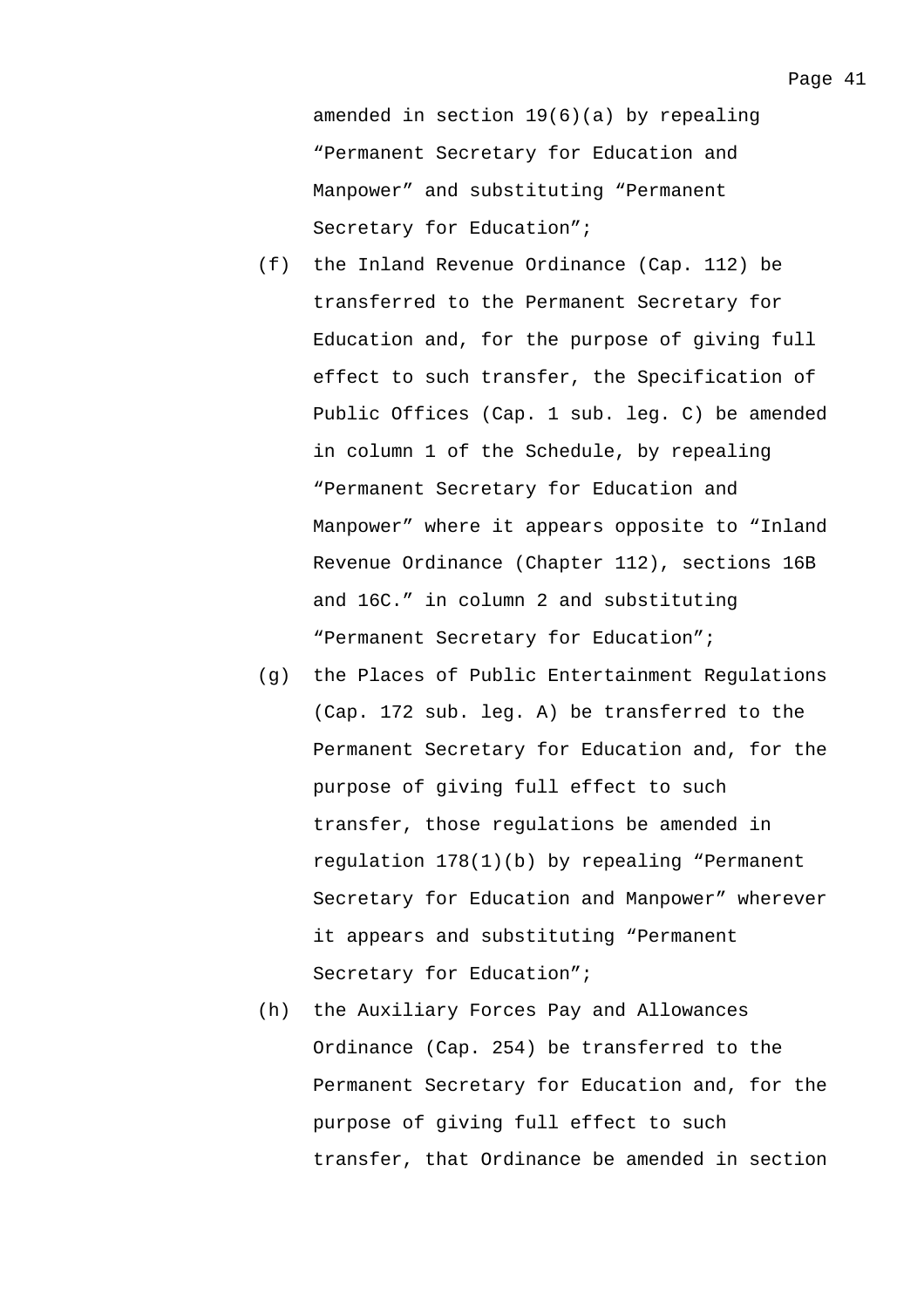16(2)(c) by repealing "Permanent Secretary for Education and Manpower" and substituting "Permanent Secretary for Education";

- (i) the Auxiliary Forces Pay and Allowances (Pensions) Regulation (Cap. 254 sub. leg. I) be transferred to the Permanent Secretary for Education and, for the purpose of giving full effect to such transfer, that Regulation be amended in section 6(6)(a) by repealing "Permanent Secretary for Education and Manpower" and substituting "Permanent Secretary for Education";
- (j) the Hong Kong Examinations and Assessment Authority Ordinance (Cap. 261) be transferred to the Permanent Secretary for Education and, for the purpose of giving full effect to such transfer, that Ordinance be amended in paragraph (a)(vii) of Schedule 2 by repealing "Permanent Secretary for Education and Manpower" and substituting "Permanent Secretary for Education";
- (k) the Education Ordinance (Cap. 279) be transferred to the Permanent Secretary for Education and, for the purpose of giving full effect to such transfer, that Ordinance be amended in the definition of "Permanent Secretary" in section 3(1) by repealing "Permanent Secretary for Education and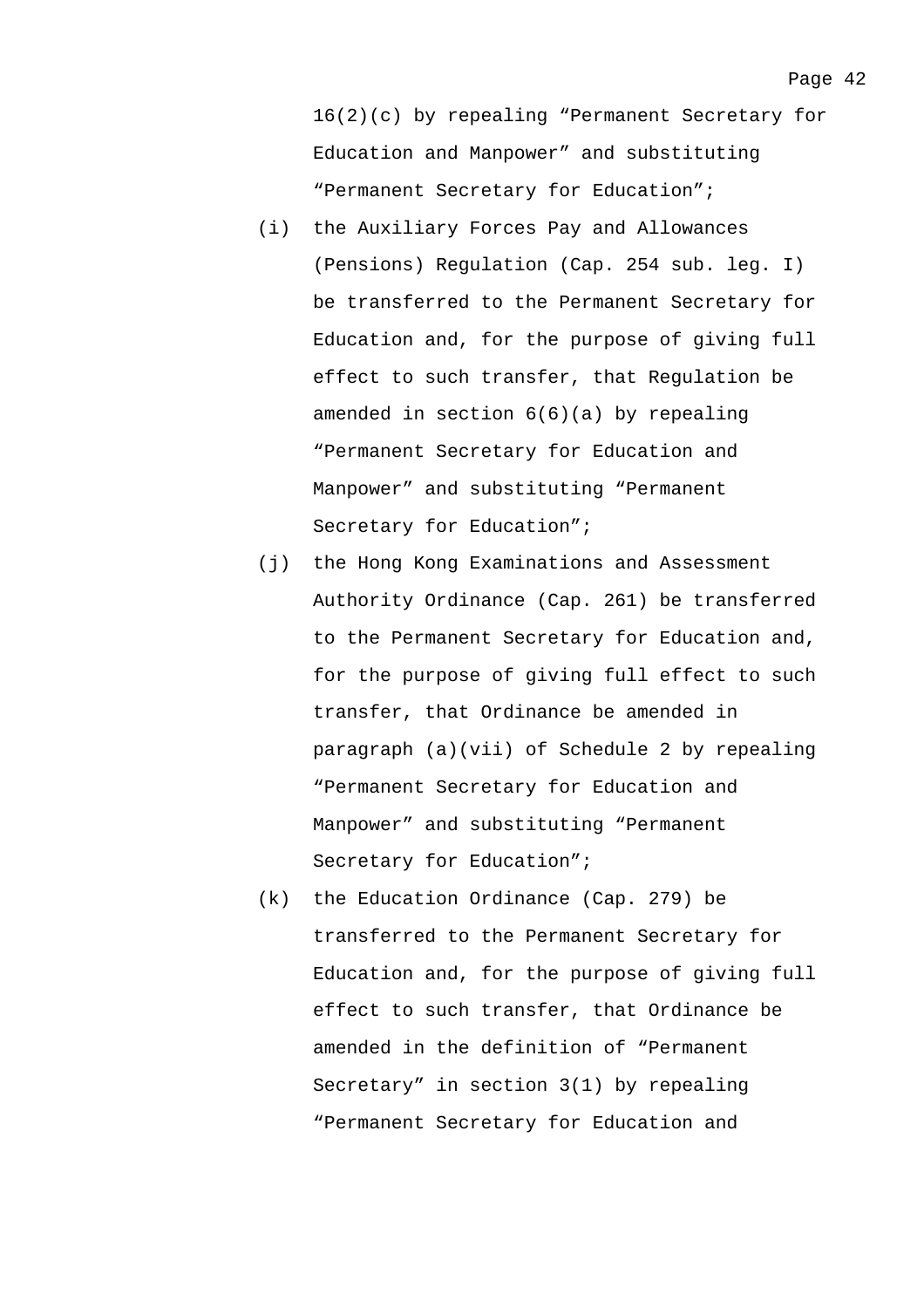Manpower" and substituting "Permanent Secretary for Education";

- (*l*) the Post Secondary Colleges Ordinance (Cap. 320) be transferred to the Permanent Secretary for Education and, for the purpose of giving full effect to such transfer -
	- (i) the Post Secondary Colleges Ordinance (Cap. 320) be amended in the definition of "Permanent Secretary" in section 2 by repealing "Permanent Secretary for Education and Manpower" and substituting "Permanent Secretary for Education";
	- (ii) the Specification of Public Offices (Cap. 1 sub. leg. C) be amended in the following items in column 1 of the Schedule, by repealing "Permanent Secretary for Education and Manpower" and substituting "Permanent Secretary for Education" –
		- (A) where it appears opposite to "Post Secondary Colleges Ordinance (Chapter 320), sections 3, 8, 9 and 10." in column 2;
		- (B) where it appears opposite to "Post Secondary Colleges Ordinance (Chapter 320), sections 11 and 12(2)." in column 2;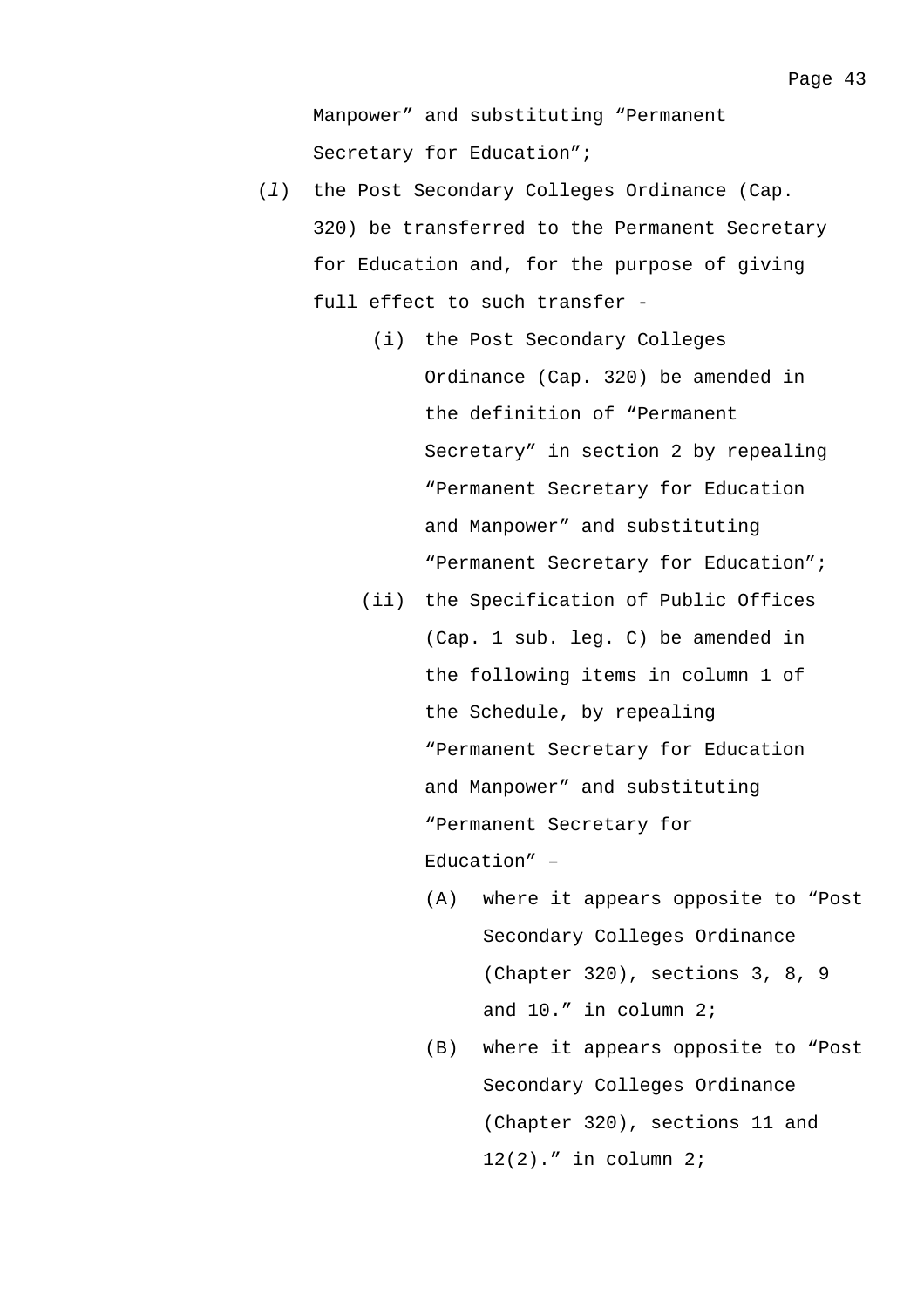- (m) the Post Secondary Colleges Regulations (Cap. 320 sub. leg. A) be transferred to the Permanent Secretary for Education and, for the purpose of giving full effect to such transfer, those regulations be amended –
	- (i) in the Schedule, in Forms 1, 2 and 3, by repealing "Permanent Secretary for Education and Manpower" and substituting "Permanent Secretary for Education";
	- (ii) in the Schedule, in the English text, in Forms 1, 2 and 3, by repealing "Education and Manpower Bureau" and substituting "Education Bureau";
- (n) the Queen Elizabeth Foundation for the Mentally Handicapped Ordinance (Cap. 399) be transferred to the Permanent Secretary for Education and, for the purpose of giving full effect to such transfer, that Ordinance be amended in section 5(ba) by repealing "Permanent Secretary for Education and Manpower" and substituting "Permanent Secretary for Education";
- (o) the Pension Benefits (Judicial Officers) Ordinance (Cap. 401) be transferred to the Permanent Secretary for Education and, for the purpose of giving full effect to such transfer, that Ordinance be amended in section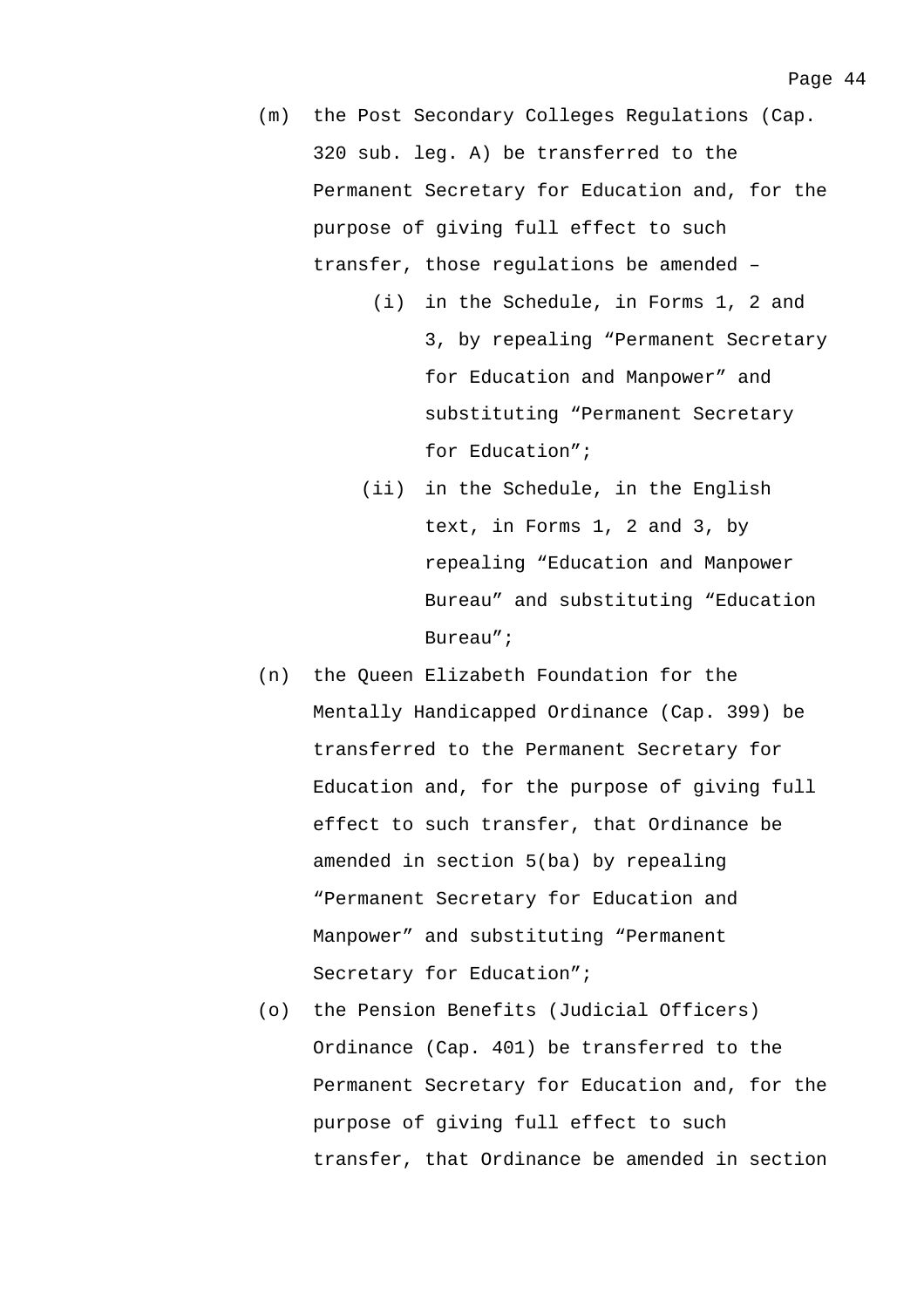20(6)(a) by repealing "Permanent Secretary for Education and Manpower" and substituting "Permanent Secretary for Education";

- (p) the Electricity Ordinance (Cap. 406) be transferred to the Permanent Secretary for Education and, for the purpose of giving full effect to such transfer, that Ordinance be amended in section 32(2) by repealing "Permanent Secretary for Education and Manpower" and substituting "Permanent Secretary for Education";
- (q) the Environment and Conservation Fund Ordinance (Cap. 450) be transferred to the Permanent Secretary for Education and, for the purpose of giving full effect to such transfer, that Ordinance be amended in section 7(2)(c) by repealing "Permanent Secretary for Education and Manpower" and substituting "Permanent Secretary for Education";
- (r) the Hong Kong Arts Development Council Ordinance (Cap. 472) be transferred to the Permanent Secretary for Education and, for the purpose of giving full effect to such transfer, that Ordinance be amended in section 3(3)(e) by repealing "Permanent Secretary for Education and Manpower" and substituting "Permanent Secretary for Education";
- (s) the Sex Discrimination Ordinance (Cap. 480) be transferred to the Permanent Secretary for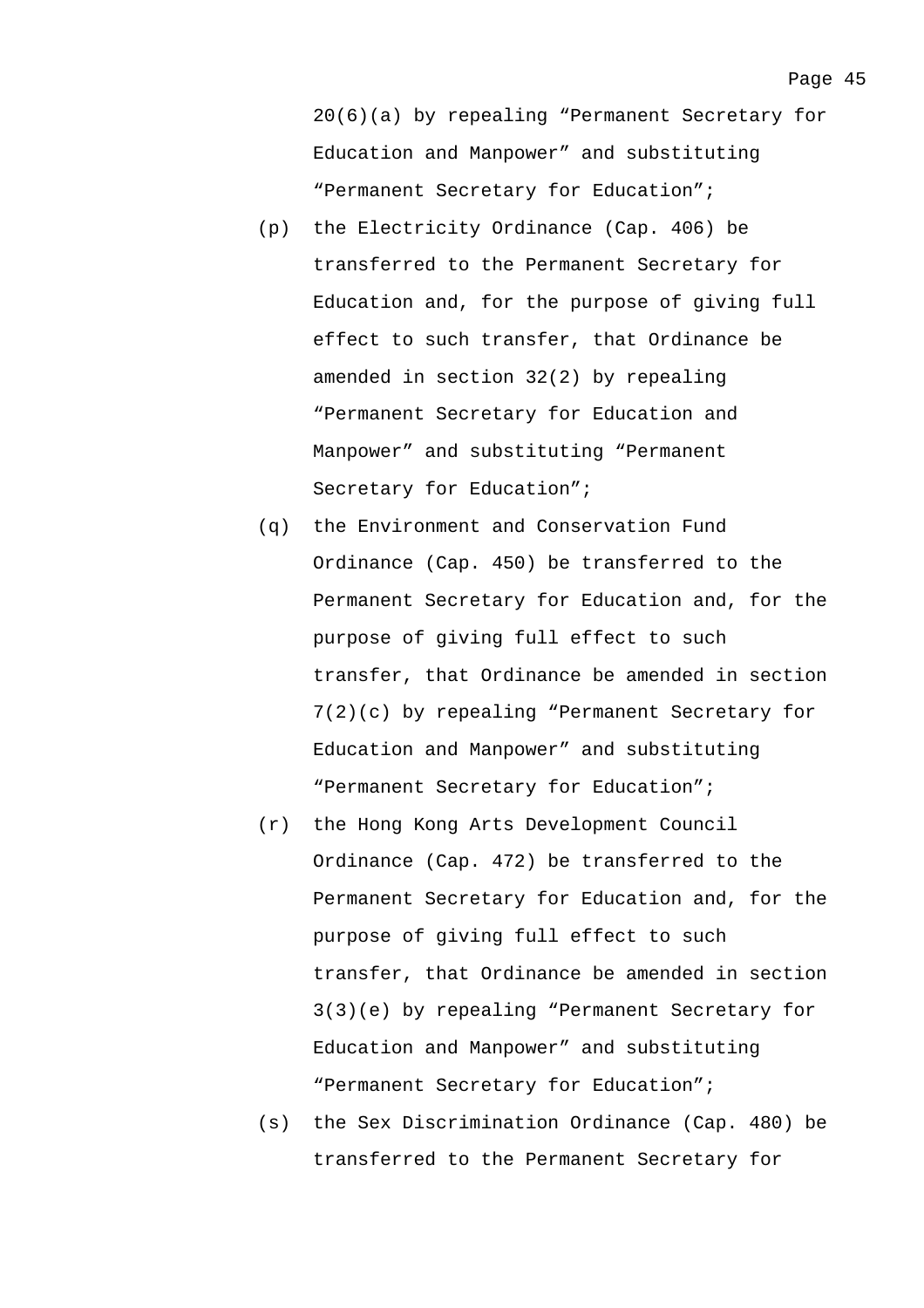Education and, for the purpose of giving full effect to such transfer, that Ordinance be amended in item 15 of Schedule 1 by repealing "Permanent Secretary for Education and Manpower" and substituting "Permanent Secretary for Education";

- (t) the Non-local Higher and Professional Education (Regulation) Ordinance (Cap. 493) be transferred to the Permanent Secretary for Education and, for the purpose of giving full effect to such transfer, that Ordinance be amended in section 5(1) by repealing "Permanent Secretary for Education and Manpower" and substituting "Permanent Secretary for Education";
- (u) the Family Status Discrimination Ordinance (Cap. 527) be transferred to the Permanent Secretary for Education and, for the purpose of giving full effect to such transfer, that Ordinance be amended in item 15 of Schedule 1 by repealing "Permanent Secretary for Education and Manpower" and substituting "Permanent Secretary for Education";
- (v) the Grantham Scholarships Fund Ordinance (Cap. 1076) be transferred to the Permanent Secretary for Education and, for the purpose of giving full effect to such transfer, that Ordinance be amended in section  $4(1)(b)$  by repealing "Permanent Secretary for Education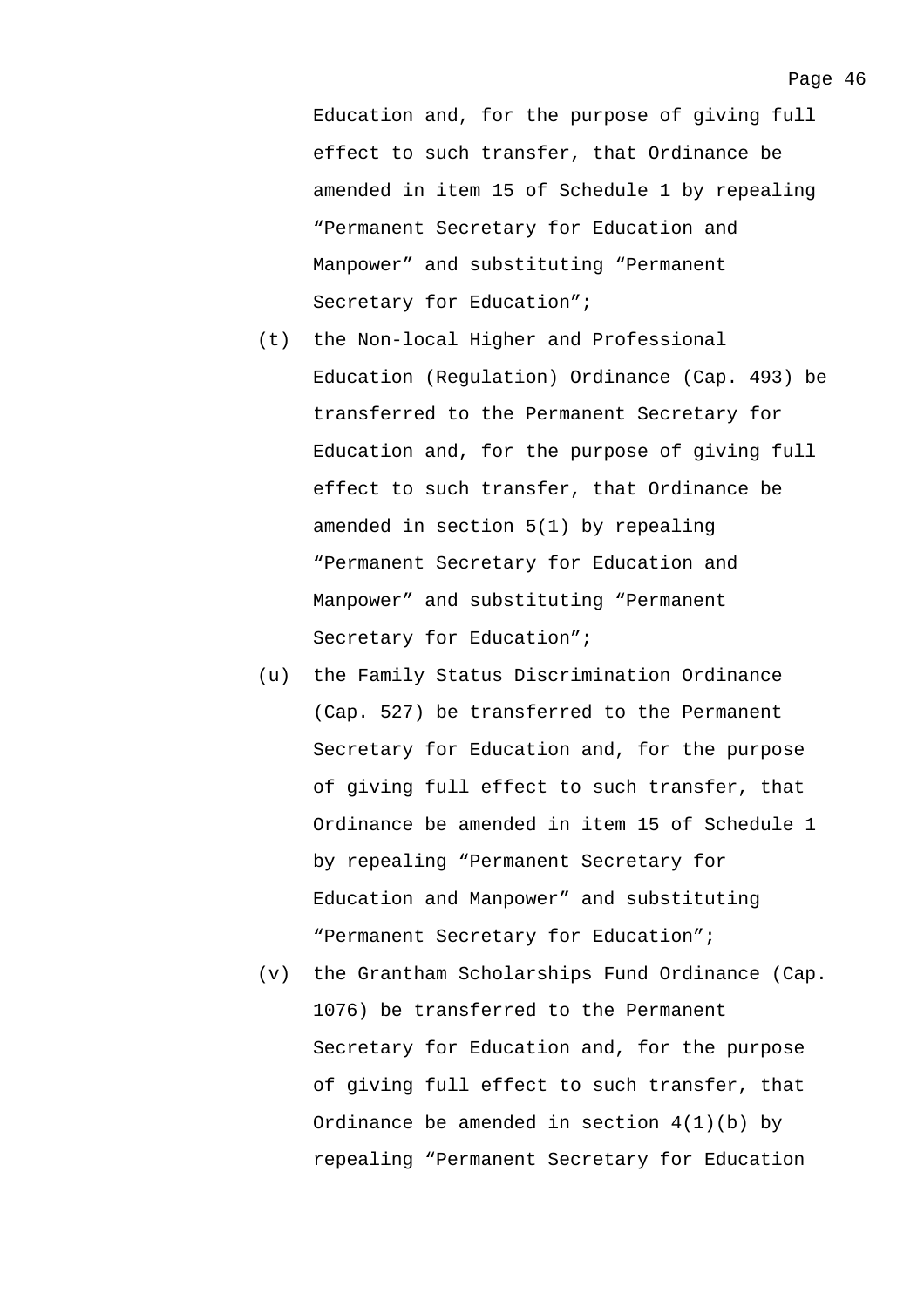and Manpower" and substituting "Permanent Secretary for Education";

- (w) the Education Scholarships Fund Ordinance (Cap. 1085) be transferred to the Permanent Secretary for Education and, for the purpose of giving full effect to such transfer, that Ordinance be amended –
	- (i) in the definition of "Permanent Secretary" in section 2 by repealing "Permanent Secretary for Education and Manpower" and substituting "Permanent Secretary for Education";
	- (ii) in section 3(3), by repealing "Permanent Secretary for Education and Manpower" wherever it appears and substituting "Permanent Secretary for Education";
- (x) the Munsang College Incorporation Ordinance (Cap. 1094) be transferred to the Permanent Secretary for Education and, for the purpose of giving full effect to such transfer, that Ordinance be amended in the proviso of section 4(2) by repealing "Permanent Secretary for Education and Manpower" and substituting "Permanent Secretary for Education";
- (y) the Permanent Secretary for Education and Manpower Incorporation Ordinance (Cap. 1098) be transferred to the Permanent Secretary for Education and, for the purpose of giving full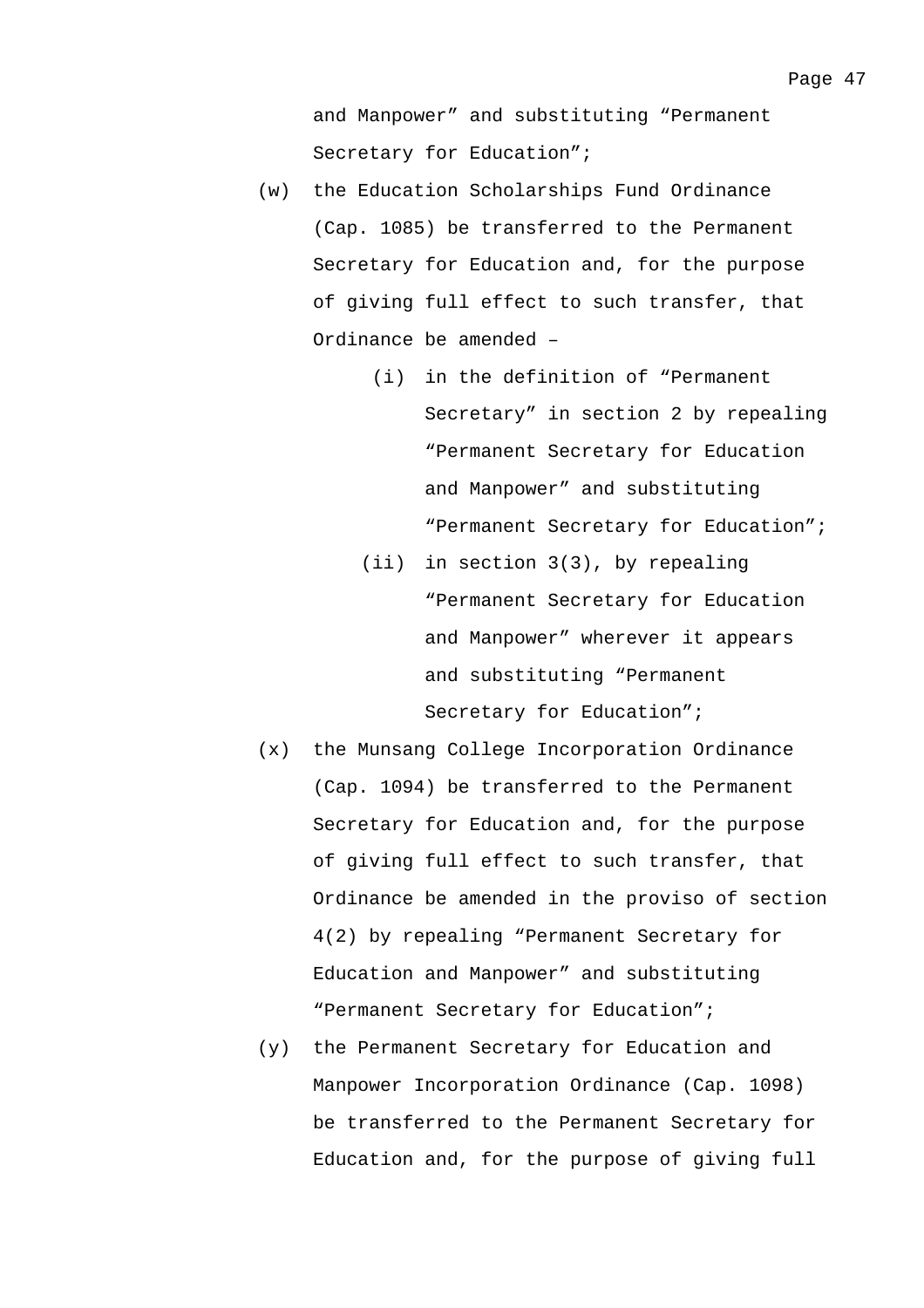effect to such transfer, that Ordinance be amended –

- (i) in the long title, by repealing "Permanent Secretary for Education and Manpower" and substituting "Permanent Secretary for Education";
- (ii) in section 2, in the heading, by repealing "**Permanent Secretary for Education and Manpower**" and substituting "**Permanent Secretary for Education**";
- (iii) in section 2, by repealing "Permanent Secretary for Education and Manpower" where it first appears and substituting "Permanent Secretary for Education";
	- (iv) in section 8(4), by repealing "Permanent Secretary for Education and Manpower" and substituting "Permanent Secretary for Education";
- (z) the Social Work Training Fund Ordinance (Cap. 1100) be transferred to the Permanent Secretary for Labour and Welfare and, for the purpose of giving full effect to such transfer, that Ordinance be amended in section 5(1)(c) by repealing "Permanent Secretary for Education and Manpower" and substituting "Permanent Secretary for Labour and Welfare";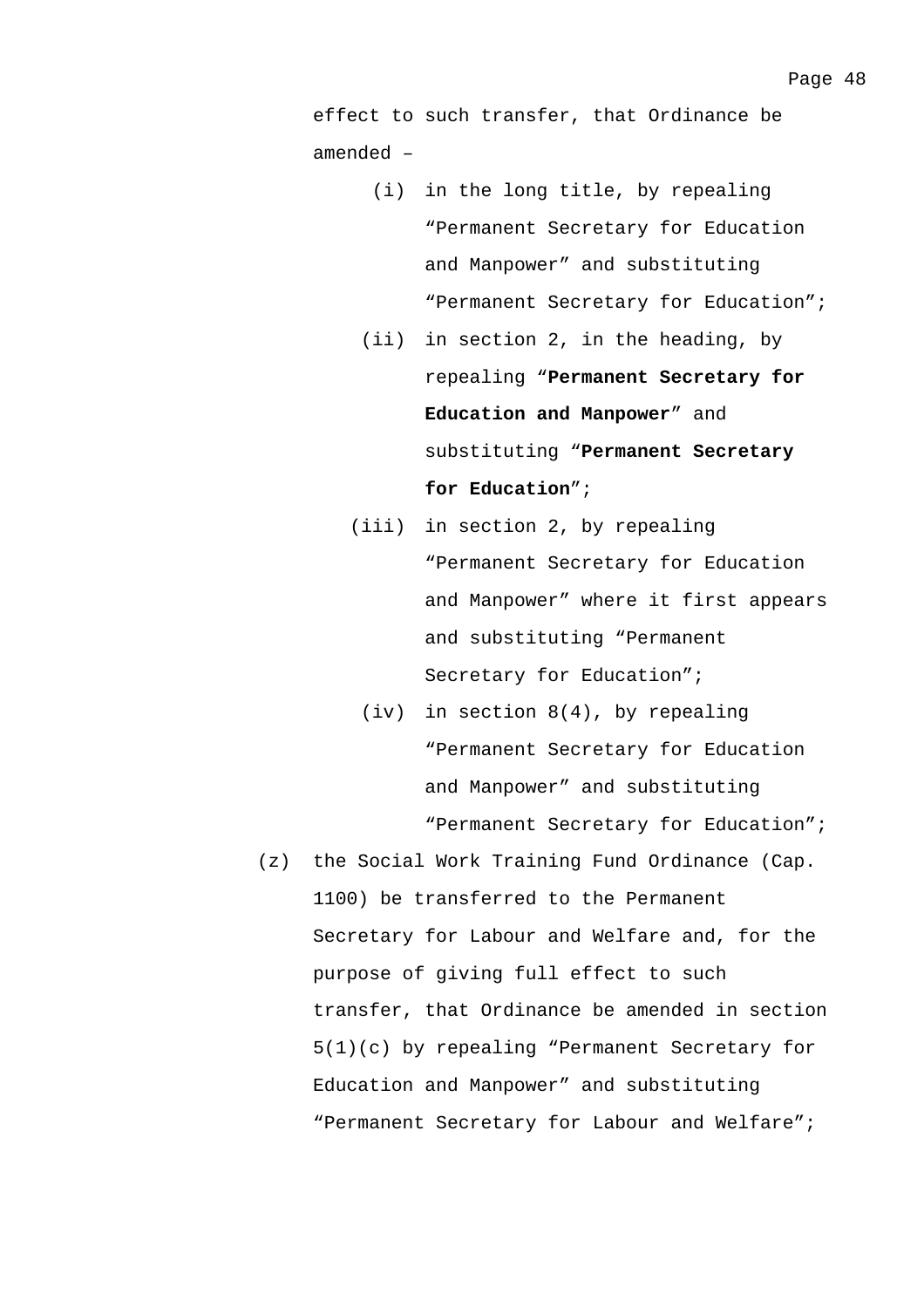- (aa) the Sir Robert Black Trust Fund Ordinance (Cap. 1101) be transferred to the Permanent Secretary for Education and, for the purpose of giving full effect to such transfer, that Ordinance be amended in section 5(2)(b) by repealing "Permanent Secretary for Education and Manpower" and substituting "Permanent Secretary for Education";
- (ab) the Li Po Chun Charitable Trust Fund Ordinance (Cap. 1110) be transferred to the Permanent Secretary for Education and, for the purpose of giving full effect to such transfer, that Ordinance be amended in the following provisions by repealing "Permanent Secretary for Education and Manpower" wherever it appears and substituting "Permanent Secretary for Education" –

(i) paragraph 2(2) of the Schedule;

- (ii) paragraph 2(3) of the Schedule;
- (iii) paragraph 3(7) of the Schedule;
- (ac) The English Schools Foundation Ordinance (Cap. 1117) be transferred to the Permanent Secretary for Education and, for the purpose of giving full effect to such transfer, that Ordinance be amended in the following provisions by repealing "Permanent Secretary for Education and Manpower" wherever it appears and substituting "Permanent Secretary for Education" –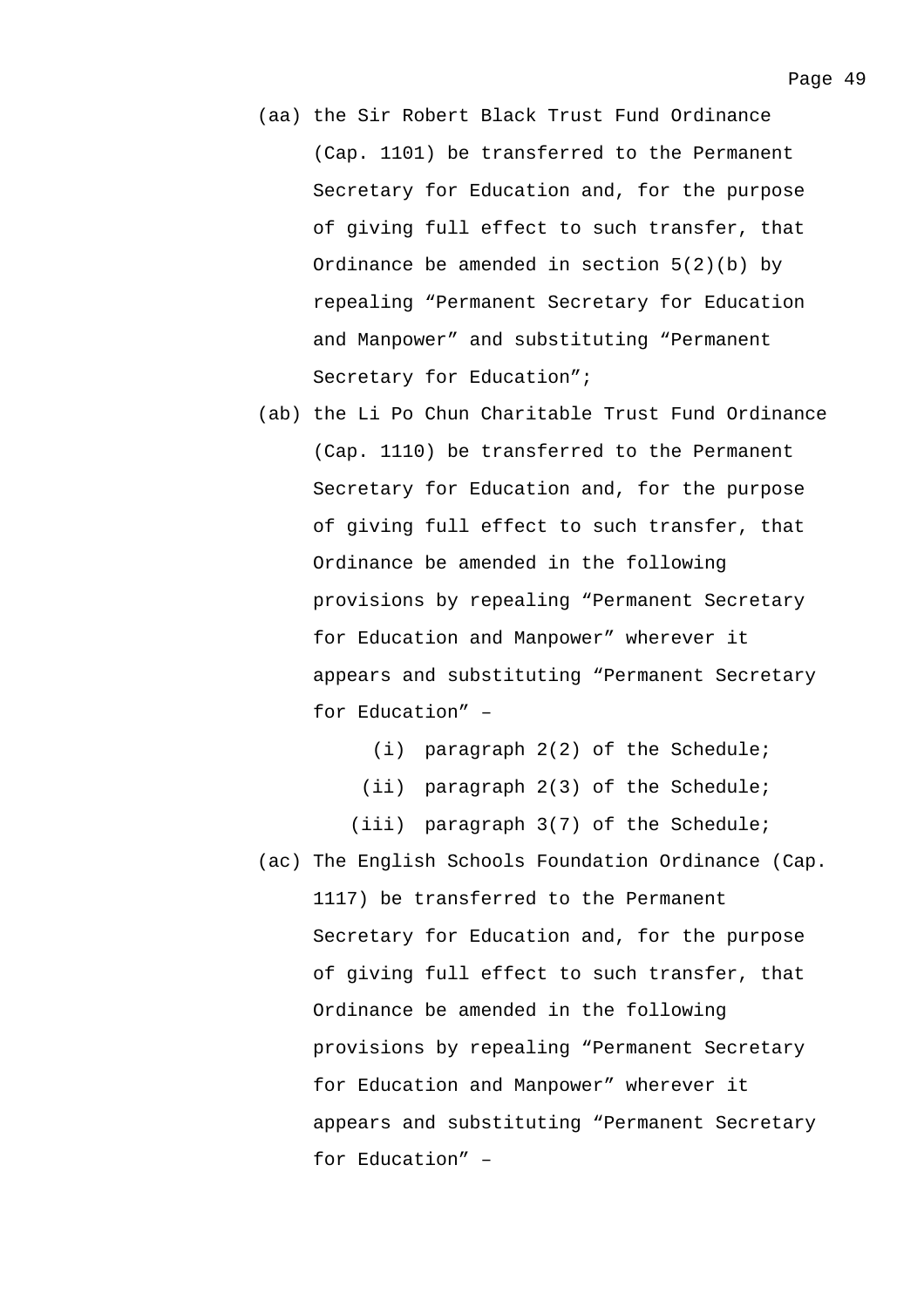$(i)$  section  $6(1)$ ;

(ii) section 9(8);

- (ad) the Police Children's Education Trust Ordinance (Cap. 1119) be transferred to the Permanent Secretary for Education and, for the purpose of giving full effect to such transfer, that Ordinance be amended in section 6(2)(c) by repealing "Permanent Secretary for Education and Manpower" and substituting "Permanent Secretary for Education";
- (ae) the Police Education and Welfare Trust Ordinance (Cap. 1120) be transferred to the Permanent Secretary for Education and, for the purpose of giving full effect to such transfer, that Ordinance be amended in section 6(2)(c) by repealing "Permanent Secretary for Education and Manpower" and substituting "Permanent Secretary for Education";
- (af) the Correctional Services Children's Education Trust Ordinance (Cap. 1131) be transferred to the Permanent Secretary for Education and, for the purpose of giving full effect to such transfer, that Ordinance be amended in section 6(2)(c) by repealing "Permanent Secretary for Education and Manpower" and substituting "Permanent Secretary for Education";
- (ag) the Accreditation of Academic and Vocational Qualifications Ordinance (6 of 2007) be transferred to the Permanent Secretary for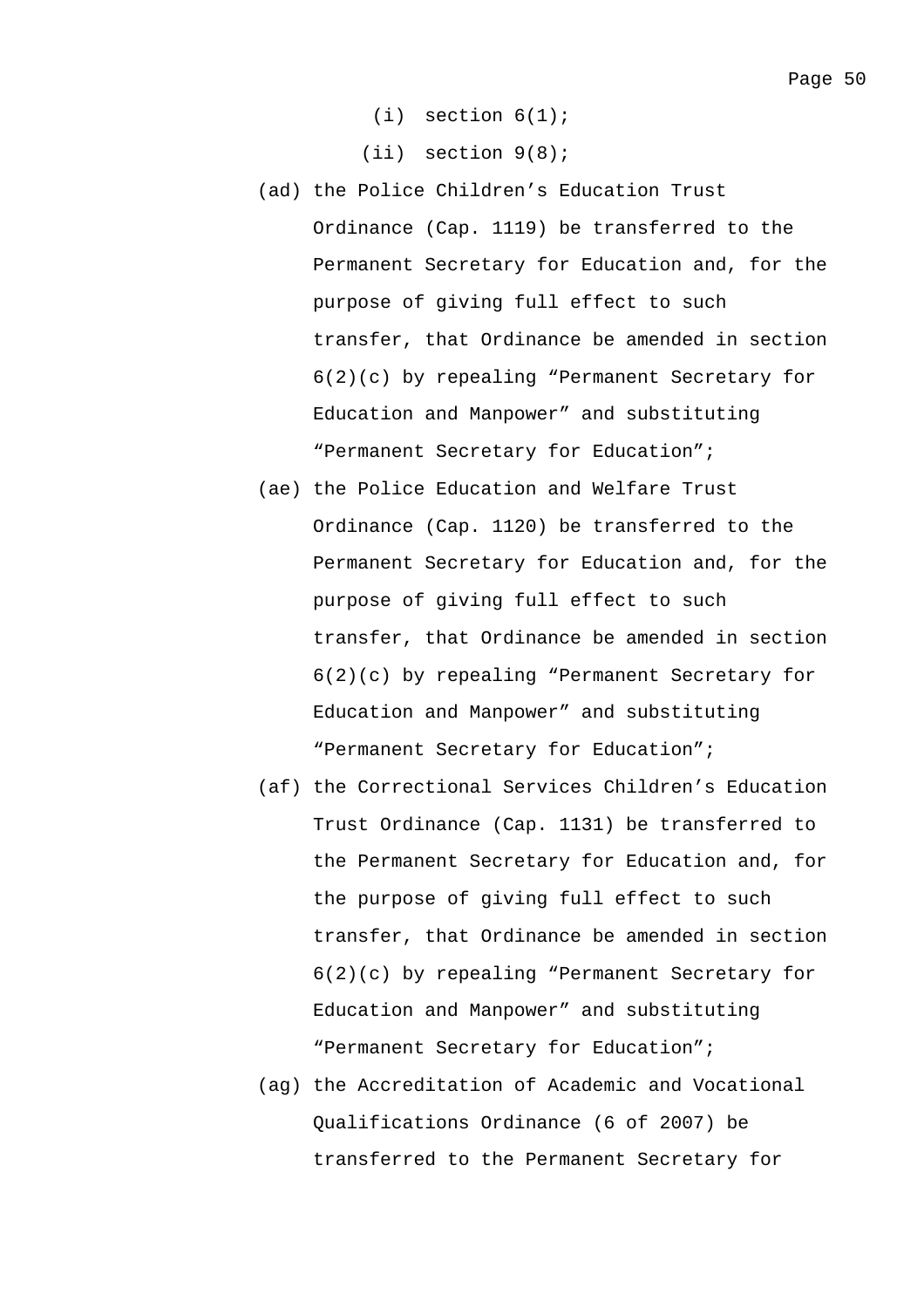Education and, for the purpose of giving full effect to such transfer, that Ordinance be amended in section 28(3) by repealing "Permanent Secretary for Education and Manpower" and substituting "Permanent Secretary for Education";

- (7) the functions exercisable by the Permanent Secretary for Education and Manpower Incorporated by virtue of –
	- (a) the Transfer of Businesses (Protection of Creditors) Ordinance (Cap. 49) be transferred to the Permanent Secretary for Education Incorporated and, for the purpose of giving full effect to such transfer, that Ordinance be amended in section 10(d) by repealing "Permanent Secretary for Education and Manpower Incorporated" and substituting "Permanent Secretary for Education Incorporated";
	- (b) the Stamp Duty Ordinance (Cap. 117) be transferred to the Permanent Secretary for Education Incorporated and, for the purpose of giving full effect to such transfer, that Ordinance be amended in the definition of "incorporated public officer" in section 38 by repealing "Permanent Secretary for Education and Manpower Incorporated" and substituting "Permanent Secretary for Education Incorporated";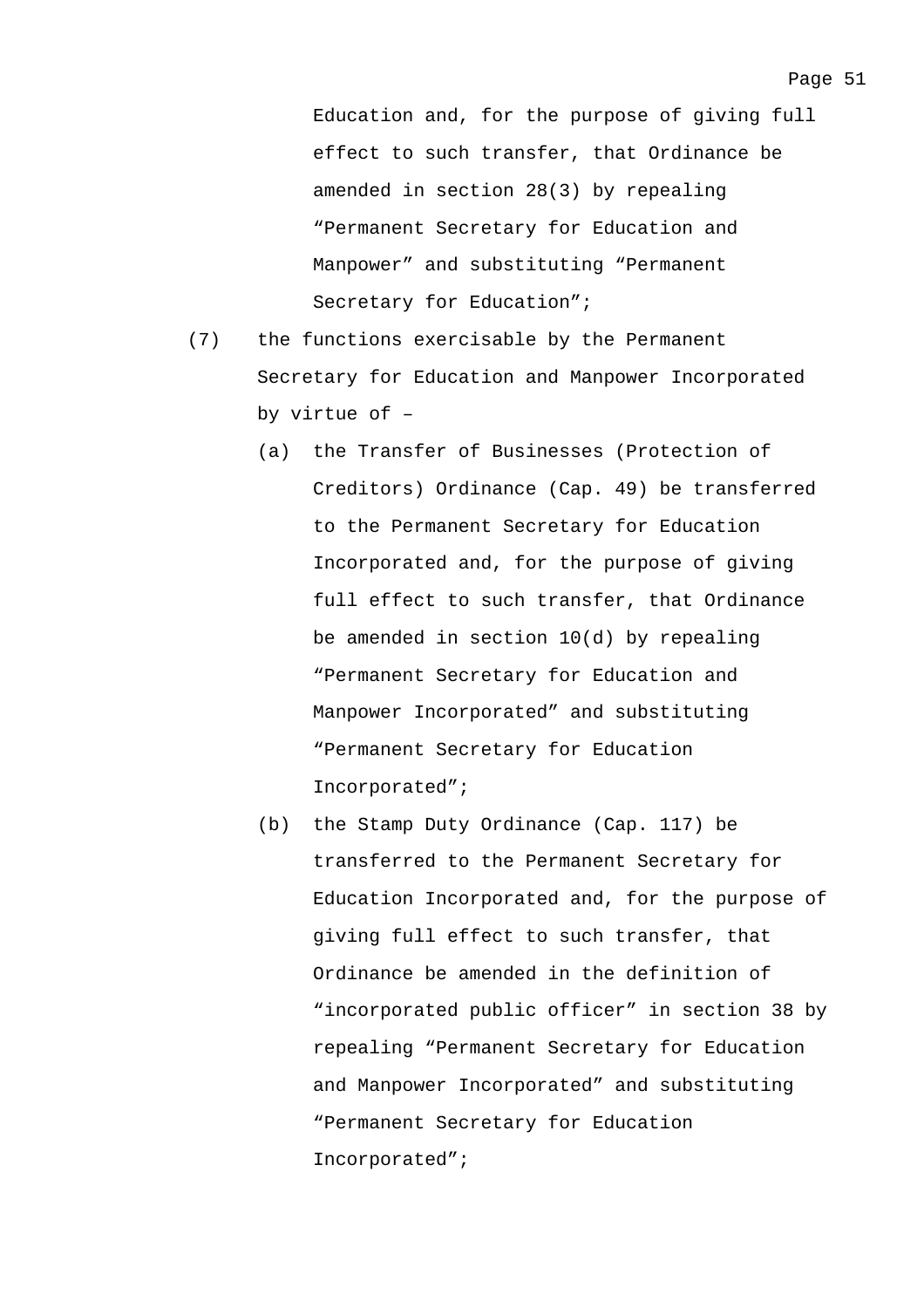- (c) the Education Ordinance (Cap. 279) be transferred to the Permanent Secretary for Education Incorporated and, for the purpose of giving full effect to such transfer, that Ordinance be amended in section 40BE by repealing "Permanent Secretary for Education and Manpower Incorporation" and substituting "Permanent Secretary for Education Incorporation";
- (d) the Permanent Secretary for Education and Manpower Incorporation Ordinance (Cap. 1098) be transferred to the Permanent Secretary for Education Incorporated and, for the purpose of giving full effect to such transfer, that Ordinance be amended –
	- (i) in section 1 by repealing "Permanent Secretary for Education and Manpower" and substituting "Permanent Secretary for Education";
	- (ii) in section 2 by repealing "Permanent Secretary for Education and Manpower" when it secondly appears and substituting "Permanent Secretary for Education";
- (8) the functions exercisable by the Secretary for the Environment, Transport and Works by virtue of –
	- (a) the Lands Tribunal Rules (Cap. 17 sub. leg. A) be transferred to the Secretary for Transport and Housing and, for the purpose of giving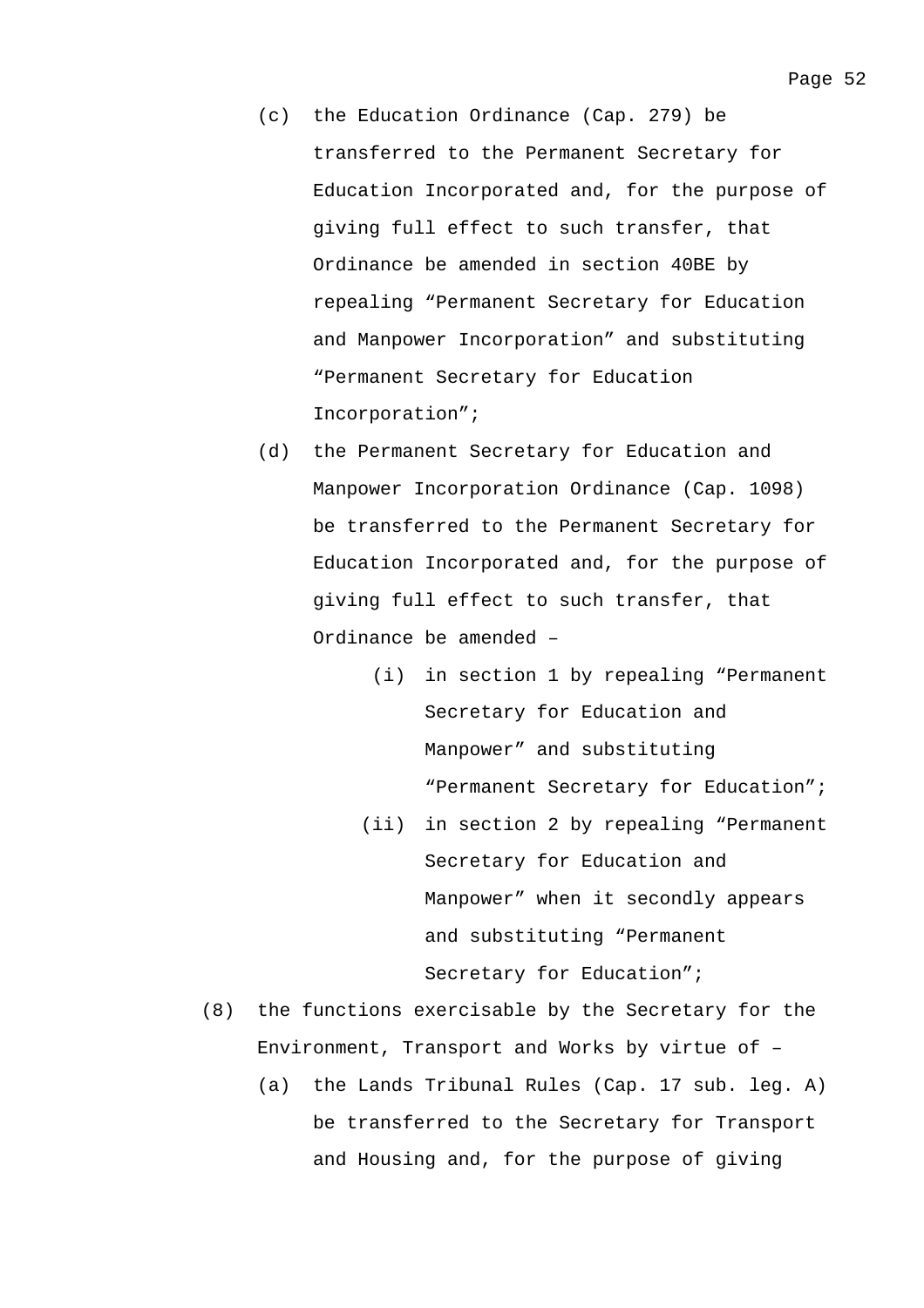full effect to such transfer, those Rules be amended in the Schedule, in Forms 10 and 11, by repealing "Secretary for the Environment, Transport and Works" wherever it appears and substituting "Secretary for Transport and Housing";

- (b) the Land (Miscellaneous Provisions) Ordinance (Cap. 28) be transferred to the Secretary for Development and, for the purpose of giving full effect to such transfer, that Ordinance be amended –
	- (i) in the following provisions by repealing "Secretary for the Environment, Transport and Works" wherever it appears and substituting "Secretary for Development" -
		- $(A)$  section  $2A(3)(a)$ ;
		- (B) section 2A(4);
		- (C) section 2A(5);
		- (D) section 2A(6);
		- $(E)$  section  $2A(6)(b)$ ;
		- (F) the definition of "Secretary" in section 8(1);
		- $(G)$  section  $18(1A)$ ;
	- (ii) in the heading of section 18 by repealing "**Secretary for the Environment, Transport and Works**" and substituting "**Secretary for Development**";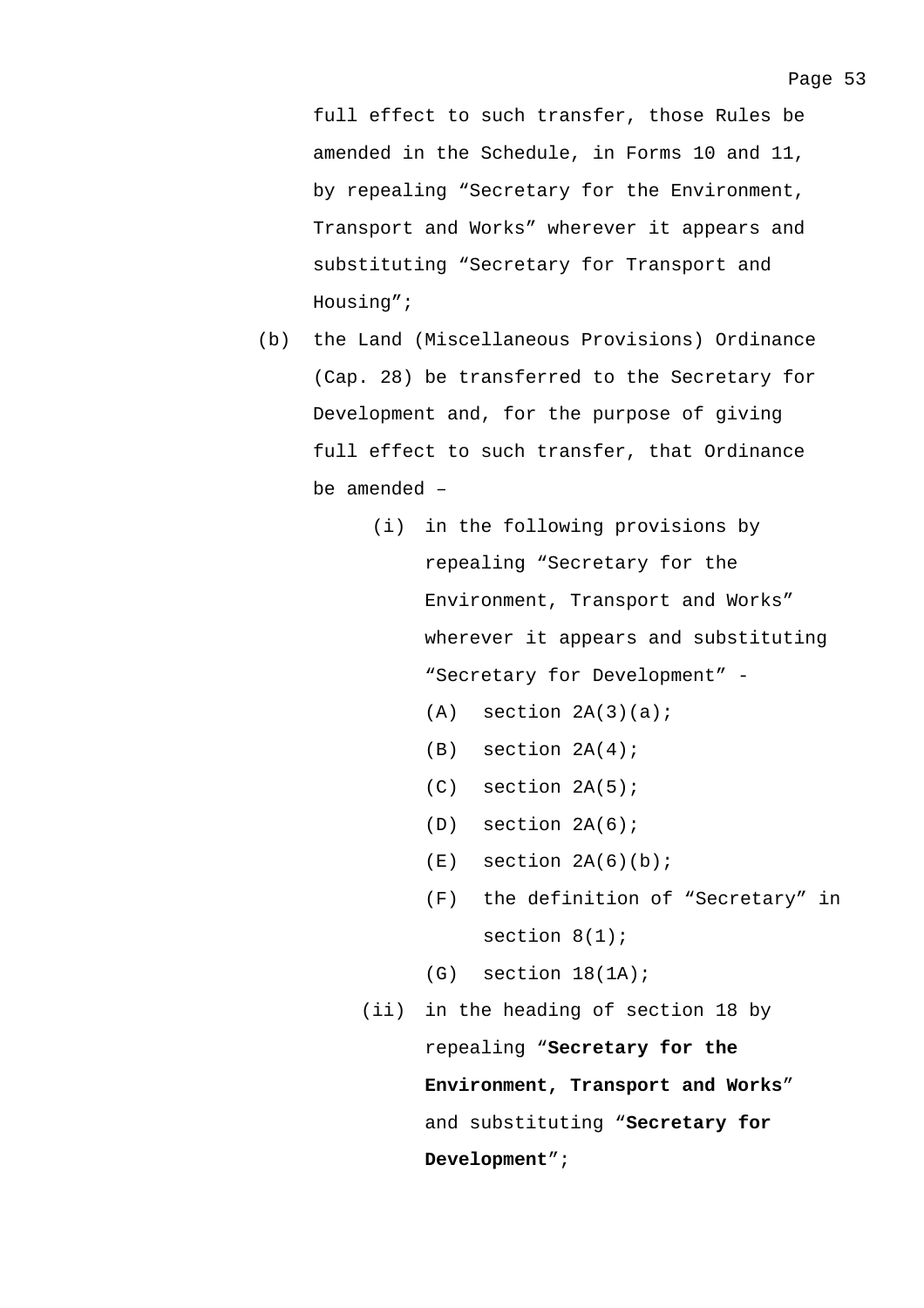- (c) the Forests and Countryside Ordinance (Cap. 96) be transferred to the Secretary for the Environment and, for the purpose of giving full effect to such transfer, that Ordinance be amended in the definition of "Secretary" in section 2 by repealing "Secretary for the Environment, Transport and Works" and substituting "Secretary for the Environment";
- (d) the Ferry Services Ordinance (Cap. 104) be transferred to the Secretary for Transport and Housing and, for the purpose of giving full effect to such transfer, that Ordinance be amended in the following provisions by repealing "Secretary for the Environment, Transport and Works" wherever it appears and substituting "Secretary for Transport and Housing" –
	- $(i)$  section  $22(2)$ ;
	- $(iii)$  section  $28(7)(a)$ ;
	- $(iii)$  section  $28(7)(b)$ ;
		- $(iv)$  section  $41(1)$ ;
- (e) the Tramway Regulations (Cap. 107 sub. leg. B) be transferred to the Secretary for Transport and Housing and, for the purpose of giving full effect to such transfer, those Regulations be amended in the definition of "Secretary" in regulation 2 by repealing "Secretary for the Environment, Transport and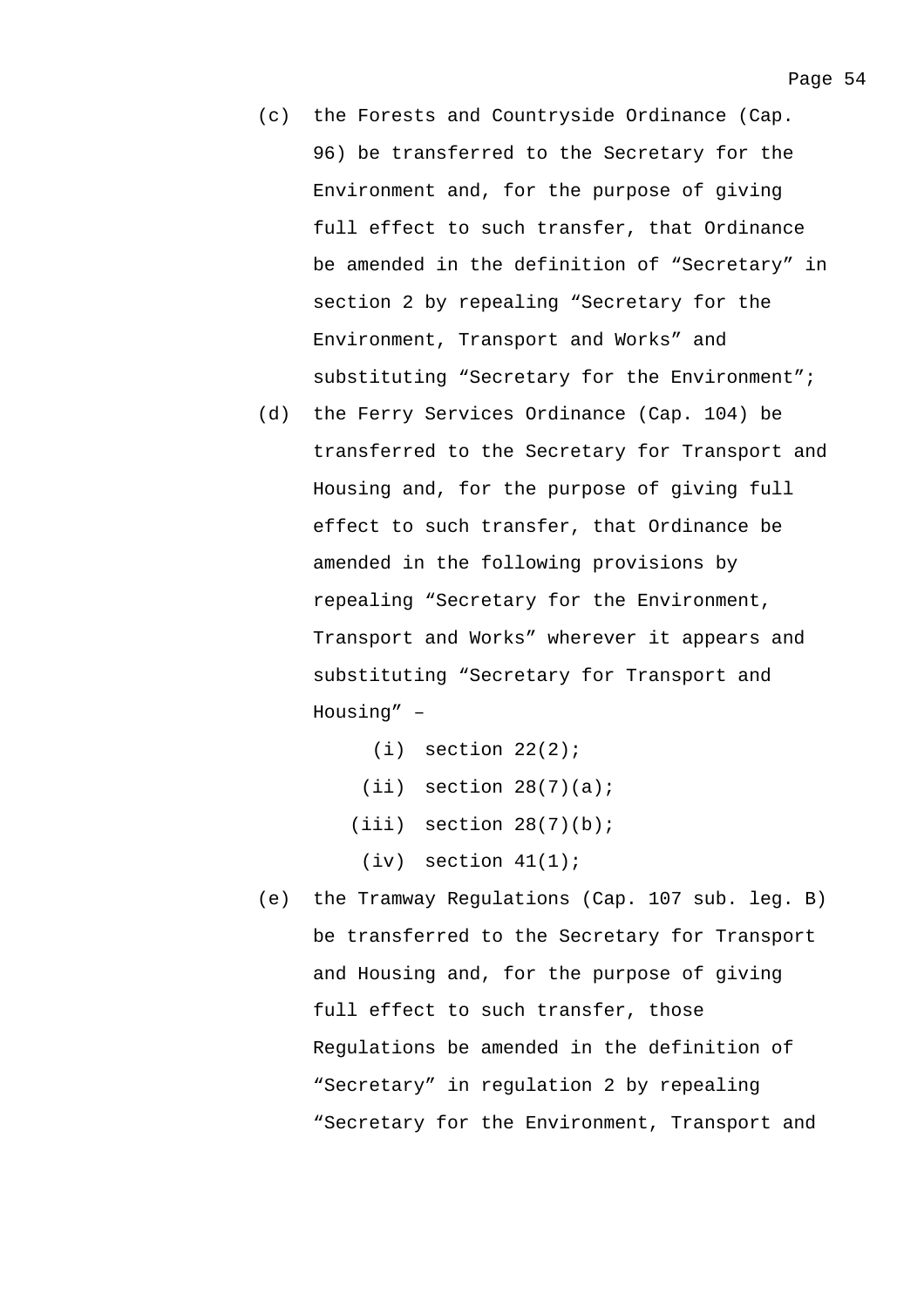Works" and substituting "Secretary for Transport and Housing";

- (f) the Wild Animals Protection Ordinance (Cap. 170) be transferred to the Secretary for the Environment and, for the purpose of giving full effect to such transfer, that Ordinance be amended in the following provisions by repealing "Secretary for the Environment, Transport and Works" wherever it appears and substituting "Secretary for the Environment" –
	- $(i)$  section  $22(1)$ ;
	- $(iii)$  section  $22(2)$ ;
- (g) the Defences (Firing Areas) Ordinance (Cap. 196) be transferred to the Secretary for Development and, for the purpose of giving full effect to such transfer, that Ordinance be amended in the Second Schedule by repealing "Secretary for the Environment, Transport and Works" and substituting "Secretary for Development";
- (h) the Eastern Harbour Crossing Ordinance (Cap. 215) be transferred to the Secretary for Transport and Housing and, for the purpose of giving full effect to such transfer –
	- (i) the Eastern Harbour Crossing Ordinance (Cap. 215) be amended in the definition of "Secretary" in section 2(1) by repealing "Secretary for the Environment, Transport and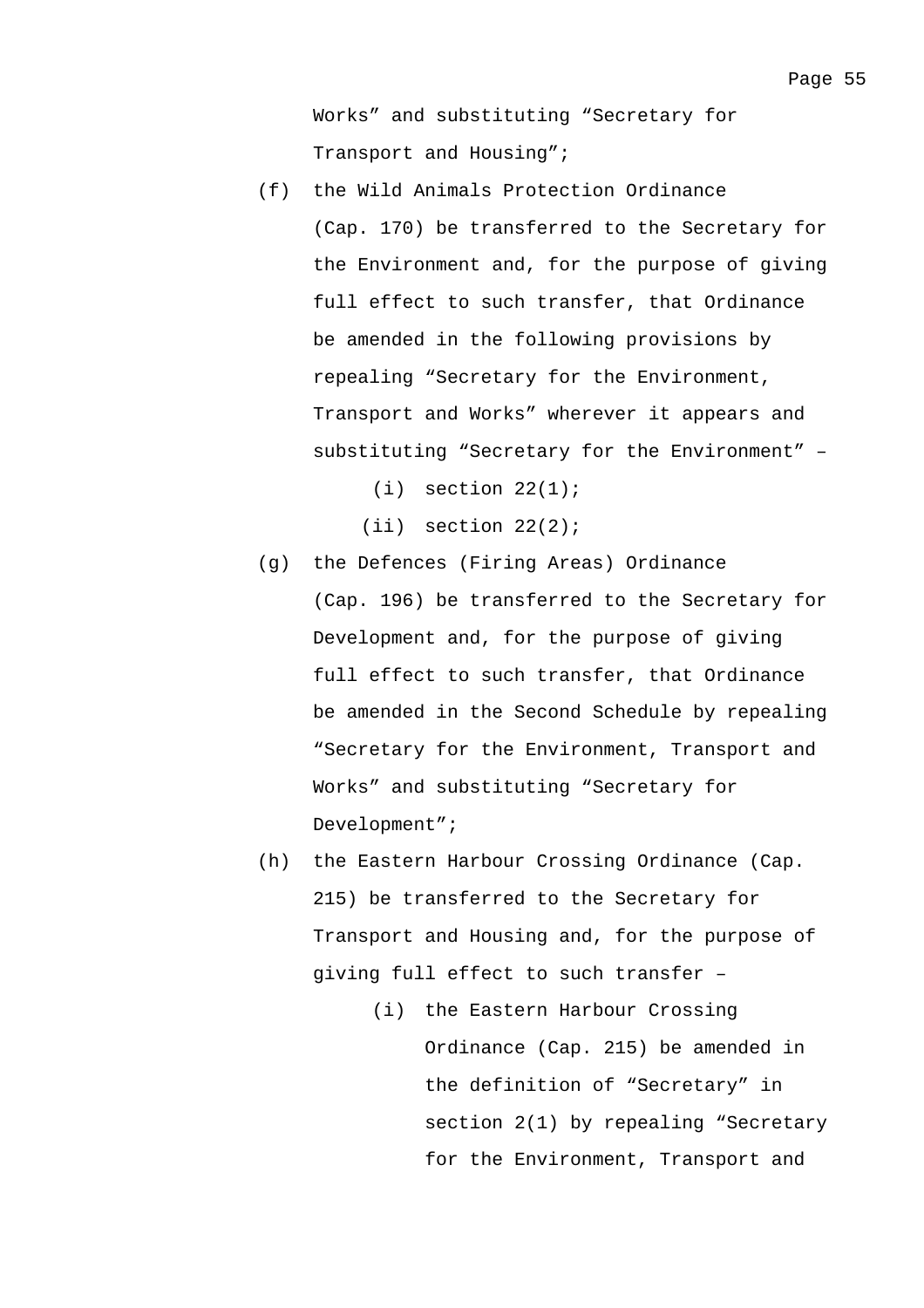Works" and substituting "Secretary for Transport and Housing";

- (ii) the Specification of Public Offices (Cap. 1 sub. leg. C) be amended in column 1 of the Schedule by repealing "Secretary for the Environment, Transport and Works" where it appears opposite to "Eastern Harbour Crossing Ordinance (Chapter 215)." in column 2 and substituting "Secretary for Transport and Housing";
- (*i*) the Public Bus Services Ordinance (Cap. 230) be transferred to the Secretary for Transport and Housing and, for the purpose of giving full effect to such transfer, that Ordinance be amended –
	- (i) in the following provisions by repealing "Secretary for the Environment, Transport and Works" wherever it appears and substituting "Secretary for Transport and Housing" –
		- $(A)$  section  $6(2A)$ ;
		- $(B)$  section  $12A(1)$ ;
		- $(C)$  section  $12A(2)$ ;
		- $(D)$  section  $12A(3)$ ;
		- $(E)$  section  $12A(4)$ ;
		- $(F)$  section  $33(1)$ ;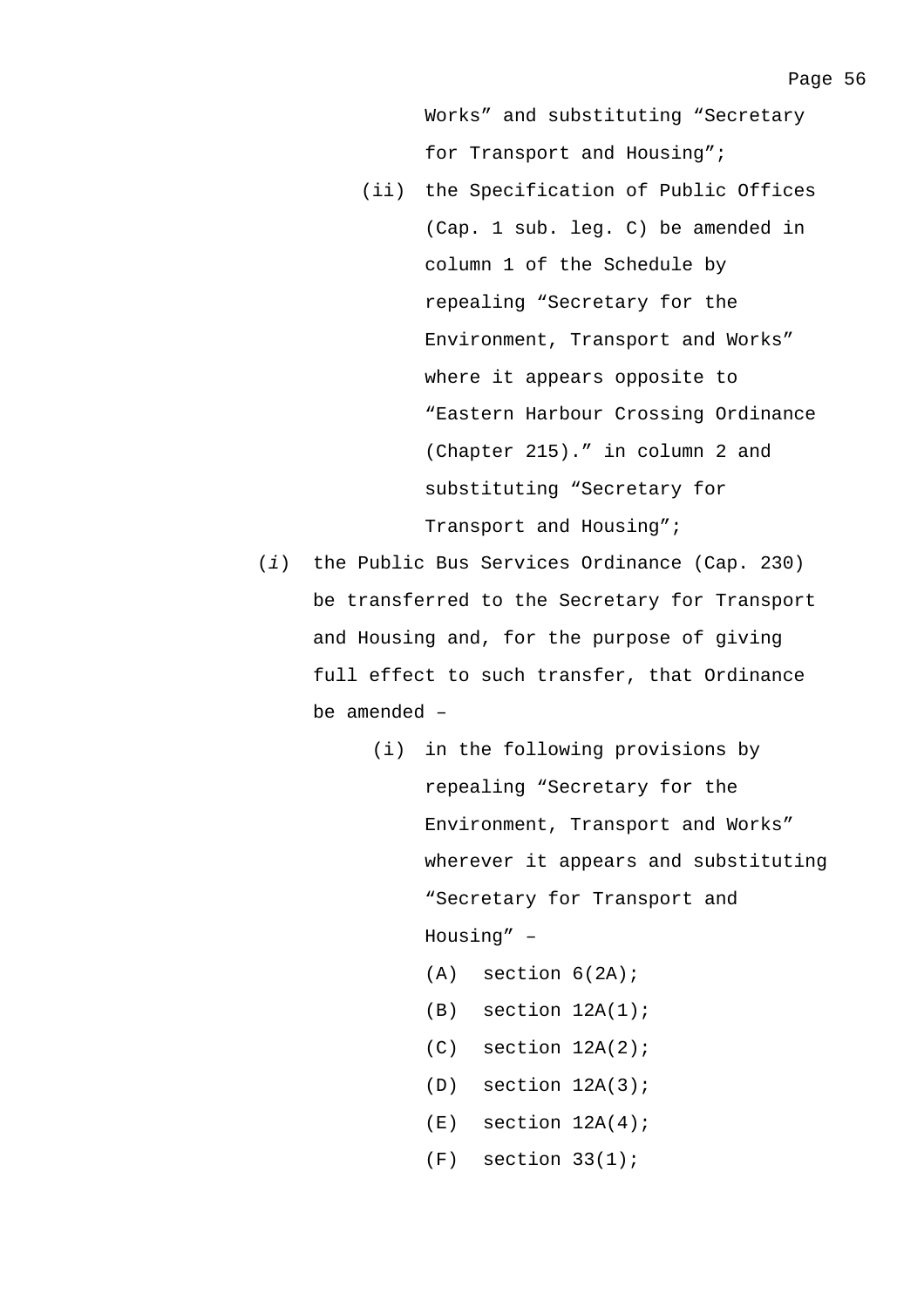$(G)$  section  $35(1)$ ;

- (ii) in the heading of section 35 by repealing "**Secretary for the Environment, Transport and Works**" and substituting "**Secretary for Transport and Housing**";
- (j) the Fixed Penalty (Traffic Contraventions) Ordinance (Cap. 237) be transferred to the Secretary for Transport and Housing and, for the purpose of giving full effect to such transfer, that Ordinance be amended in section 25 by repealing "Secretary for the Environment, Transport and Works" and substituting "Secretary for Transport and Housing";
- (k) the Fixed Penalty (Criminal Proceedings) Ordinance (Cap. 240) be transferred to the Secretary for Transport and Housing and, for the purpose of giving full effect to such transfer, that Ordinance be amended in section 11 by repealing "Secretary for the Environment, Transport and Works" and substituting "Secretary for Transport and Housing";
- (*l*) the Peak Tramway Ordinance (Cap. 265) be transferred to the Secretary for Transport and Housing and, for the purpose of giving full effect to such transfer, that Ordinance be amended –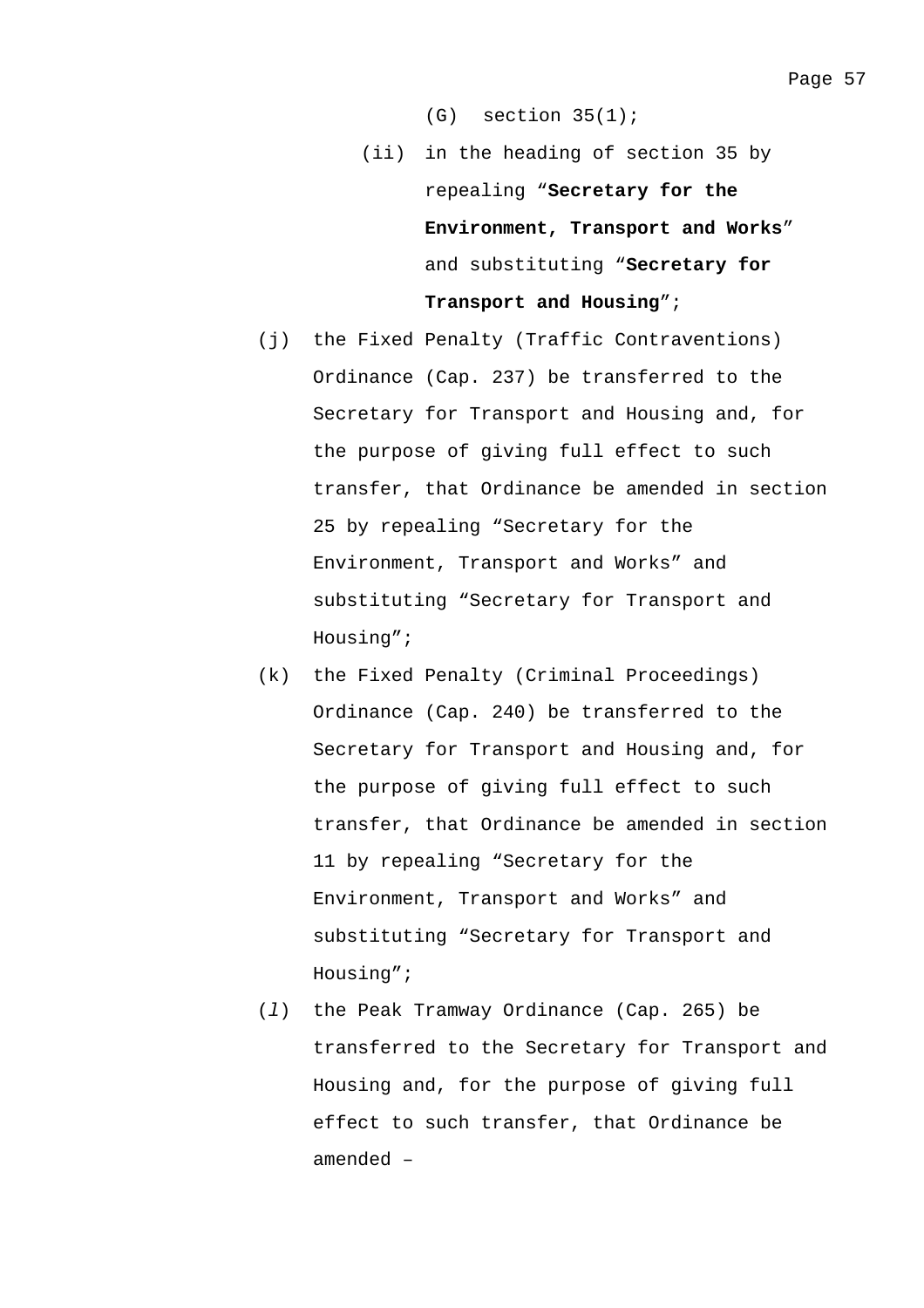|     | (i) in the following provisions by   |  |
|-----|--------------------------------------|--|
|     | repealing "Secretary for the         |  |
|     | Environment, Transport and Works"    |  |
|     | wherever it appears and substituting |  |
|     | "Secretary for Transport and         |  |
|     | Housing" -                           |  |
|     | $(A)$ section 4;                     |  |
|     | $(B)$ section $5:$                   |  |
|     | $(C)$ section $7(1)$ ;               |  |
|     | $(D)$ section $7(2)$ ;               |  |
|     | $(E)$ section $7(3)$ ;               |  |
|     | $(F)$ section $7(4)$ ;               |  |
|     | $(G)$ section $7A(1)$ ;              |  |
|     | $(H)$ section $7A(3)$ ;              |  |
|     | $(I)$ section 8;                     |  |
|     | $(J)$ section $9(2)$ ;               |  |
|     | $(K)$ section $9(3)$ ;               |  |
|     | $(L)$ section 10;                    |  |
|     | $(M)$ section 12;                    |  |
| (N) | section $14B(1)$ ;                   |  |
| (0) | section $14D(1)$ ;                   |  |
| (P) | section $14D(4)$ ;                   |  |
| (Q) | section $14D(4)(b)$ ;                |  |
| (R) | section $14E(1)$ ;                   |  |
| (S) | section $14E(2)$ ;                   |  |
| (T) | section $14E(3)$ ;                   |  |
| (U) | section $14E(4)$ ;                   |  |
| (V) | section $14F(2)$ ;                   |  |
| (W) | section $15(1)(b)$ ;                 |  |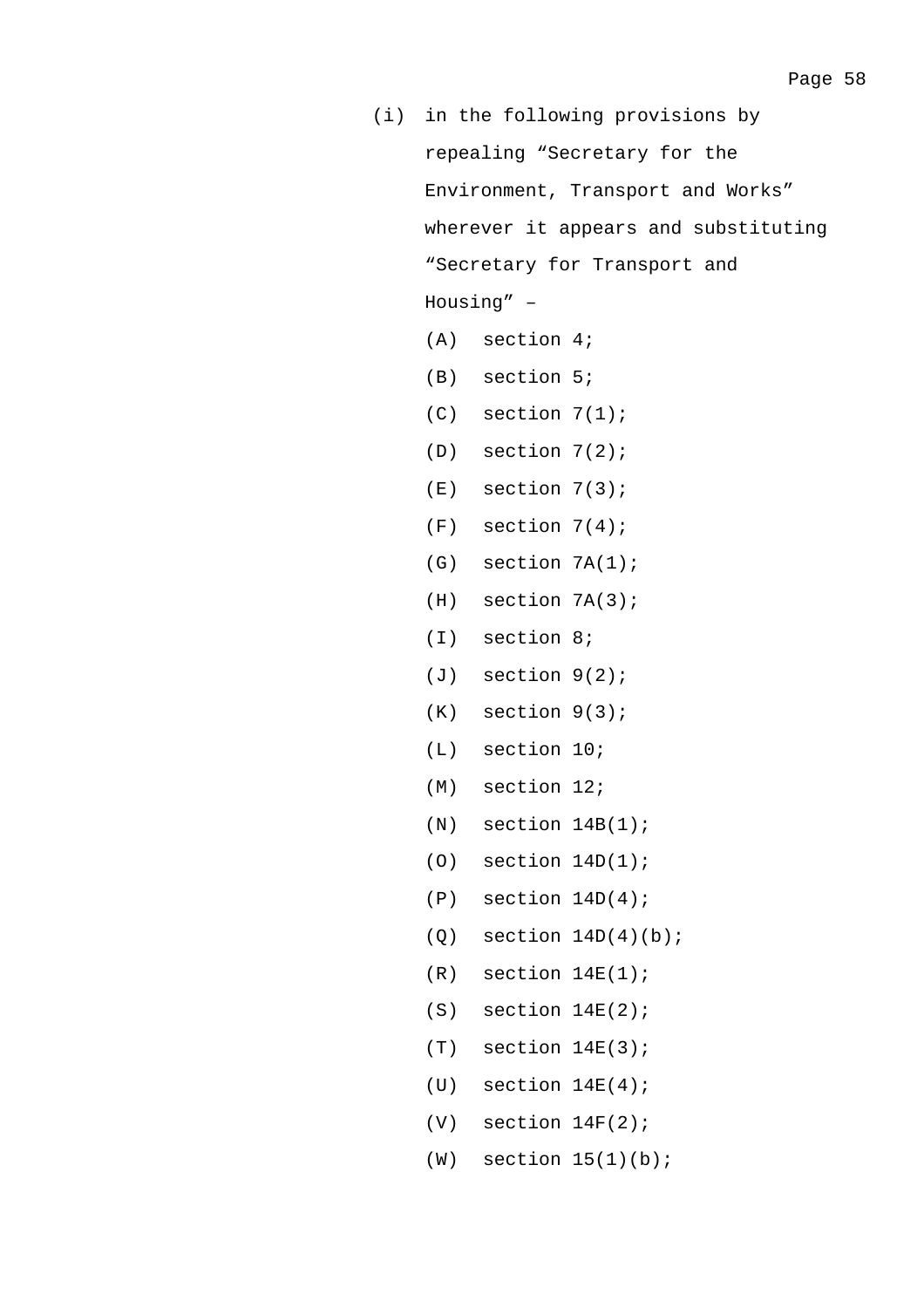$(X)$  section  $15(1)(d)(i)$ ;

- (ii) in section 7A(2) by repealing "Secretary for the Environment, Transport and Works's" and substituting "Secretary for Transport and Housing's";
- (iii) in the heading of section 14D by repealing "**Secretary for the Environment, Transport and Works**" and substituting "**Secretary for Transport and Housing**";
- (m) the Peak Tramway (Safety) Regulations (Cap. 265 sub. leg. A) be transferred to the Secretary for Transport and Housing and, for the purpose of giving full effect to such transfer, those Regulations be amended in the definition of "Secretary" in regulation 2 by repealing "Secretary for the Environment, Transport and Works" and substituting "Secretary for Transport and Housing";
- (n) the Air Pollution Control Ordinance (Cap. 311) be transferred to the Secretary for the Environment and, for the purpose of giving full effect to such transfer, that Ordinance be amended in the definition of "Secretary" in section 2 by repealing "Secretary for the Environment, Transport and Works" and substituting "Secretary for the Environment";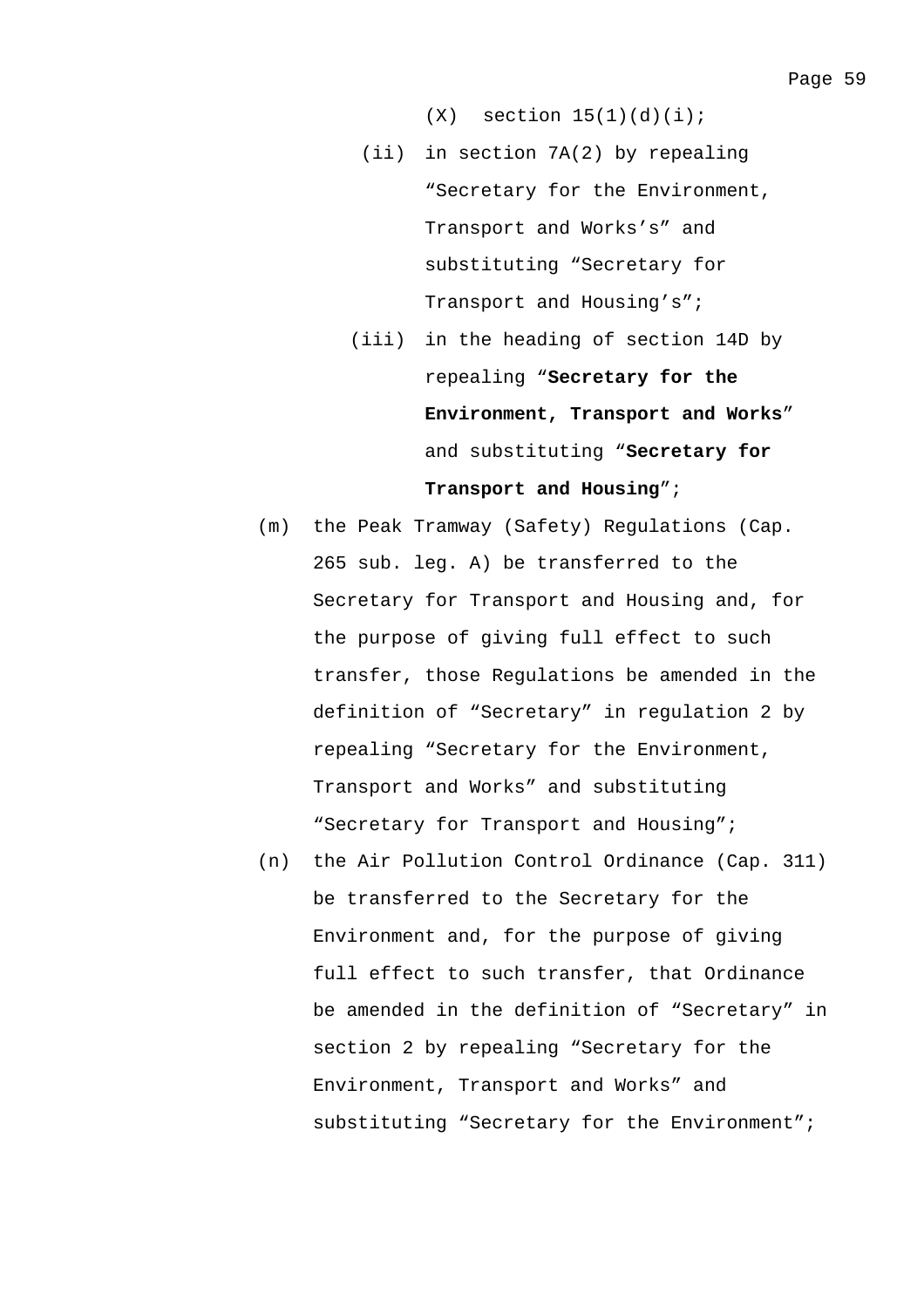- (o) the Air Pollution Control (Appeal Board) Regulations (Cap. 311 sub. leg. D) be transferred to the Secretary for the Environment and, for the purpose of giving full effect to such transfer, those Regulations be amended in the definition of "Secretary" in regulation 2 by repealing "Secretary for the Environment, Transport and Works" and substituting "Secretary for the Environment";
- (p) the Air Pollution Control (Specified Processes) Regulations (Cap. 311 sub. leg. F) be transferred to the Secretary for the Environment and, for the purpose of giving full effect to such transfer, those Regulations be amended in the following provisions by repealing "Secretary for the Environment, Transport and Works" wherever it appears and substituting "Secretary for the Environment" –

(i) Form 5 in the Second Schedule;

- (ii) the heading of the Fourth Schedule;
- (iii) item 8 of the Fourth Schedule;
- (iv) the heading of the Fifth Schedule;
- (q) the Industrial Training (Construction Industry) Ordinance (Cap. 317) be transferred to the Secretary for Development and, for the purpose of giving full effect to such transfer, that Ordinance be amended in section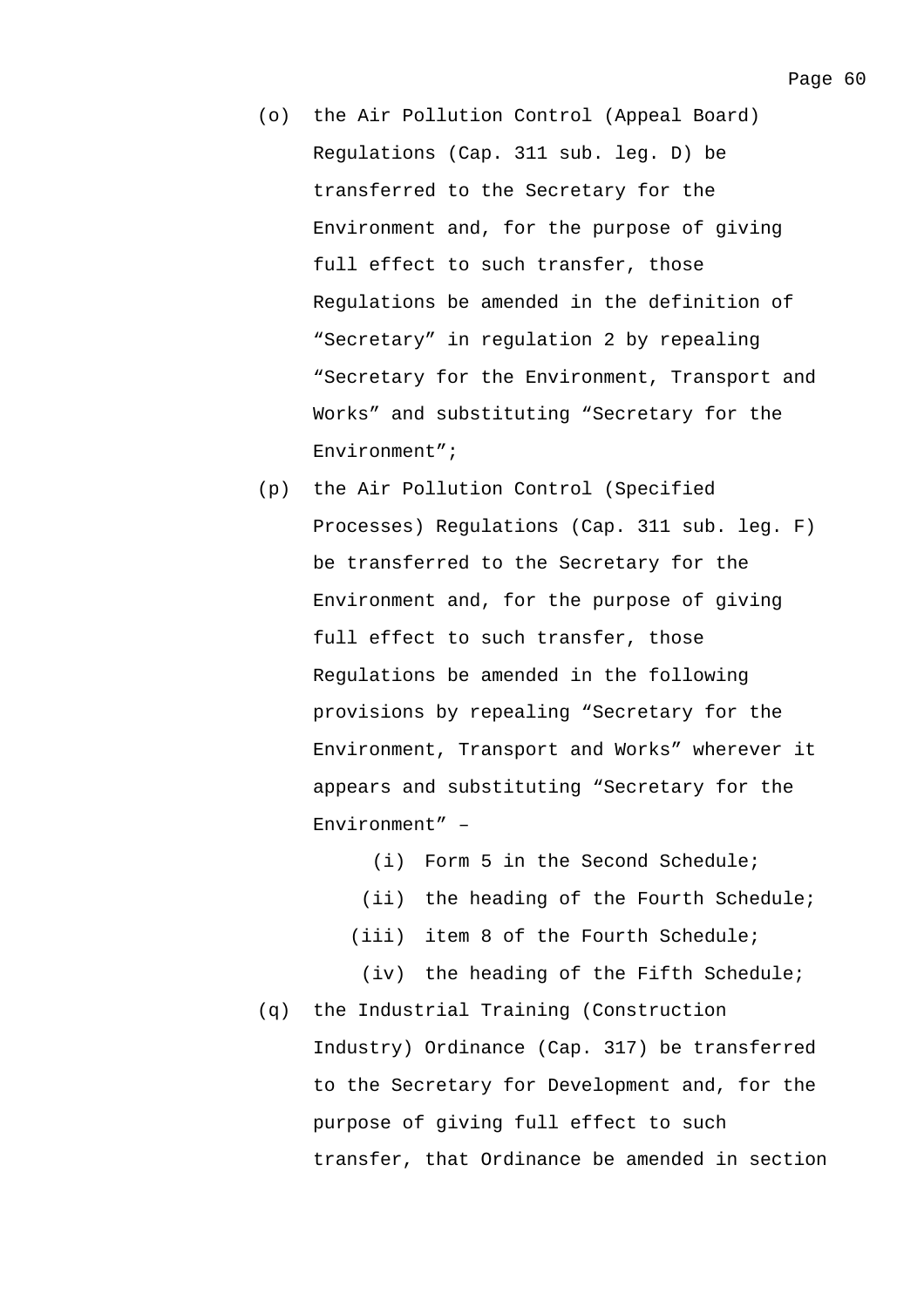6(1)(da) by repealing "Secretary for the Environment, Transport and Works" and substituting "Secretary for Development";

- (r) the Waste Disposal Ordinance (Cap. 354) be transferred to the Secretary for the Environment and, for the purpose of giving full effect to such transfer, that Ordinance be amended in the definition of "Secretary" in section 2(1) by repealing "Secretary for the Environment, Transport and Works" and substituting "Secretary for the Environment";
- (s) the Waste Disposal (Designated Waste Disposal Facility) Regulation (Cap. 354 sub. leg. L) be transferred to the Secretary for the Environment and, for the purpose of giving full effect to such transfer, that Regulation be amended in section 8 by repealing "Secretary for the Environment, Transport and Works" and substituting "Secretary";
- (t) the Waste Disposal (Charges for Disposal of Construction Waste) Regulation (Cap. 354 sub. leg. N) be transferred to the Secretary for the Environment and, for the purpose of giving full effect to such transfer, that Regulation be amended in section 1 by repealing "Secretary for the Environment, Transport and Works" and substituting "Secretary for the Environment";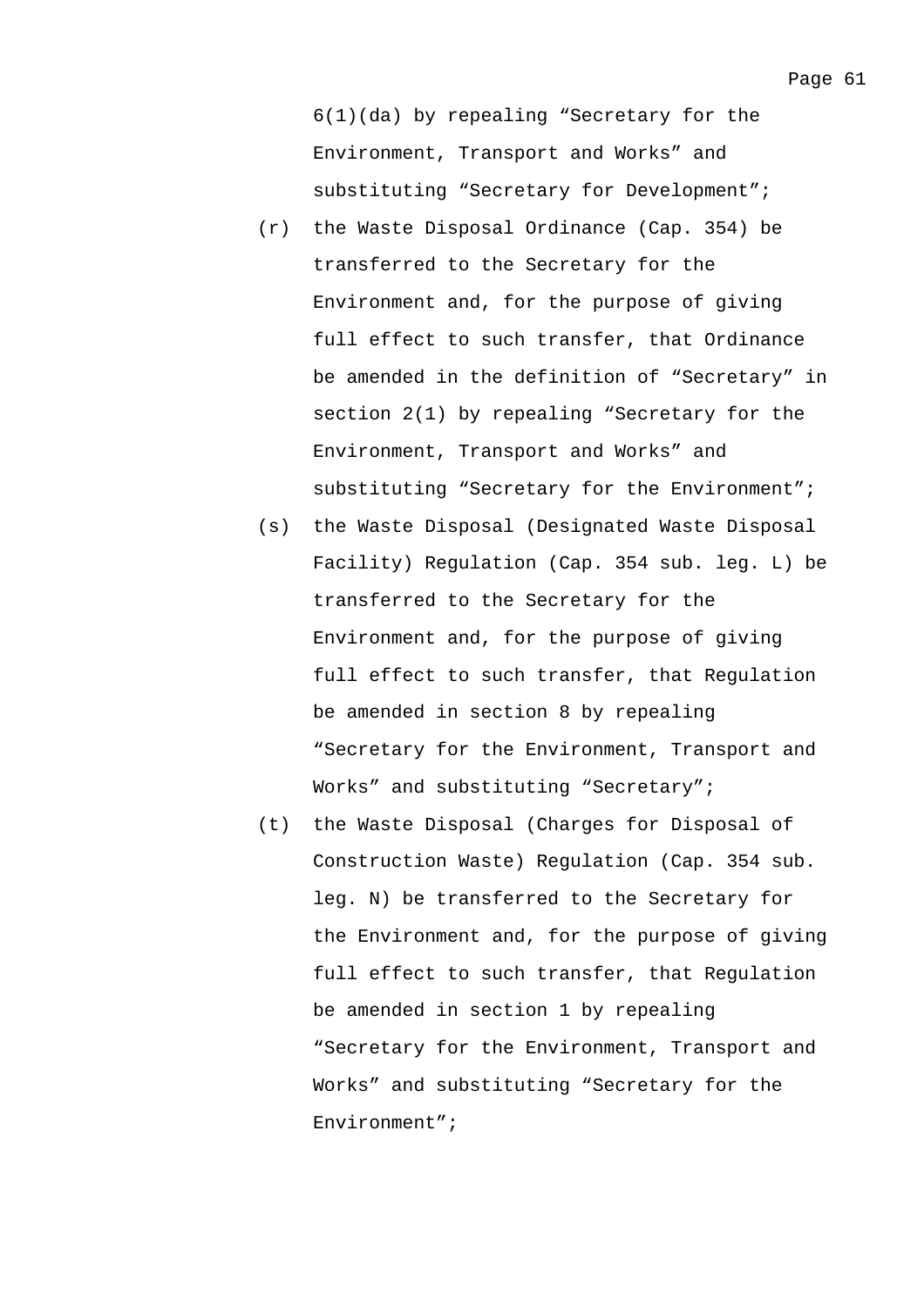- (u) the Water Pollution Control Ordinance (Cap. 358) be transferred to the Secretary for the Environment and, for the purpose of giving full effect to such transfer, that Ordinance be amended in the definition of "Secretary" in section 2(1) by repealing "Secretary for the Environment, Transport and Works" and substituting "Secretary for the Environment";
- (v) the Water Pollution Control (Appeal Board) Regulations (Cap. 358 sub. leg. C) be transferred to the Secretary for the Environment and, for the purpose of giving full effect to such transfer, those Regulations be amended in the Schedule, in Form 1, by repealing "*Secretary for the Environment, Transport and Works*" and substituting "*Secretary for the Environment*";
- (w) the Roads (Works, Use and Compensation) Ordinance (Cap. 370) be transferred to the Secretary for Transport and Housing and, for the purpose of giving full effect to such transfer –
	- (i) the Roads (Works, Use and Compensation) Ordinance (Cap. 370) be amended in the definition of "Secretary" in section 2(1) by repealing "Secretary for the Environment, Transport and Works"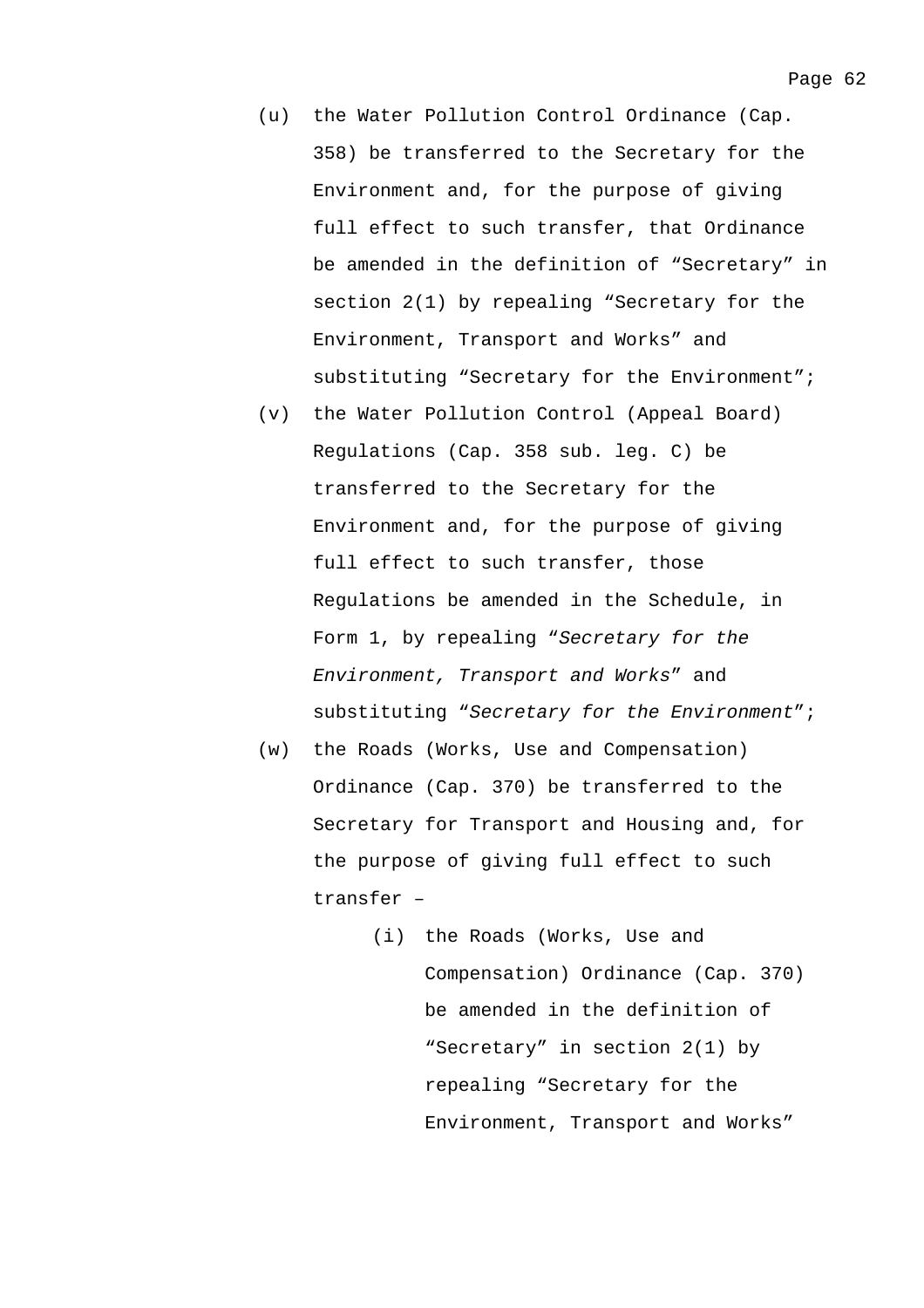and substituting "Secretary for Transport and Housing";

- (ii) the Specification of Public Offices (Cap. 1 sub. leg. C) be amended in column 1 of the Schedule by repealing "Secretary for the Environment, Transport and Works" where it appears opposite to "Roads (Works, Use and Compensation) Ordinance (Chapter 370)." in column 2 and substituting "Secretary for Transport and Housing";
- (x) the Kowloon-Canton Railway Corporation Ordinance (Cap. 372) be transferred to the Secretary for Transport and Housing and, for the purpose of giving full effect to such transfer, that Ordinance be amended in the following provisions by repealing "Secretary for the Environment, Transport and Works" wherever it appears and substituting "Secretary for Transport and Housing" –
	- $(i)$  section  $4(1)(a)$ ;
	- $(iii)$  section  $30(1)$ ;
	- (iii) the proviso of paragraph 8 of Part I of the Second Schedule;
	- (iv) paragraph 14 of Part II of the Second Schedule;
		- (v) paragraph 1(2) of the Third Schedule;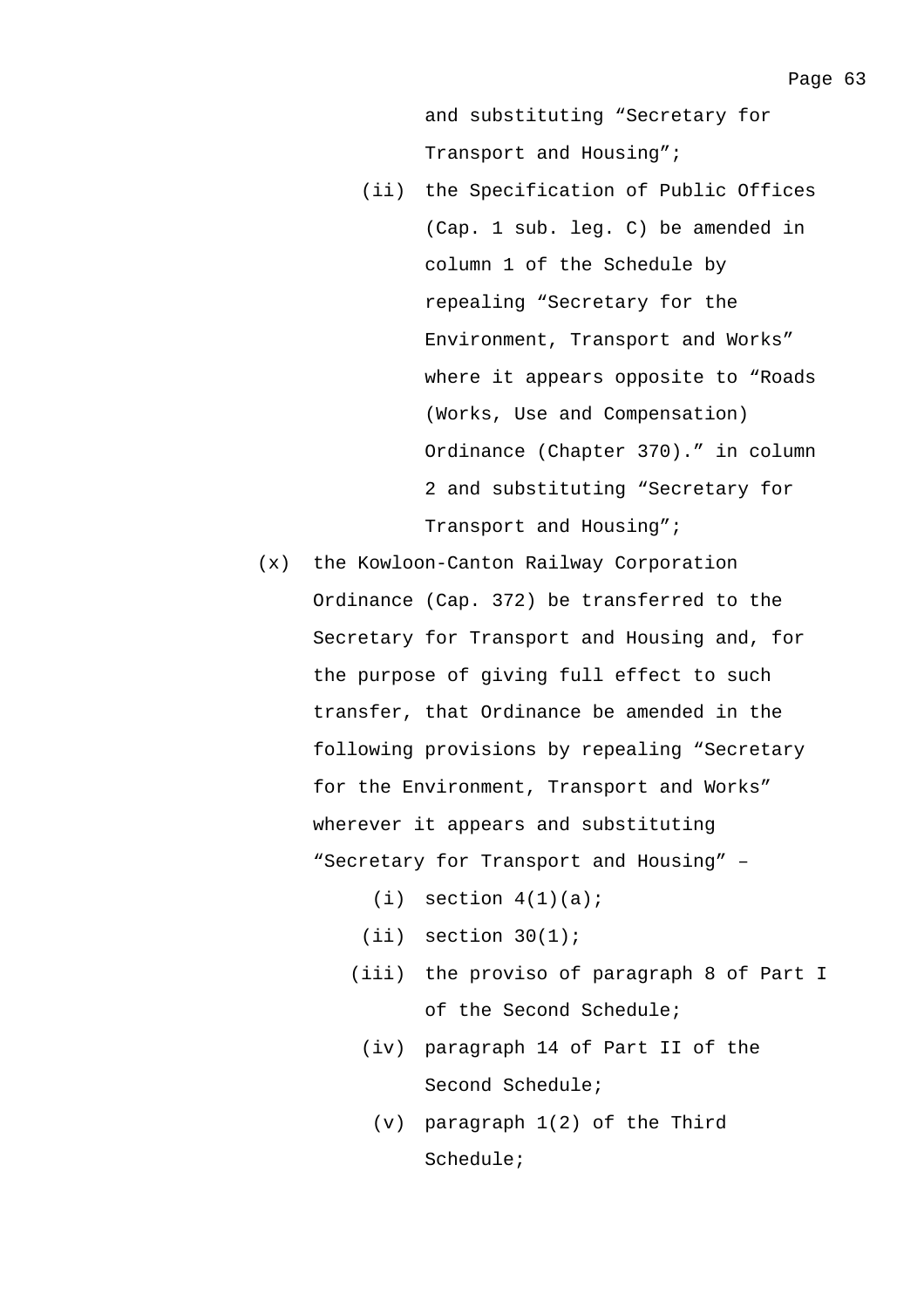(vi) paragraph 2 of the Third Schedule;

- (y) the Kowloon-Canton Railway Corporation Regulations (Cap. 372 sub. leg. A) be transferred to the Secretary for Transport and Housing and, for the purpose of giving full effect to such transfer, those Regulations be amended –
	- (i) in the definition of "Secretary" in regulation 1A by repealing "Secretary for the Environment, Transport and Works" and substituting "Secretary for Transport and Housing";
	- (ii) in regulation 14(7) by repealing "Secretary for the Environment, Transport and Works" and substituting "Secretary";
- (z) the Road Traffic Ordinance (Cap. 374) be transferred to the Secretary for Transport and Housing and, for the purpose of giving full effect to such transfer, that Ordinance be amended in the following provisions by repealing "Secretary for the Environment, Transport and Works" wherever it appears and substituting "Secretary for Transport and Housing" –
	- (i) the definition of "prescribed limit" in section 2;
	- (ii) section 5(1);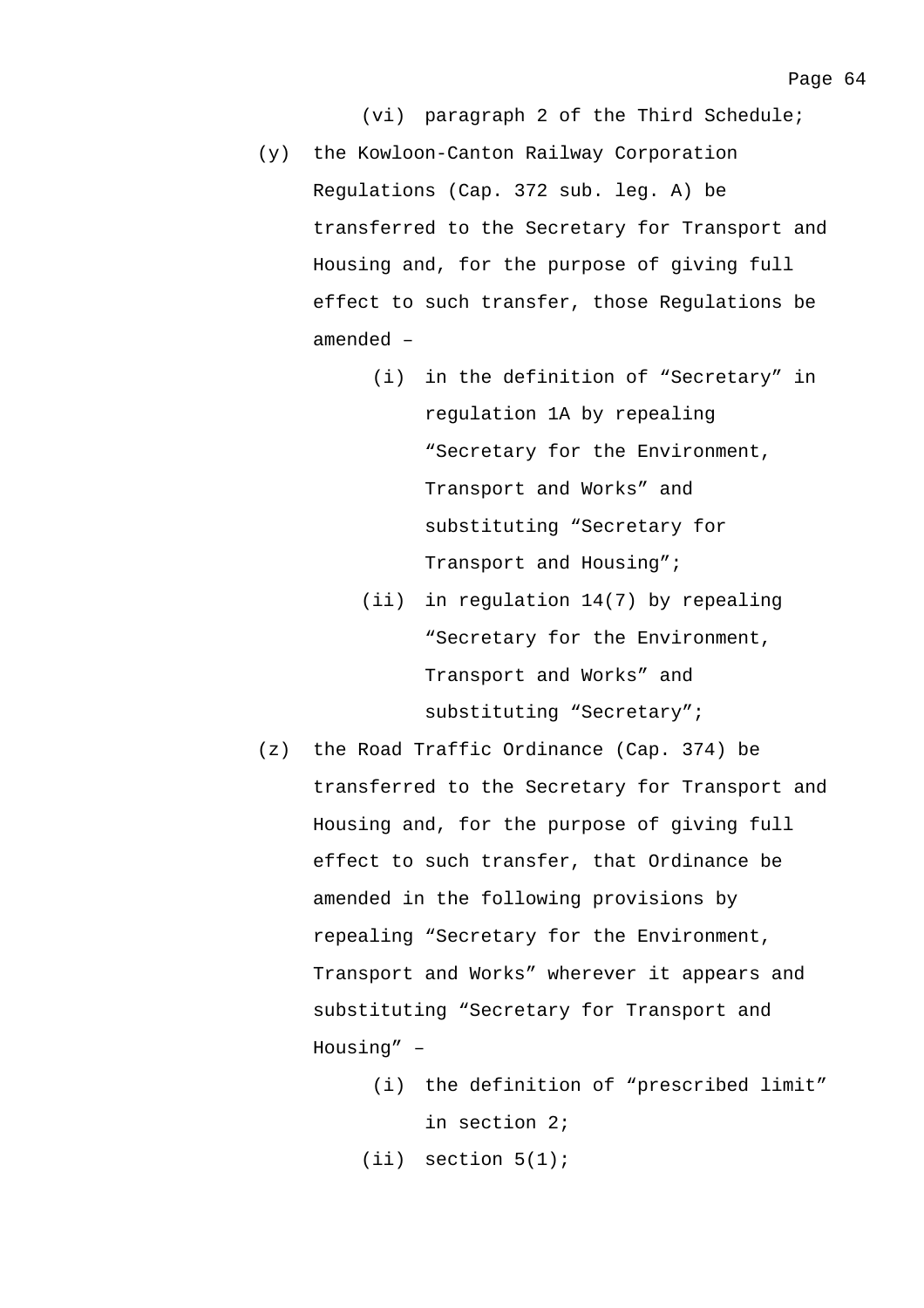- $(iii)$  section  $5(2)(a)$ ;
	- (iv) section 6(1);
		- $(v)$  section  $7(1)$ ;
	- $(vi)$  section  $8(1)$ ;
- (vii) section 9(1);
- $(viii)$  section  $10(1)$ ;
	- (ix) section 11;
	- $(x)$  section  $12(1)$ ;
	- $(xi)$  section  $12A(1)$ ;
	- $(xii)$  section  $16(2)$ ;
- $(xiii)$  section  $16(4)$ ;
	- $(xiv)$  section  $17(1)$ ;
		- $(xv)$  section  $17(2)(a)$ ;
	- $(xvi)$  section  $21(2)$ ;
- $(xvii)$  section 39G(1);
- (xviii) section 88B(3);
	- $(xix)$  section  $102B(4)$ ;
	- $(xx)$  section  $109(1)$ ;
	- $(xxi)$  section  $109(2)$ ;
	- $(xxii)$  section  $116(1)$ ;
- $(xxiii)$  section  $121(2)$ ;
	- (xxiv) paragraph (b) of the definition of "expressway works" in section 122;
		- $(xxv)$  section  $131(1)$ ;
- (aa) the Road Traffic (Parking) Regulations (Cap. 374 sub. leg. C) be transferred to the Secretary for Transport and Housing and, for the purpose of giving full effect to such transfer, those Regulations be amended in the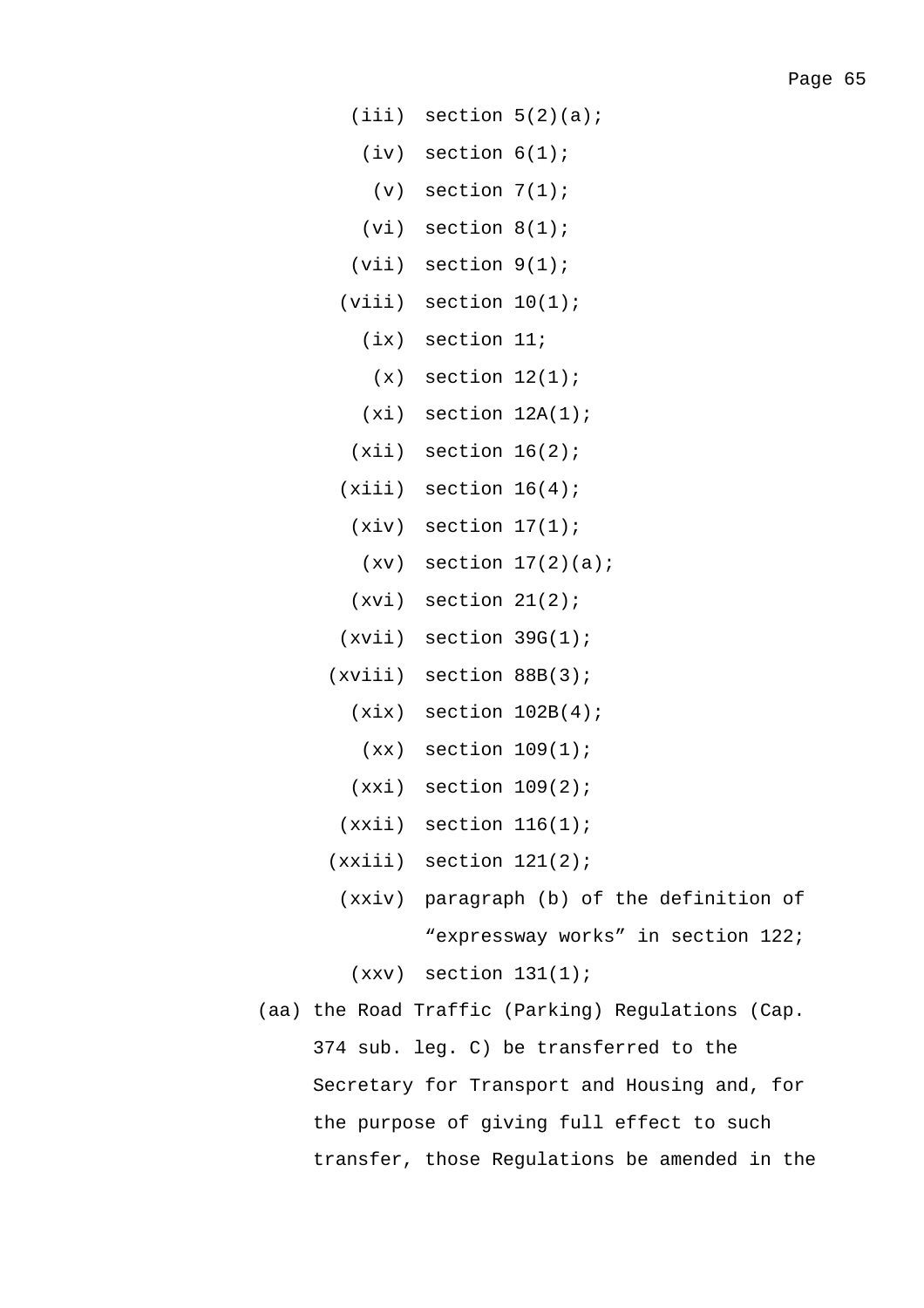following provisions by repealing "Secretary for the Environment, Transport and Works" wherever it appears and substituting "Secretary for Transport and Housing" –

- (i) regulation 12(5);
- (ii) regulation 17(1);
- $(iii)$  regulation  $17(1)(c)$ ;
- (iv) regulation 17(3);
- (ab) the Road Traffic (Expressway) Regulations (Cap. 374 sub. leg. Q) be transferred to the Secretary for Transport and Housing and, for the purpose of giving full effect to such transfer, those Regulations be amended in regulation 28 by repealing "Secretary for the Environment, Transport and Works" and substituting "Secretary for Transport and Housing";
- (ac) the Tate's Cairn Tunnel Ordinance (Cap. 393) be transferred to the Secretary for Transport and Housing and, for the purpose of giving full effect to such transfer –
	- (i) the Tate's Cairn Tunnel Ordinance (Cap. 393) be amended in the definition of "Secretary" in section 2(1) by repealing "Secretary for the Environment, Transport and Works" and substituting "Secretary for Transport and Housing";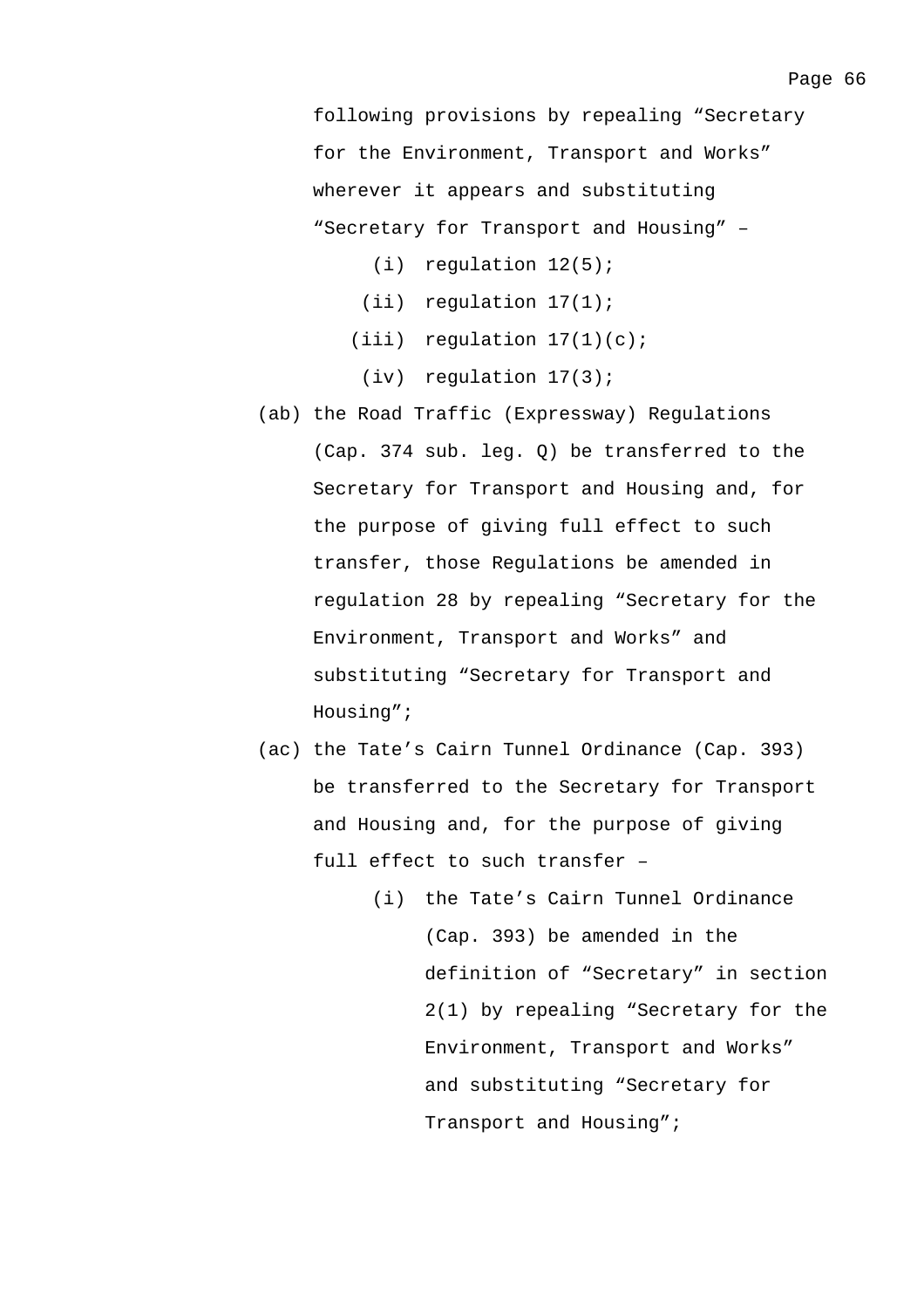- (ii) the Specification of Public Offices (Cap. 1 sub. leg. C) be amended in column 1 of the Schedule by repealing "Secretary for the Environment, Transport and Works" where it appears opposite to "Tate's Cairn Tunnel Ordinance (Chapter 393)." in column 2 and substituting "Secretary for Transport and Housing";
- (ad) the Noise Control Ordinance (Cap. 400) be transferred to the Secretary for the Environment and, for the purpose of giving full effect to such transfer, that Ordinance be amended in the definition of "Secretary" in section 2 by repealing "Secretary for the Environment, Transport and Works" and substituting "Secretary for the Environment";
- (ae) the Noise Control (Appeal Board) Regulations (Cap. 400 sub. leg. B) be transferred to the Secretary for the Environment and, for the purpose of giving full effect to such transfer, those Regulations be amended in the Schedule, in Forms 1, 2 and 2A, by repealing "Secretary for the Environment, Transport and Works" and substituting "Secretary for the Environment";
- (af) the Ozone Layer Protection Ordinance (Cap. 403) be transferred to the Secretary for the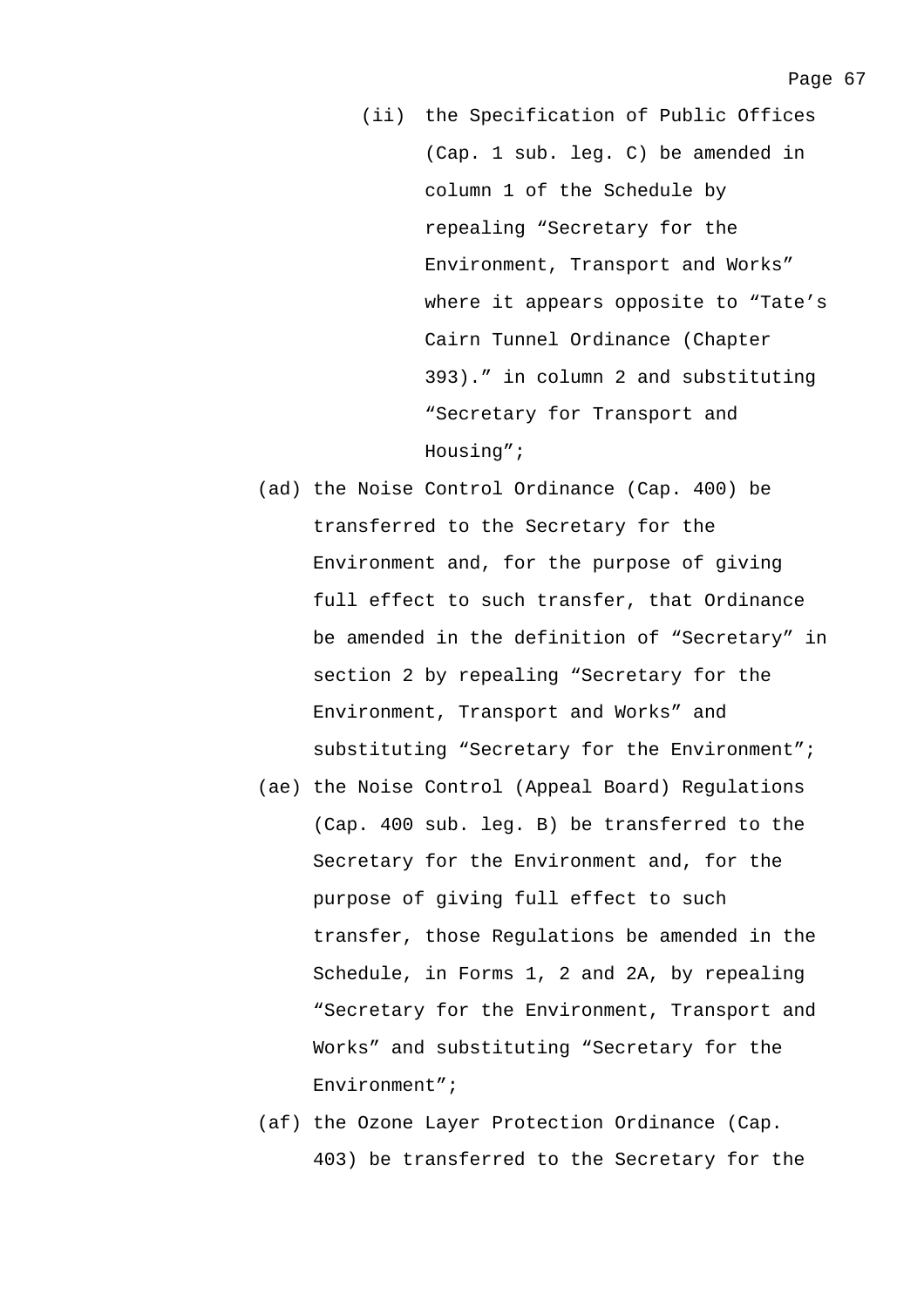Environment and, for the purpose of giving full effect to such transfer, that Ordinance be amended in the definition of "Secretary" in section 2 by repealing "Secretary for the Environment, Transport and Works" and substituting "Secretary for the Environment";

- (ag) the Architects Registration Ordinance (Cap. 408) be transferred to the Secretary for Development and, for the purpose of giving full effect to such transfer, that Ordinance be amended in section 7(6) by repealing "Secretary for the Environment, Transport and Works" and substituting "Secretary for Development";
- (ah) the Engineers Registration Ordinance (Cap. 409) be transferred to the Secretary for Development and, for the purpose of giving full effect to such transfer, that Ordinance be amended in section 6(6) by repealing "Secretary for the Environment, Transport and Works" and substituting "Secretary for Development";
- (ai) the Surveyors Registration Ordinance (Cap. 417) be transferred to the Secretary for Development and, for the purpose of giving full effect to such transfer, that Ordinance be amended in section 6(6) by repealing "Secretary for the Environment, Transport and

Page 68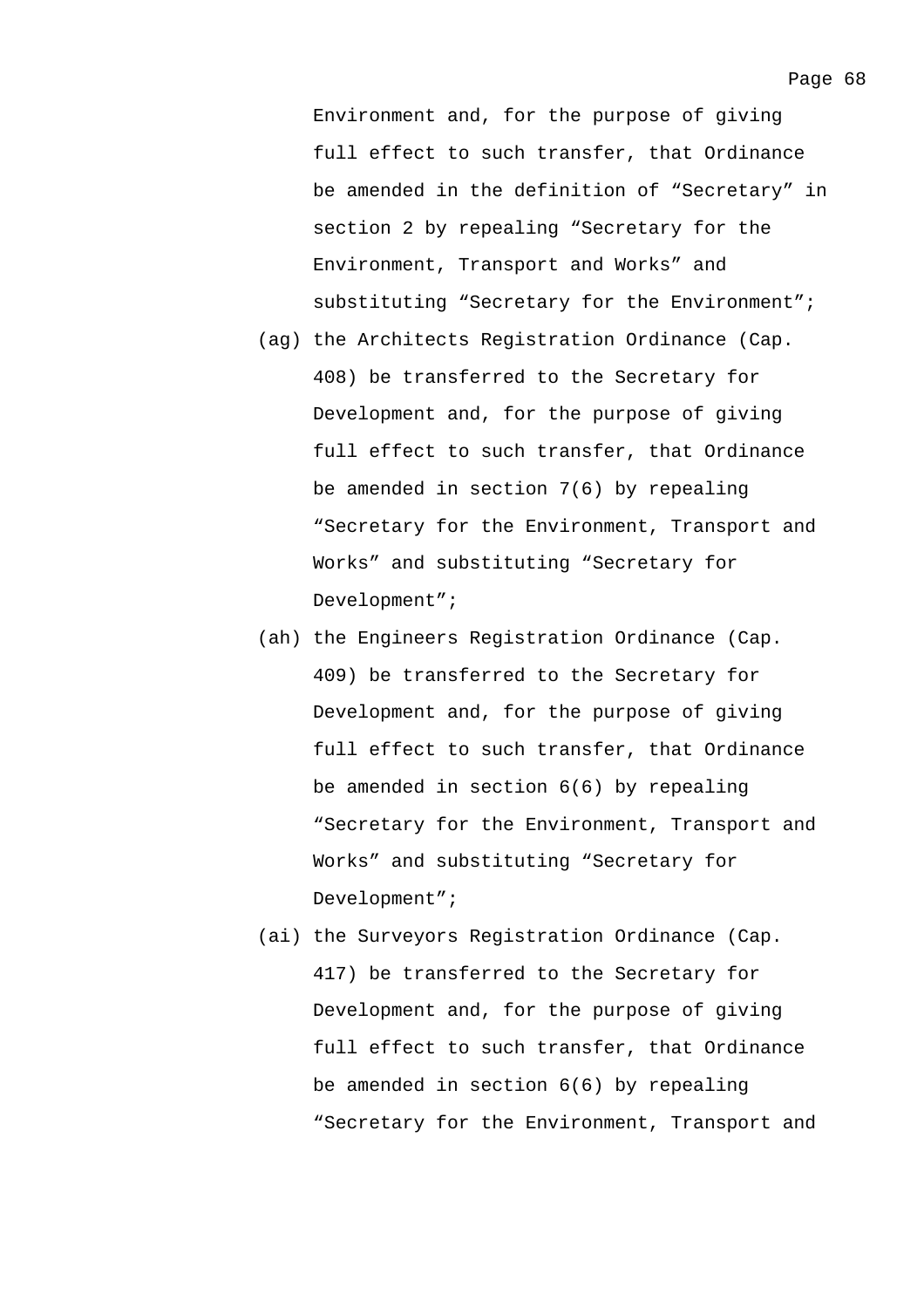Works" and substituting "Secretary for Development";

- (aj) the Planners Registration Ordinance (Cap. 418) be transferred to the Secretary for Development and, for the purpose of giving full effect to such transfer, that Ordinance be amended in section 6(6) by repealing "Secretary for the Environment, Transport and Works" and substituting "Secretary for Development";
- (ak) the Western Harbour Crossing Ordinance (Cap. 436) be transferred to the Secretary for Transport and Housing and, for the purpose of giving full effect to such transfer, that Ordinance be amended –
	- (i) in the definition of "Secretary" in section 2(1) by repealing "Secretary for the Environment, Transport and Works" and substituting "Secretary for Transport and Housing";
	- (ii) in section 38(2)(b) by repealing "Secretary for the Environment, Transport and Works" and substituting "Secretary";
- (al) the Land Drainage Ordinance (Cap. 446) be transferred to the Secretary for Development and, for the purpose of giving full effect to such transfer, that Ordinance be amended in the definition of "Secretary" in section 2 by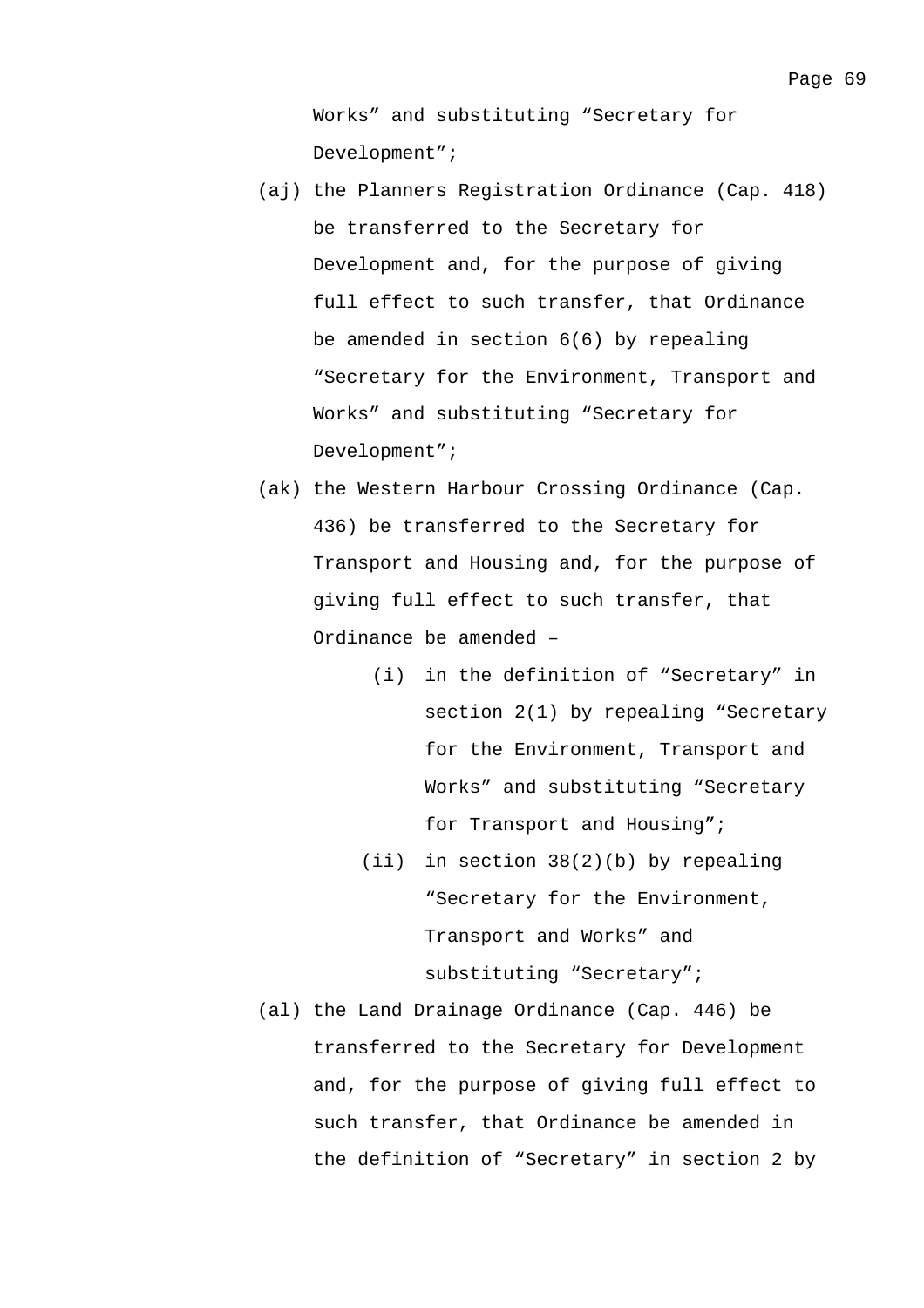- (am) the Environment and Conservation Fund Ordinance (Cap. 450) be transferred to the Secretary for the Environment and, for the purpose of giving full effect to such transfer, that Ordinance be amended –
	- (i) in the definition of "Secretary" in section 2 by repealing "Secretary for the Environment, Transport and Works" and substituting "Secretary for the Environment";
	- (ii) in section 10
		- (A) in paragraph (a), by repealing "and" at the end;
		- (B) in paragraph (b), by repealing everything after "1 July 2002" and substituting "but before 1 July 2007 as if done by the Secretary for the Environment, Transport and Works; and";
		- (C) by adding
			- "(c) on and after 1 July 2007 as if done by the Secretary for the Environment.";
- (an) the Sewage Services Ordinance (Cap. 463) be transferred to the Secretary for the Environment and, for the purpose of giving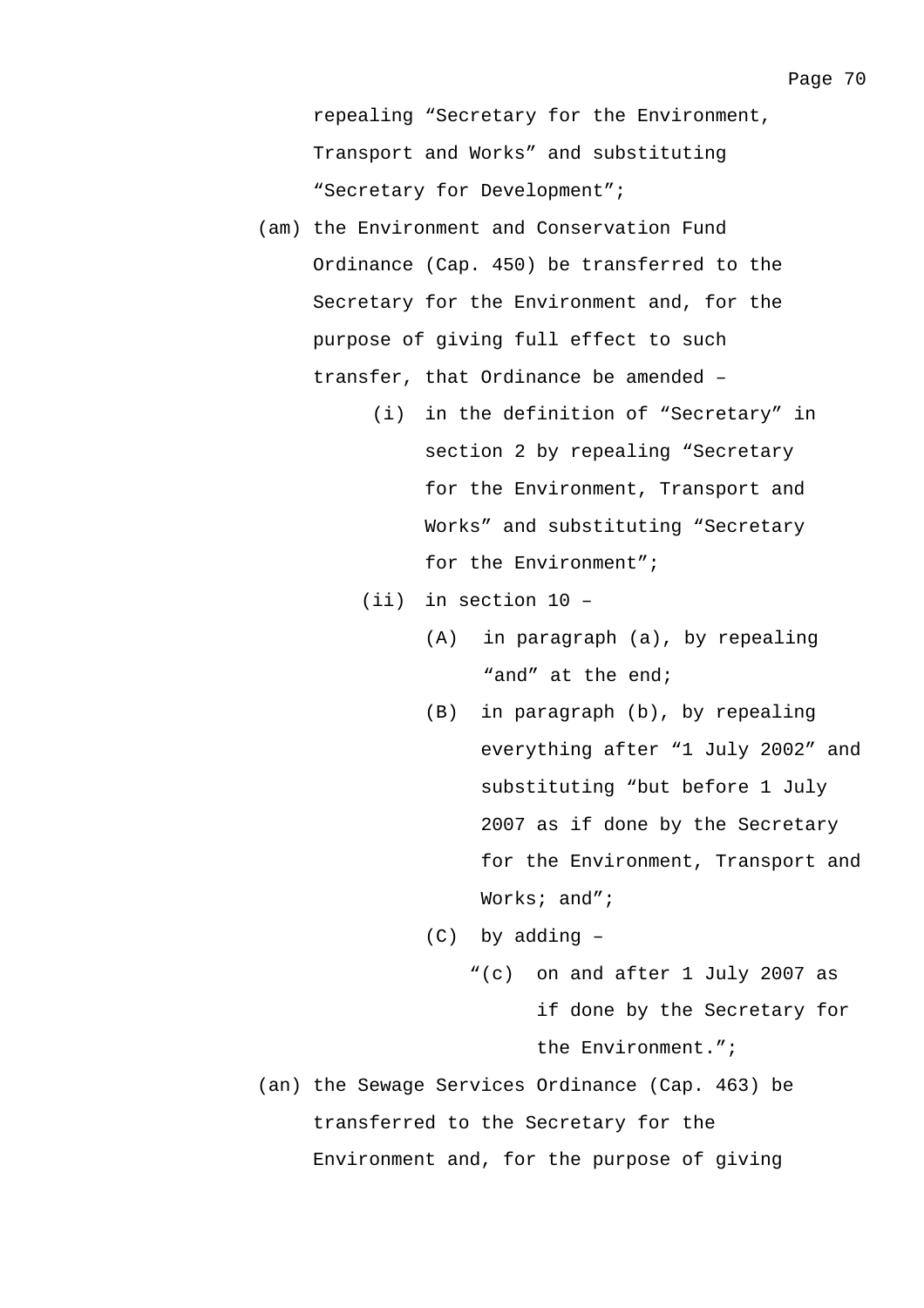full effect to such transfer, that Ordinance be amended in section 13(1) by repealing "Secretary for the Environment, Transport and Works" and substituting "Secretary for the Environment";

- (ao) the Sewage Services (Trade Effluent Surcharge) Regulation (Cap. 463 sub. leg. B) be transferred to the Secretary for the Environment and, for the purpose of giving full effect to such transfer, that Regulation be amended in section 4(1) by repealing "Secretary for the Environment, Transport and Works" and substituting "Secretary for the Environment";
- (ap) the Dumping at Sea Ordinance (Cap. 466) be transferred to the Secretary for the Environment and, for the purpose of giving full effect to such transfer, that Ordinance be amended in the following provisions, by repealing "Secretary for the Environment, Transport and Works" wherever it appears and substituting "Secretary for the Environment" –
	- $(i)$  section  $1(2)$ ;
	- (ii) section 4(2);
- (aq) the Builders' Lifts and Tower Working Platforms (Safety) Ordinance (Cap. 470) be transferred to the Secretary for Development and, for the purpose of giving full effect to such transfer, that Ordinance be amended in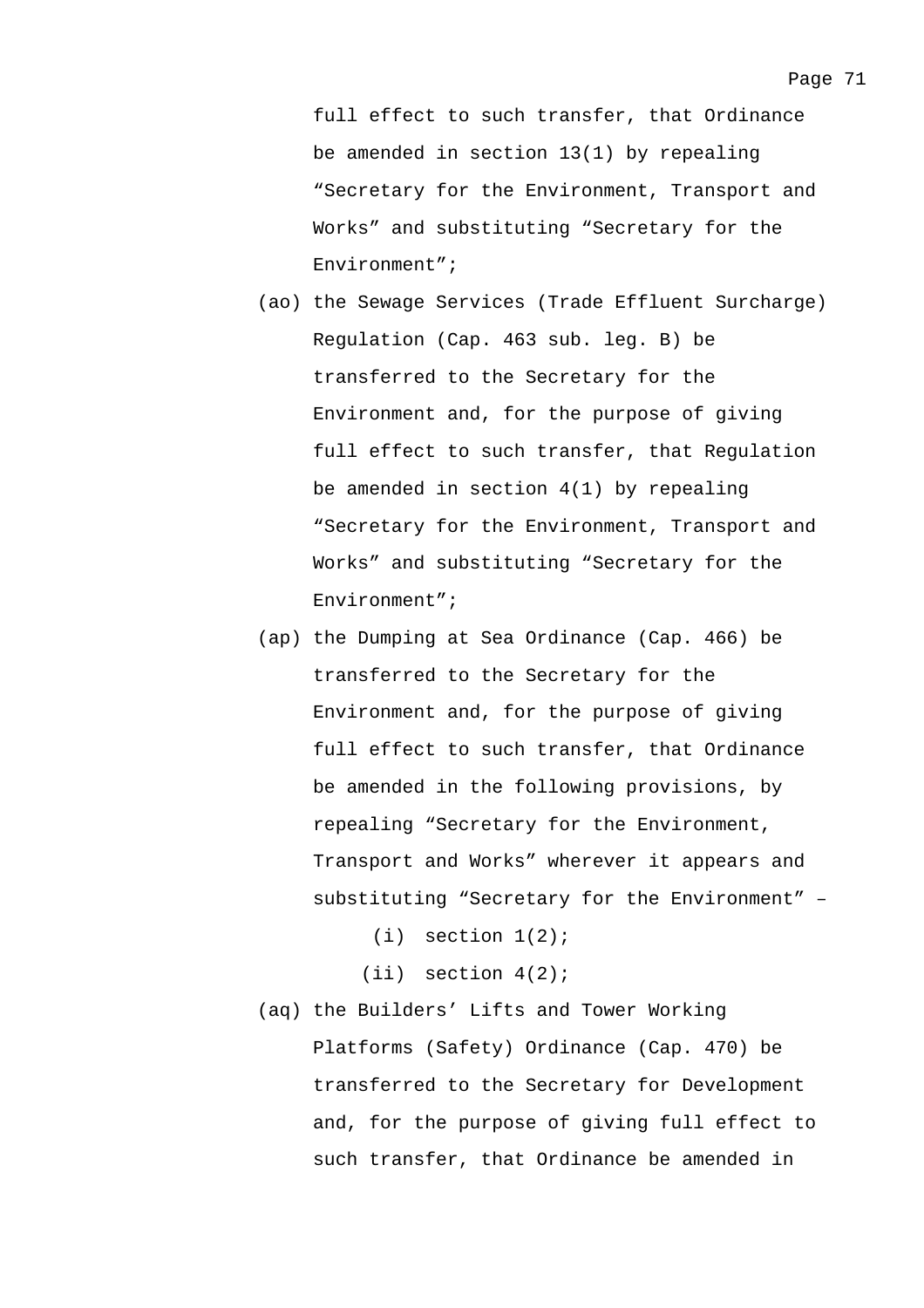the definition of "Secretary" in section 2(1) by repealing "Secretary for the Environment, Transport and Works" and substituting "Secretary for Development";

- (ar) the Tai Lam Tunnel and Yuen Long Approach Road Ordinance (Cap. 474) be transferred to the Secretary for Transport and Housing and, for the purpose of giving full effect to such transfer, that Ordinance be amended –
	- (i) in the definition of "Secretary" in section 2(1) by repealing "Secretary for the Environment, Transport and Works" and substituting "Secretary for Transport and Housing";
	- (ii) in the following provisions by repealing "Secretary for the Environment, Transport and Works" wherever it appears and substituting "Secretary" –
		- $(A)$  section  $17(1)$ ;
		- $(B)$  section  $32(3)(b)$ ;
- (as) the Marine Parks Ordinance (Cap. 476) be transferred to the Secretary for the Environment and, for the purpose of giving full effect to such transfer, that Ordinance be amended in section 20(1) by repealing "Secretary for the Environment, Transport and Works" and substituting "Secretary for the Environment";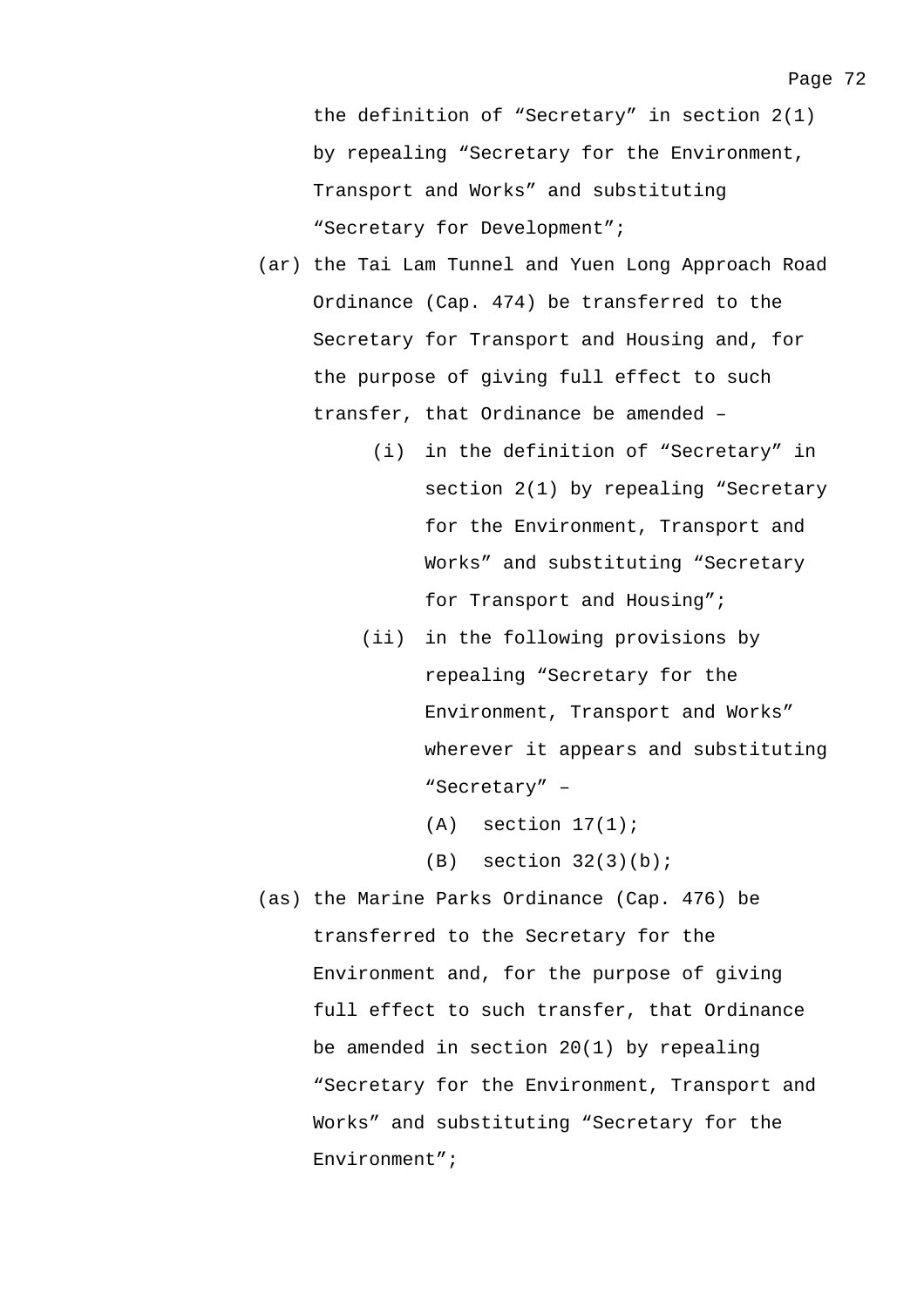- (at) the Marine Parks and Marine Reserves Regulation (Cap. 476 sub. leg. A) be transferred to the Secretary for the Environment and, for the purpose of giving full effect to such transfer, that Regulation be amended in section 18(1) by repealing "Secretary for the Environment, Transport and Works" and substituting "Secretary for the Environment";
- (au) the Airport Authority (Automated People Mover) (Safety) Regulation (Cap. 483 sub. leg. C) be transferred to the Secretary for Transport and Housing and, for the purpose of giving full effect to such transfer, that Regulation be amended –
	- (i) in the following provisions by repealing "Secretary for the Environment, Transport and Works" wherever it appears and substituting "Secretary for Transport and Housing" –
		- (A) paragraph (b) of the definition of "automated people mover premises" in section 1;
		- $(B)$  section  $5(1)$ ;
		- (C) section 5(2);
		- $(D)$  section  $6(1)$ ;
		- $(E)$  section  $6(3)$ ;
		- $(F)$  section  $6(4)$ ;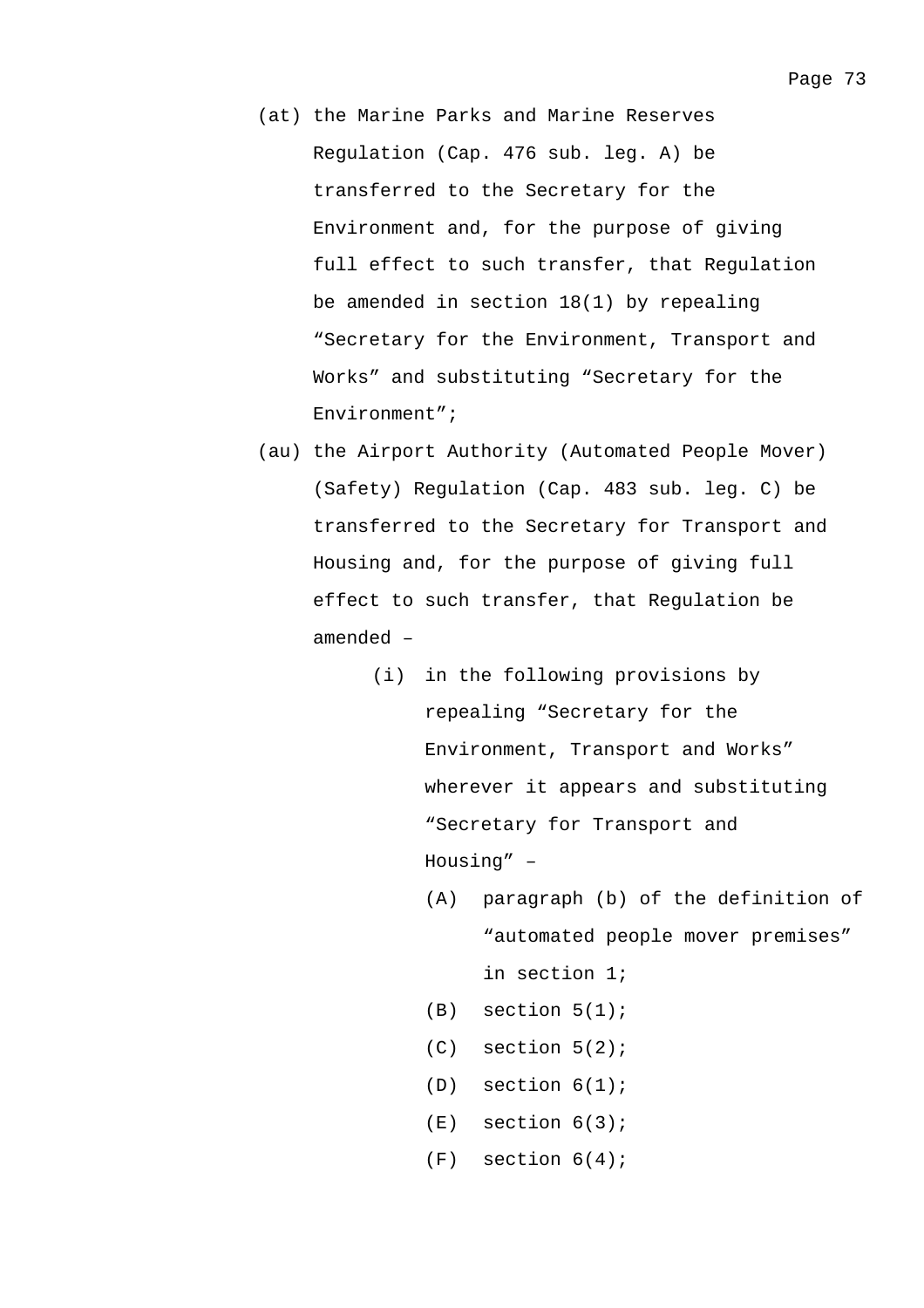(G) section 11;

- (ii) in the heading of section 6 by repealing "**Secretary for the Environment, Transport and Works**" and substituting "**Secretary for Transport and Housing**";
- (av) the Tsing Ma Control Area Ordinance (Cap. 498) be transferred to the Secretary for Transport and Housing and, for the purpose of giving full effect to such transfer, that Ordinance be amended in the definition of "Secretary" in section 2 by repealing "Secretary for the Environment, Transport and Works" wherever it appears and substituting "Secretary for Transport and Housing";
- (aw) the Environmental Impact Assessment Ordinance (Cap. 499) be transferred to the Secretary for the Environment and, for the purpose of giving full effect to such transfer, that Ordinance be amended in the definition of "Secretary" in Schedule 1 by repealing "Secretary for the Environment, Transport and Works" and substituting "Secretary for the Environment";
- (ax) the Landscape Architects Registration Ordinance (Cap. 516) be transferred to the Secretary for Development and, for the purpose of giving full effect to such transfer, that Ordinance be amended in section 6(6) by repealing "Secretary for the Environment,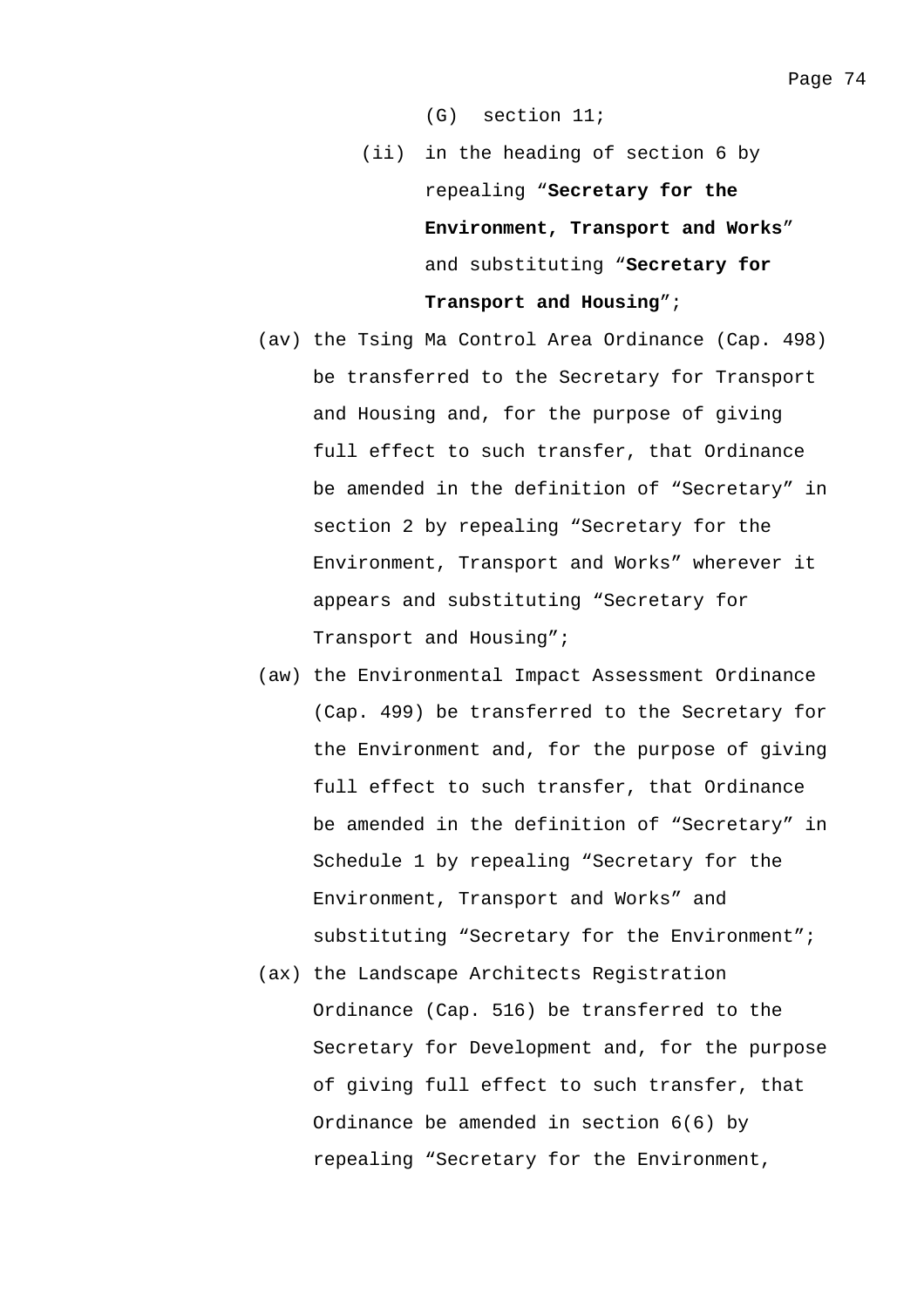Transport and Works" and substituting "Secretary for Development";

- (ay) the Railways Ordinance (Cap. 519) be transferred to the Secretary for Transport and Housing and, for the purpose of giving full effect to such transfer, that Ordinance be amended in the definition of "Secretary" in section 2 by repealing "Secretary for the Environment, Transport and Works" and substituting "Secretary for Transport and Housing";
- (az) the Discovery Bay Tunnel Link Ordinance (Cap. 520) be transferred to the Secretary for Transport and Housing and, for the purpose of giving full effect to such transfer, that Ordinance be amended in the definition of "Secretary" in section 2(1) by repealing "Secretary for the Environment, Transport and Works" and substituting "Secretary for Transport and Housing";
- (ba) the Mass Transit Railway Ordinance (Cap. 556) be transferred to the Secretary for Transport and Housing and, for the purpose of giving full effect to such transfer, that Ordinance be amended in the definition of "Secretary" in section 2(1) by repealing "Secretary for the Environment, Transport and Works" and substituting "Secretary for Transport and Housing";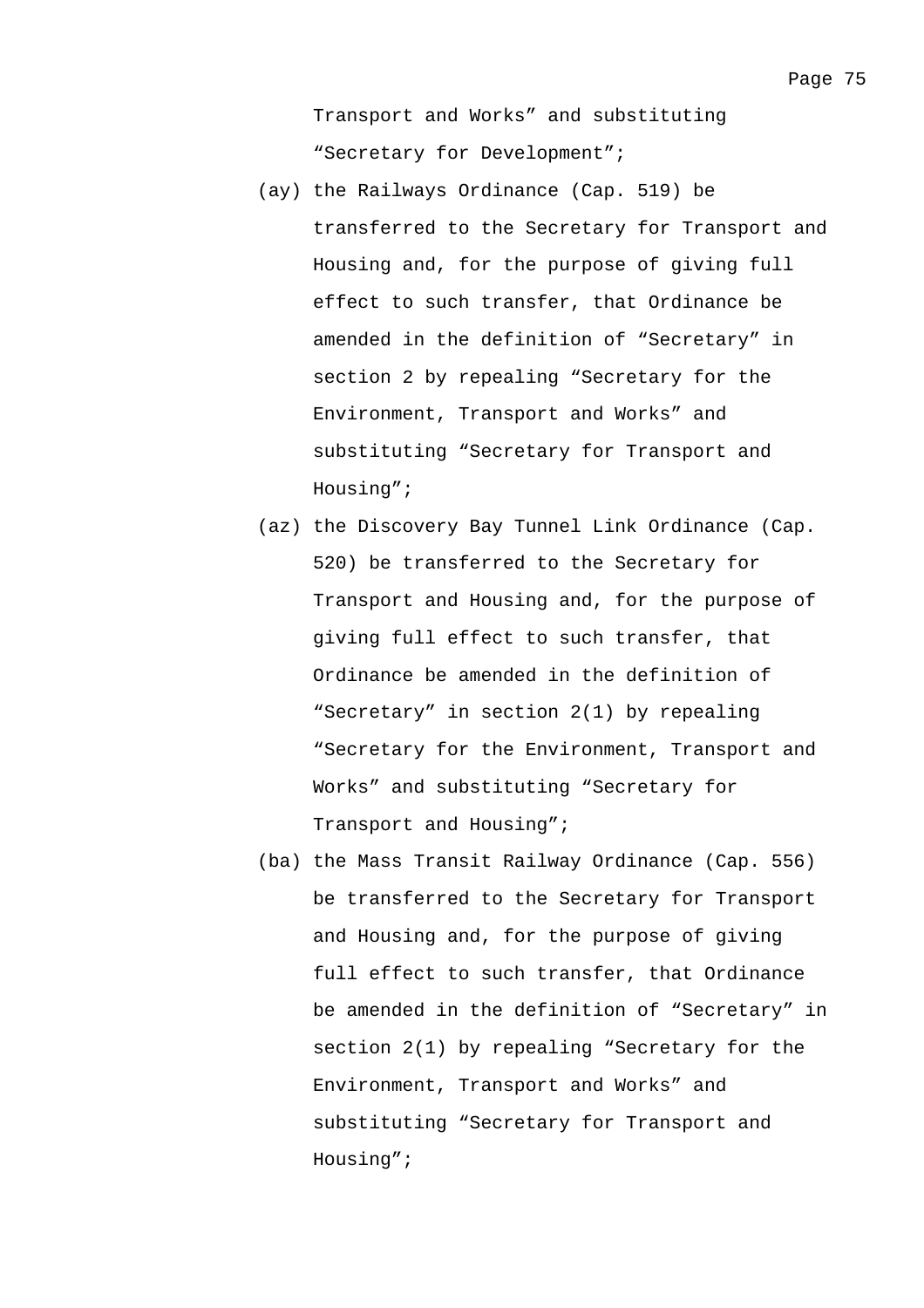- (bb) the Construction Workers Registration Ordinance (Cap. 583) be transferred to the Secretary for Development and, for the purpose of giving full effect to such transfer, that Ordinance be amended in the following provisions by repealing "Secretary for the Environment, Transport and Works" wherever it appears and substituting "Secretary for Development" –
	- $(i)$  section  $1(2)$ ;
	- (ii) the definition of "Secretary" in section  $2(1)$ ;
- (bc) the Protection of Endangered Species of Animals and Plants Ordinance (Cap. 586) be transferred to the Secretary for the Environment and, for the purpose of giving full effect to such transfer, that Ordinance be amended in the definition of "Secretary" in section 2(1) by repealing "Secretary for the Environment, Transport and Works" and substituting "Secretary for the Environment";
- (bd) the Construction Industry Council Ordinance (Cap. 587) be transferred to the Secretary for Development and, for the purpose of giving full effect to such transfer, that Ordinance be amended in the following provisions by repealing "Secretary for the Environment, Transport and Works" wherever it appears and substituting "Secretary for Development" –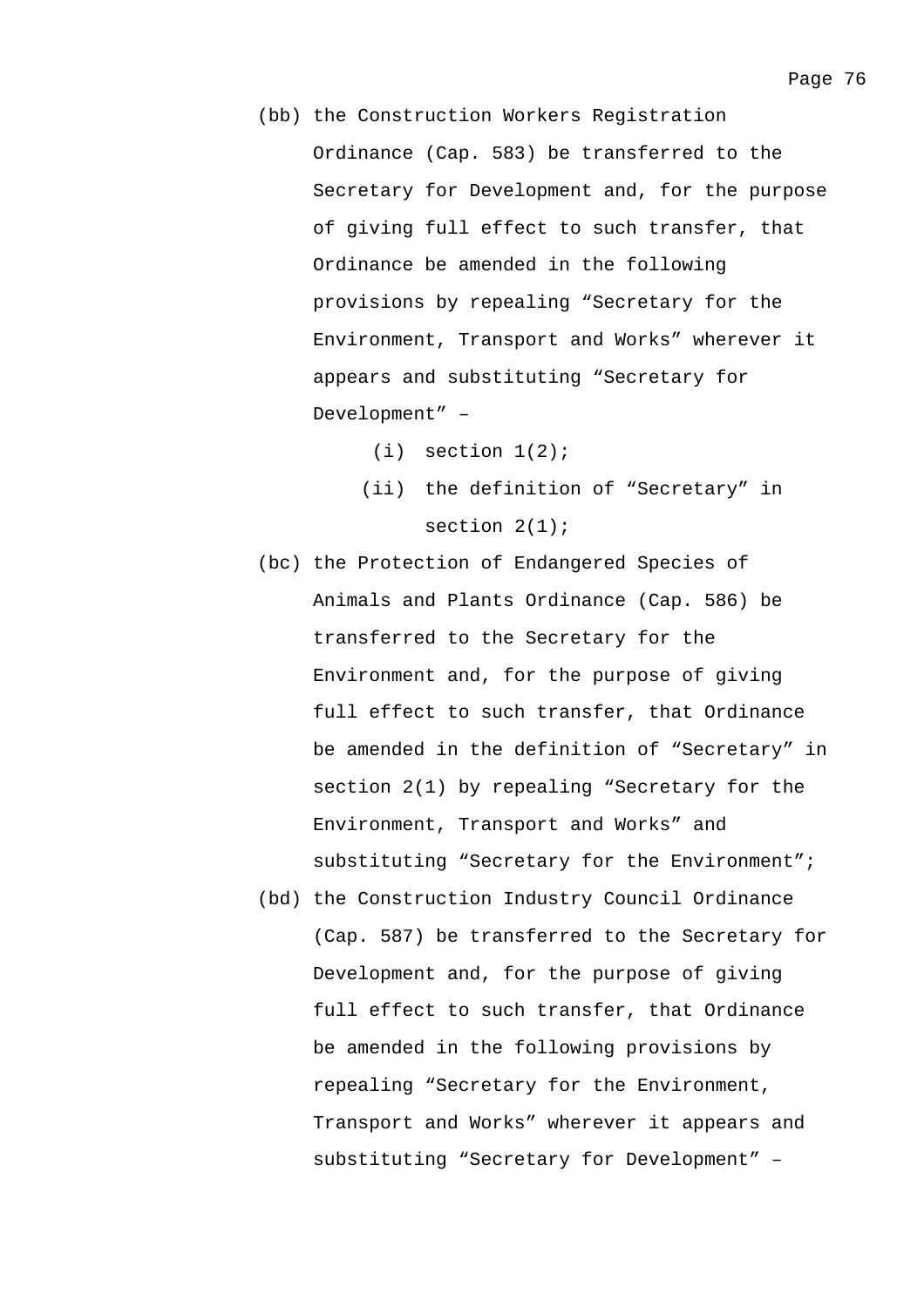- $(i)$  section  $1(2)$ ;
- (ii) the definition of "Secretary" in section  $2(1)$ ;
- (be) the Waste Disposal (Designated Waste Disposal Facility)(Amendment) Regulation 2004 (L.N. 165 of 2004) be transferred to the Secretary for the Environment and, for the purpose of giving full effect to such transfer, that Regulation be amended in section 1 by repealing "Secretary for the Environment, Transport and Works" and substituting "Secretary for the Environment";
- (bf) the Waste Disposal (Charges for Disposal of Construction Waste) Regulation (L.N. 166 of 2004) be transferred to the Secretary for the Environment and, for the purpose of giving full effect to such transfer, that Regulation be amended in section 1 by repealing "Secretary for the Environment, Transport and Works" and substituting "Secretary for the Environment";
- (bg) the Waste Disposal (Amendment) Ordinance 2006 (6 of 2006) be transferred to the Secretary for the Environment and, for the purpose of giving full effect to such transfer, that Ordinance be amended in section 1(2) by repealing "Secretary for the Environment, Transport and Works" and substituting "Secretary for the Environment";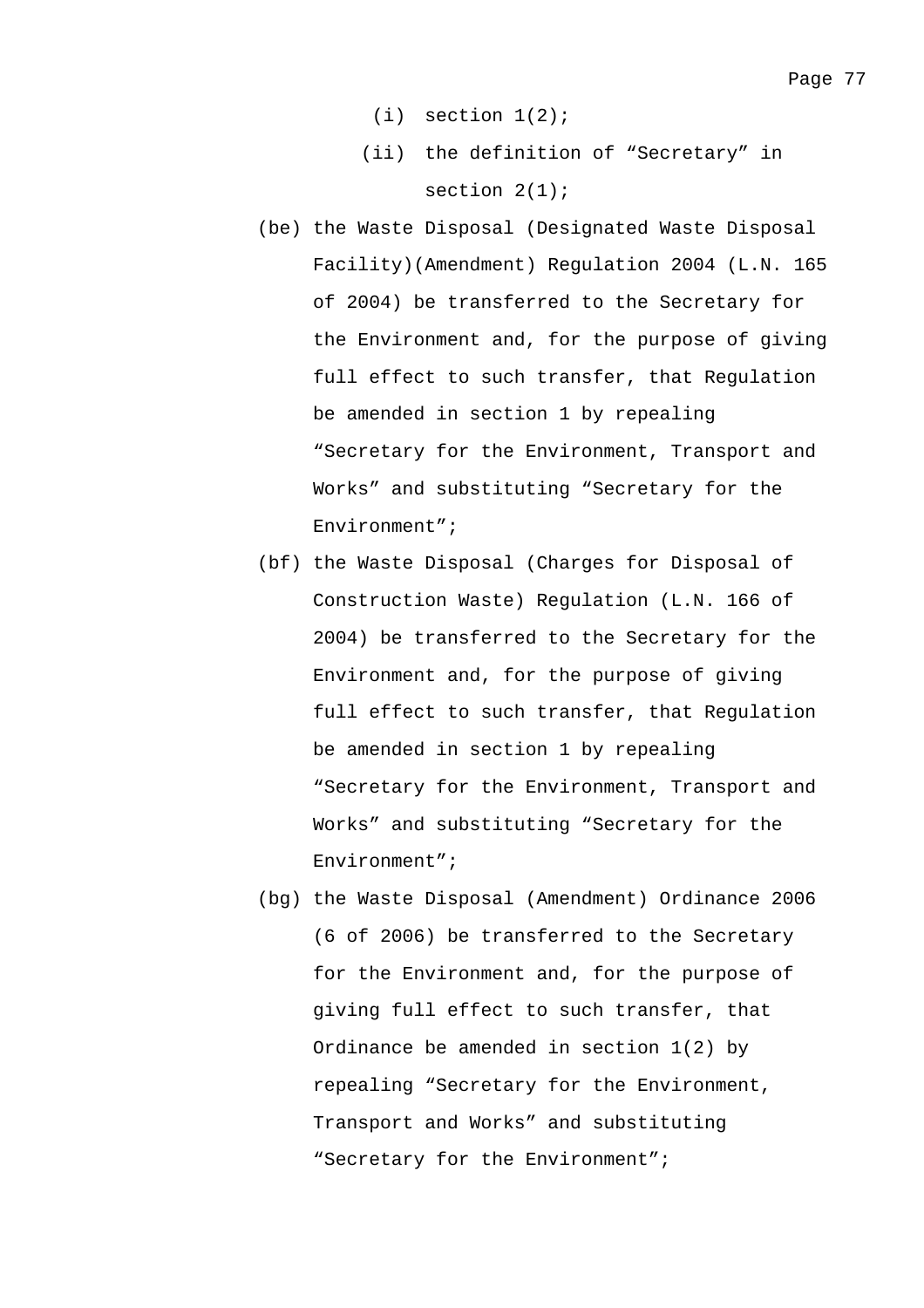- (9) the functions exercisable by the Secretary for Health, Welfare and Food by virtue of –
	- (a) the Dutiable Commodities Ordinance (Cap. 109) be transferred to the Secretary for Food and Health and, for the purpose of giving full effect to such transfer, that Ordinance be amended –
		- (i) in the following provisions by repealing "Secretary for Health, Welfare and Food" wherever it appears and substituting "Secretary for Food and Health" –
			- $(A)$  section  $6(4A)(a)$ ;
			- (B) section 6A;
		- (ii) in the heading of section 6A by repealing "**Secretary for Health, Welfare and Food**" and substituting "**Secretary for Food and Health**";
	- (b) the Dutiable Commodities (Liquor) Regulations (Cap. 109 sub. leg. B) be transferred to the Secretary for Food and Health and, for the purpose of giving full effect to such transfer, those regulations be amended in the following provisions by repealing "Secretary for Health, Welfare and Food" wherever it appears and substituting "Secretary for Food and Health" –
		- (i) the definition of "prescribed fee" in regulation 2(1);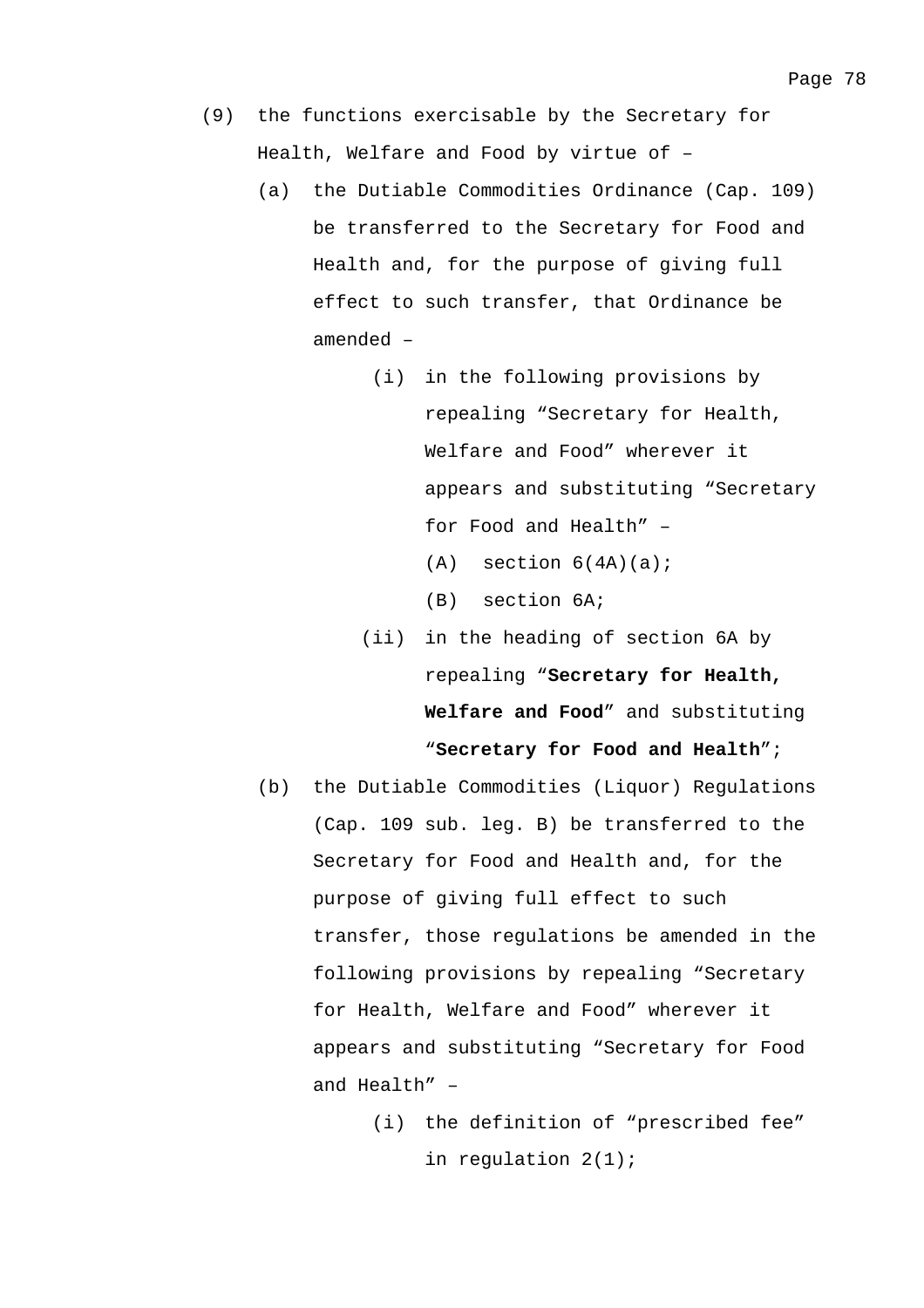(ii) regulation 2A(5);

(iii) regulation 2A(6);

- (c) the Hospital Authority Ordinance (Cap. 113) be transferred to the Secretary for Food and Health and, for the purpose of giving full effect to such transfer, that Ordinance be amended –
	- (i) in the following provisions by repealing "Secretary for Health, Welfare and Food" wherever it appears and substituting "Secretary for Food and Health" –
		- $(A)$  section  $4(d)$ ;
		- (B) section 5(*l*);
		- (C) section 5(n);
		- (D) section 8(2);
		- $(E)$  section  $8(3)$ ;
		- (F) section 9(2);
		- $(G)$  section  $10(4)$ ;
		- (H) section 16;
		- (I) section 17;
		- (J) section 18(6);
		- (K) paragraph 6(1) of Schedule 3;
		- (L) paragraph 18(1) of Schedule 3;
		- (M) paragraph 18(2)(b) of Schedule 3;
	- (ii) in the heading of the following

provisions by repealing "**Secretary** 

**for Health, Welfare and Food**"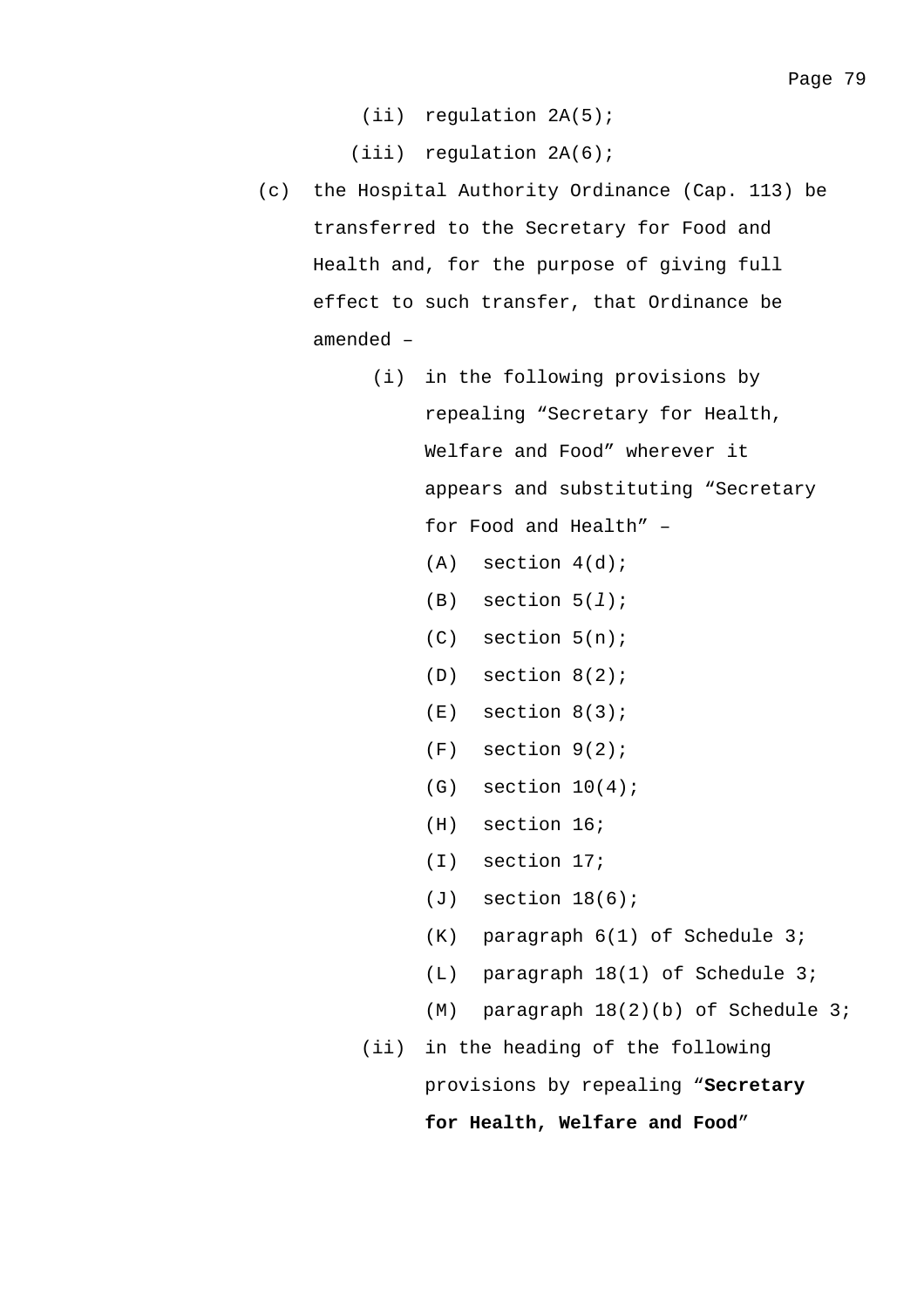wherever it appears and substituting

"**Secretary for Food and Health**" –

- (A) section 16;
- (B) section 17;
- (d) the Public Health and Municipal Services Ordinance (Cap. 132) be transferred to the Secretary for Food and Health and, for the purpose of giving full effect to such transfer, that Ordinance be amended in the following provisions by repealing "Secretary for Health, Welfare and Food" wherever it appears and substituting "Secretary for Food and Health" –
	- $(i)$  section 55(6)(b)(i);
	- $(iii)$  section  $55(6)(b)(ii);$
	- $(iii)$  section  $55(6)(d)(i)$ ;
		- $(iv)$  section  $55(6)(d)(ii)$ ;
		- $(v)$  section  $125I(1)$ ;
	- $(vi)$  section  $125I(1)(b)$ ;
	- $(vii)$  section  $125I(2)$ ;
	- (viii) section 128D(6);
		- $(ix)$  section  $128D(20)$ ;
			- (x) the entries relating to sections 15, 26, 28, 29, 35, 42, 49, 77, 80, 83A, 92B, 94A, 104, 116, 123, 123C, 124E and 124I in the Third Schedule;
- (e) the Milk Regulation (Cap. 132 sub. leg. AQ) be transferred to the Secretary for Food and Health and, for the purpose of giving full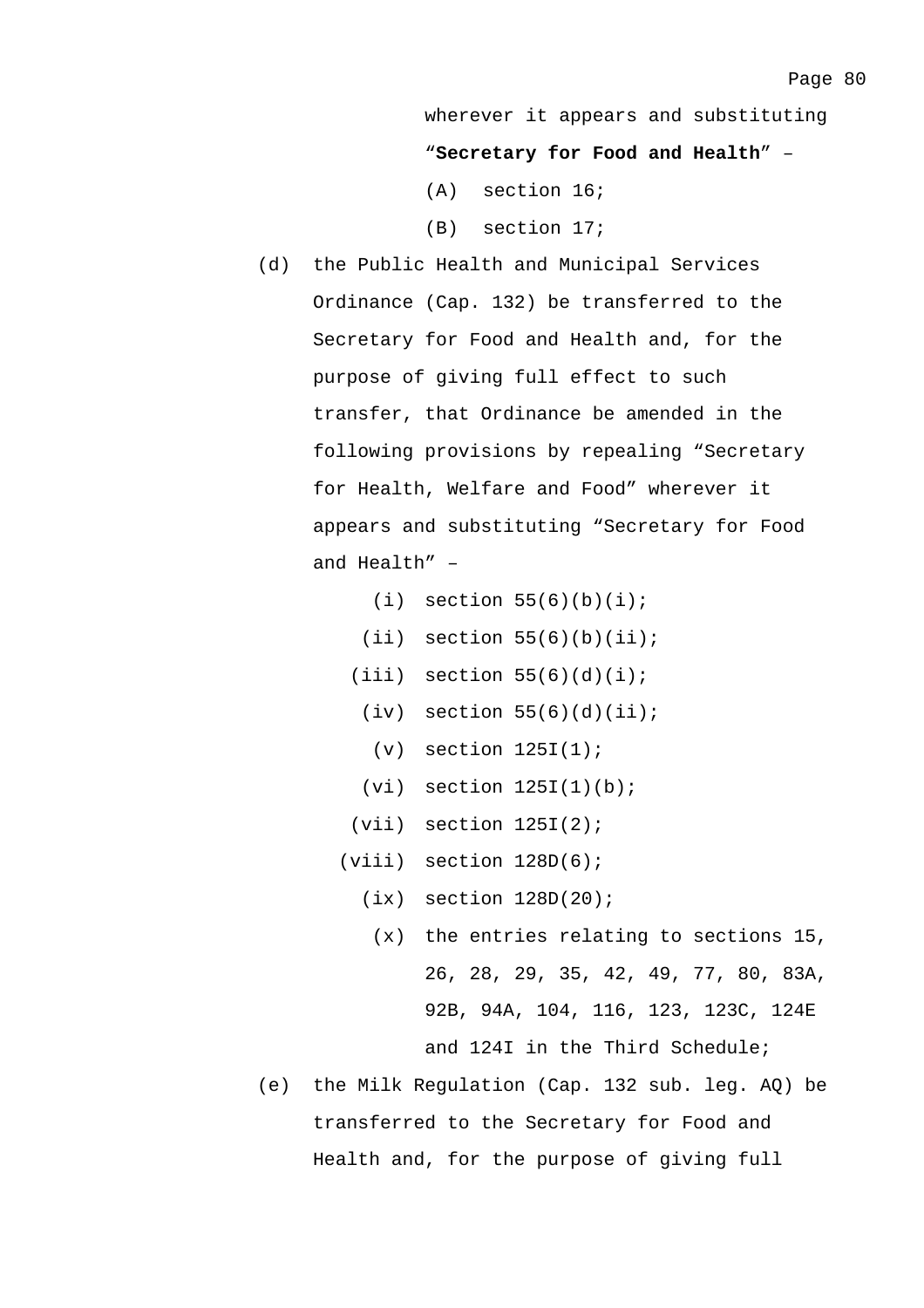effect to such transfer, that Regulation be amended in section 4 by repealing "Secretary for Health, Welfare and Food" and substituting "Secretary for Food and Health";

(f) the Pesticides Ordinance (Cap. 133) be transferred to the Secretary for Food and Health and, for the purpose of giving full effect to such transfer, that Ordinance be amended in the following provisions by repealing "Secretary for Health, Welfare and Food" wherever it appears and substituting "Secretary for Food and Health" –

 $(i)$  section  $19(1B)$ ;

 $(i)$  section  $19(1)$ ;

- (g) the Mental Health Ordinance (Cap. 136) be transferred to the Secretary for Food and Health or the Secretary for Labour and Welfare and, for the purpose of giving full effect to such transfer, that Ordinance be amended –
	- (i) in the following provisions by repealing "Secretary for Health, Welfare and Food" wherever it appears and substituting "Secretary for Food and Health" –
		- $(A)$  section  $42B(6)(c)$ ;
		- $(B)$  section  $44B(5)$ ;
		- (C) the definition of "special treatment" in section 59ZA;

 $(D)$  section  $59ZC(1)$ ;

Page 81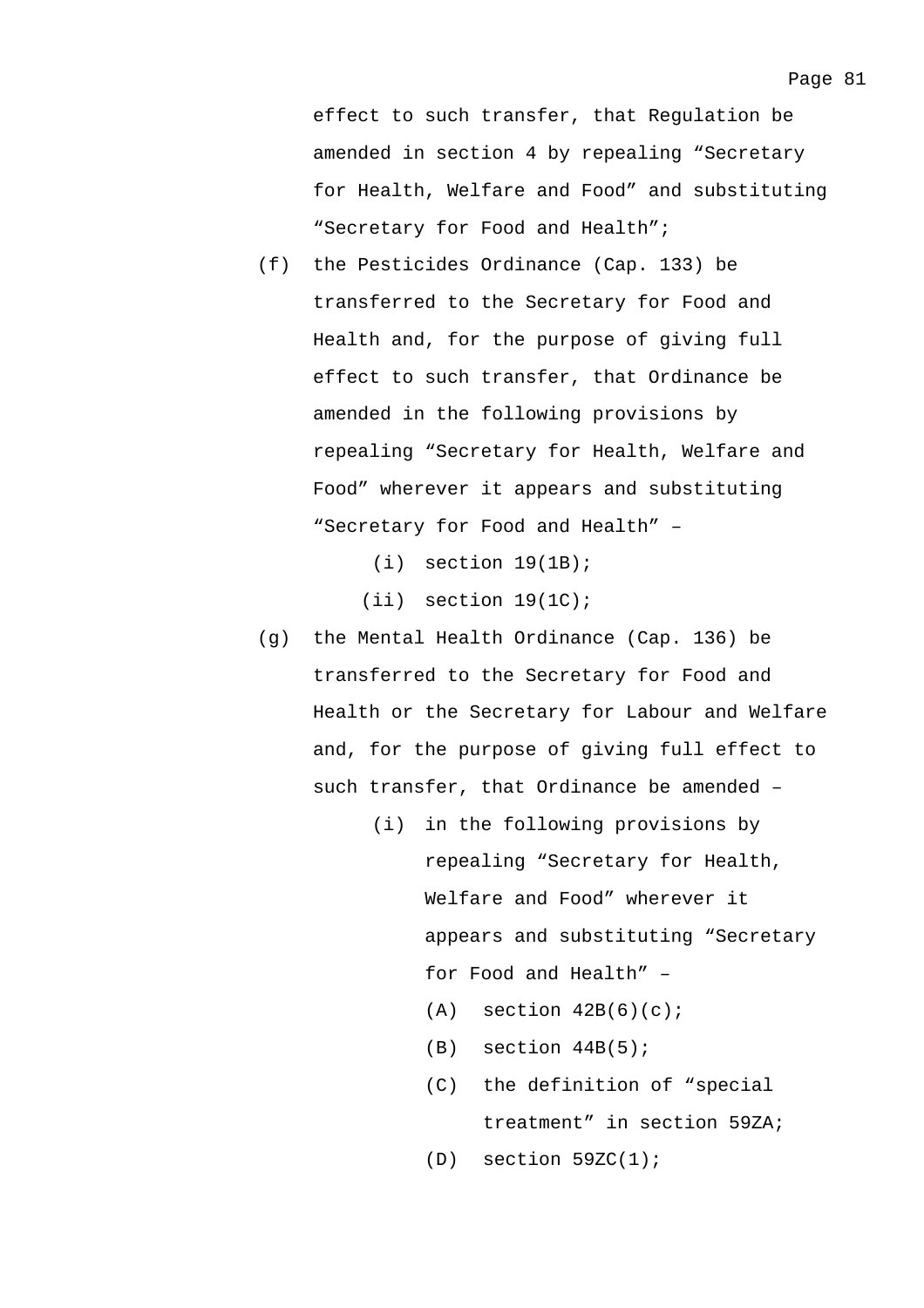$(E)$  section  $72(1)$ ;

- (ii) in the following provisions by repealing "Secretary for Health, Welfare and Food" wherever it appears and substituting "Secretary for Labour and Welfare" –  $(A)$  section 59Z $(1)$ ;
	- (B) section 73;
	- (C) section 3 of the Schedule;
- (iii) by repealing section  $74(4)(b)$  and substituting -
	- "(b) on and after 1 July 2002 but before 1 July 2007, as if they had been made by the Secretary for Health, Welfare and Food; and
		- (c) on and after 1 July 2007, as if they had been made by the Secretary for Food and Health.";
- (h) the Mental Health Regulations (Cap. 136 sub. leg. A) be transferred to the Secretary for Food and Health and, for the purpose of giving full effect to such transfer, those regulations be amended in Form 12 of the Schedule by repealing "Secretary for Health, Welfare and Food" and substituting "Secretary for Food and Health";
- (i) the Pharmacy and Poisons Ordinance (Cap. 138) be transferred to the Secretary for Food and Health and, for the purpose of giving full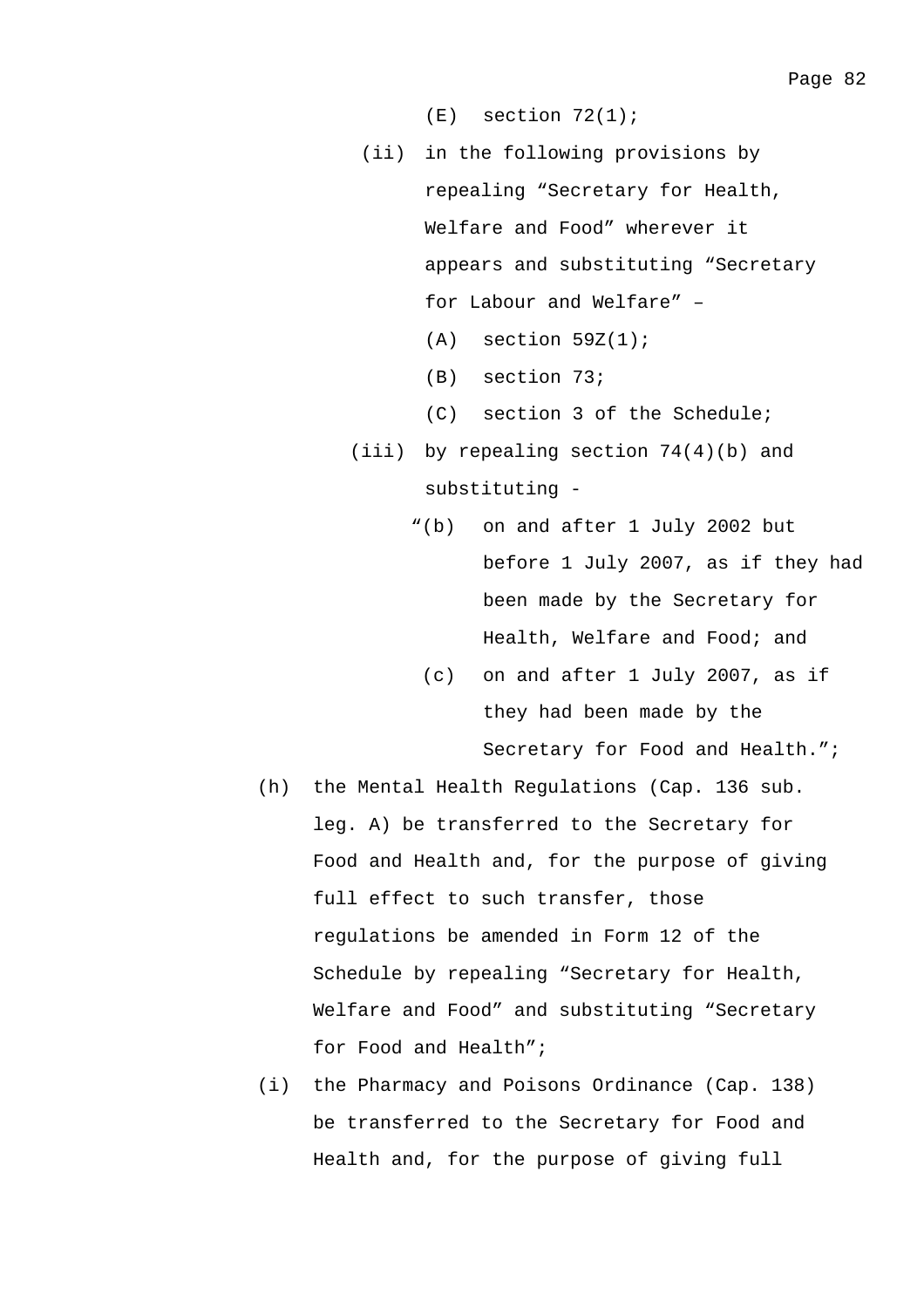effect to such transfer, that Ordinance be amended in section 30(10) by repealing "Secretary for Health, Welfare and Food" and substituting "Secretary for Food and Health";

- (j) the Quarantine and Prevention of Disease Ordinance (Cap. 141) be transferred to the Secretary for Food and Health and, for the purpose of giving full effect to such transfer, that Ordinance be amended in section 8(5) by repealing "Secretary for Health, Welfare and Food" and substituting "Secretary for Food and Health";
- (k) the Dentists Registration Ordinance (Cap. 156) be transferred to the Secretary for Food and Health and, for the purpose of giving full effect to such transfer, that Ordinance be amended in the following provisions by repealing "Secretary for Health, Welfare and Food" wherever it appears and substituting "Secretary for Food and Health" –

 $(i)$  section  $29(1A)$ ;

 $(iii)$  section  $29(1C)$ ;

(*l*) the Medical Registration Ordinance (Cap. 161) be transferred to the Secretary for Food and Health and, for the purpose of giving full effect to such transfer, that Ordinance be amended in the following provisions by repealing "Secretary for Health, Welfare and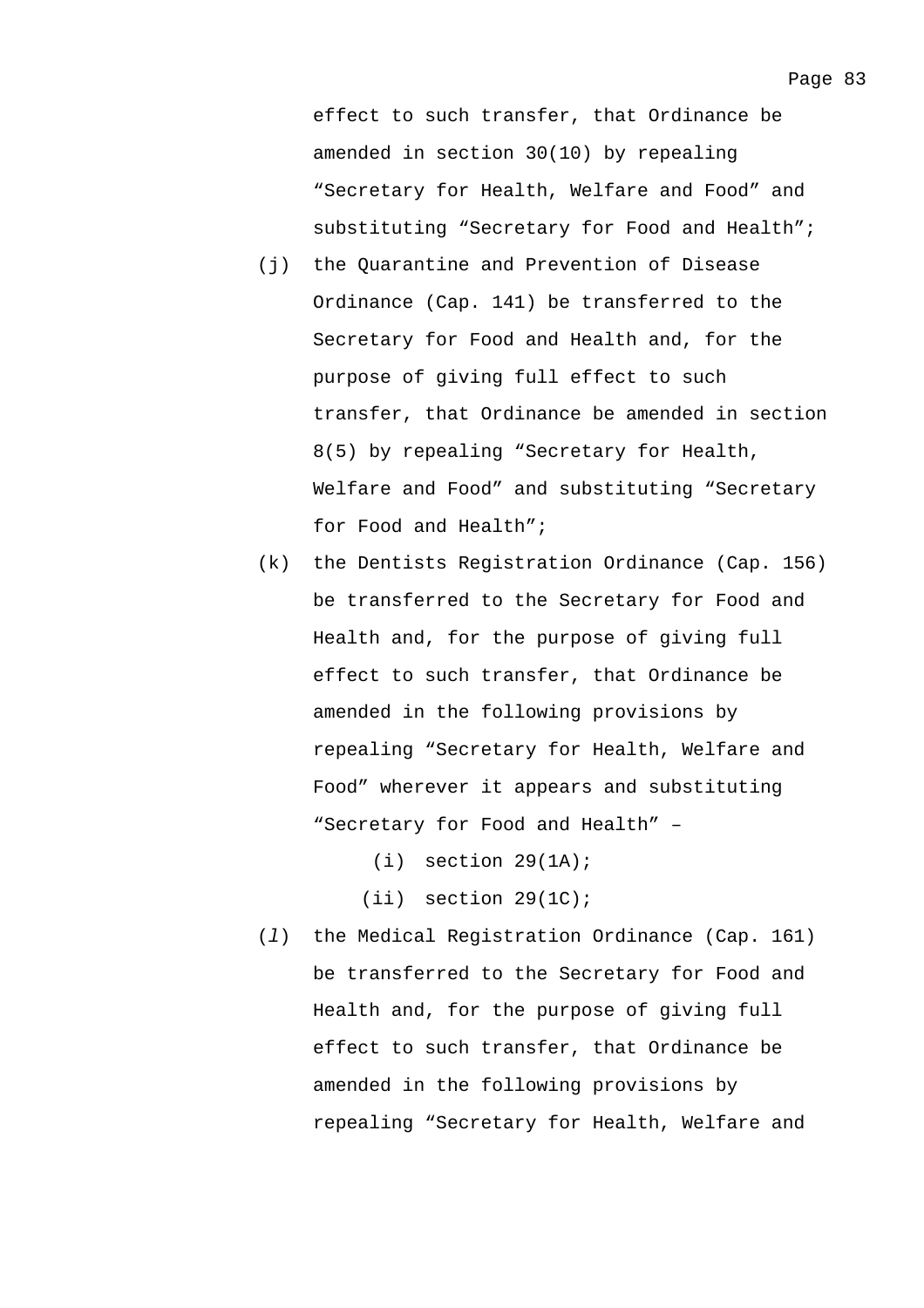Food" wherever it appears and substituting "Secretary for Food and Health" –

- $(i)$  section  $21B(2)(f)$ ;
- (ii) section 33(3);
- $(iii)$  section  $33(5)$ ;
- (m) the Midwives Registration Ordinance (Cap. 162) be transferred to the Secretary for Food and Health and, for the purpose of giving full effect to such transfer, that Ordinance be amended in the following provisions by repealing "Secretary for Health, Welfare and Food" wherever it appears and substituting "Secretary for Food and Health" –
	- $(i)$  section  $23(2)$ ;
	- $(iii)$  section  $23(3)$ ;
- (n) the Nurses Registration Ordinance (Cap. 164) be transferred to the Secretary for Food and Health and, for the purpose of giving full effect to such transfer, that Ordinance be amended in the following provisions by repealing "Secretary for Health, Welfare and Food" wherever it appears and substituting "Secretary for Food and Health" –
	- $(i)$  section  $27(2)$ ;

(ii) section 27(3);

(o) the Hospitals, Nursing Homes and Maternity Homes Registration Ordinance (Cap. 165) be transferred to the Secretary for Food and Health and, for the purpose of giving full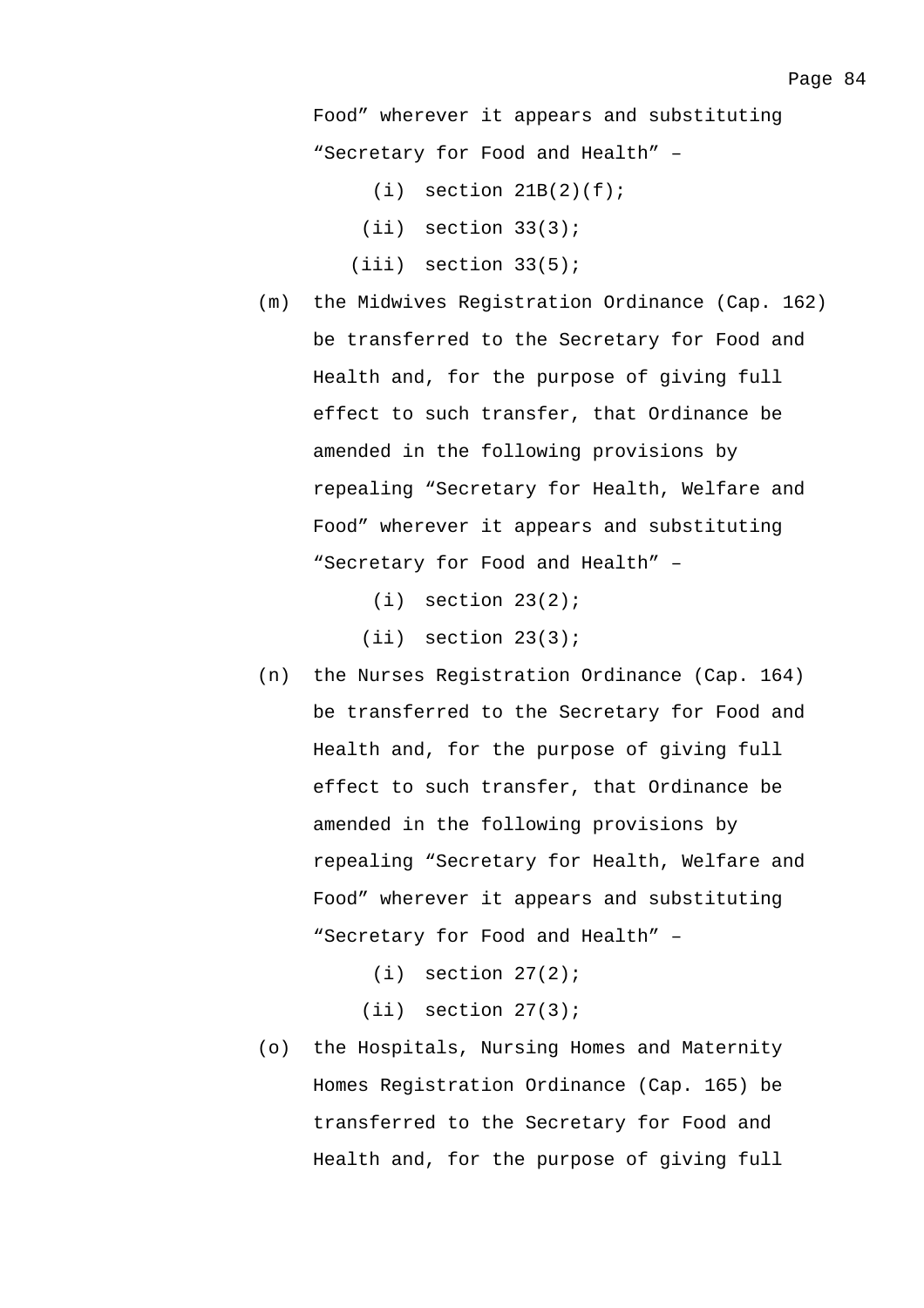effect to such transfer, that Ordinance be amended in section 7(1) by repealing "Secretary for Health, Welfare and Food" and substituting "Secretary for Food and Health";

- (p) the Dogs and Cats Ordinance (Cap. 167) be transferred to the Secretary for Food and Health and, for the purpose of giving full effect to such transfer, that Ordinance be amended in the definition of "Secretary" in section 2 by repealing "Secretary for Health, Welfare and Food" and substituting "Secretary for Food and Health";
- (q) the Volunteer and Naval Volunteer Pensions Ordinance (Cap. 202) be transferred to the Secretary for Labour and Welfare and, for the purpose of giving full effect to such transfer, that Ordinance be amended in the following provisions by repealing "Secretary for Health, Welfare and Food" wherever it appears and substituting "Secretary for Labour and Welfare" –
	- $(i)$  section  $35(1)$ ;
	- $(iii)$  section  $35(2)$ ;
- (r) the Protection of Children and Juveniles Ordinance (Cap. 213) be transferred to the Secretary for Labour and Welfare and, for the purpose of giving full effect to such transfer, that Ordinance be amended in the following provisions by repealing "Secretary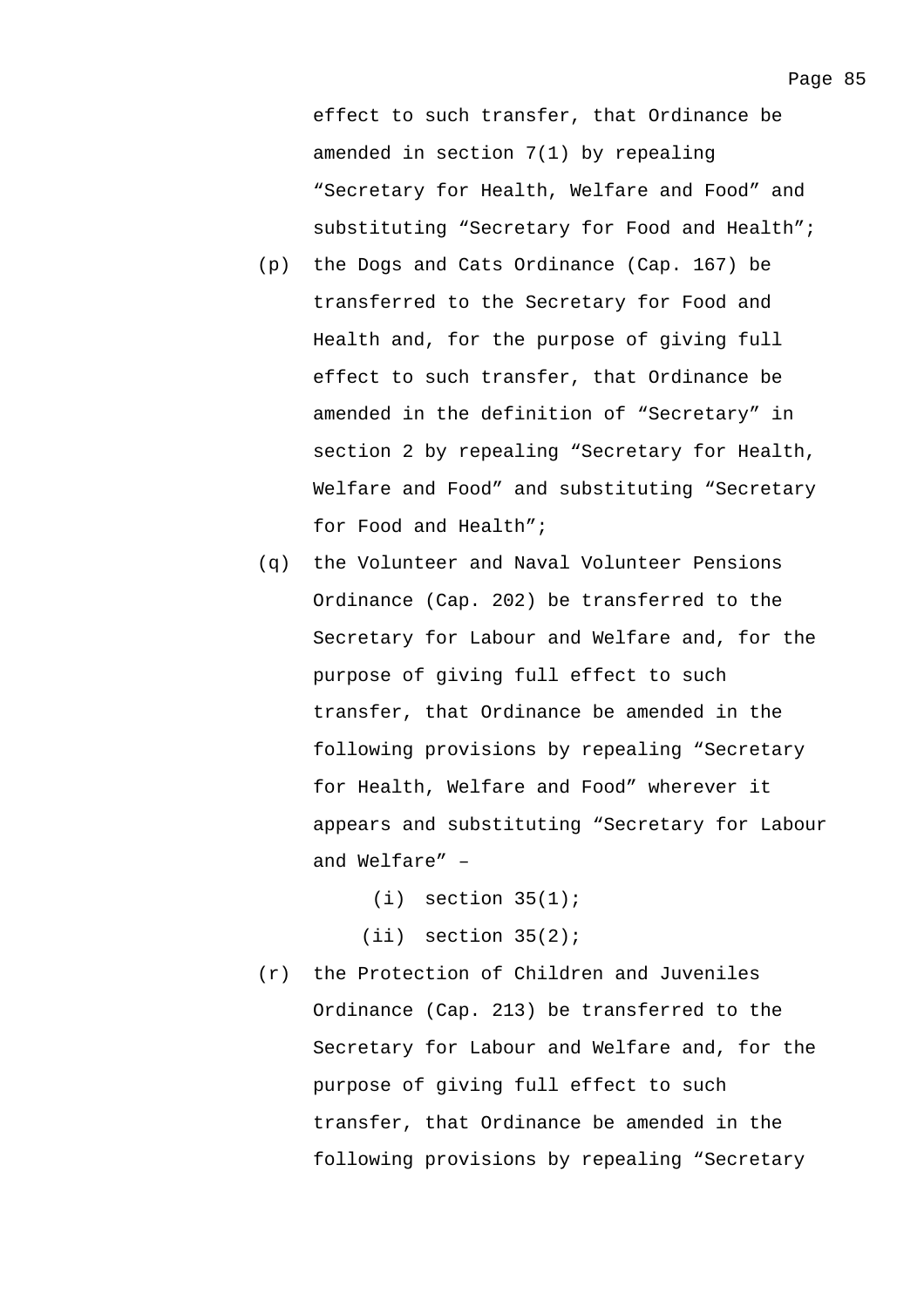for Health, Welfare and Food" wherever it appears and substituting "Secretary for Labour and Welfare" –

- $(i)$  section 39(1);
- (ii) section 39(1B);
- (s) the Reformatory Schools Ordinance (Cap. 225) be transferred to the Secretary for Labour and Welfare and, for the purpose of giving full effect to such transfer, that Ordinance be amended –
	- (i) in the heading of the following provisions by repealing "**Secretary for Health, Welfare and Food**" wherever it appears and substituting "**Secretary for Labour and Welfare**" – (A) section 10;
		- (B) section 13;
	- (ii) in the following provisions by repealing "Secretary for Health, Welfare and Food" wherever it appears and substituting "Secretary for Labour and Welfare" –
		- $(A)$  section  $10(1)$ ;
		- (B) section 11;
		- (C) section 13;
		- (D) section 38;
- (t) the Child Care Services Ordinance (Cap. 243) be transferred to the Secretary for Labour and Welfare and, for the purpose of giving full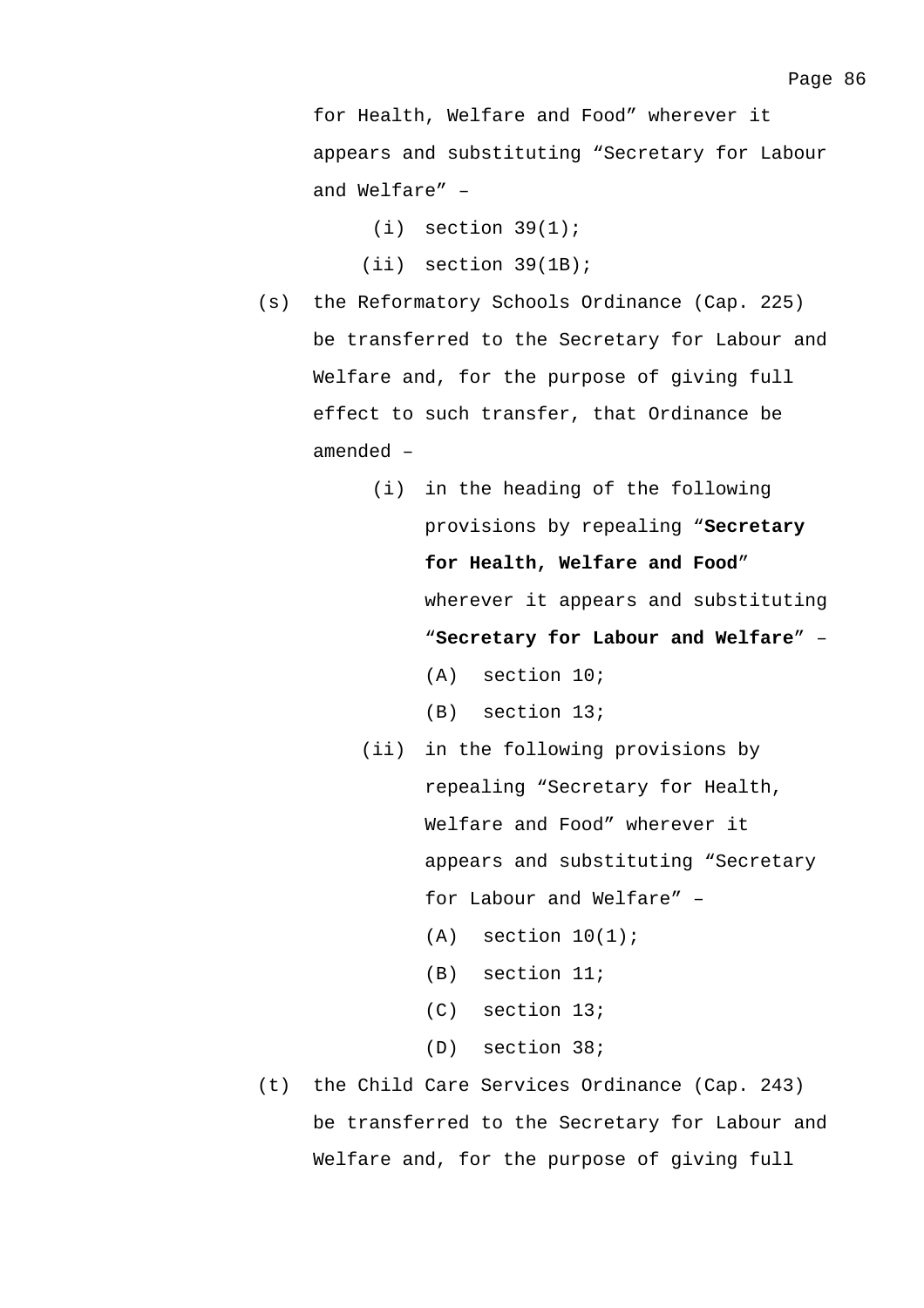effect to such transfer, that Ordinance be amended in section 18(2A) by repealing "Secretary for Health, Welfare and Food" and substituting "Secretary for Labour and Welfare";

- (u) the Agricultural Products (Marketing) Ordinance (Cap. 277) be transferred to the Secretary for Food and Health and, for the purpose of giving full effect to such transfer, that Ordinance be amended in section 4(6) by repealing "Secretary for Health, Welfare and Food" and substituting "Secretary for Food and Health";
- (v) the Adoption Ordinance (Cap. 290) be transferred to the Secretary for Labour and Welfare and, for the purpose of giving full effect to such transfer, that Ordinance be amended in the following provisions by repealing "Secretary for Health, Welfare and Food" wherever it appears and substituting "Secretary for Labour and Welfare" –
	- $(i)$  section  $20D(1)$ ;
	- $(iii)$  section  $20J(1)$ ;
	- (iii) section 32;
- (w) the Probation of Offenders Ordinance (Cap. 298) be transferred to the Secretary for Labour and Welfare and, for the purpose of giving full effect to such transfer, that Ordinance be amended in section 12(1) by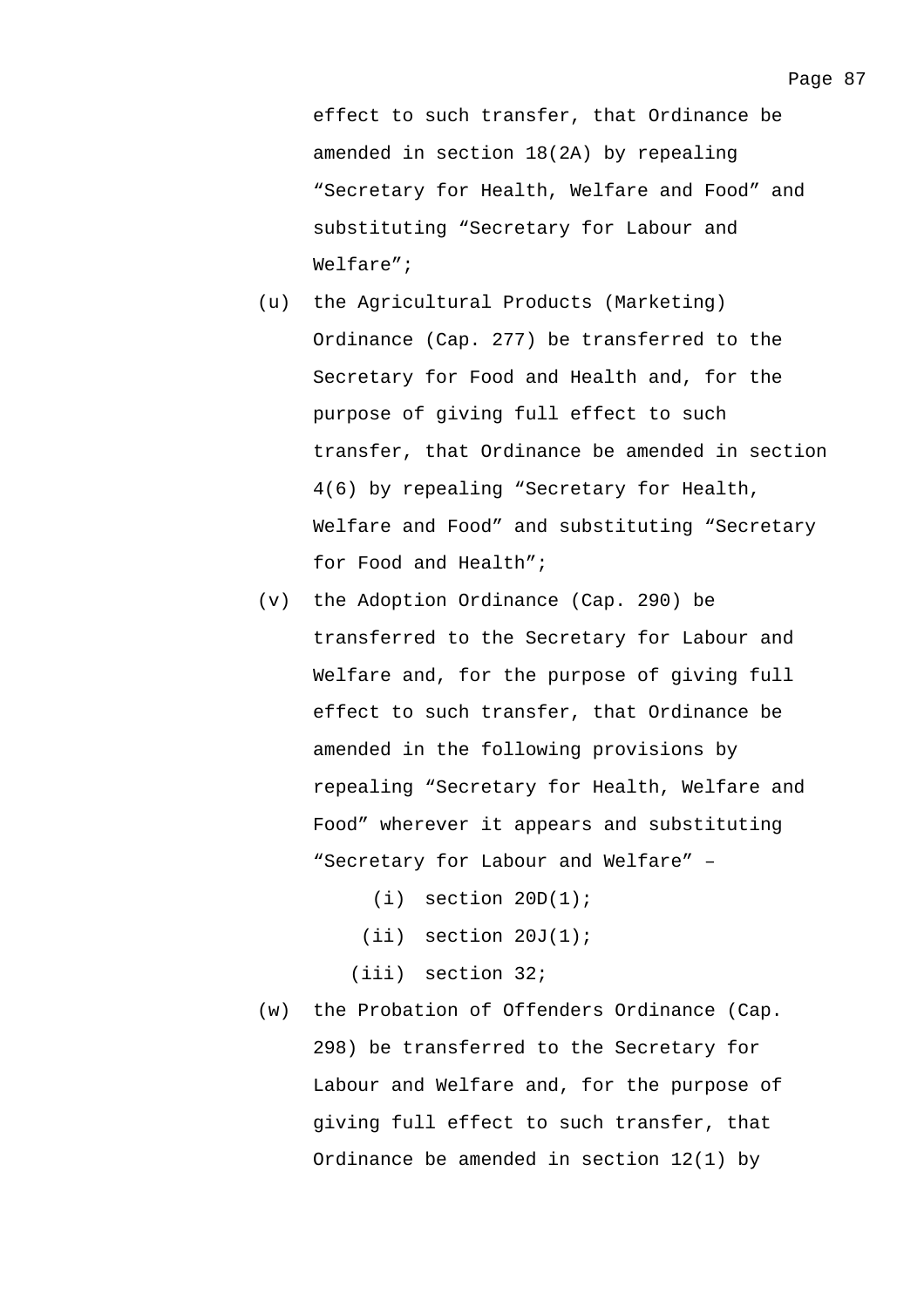repealing "Secretary for Health, Welfare and Food" and substituting "Secretary for Labour and Welfare";

- (x) the Animals (Control of Experiments) Ordinance (Cap. 340) be transferred to the Secretary for Food and Health and, for the purpose of giving full effect to such transfer, that Ordinance be amended in the following provisions by repealing "Secretary for Health, Welfare and Food" wherever it appears and substituting "Secretary for Food and Health" –
	- $(i)$  section  $13(1)$ ;
	- $(iii)$  section  $13(4)$ ;
- (y) the Medical Clinics Ordinance (Cap. 343) be transferred to the Secretary for Food and Health and, for the purpose of giving full effect to such transfer, that Ordinance be amended in section 15(1) by repealing "Secretary for Health, Welfare and Food" and substituting "Secretary for Food and Health";
- (z) the Supplementary Medical Professions Ordinance (Cap. 359) be transferred to the Secretary for Food and Health and, for the purpose of giving full effect to such transfer, that Ordinance be amended in the following provisions by repealing "Secretary for Health, Welfare and Food" wherever it appears and substituting "Secretary for Food and Health" –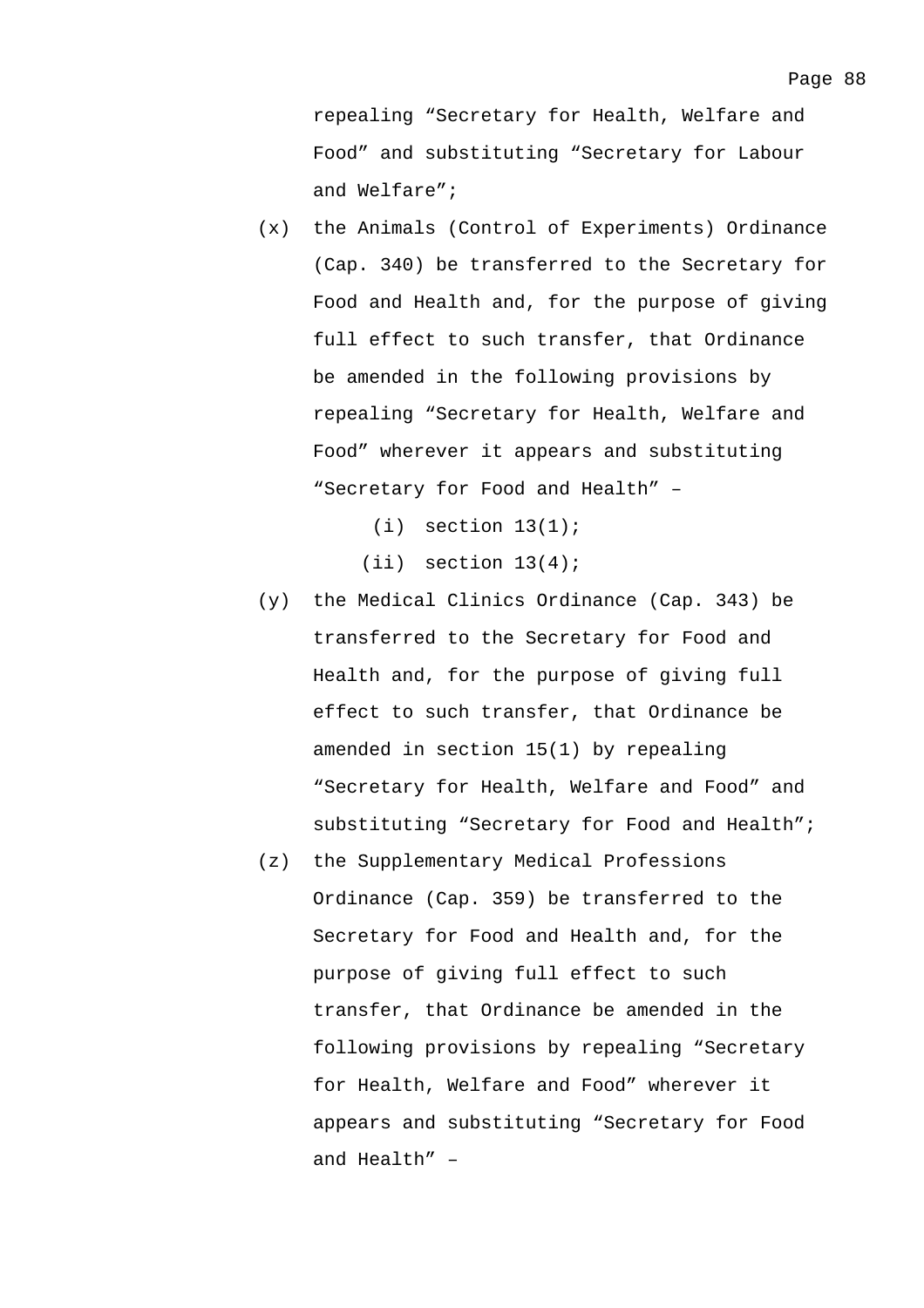- $(i)$  section  $29(1A)$ ;
- (ii) section 29(1B);
- $(iii)$  section  $29(3)$ ;
- (aa) the Smoking (Public Health) Ordinance (Cap. 371) be transferred to the Secretary for Food and Health and, for the purpose of giving full effect to such transfer, that Ordinance be amended –
	- (i) in the definition of "Secretary" in section 2 by repealing "Secretary for Health, Welfare and Food" and substituting "Secretary for Food and Health";
	- (ii) in section 16A by repealing "Secretary for Health, Welfare and Food" and substituting "Secretary";
- (ab) the Community Service Orders Ordinance (Cap. 378) be transferred to the Secretary for Labour and Welfare and, for the purpose of giving full effect to such transfer, that Ordinance be amended in the following provisions by repealing "Secretary for Health, Welfare and Food" wherever it appears and substituting "Secretary for Labour and Welfare" –

(i) section 13;

(ii) section 14;

(ac) the Hong Kong War Memorial Pensions Ordinance (Cap. 386) be transferred to the Secretary for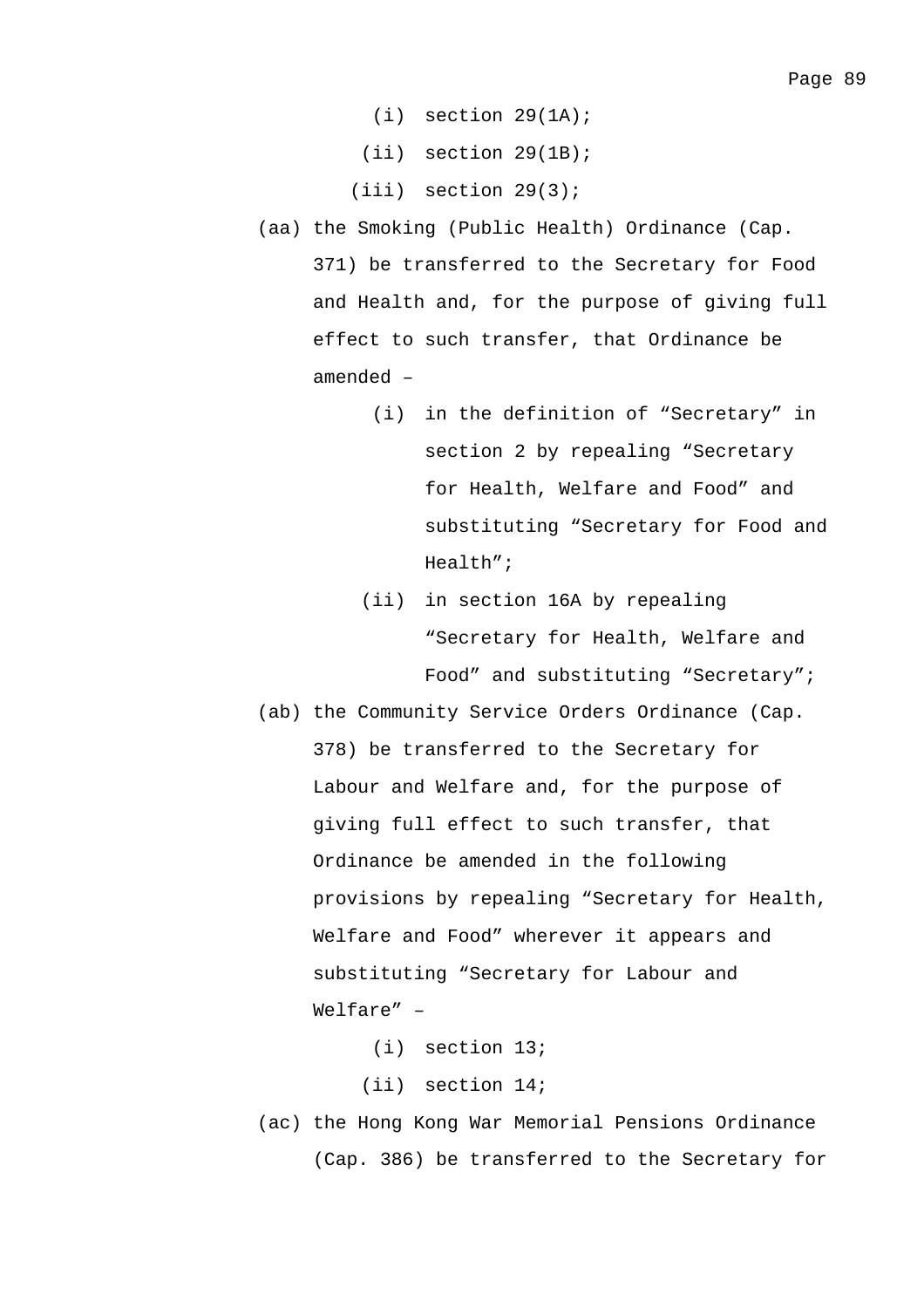Labour and Welfare and, for the purpose of giving full effect to such transfer, that Ordinance be amended in the definition of "Secretary" in section 2 by repealing "Secretary for Health, Welfare and Food" and substituting "Secretary for Labour and Welfare";

- (ad) the Hong Kong Council on Smoking and Health Ordinance (Cap. 389) be transferred to the Secretary for Food and Health and, for the purpose of giving full effect to such transfer, that Ordinance be amended in the following provisions by repealing "Secretary for Health, Welfare and Food" wherever it appears and substituting "Secretary for Food and  $Health" -$ 
	- (i) section 16;
	- $(iii)$  section  $17(4)$ ;
	- $(iii)$  section  $17(6)$ ;
- (ae) the Rabies Ordinance (Cap. 421) be transferred to the Secretary for Food and Health and, for the purpose of giving full effect to such transfer, that Ordinance be amended in the definition of "Secretary" in section 2 by repealing "Secretary for Health, Welfare and Food" and substituting "Secretary for Food and Health";
- (af) the Chiropractors Registration Ordinance (Cap. 428) be transferred to the Secretary for Food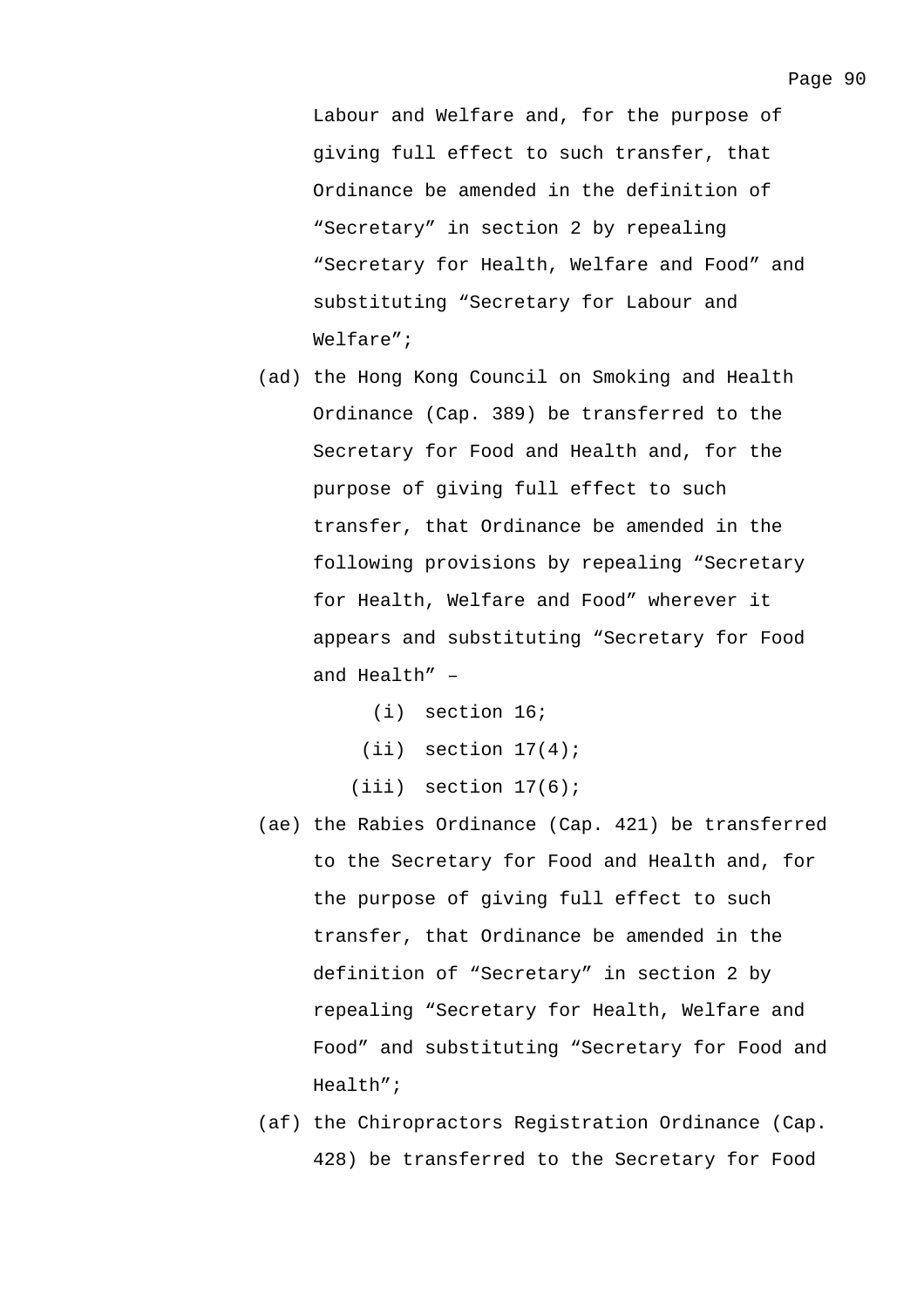and Health and, for the purpose of giving full effect to such transfer, that Ordinance be amended in section 4(6) of the Schedule by repealing "Secretary for Health, Welfare and Food" and substituting "Secretary for Food and Health";

- (ag) the Bedspace Apartments Ordinance (Cap. 447) be transferred to the Secretary for Labour and Welfare and, for the purpose of giving full effect to such transfer, that Ordinance be amended in section 3(1)(e) by repealing "Secretary for Health, Welfare and Food" and substituting "Secretary for Labour and Welfare";
- (ah) the Residential Care Homes (Elderly Persons) Regulation (Cap. 459 sub. leg. A) be transferred to the Secretary for Labour and Welfare and, for the purpose of giving full effect to such transfer, that Regulation be amended –
	- (i) in the heading of section 10 by repealing "**Secretary for Health, Welfare and Food**" and substituting "**Secretary for Labour and Welfare**";
	- (ii) in the following provisions by repealing "Secretary for Health, Welfare and Food" wherever it appears and substituting "Secretary for Labour and Welfare" –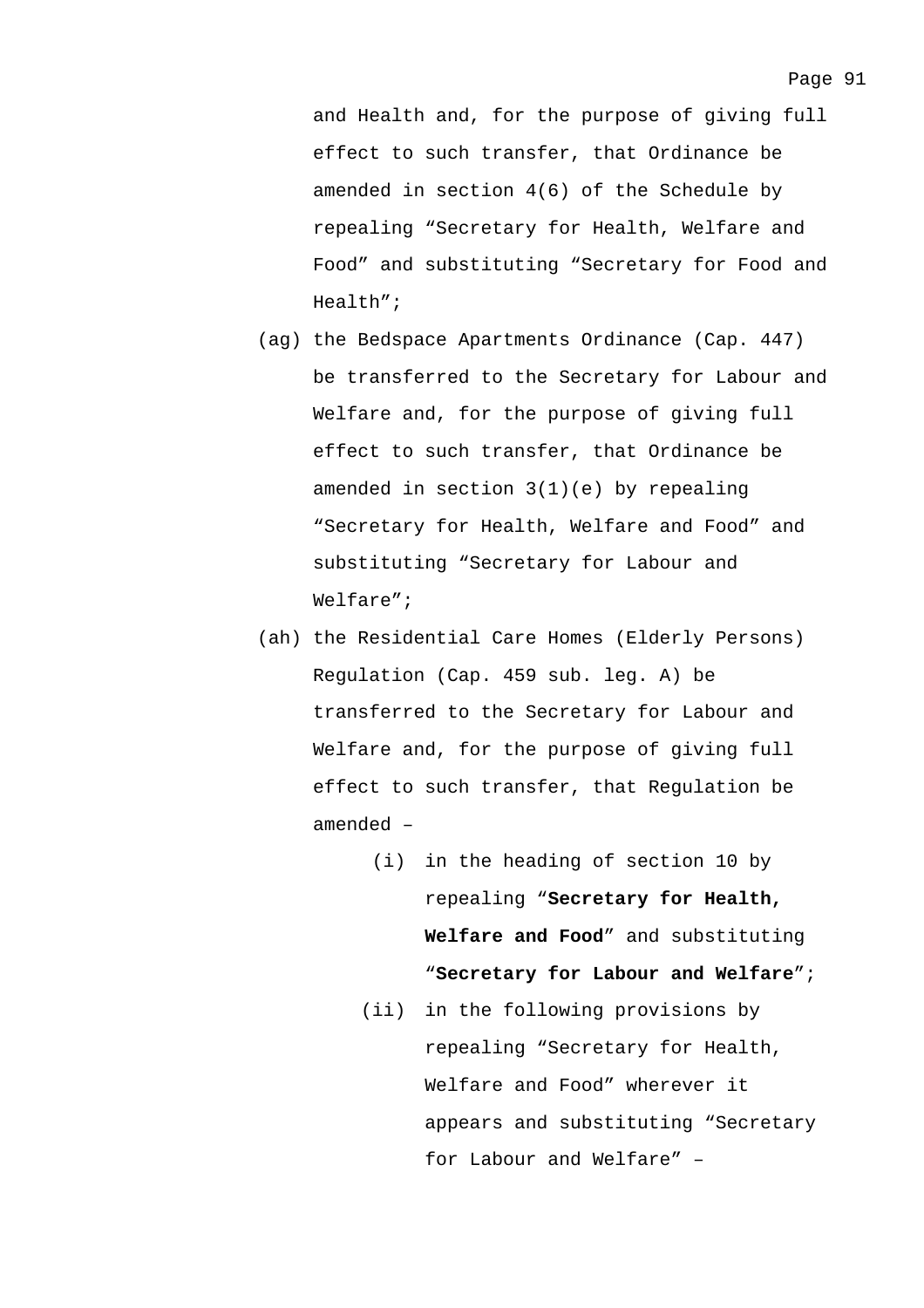- $(A)$  section  $10(1)$ ;
- $(B)$  section  $10(2)$ ;
- $(C)$  section  $10(3)$ ;
- (iii) in section 10(4) in the Chinese text, by repealing "衞生福利及食物局局 長" and substituting "勞工及福利局局 長";
- (ai) the Residential Care Homes (Elderly Persons) (Appeal Board) Regulation (Cap. 459 sub. leg. B) be transferred to the Secretary for Labour and Welfare and, for the purpose of giving full effect to such transfer, that Regulation be amended in the following provisions by repealing "Secretary for Health, Welfare and Food" wherever it appears and substituting "Secretary for Labour and Welfare" –
	- (i) section 16;
	- (ii) Form 1 of the Schedule;
- (aj) the Human Organ Transplant Ordinance (Cap. 465) be transferred to the Secretary for Food and Health and, for the purpose of giving full effect to such transfer, that Ordinance be amended in the definition of "Secretary" in section 2 by repealing "Secretary for Health, Welfare and Food" and substituting "Secretary for Food and Health";
- (ak) the Disability Discrimination Ordinance (Cap. 487) be transferred to the Secretary for Labour and Welfare and, for the purpose of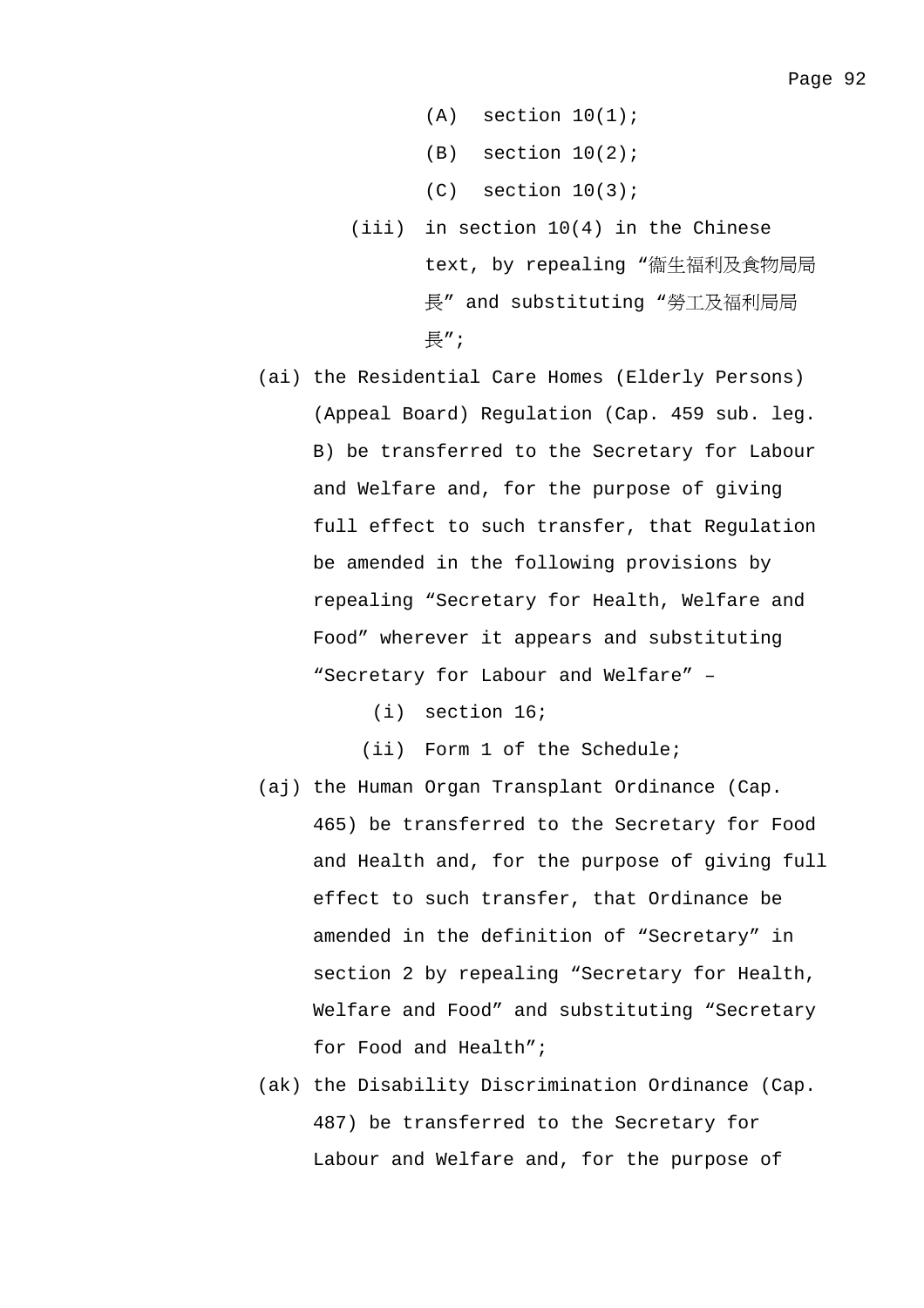giving full effect to such transfer, that Ordinance be amended in the following provisions by repealing "Secretary for Health, Welfare and Food" wherever it appears and substituting "Secretary for Labour and Welfare" –

- $(i)$  section  $65(3)$ ;
- $(iii)$  section  $86(1)$ ;
- $(iii)$  section  $87(1)$ ;
- (al) the Plant Varieties Protection Ordinance (Cap. 490) be transferred to the Secretary for Food and Health and, for the purpose of giving full effect to such transfer, that Ordinance be amended in the following provisions by repealing "Secretary for Health, Welfare and Food" wherever it appears and substituting "Secretary for Food and Health" –

 $(i)$  section  $4(2)$ ;

 $(iii)$  section  $42(1)$ ;

- (am) the Whaling Industry (Regulation) Ordinance (Cap. 496) be transferred to the Secretary for Food and Health and, for the purpose of giving full effect to such transfer, that Ordinance be amended in the following provisions by repealing "Secretary for Health, Welfare and Food" wherever it appears and substituting "Secretary for Food and Health" –
	- (i) the definition of "licensing authority" in section 2;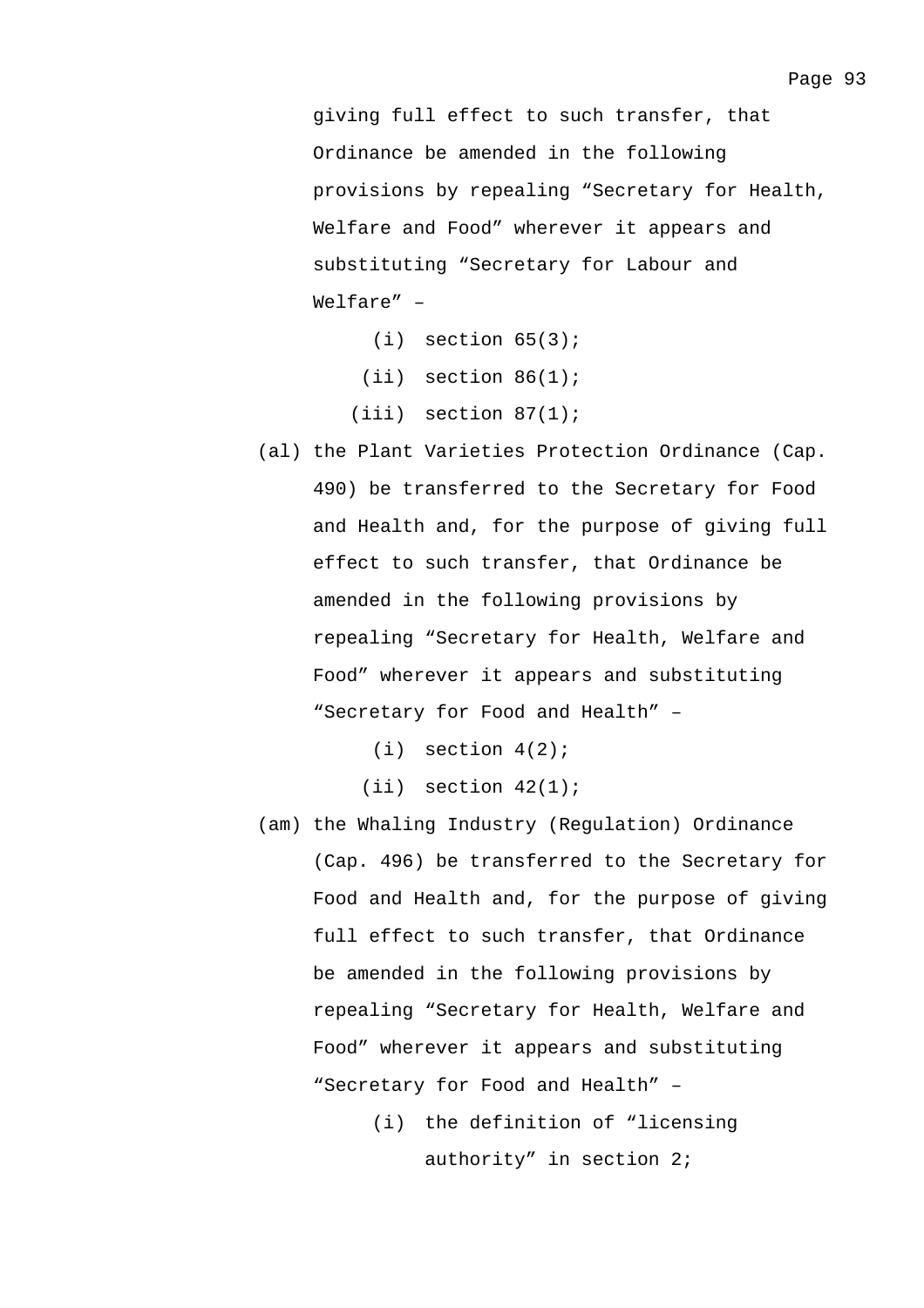(ii) section 4(5);

(iii) section 5(1);

- (an) the Coroners Ordinance (Cap. 504) be transferred to the Secretary for Food and Health and, for the purpose of giving full effect to such transfer, that Ordinance be amended in section 5(1) by repealing "Secretary for Health, Welfare and Food" and substituting "Secretary for Food and Health";
- (ao) the Social Workers Registration Ordinance (Cap. 505) be transferred to the Secretary for Labour and Welfare and, for the purpose of giving full effect to such transfer, that Ordinance be amended in the definition of "Secretary" in section 2(1) by repealing "Secretary for Health, Welfare and Food" and substituting "Secretary for Labour and Welfare";
- (ap) the Veterinary Surgeons Registration Ordinance (Cap. 529) be transferred to the Secretary for Food and Health and, for the purpose of giving full effect to such transfer, that Ordinance be amended in the following provisions by repealing "Secretary for Health, Welfare and Food" wherever it appears and substituting "Secretary for Food and Health" –

 $(i)$  section  $3(2)$ ;  $(iii)$  section  $3(2)(c)i$ (iii) section 4(2);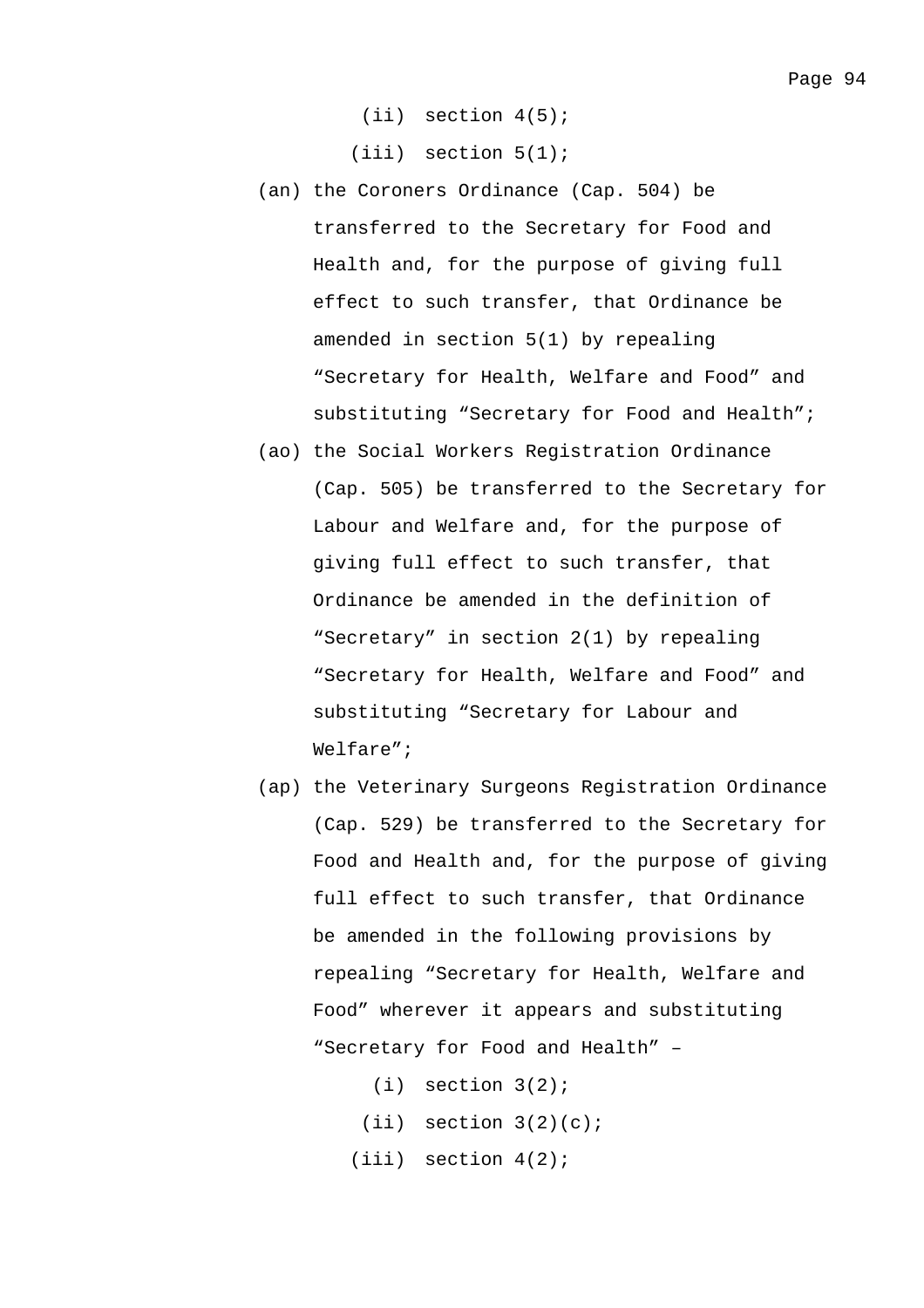- (iv) section 5(h);
	- $(v)$  section  $7(1)$ ;
- $(vi)$  section  $28(1)$ ;
- (vii) section 29(2);
- (viii) section 1(2) of Schedule 1;
	- (ix) section 2 of Schedule 1;
	- (x) section 3(6) of Schedule 1;
- (aq) the Chinese Medicine Ordinance (Cap. 549) be transferred to the Secretary for Food and Health and, for the purpose of giving full effect to such transfer, that Ordinance be amended in the following provisions by repealing "Secretary for Health, Welfare and Food" wherever it appears and substituting "Secretary for Food and Health" –
	- $(i)$  section  $1(2)$ ;
	- (ii) the definition of "Secretary" in section 2(1);
- (ar) the Chinese Medicine (Fees) Regulation (Cap. 549 sub. leg. E) be transferred to the Secretary for Food and Health and, for the purpose of giving full effect to such transfer, that Regulation be amended in section 1 by repealing "Secretary for Health, Welfare and Food" and substituting "Secretary for Food and Health";
- (as) the Chinese Medicines Regulation (Cap. 549 sub. leg. F) be transferred to the Secretary for Food and Health and, for the purpose of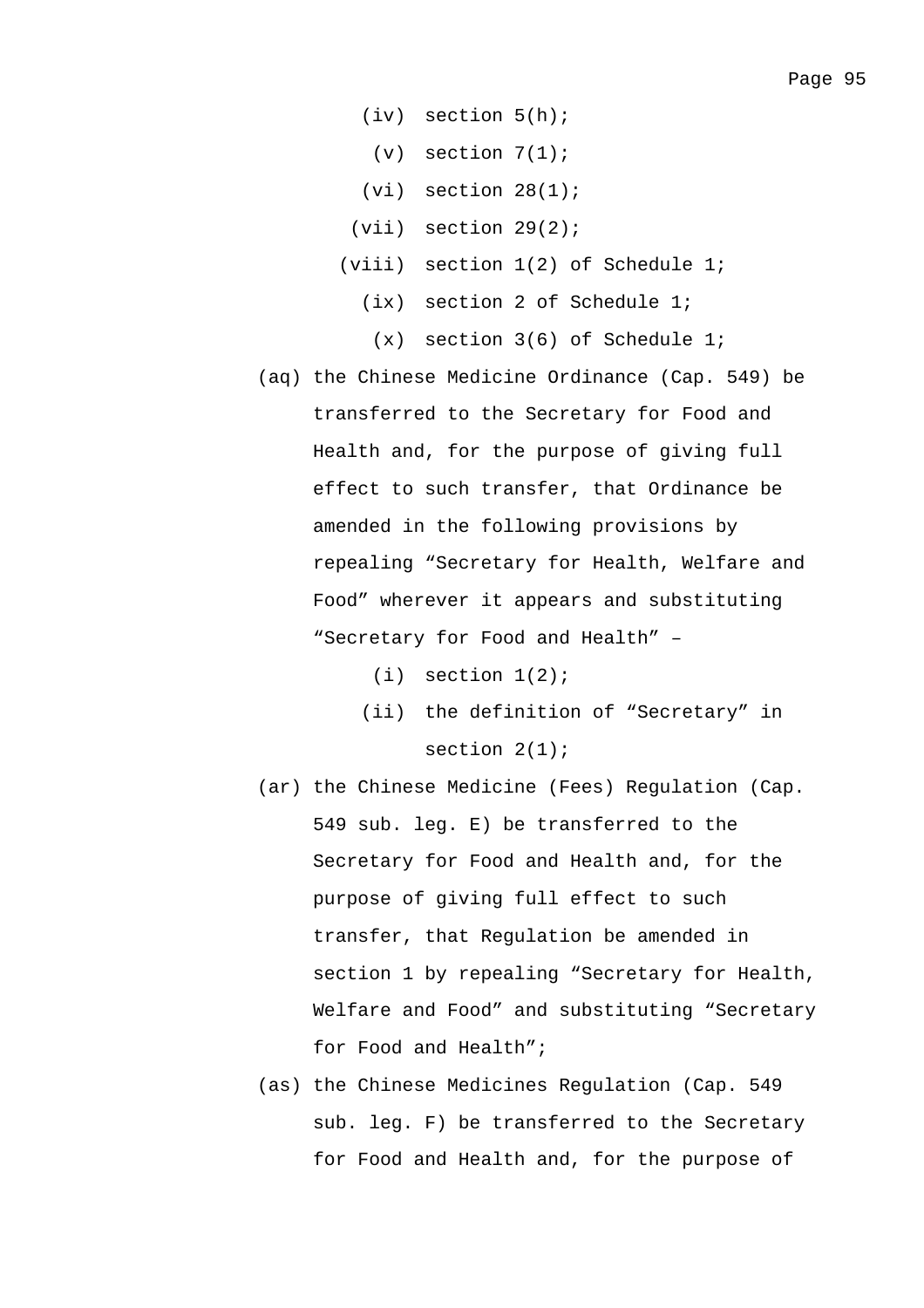giving full effect to such transfer, that Regulation be amended in section 1 by repealing "Secretary for Health, Welfare and Food" and substituting "Secretary for Food and Health";

- (at) the Human Reproductive Technology Ordinance (Cap. 561) be transferred to the Secretary for Food and Health and, for the purpose of giving full effect to such transfer, that Ordinance be amended in the following provisions by repealing "Secretary for Health, Welfare and Food" wherever it appears and substituting "Secretary for Food and Health" –
	- $(i)$  section  $1(2)$ ;
	- (ii) section 2(2);
	- $(iii)$  section  $2(10)$ ;
		- $(iv)$  section  $4(2)(j)$ ;
		- $(v)$  section  $4(4)$ ;
	- $(vi)$  section  $5(1)(a)$ ;
	- $(vii)$  section  $6(5)$ ;
	- $(viii)$  section  $45(1)$ ;
		- $(ix)$  section  $45(1)(b)$ ;
		- (x) section 46;
- (au) the Fixed Penalty (Public Cleanliness

Offences) Ordinance (Cap. 570) be transferred to the Secretary for Food and Health and, for the purpose of giving full effect to such transfer, that Ordinance be amended in section 17 by repealing "Secretary for Health, Welfare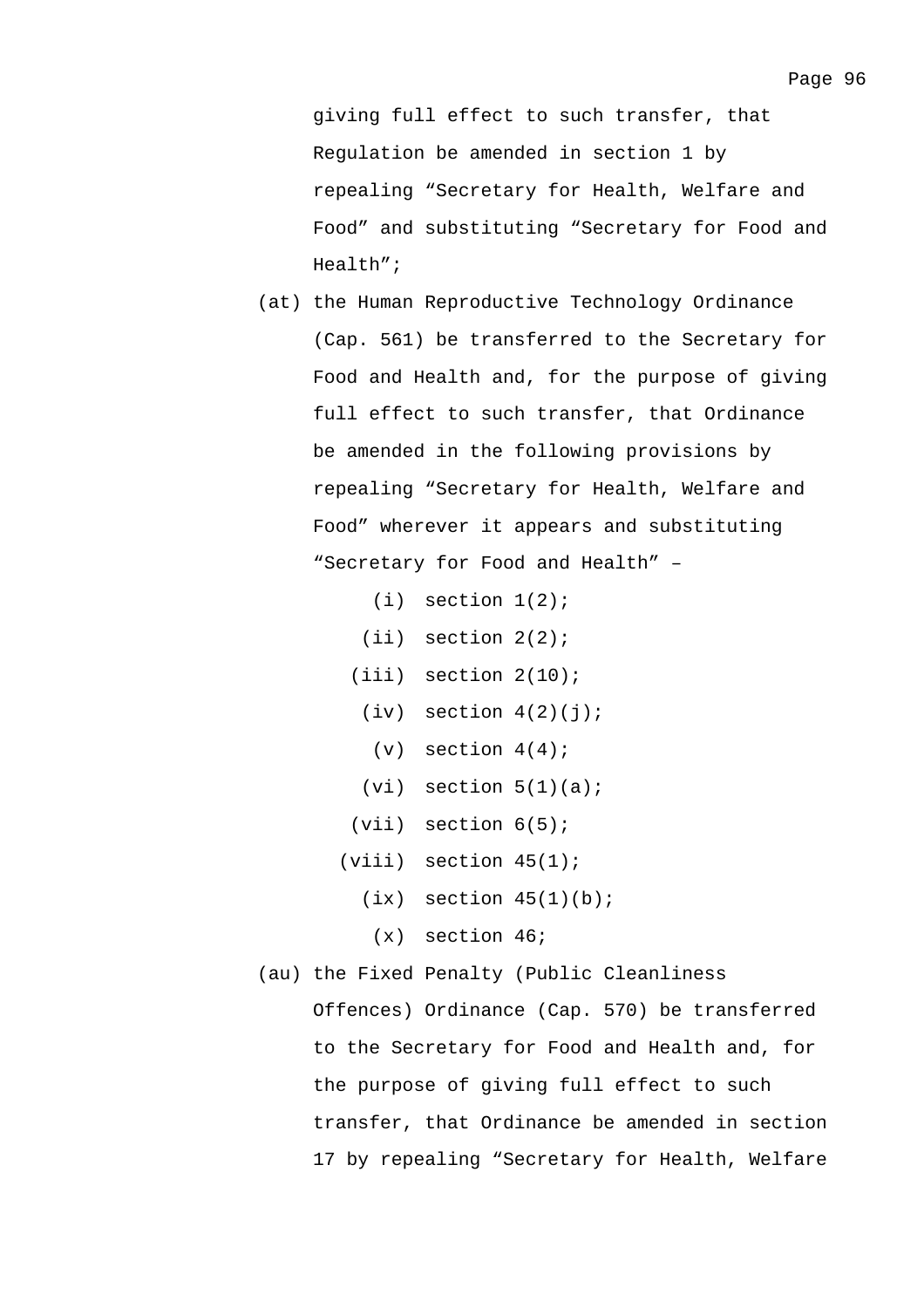and Food" and substituting "Secretary for Food and Health";

- (av) the Po Leung Kuk Ordinance (Cap. 1040) be transferred to the Secretary for Labour and Welfare and, for the purpose of giving full effect to such transfer, that Ordinance be amended in the following provisions by repealing "Secretary for Health, Welfare and Food" wherever it appears and substituting "Secretary for Labour and Welfare" –
	- (i) paragraph 18(2)(b) of the Schedule;
	- (ii) paragraph 18(7) of the Schedule;
	- (iii) paragraph 19(3) of the Schedule;
- (aw) the Tung Wah Group of Hospitals Ordinance (Cap. 1051) be transferred to the Secretary for Food and Health and, for the purpose of giving full effect to such transfer, that Ordinance be amended in the following provisions by repealing "Secretary for Health, Welfare and Food" wherever it appears and substituting "Secretary for Food and Health" –
	- (i) paragraph 19(2)(aa) of the Schedule;
	- (ii) paragraph 19(7) of the Schedule;
	- (iii) paragraph 20(3) of the Schedule;
- (ax) the Pok Oi Hospital Incorporation Ordinance (Cap. 1068) be transferred to the Secretary for Food and Health and, for the purpose of giving full effect to such transfer, that Ordinance be amended in the proviso of section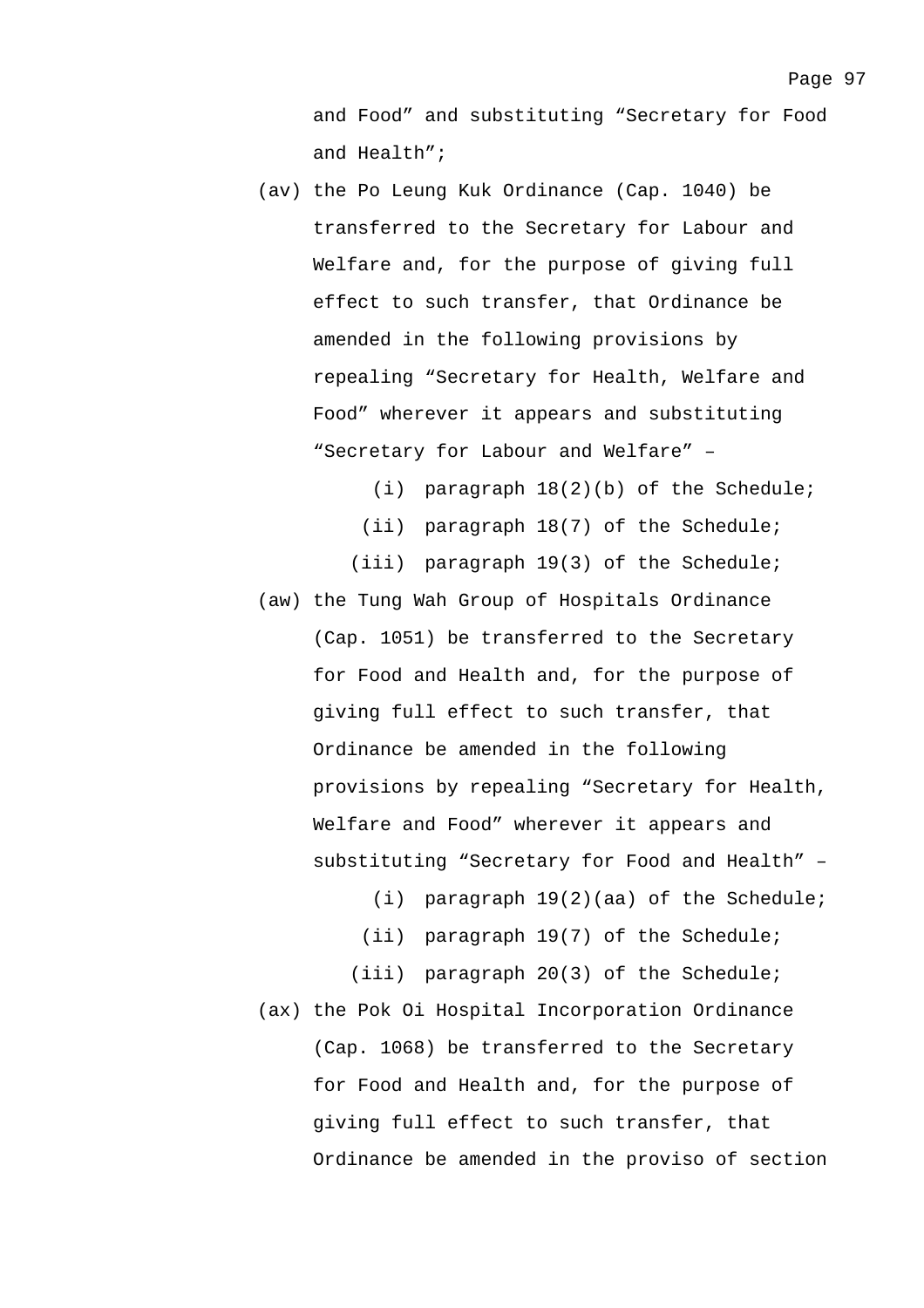for Food and Health";

- (ay) the Yan Chai Hospital Ordinance (Cap. 1106) be transferred to the Secretary for Food and Health and, for the purpose of giving full effect to such transfer, that Ordinance be amended in the following provisions by repealing "Secretary for Health, Welfare and Food" wherever it appears and substituting "Secretary for Food and Health" –
	- $(i)$  section  $3(1)$ ;
	- (ii) section 3(2);
	- (iii) section 3(3);
	- (iv) section 7(1);
- (az) the Nurses Registration (Amendment) Ordinance 1997 (82 of 1997) be transferred to the Secretary for Food and Health and, for the purpose of giving full effect to such transfer, that Ordinance be amended in section 1(2) by repealing "Secretary for Health, Welfare and Food" and substituting "Secretary for Food and Health";
- (ba) the Human Organ Transplant (Amendment) Ordinance 2004 (29 of 2004) be transferred to the Secretary for Food and Health and, for the purpose of giving full effect to such transfer, that Ordinance be amended in section 1(2) by repealing "Secretary for Health,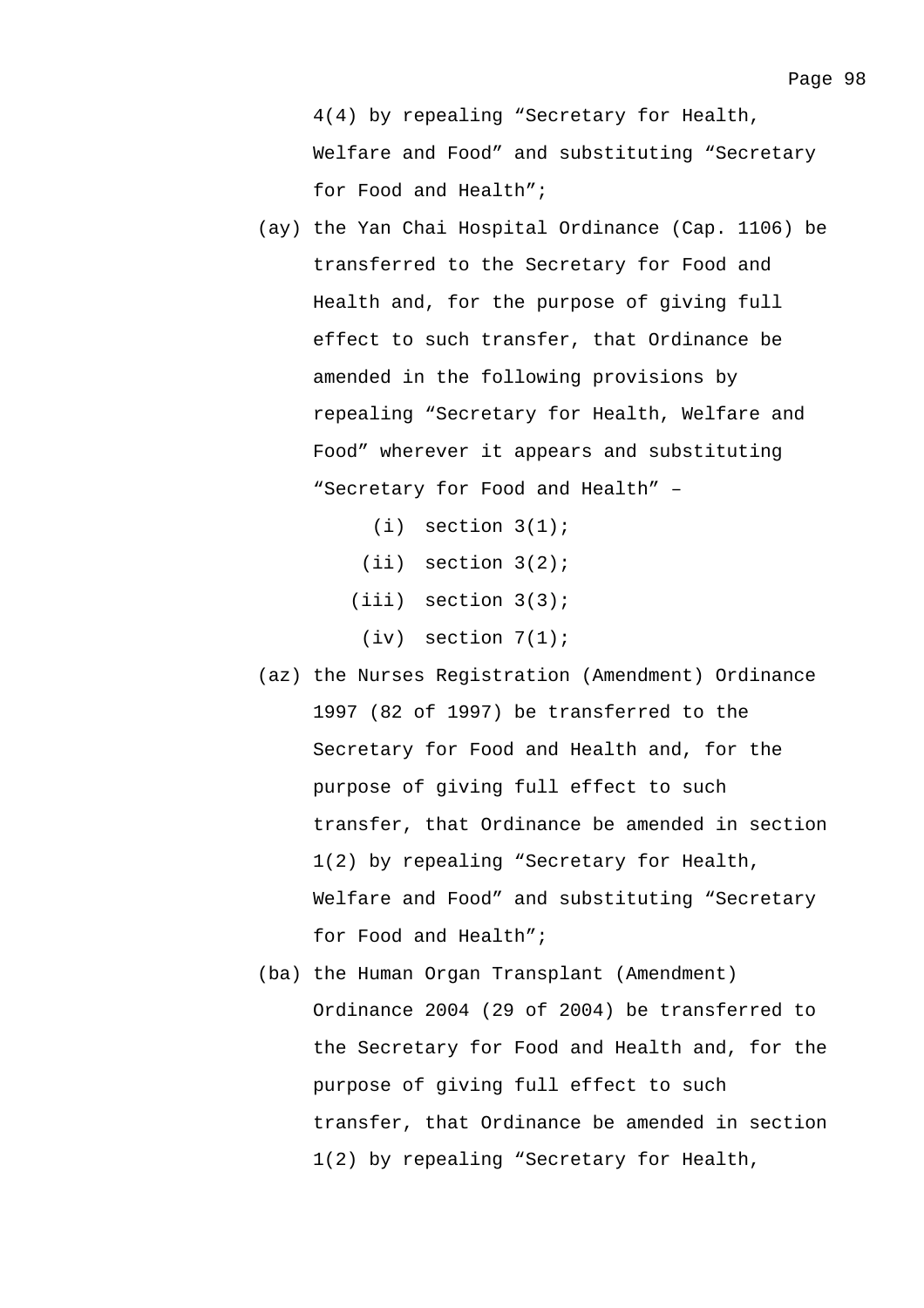Welfare and Food" and substituting "Secretary for Food and Health";

- (bb) the Undesirable Medical Advertisements (Amendment) Ordinance 2005 (16 of 2005) be transferred to the Secretary for Food and Health and, for the purpose of giving full effect to such transfer, that Ordinance be amended in section 1(2) by repealing "Secretary for Health, Welfare and Food" and substituting "Secretary for Food and Health";
- (10) the functions exercisable by the Secretary for Home Affairs by virtue of –
	- (a) the Antiquities and Monuments Ordinance (Cap. 53) be transferred to the Secretary for Development and, for the purpose of giving full effect to such transfer, that Ordinance be amended in the definition of "Authority" in section 2 by repealing "Secretary for Home Affairs" and substituting "Secretary for Development";
	- (b) the Sex Discrimination Ordinance (Cap. 480) (except the function under section 35(5) of that Ordinance) be transferred to the Secretary for Constitutional and Mainland Affairs and, for the purpose of giving full effect to such transfer –
		- (i) the Sex Discrimination Ordinance (Cap. 480) be amended in the following provisions by repealing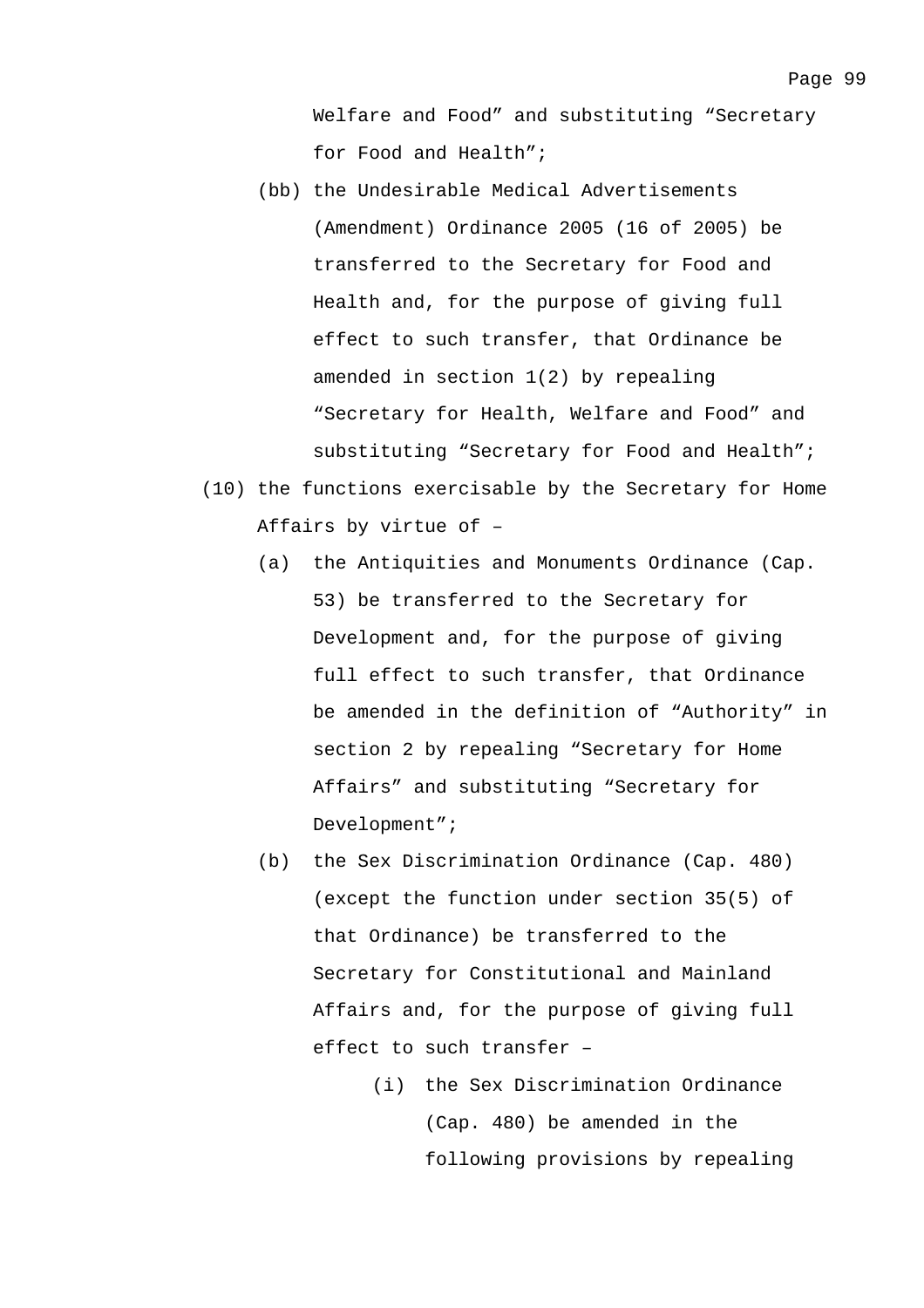"Secretary for Home Affairs" wherever it appears and substituting "Secretary for Constitutional and Mainland Affairs" -

- $(A)$  section  $65(3)$ ;
- $(B)$  section  $89(1)$ ;
- (C) section 4 of Schedule 6;
- (D) section 14(1) of Schedule 6;
- (E) section 14(2)(b) of Schedule 6;
- (F) section 16(2) of Schedule 6;
- (G) section 16(3) of Schedule 6;
- (H) section 17(2) of Schedule 6;
- (ii) the Specification of Public Office
	- (L.N. 192 of 2003) be amended –
	- (A) in column 2 of the Schedule, by repealing "Sex Discrimination Ordinance (Chapter 480), section 65(3) and Schedule 6 (sections 16(2) and (3) and 17(2)).";
	- (B) in the Schedule, by adding at the end –
		- "Secretary for Constitutional and Mainland Affairs Sex Discrimination Ordinance (Chapter 480),
			- section 65(3)
			- and Schedule 6
			- (sections
			- 16(2) and (3)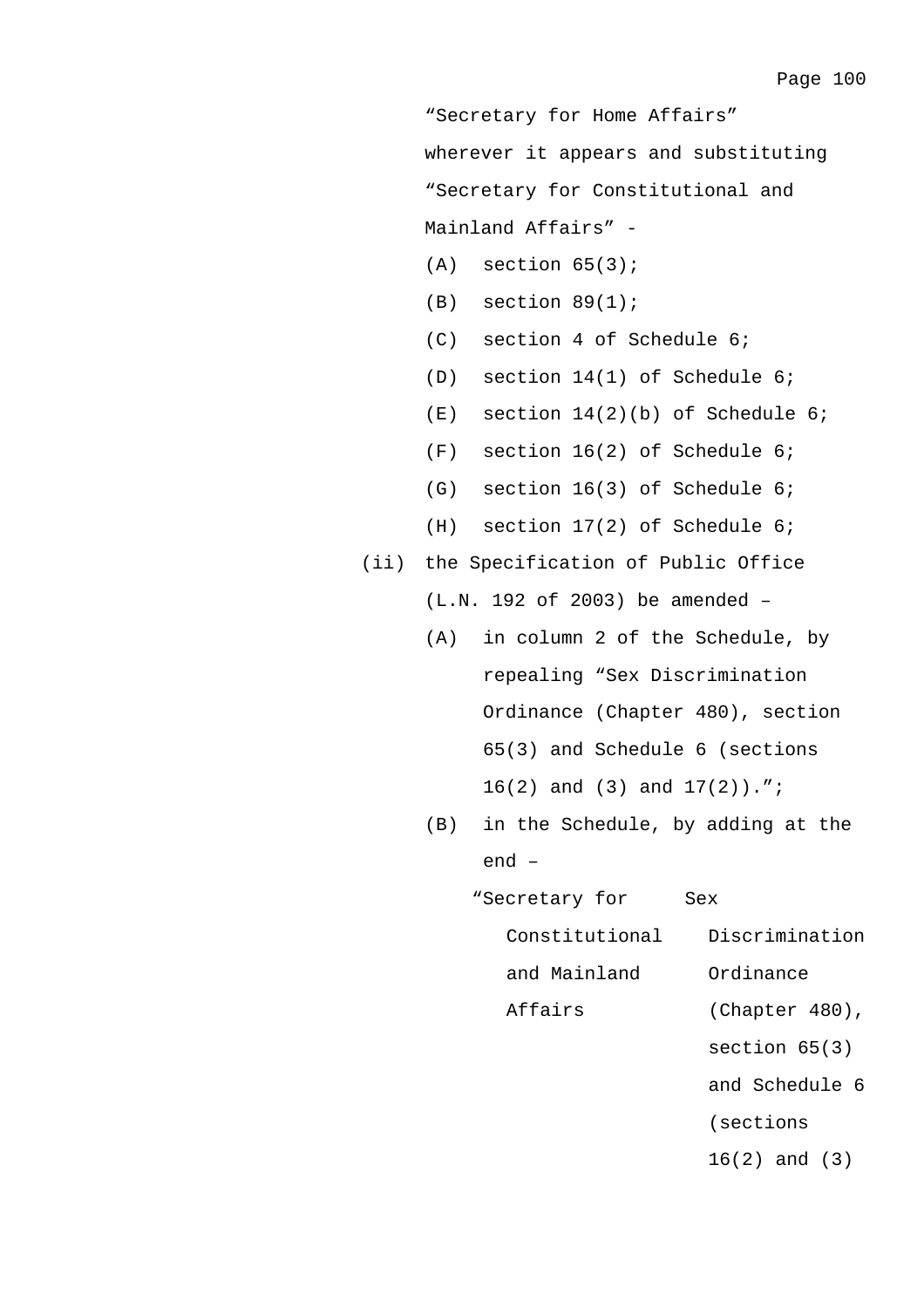- (c) the Personal Data (Privacy) Ordinance (Cap. 486) be transferred to the Secretary for Constitutional and Mainland Affairs and, for the purpose of giving full effect to such transfer –
	- (i) the Personal Data (Privacy) Ordinance (Cap. 486) be amended in the following provisions by repealing "Secretary for Home Affairs" wherever it appears and substituting "Secretary for Constitutional and Mainland Affairs" -
		- $(A)$  section  $1(2)$ ;
		- $(B)$  section  $11(2)(b)$ ;
		- $(C)$  section  $11(3)$ ;
		- $(D)$  section  $11(4)$ ;
		- $(E)$  section  $14(6)$ ;
		- $(F)$  section  $70(1)$ ;
		- (G) section 2(2) of Schedule 2;
		- (H) section 2(3) of Schedule 2;
		- (I) section 3(2) of Schedule 2;
	- (ii) the Specification of Public Office
		- (L.N. 192 of 2003) be amended –
		- (A) in column 2 of the Schedule, by repealing "Personal Data (Privacy) Ordinance (Chapter 486), section 14(6) and Schedule 2 (sections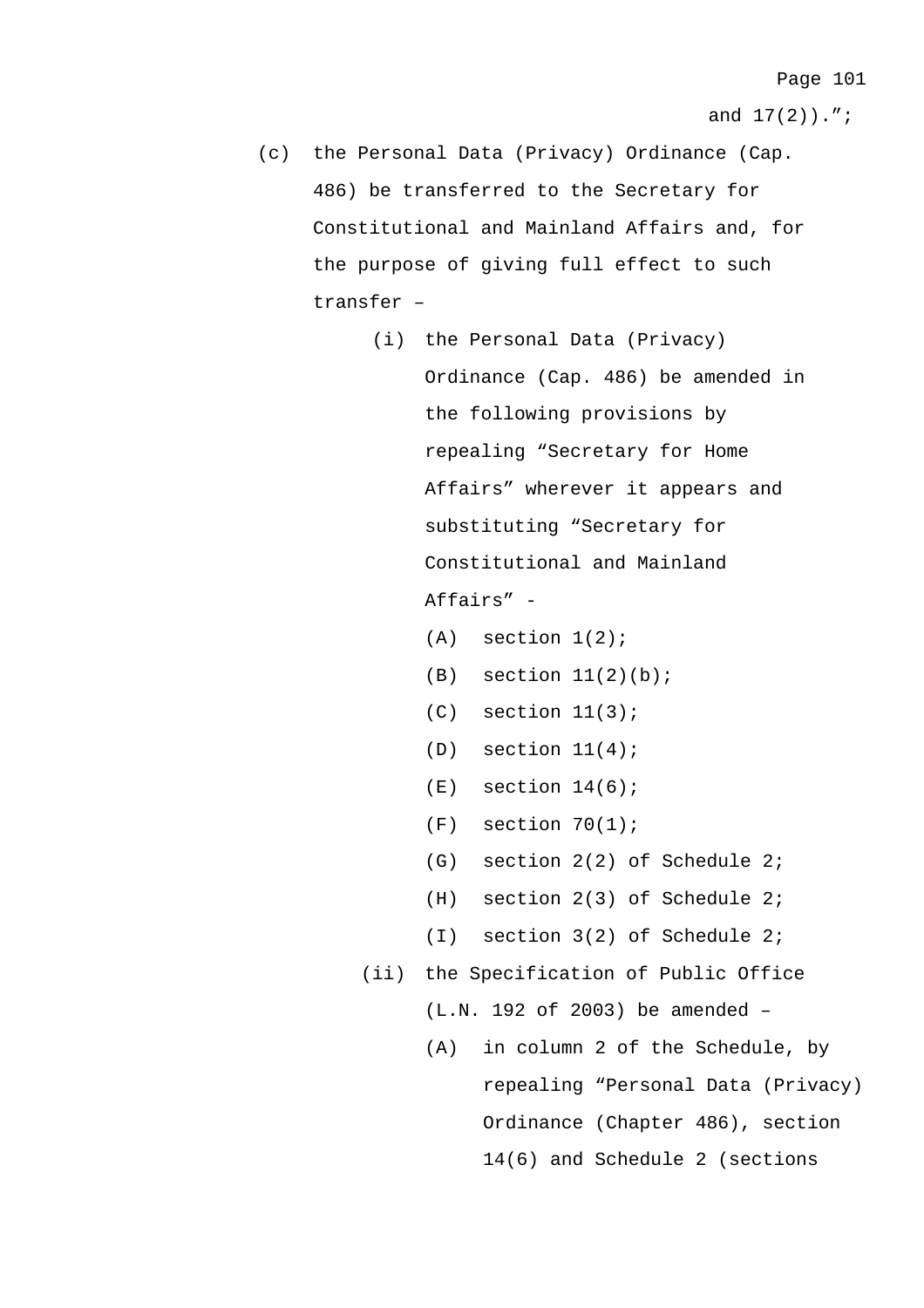2(2) and (3) and 3(2)).";

- (B) in column 2 of the Schedule, by adding –
	- "Personal Data (Privacy) Ordinance (Chapter 486), section 14(6) and Schedule 2 (sections 2(2) and (3) and 3(2))."

after -

"Sex Discrimination Ordinance

(Chapter 480), section 65(3) and Schedule 6 (sections 16(2) and

(3) and 17(2)).";

- (d) the Family Status Discrimination Ordinance (Cap. 527) be transferred to the Secretary for Constitutional and Mainland Affairs and, for the purpose of giving full effect to such transfer, that Ordinance be amended in section 67(1) by repealing "Secretary for Home Affairs" and substituting "Secretary for Constitutional and Mainland Affairs";
- (11) the functions exercisable by the Secretary for Housing, Planning and Lands by virtue of –
	- (a) the High Court Ordinance (Cap. 4) be transferred to the Secretary for Development and, for the purpose of giving full effect to such transfer, that Ordinance be amended in section 21F(3A) by repealing "Secretary for Housing, Planning and Lands" and substituting "Secretary for Development";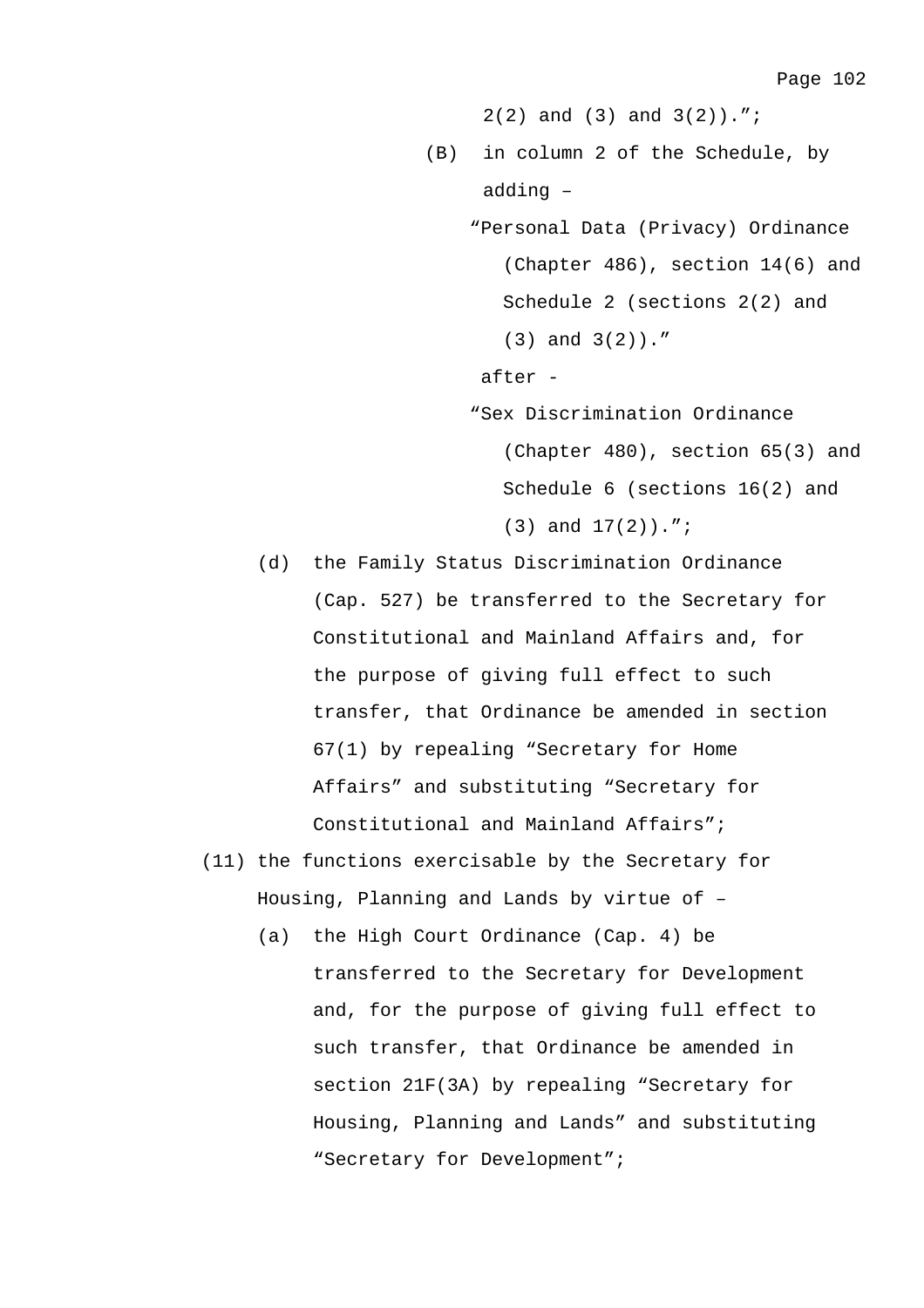- (b) the Buildings Ordinance (Cap. 123) be transferred to the Secretary for Development and, for the purpose of giving full effect to such transfer, that Ordinance be amended –
	- (i) in the following provisions by repealing "Secretary for Housing, Planning and Lands" wherever it appears and substituting "Secretary for Development" –
		- $(A)$  section  $5(1)$ ;
		- (B) section 5(3A);
		- $(C)$  section  $5AA(2)(a)$ ;
		- $(D)$  section  $11(1)$ ;
		- $(E)$  section  $11(4A)$ ;
		- $(F)$  section  $11AA(2)(a)$ ;
		- $(G)$  section  $38(1)$ ;
		- $(H)$  the proviso of section 38(5);
		- (I) section 39A(1);
		- $(J)$  section  $46(2)(a)$ ;
	- (ii) in the following provisions, in the Chinese text, by repealing "房屋及規劃 地政局局長" wherever it appears and substituting "發展局局長" –
		- $(A)$  section  $39A(2)$ ;
		- $(B)$  section  $39A(3)$ ;
		- $(C)$  section  $39A(6)$ ;
		- (D) section 39A(9);
		- $(E)$  section 39A(10);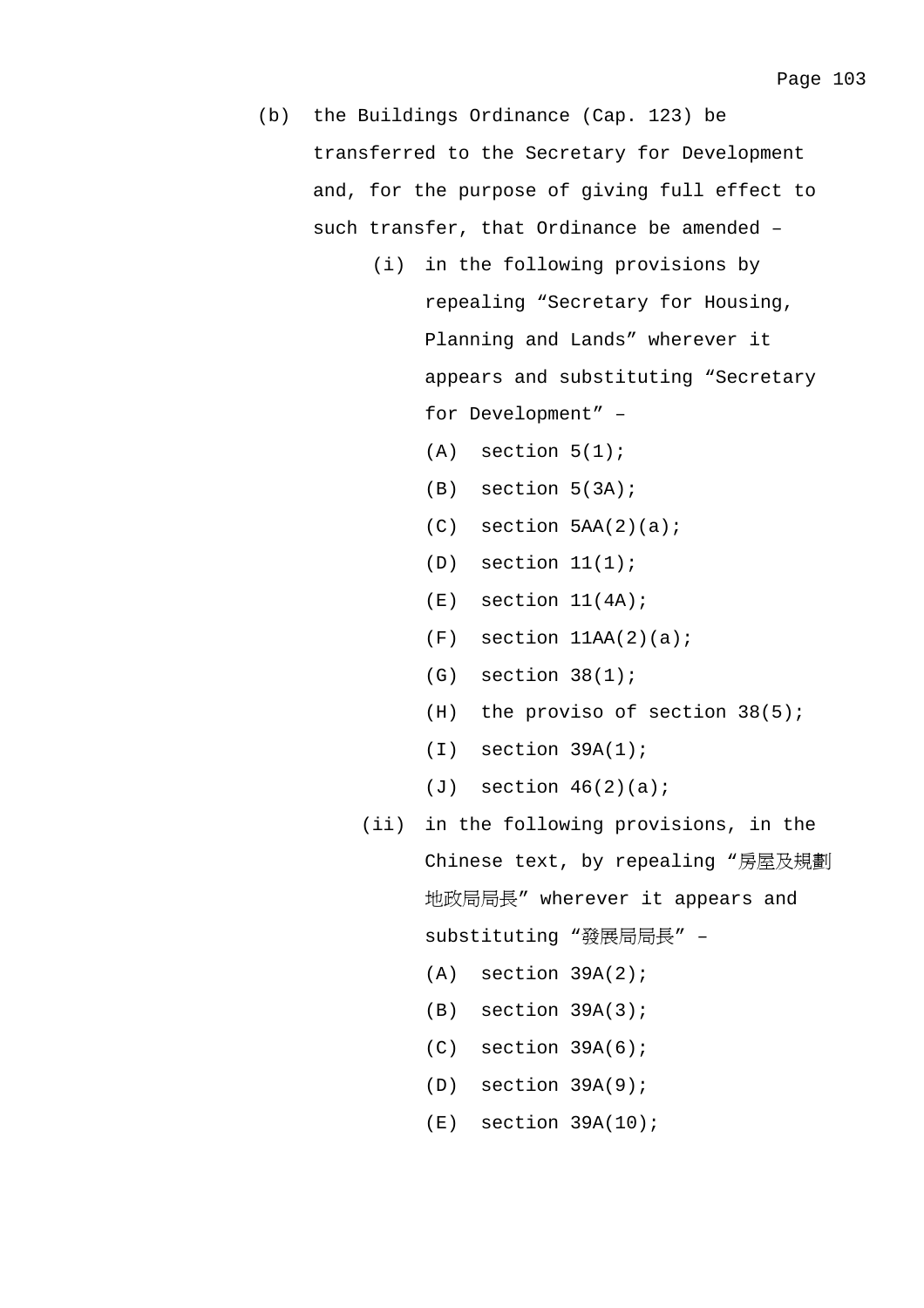- (c) the Town Planning Ordinance (Cap. 131) be transferred to the Secretary for Development and, for the purpose of giving full effect to such transfer, that Ordinance be amended –
	- (i) in the following provisions by repealing "Secretary for Housing, Planning and Lands" wherever it appears and substituting "Secretary for Development" –
		- $(A)$  section  $14(2)$ ;
		- $(B)$  section  $24(1)$ ;
	- (ii) in the following provisions, in the Chinese text, by repealing "房屋及規劃 地政局局長" wherever it appears and substituting "發展局局長" –
		- $(A)$  section  $24(2)$ ;
		- $(B)$  section  $24(3)$ ;
- (d) the Aerial Ropeways (Safety) Ordinance (Cap. 211) be transferred to the Secretary for Development and, for the purpose of giving full effect to such transfer, that Ordinance be amended in section 28(1) by repealing "Secretary for Housing, Planning and Lands" and substituting "Secretary for Development";
- (e) the Eastern Harbour Crossing Ordinance (Cap. 215) be transferred to the Secretary for Development and, for the purpose of giving full effect to such transfer, that Ordinance be amended in section 21(3) by repealing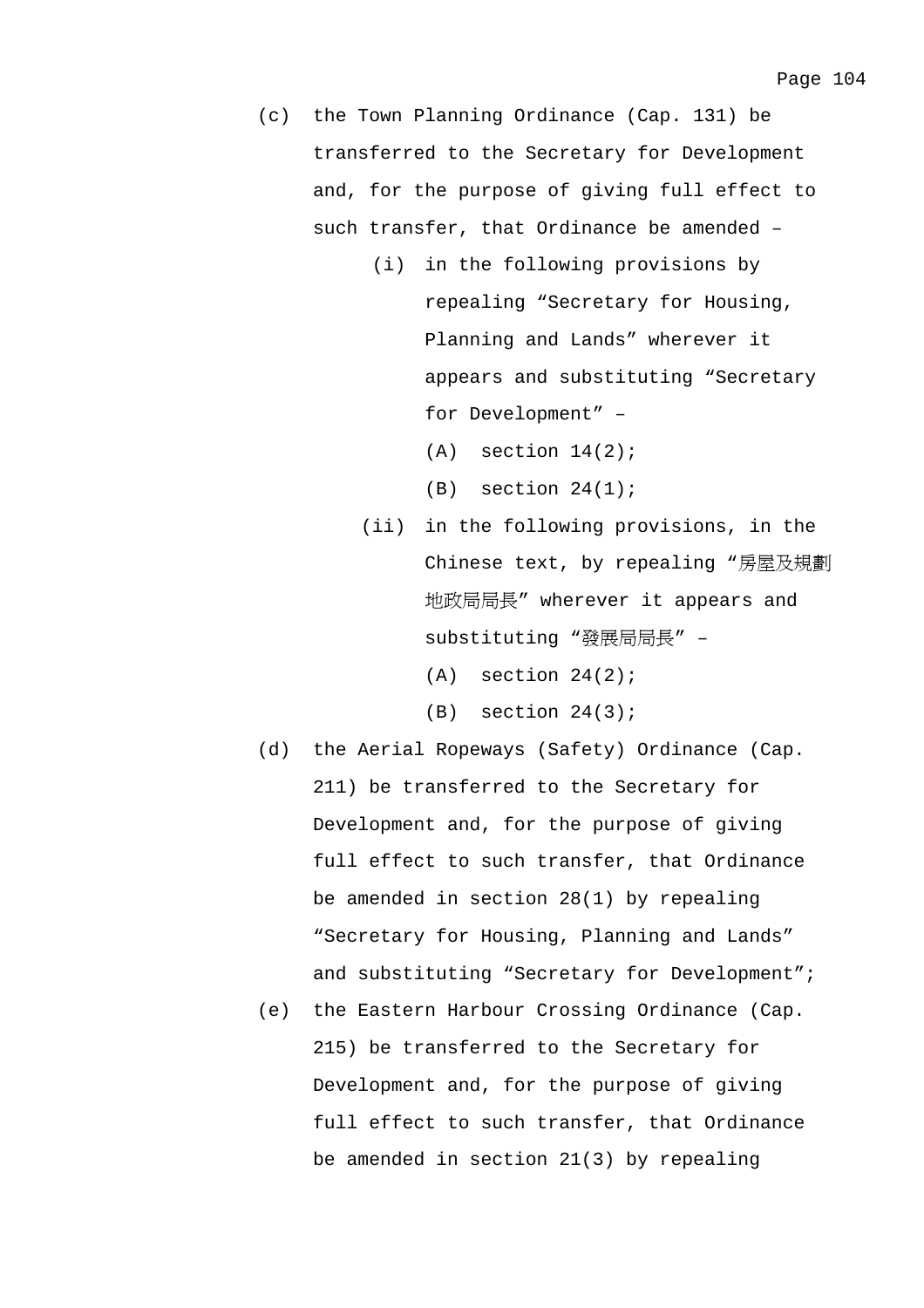"Secretary for Housing, Planning and Lands" and substituting "Secretary for Development";

- (f) the Housing Ordinance (Cap. 283) be transferred to the Secretary for Transport and Housing and, for the purpose of giving full effect to such transfer, that Ordinance be amended in the following provisions by repealing "Secretary for Housing, Planning and Lands" wherever it appears and substituting "Secretary for Transport and Housing" –
	- $(i)$  section  $14(4)$ ;
	- $(iii)$  section  $15(2)$ ;
- (g) the Hong Kong Airport (Control of Obstructions) Ordinance (Cap. 301) be transferred to the Secretary for Development and, for the purpose of giving full effect to such transfer, that Ordinance be amended in the definition of "Secretary" in section 2(1) by repealing "Secretary for Housing, Planning and Lands" and substituting "Secretary for Development";
- (h) the Lifts and Escalators (Safety) Ordinance (Cap. 327) be transferred to the Secretary for Development and, for the purpose of giving full effect to such transfer, that Ordinance be amended in the definition of "Secretary" in section 2(1) by repealing "Secretary for Housing, Planning and Lands" and substituting "Secretary for Development";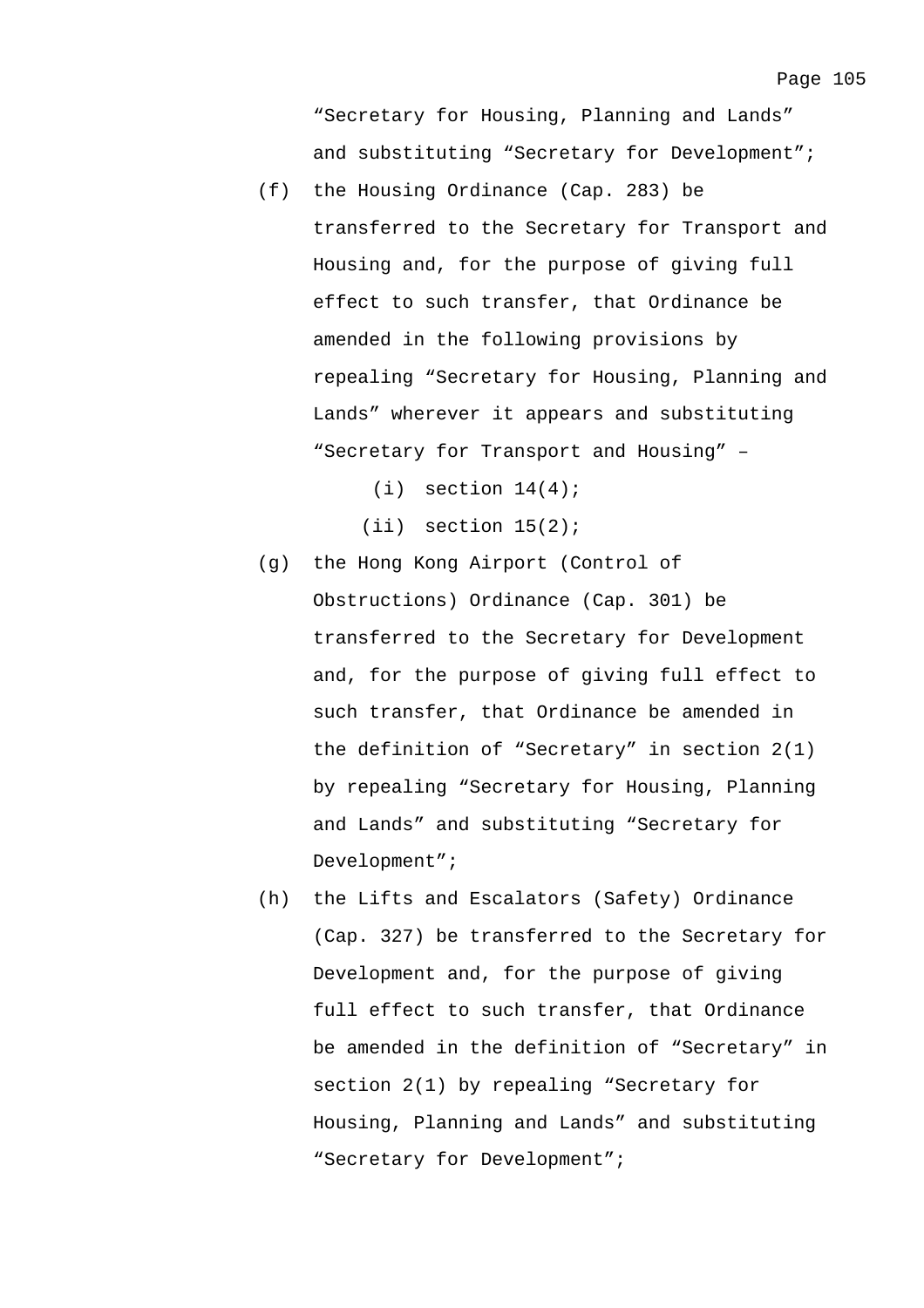- (i) the District Court Ordinance (Cap. 336) be transferred to the Secretary for Development and, for the purpose of giving full effect to such transfer, that Ordinance be amended in section 69(3A) by repealing "Secretary for Housing, Planning and Lands" and substituting "Secretary for Development";
- (j) the Electricity Networks (Statutory Easements) Ordinance (Cap. 357) be transferred to the Secretary for Development and, for the purpose of giving full effect to such transfer, that Ordinance be amended in the following provisions by repealing "Secretary for Housing, Planning and Lands" wherever it appears and substituting "Secretary for Development" –
	- (i) the definition of "approved scheme" in section 2;
	- (ii) section 3(1);
	- (iii) section 7(1);
	- (iv) section 9(2);
		- $(v)$  section  $9(3)$ ;
	- $(vi)$  section  $9(4)$ ;
- (k) the Tate's Cairn Tunnel Ordinance (Cap. 393) be transferred to the Secretary for Development and, for the purpose of giving full effect to such transfer, that Ordinance be amended in section 16(3) by repealing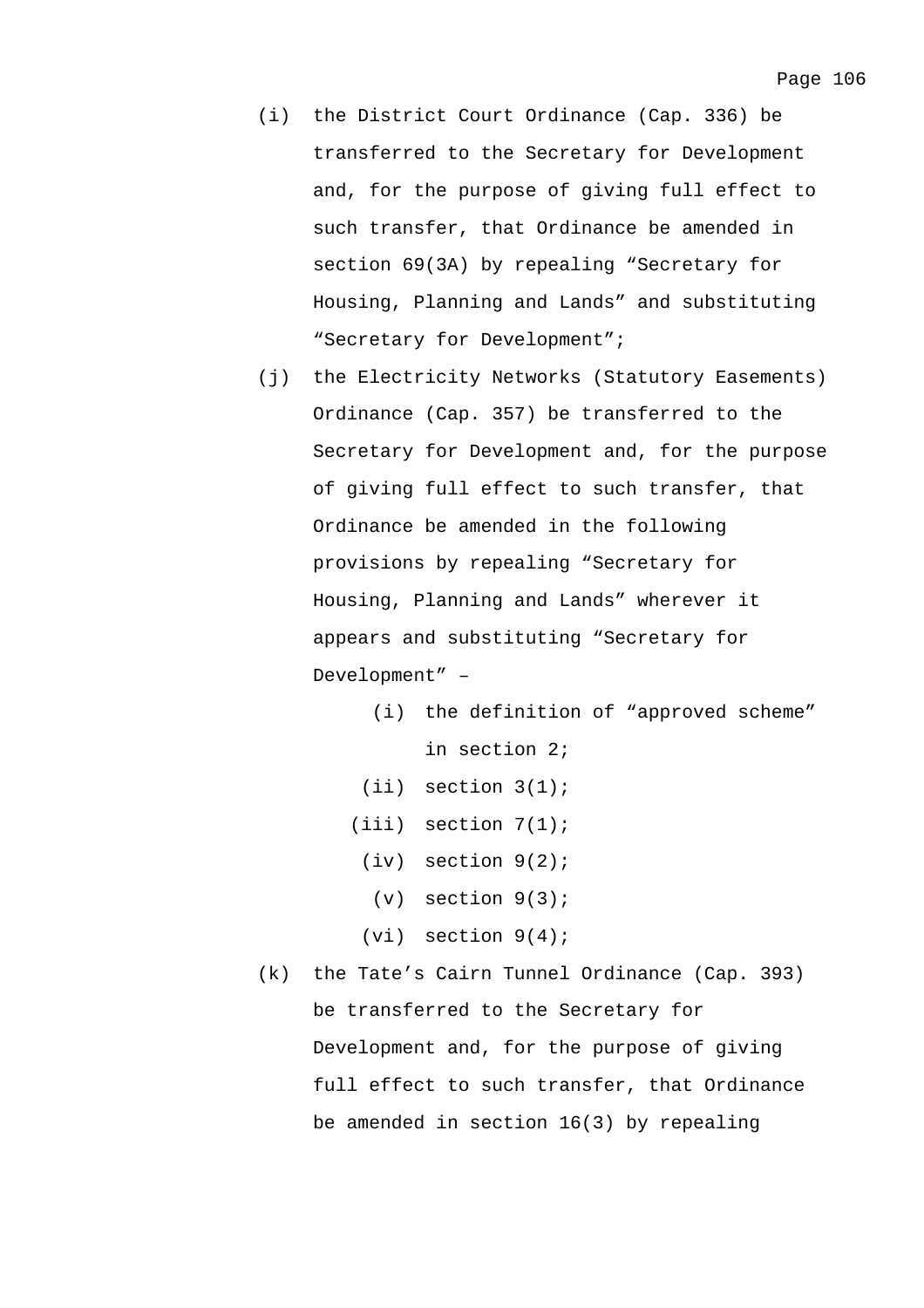"Secretary for Housing, Planning and Lands" and substituting "Secretary for Development";

- (*l*) the Western Harbour Crossing Ordinance (Cap. 436) be transferred to the Secretary for Development and, for the purpose of giving full effect to such transfer, that Ordinance be amended in section 15(2) by repealing "Secretary for Housing, Planning and Lands" and substituting "Secretary for Development";
- (m) the Sewage Tunnels (Statutory Easements) Ordinance (Cap. 438) be transferred to the Secretary for the Environment and, for the purpose of giving full effect to such transfer, that Ordinance be amended in the definition of "Secretary" in section 2 by repealing "Secretary for Housing, Planning and Lands" and substituting "Secretary for the Environment";
- (n) the Registrar General (Establishment) (Transfer of Functions and Repeal) Ordinance (Cap. 439) be transferred to the Secretary for Development and, for the purpose of giving full effect to such transfer, that Ordinance be amended in section 31 by repealing "Secretary for Housing, Planning and Lands" and substituting "Secretary for Development";
- (o) the Land Survey Ordinance (Cap. 473) be transferred to the Secretary for Development and, for the purpose of giving full effect to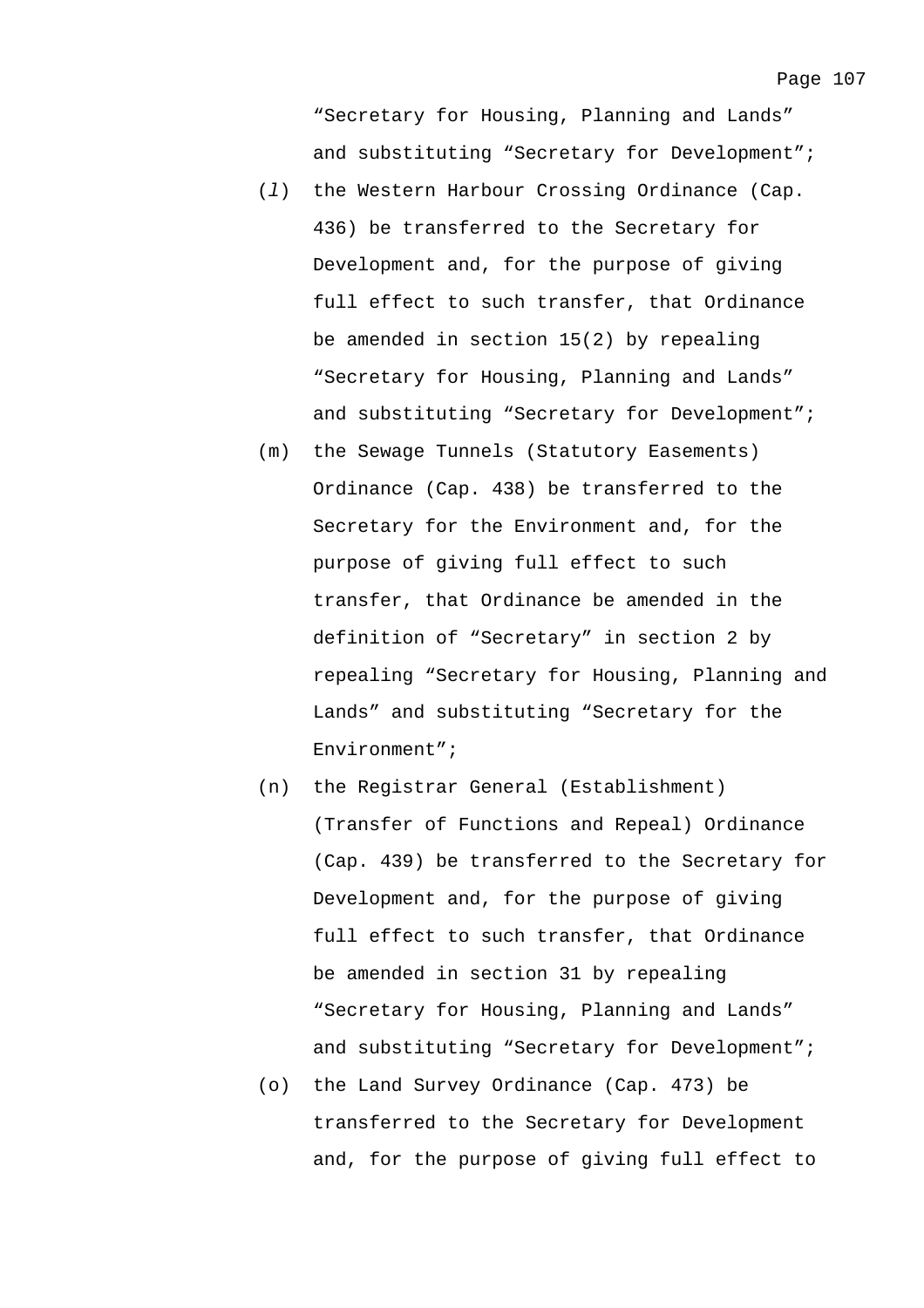such transfer, that Ordinance be amended in the definition of "Secretary" in section 2 by repealing "Secretary for Housing, Planning and Lands" and substituting "Secretary for Development";

- (p) the Tai Lam Tunnel and Yuen Long Approach Road Ordinance (Cap. 474) be transferred to the Secretary for Development and, for the purpose of giving full effect to such transfer, that Ordinance be amended in section 15(2) by repealing "Secretary for Housing, Planning and Lands" and substituting "Secretary for Development";
- (q) the Estate Agents Ordinance (Cap. 511) be transferred to the Secretary for Transport and Housing and, for the purpose of giving full effect to such transfer, that Ordinance be amended in the following provisions by repealing "Secretary for Housing, Planning and Lands" wherever it appears and substituting "Secretary for Transport and Housing" –
	- $(i)$  section  $1(2)$ ;
	- (ii) the definition of "Secretary" in section  $2(1)$ ;
- (r) the Land (Compulsory Sale for Redevelopment) Ordinance (Cap. 545) be transferred to the Secretary for Development and, for the purpose of giving full effect to such transfer, that Ordinance be amended in section 12(1) by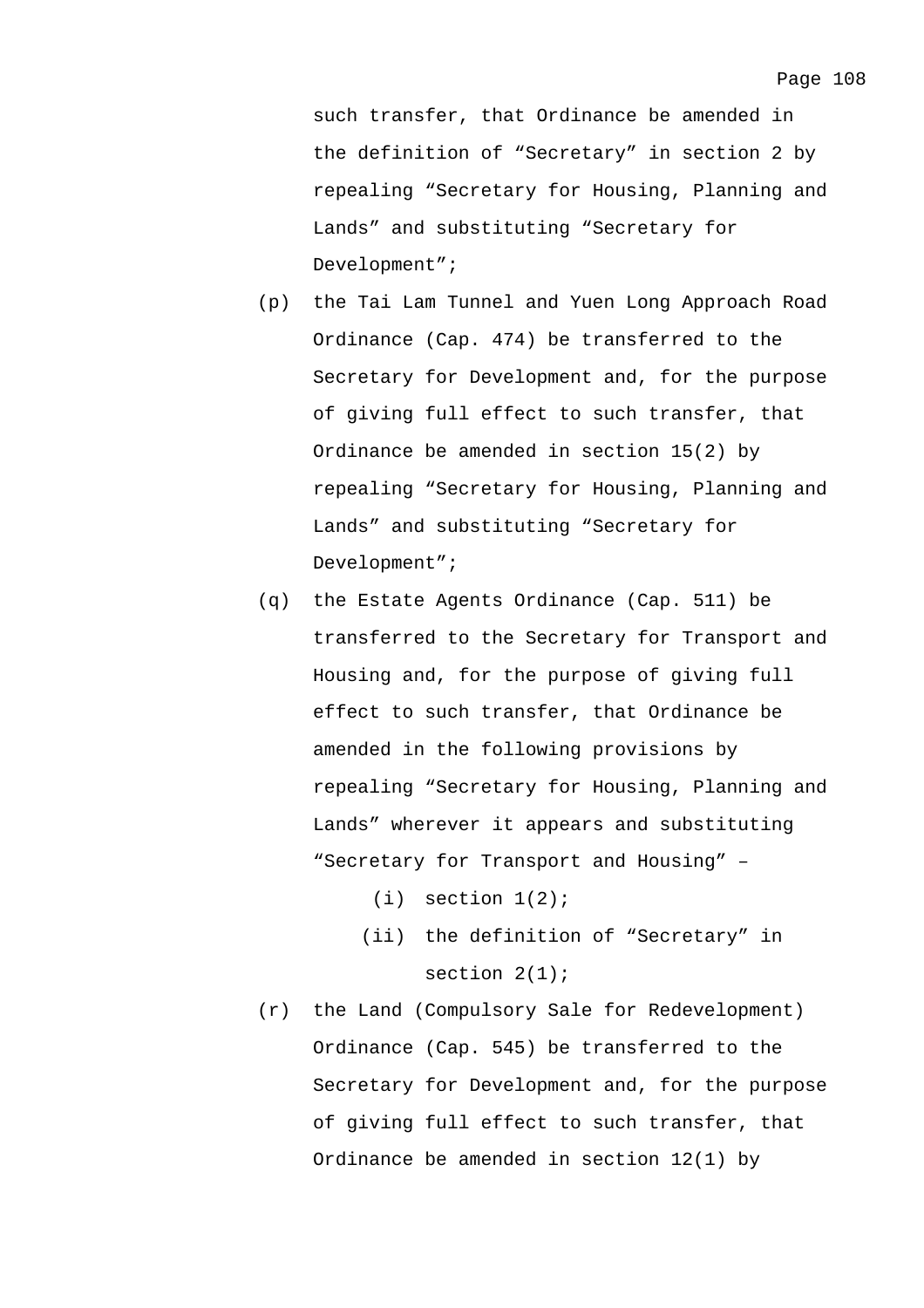repealing "Secretary for Housing, Planning and Lands" and substituting "Secretary for Development";

- (s) the Urban Renewal Authority Ordinance (Cap. 563) be transferred to the Secretary for Development and, for the purpose of giving full effect to such transfer, that Ordinance be amended in the following provisions by repealing "Secretary for Housing, Planning and Lands" wherever it appears and substituting "Secretary for Development" –
	- (i) the definition of "Secretary" in section 2;

 $(iii)$  section  $36(10)$ ;

- (t) the Land Titles Ordinance (Cap. 585) be transferred to the Secretary for Development and, for the purpose of giving full effect to such transfer, that Ordinance be amended in the following provisions by repealing "Secretary for Housing, Planning and Lands" wherever it appears and substituting "Secretary for Development" –
	- $(i)$  section  $1(2)$ ;
	- (ii) the definition of "Secretary" in section 2(1);
- (12) in addition to and without derogating from section 23 of the Interpretation and General Clauses Ordinance (Cap. 1) –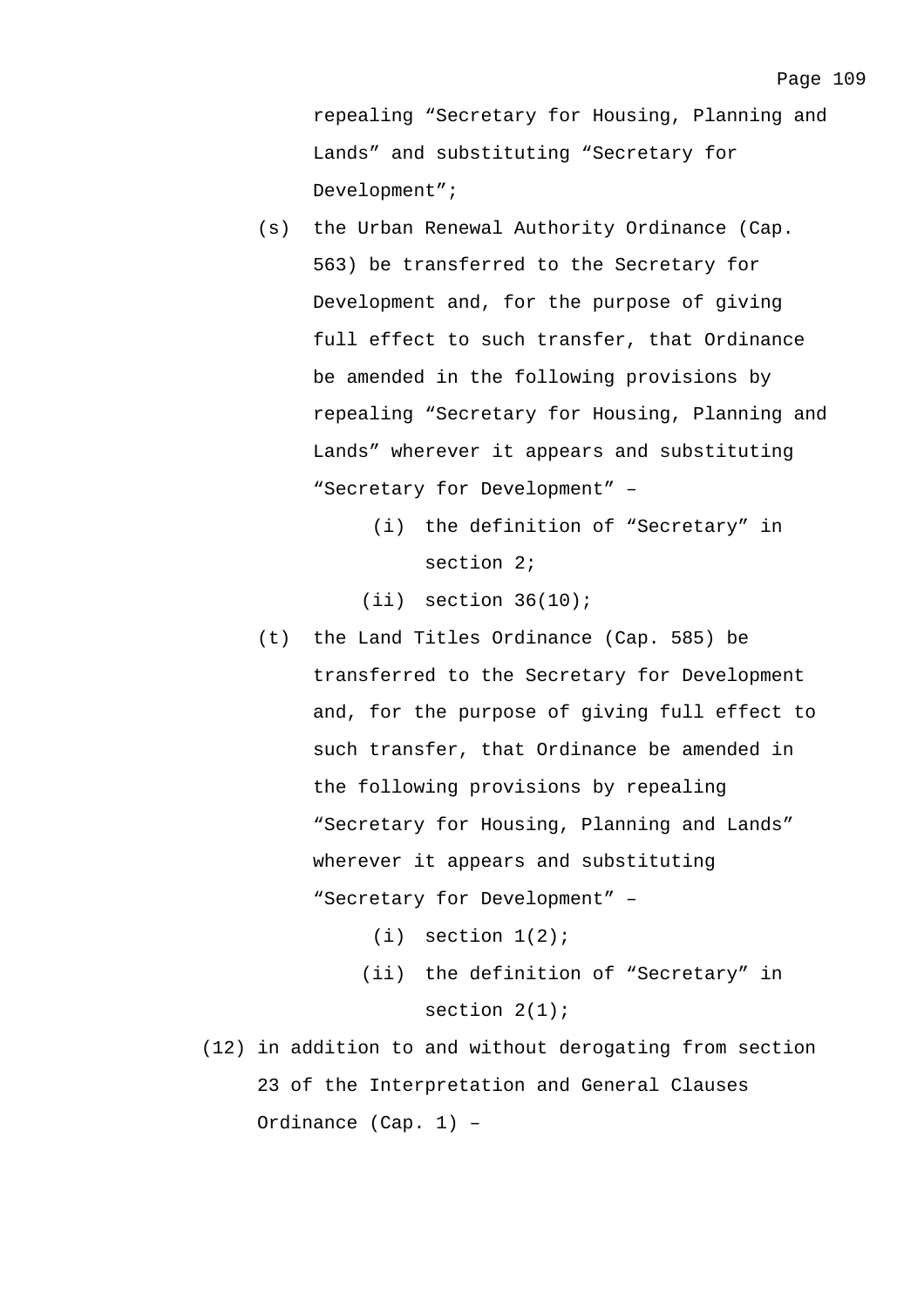- (a) anything lawfully done before 1 July 2007 by or in relation to a public officer from whom any function is transferred under this Resolution ("former officer") pursuant to or in connection with that function shall on and from that date be regarded, in so far as necessary for the purpose or in consequence of that transfer, as done by or in relation to, as the case may be, the public officer to whom that function is transferred ("new officer");
- (b) anything that, immediately before 1 July 2007 may be done and is in the process of being done by or in relation to a former officer pursuant to or in connection with any function transferred under this Resolution may on and from that date be continued by or in relation to, as the case may be, the new officer;
- (c) anything that, immediately before 1 July 2007 is required to be done and is in the process of being done by or in relation to a former officer pursuant to or in connection with any function transferred under this Resolution shall on and from that date be continued by or in relation to, as the case may be, the new officer;
- (d) without limiting subparagraphs (a) and (b) (i) any document, agreement or arrangement creating or giving rise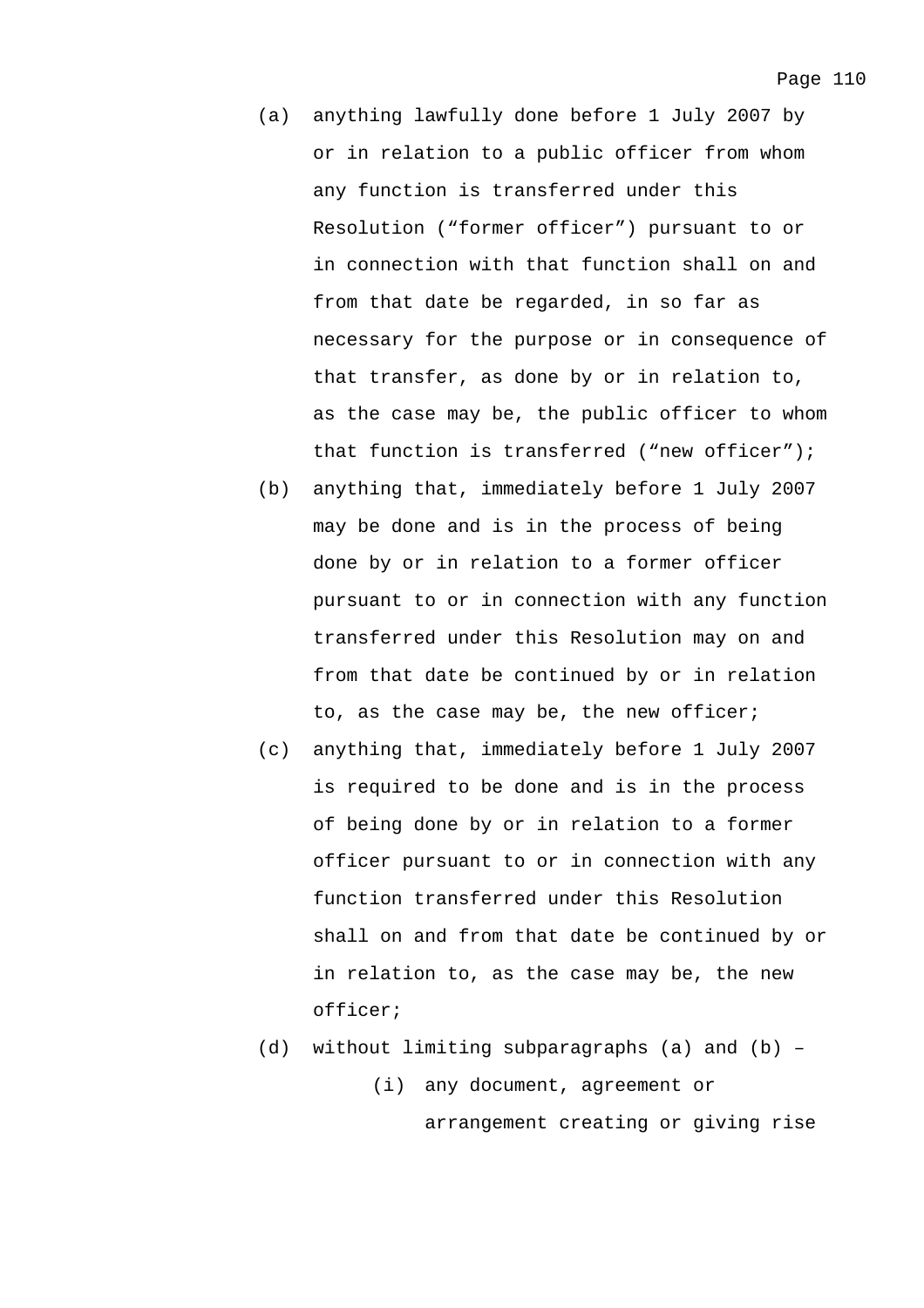to legal rights or obligations

that –

- (A) refers to a former officer, or was prepared, made or entered into by a former officer on behalf of the Government; and
- (B) is in force immediately before, or is to come into force on or after, 1 July 2007,

shall on and from that date be construed, in so far as necessary for the purpose or in consequence of the transfer of function under this Resolution from the former officer to the new officer, as if the references to the former officer included references to the new officer;

- (ii) in any legal proceedings
	- (A) in which a former officer is a party; and
	- (B) that are subsisting immediately before 1 July 2007,

the new officer shall on and from that date substitute for the former officer as that party;

- (iii) any
	- (A) right of appeal against a decision of a former officer; or

(B) right to have such decision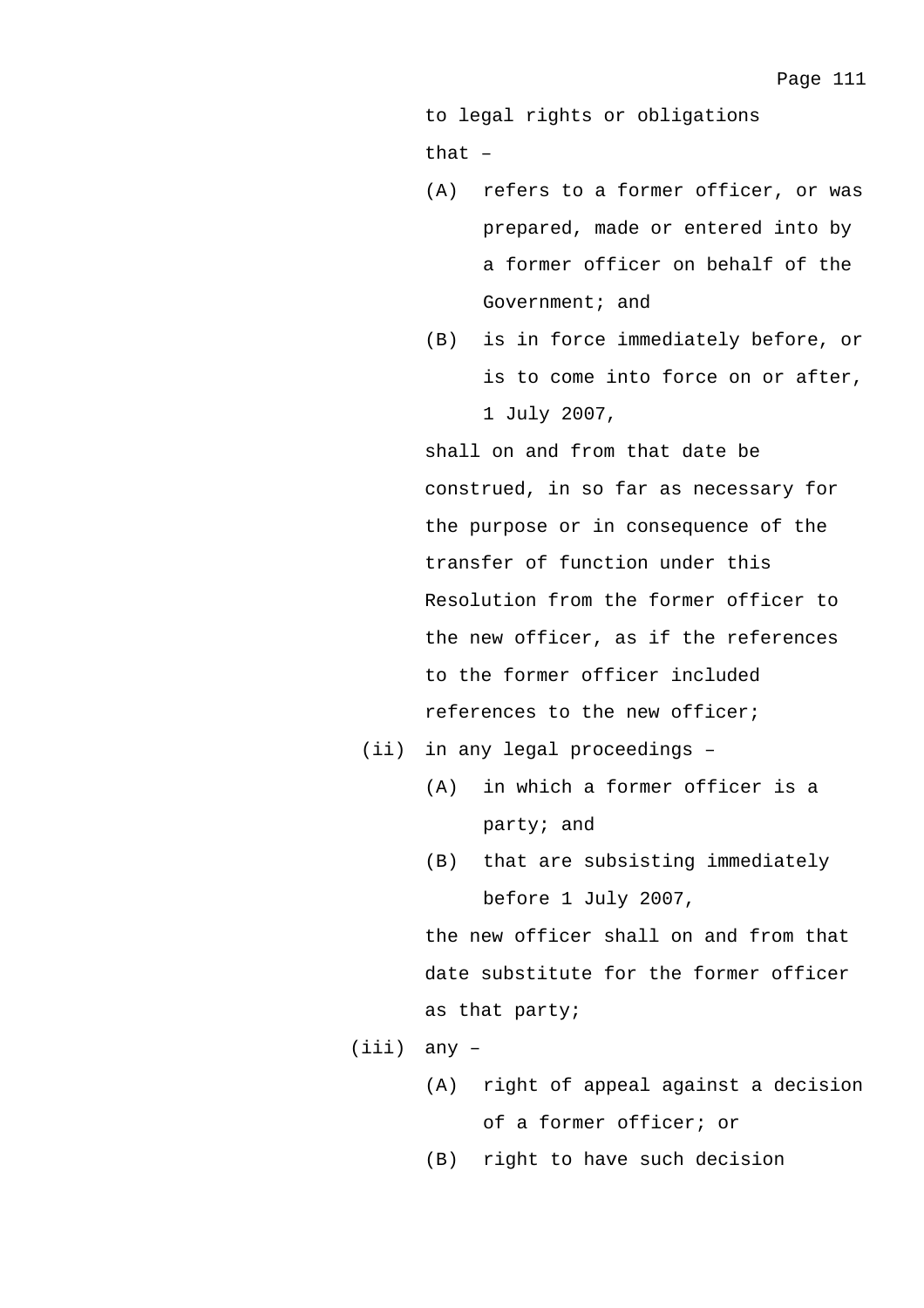reviewed,

that is subsisting immediately before 1 July 2007 may on and from that date be exercised as if the decision were a decision of the new officer;

- (iv) any right of appeal to a former officer that is subsisting immediately before 1 July 2007 is to be treated on and from that date as being a right of appeal to the new officer;
	- (v) any right to have anything reviewed by a former officer that is subsisting immediately before 1 July 2007 is to be treated on and from that date as being a right to have that thing reviewed by the new officer;
- (vi) any form that is specified or prescribed before 1 July 2007 for use in connection with any function of a former officer that is transferred under this Resolution may on and from that date be used despite the fact that it contains references to the former officer, and those references shall be construed as references to the new officer.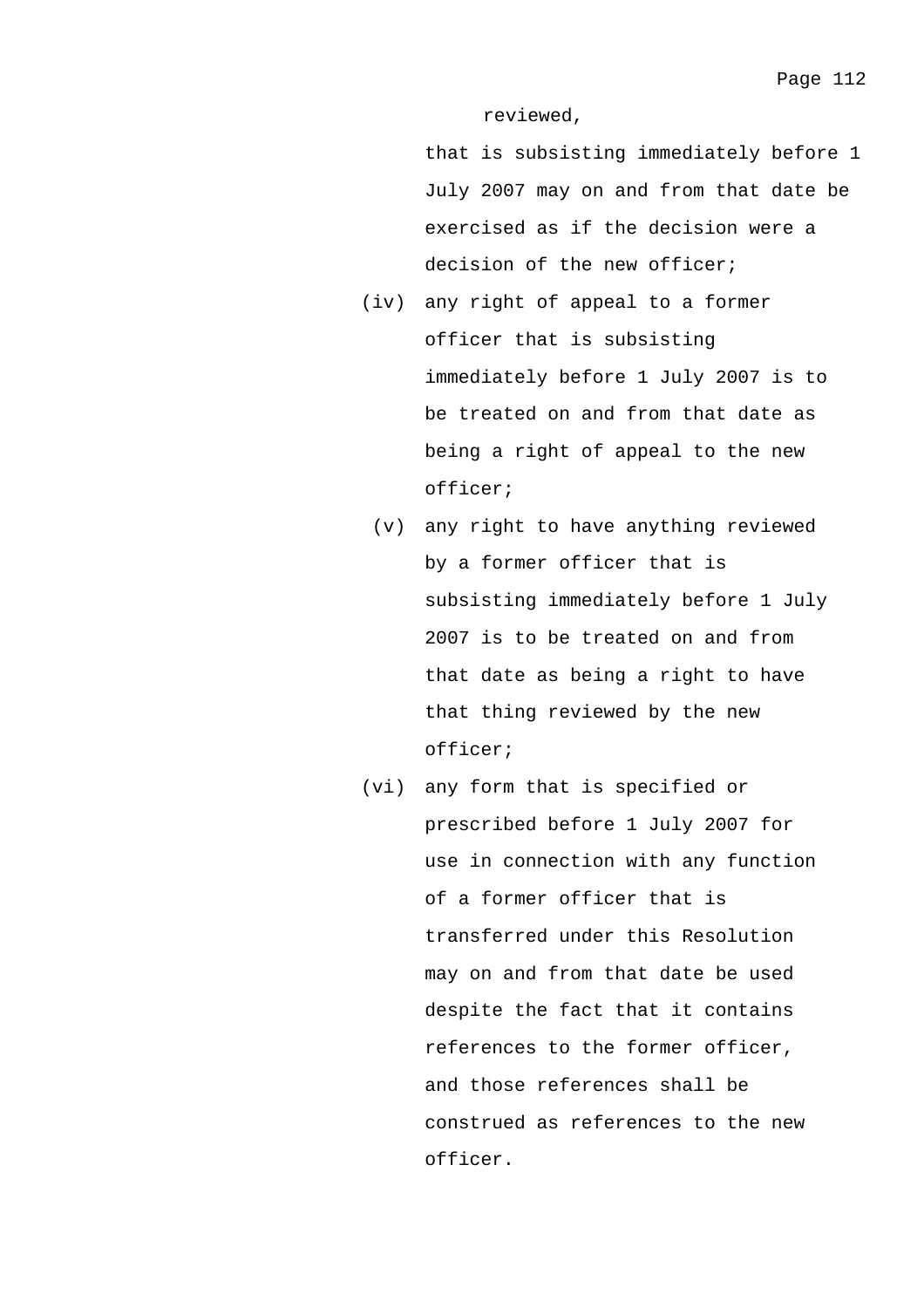- (13) in addition to and without derogating from section 23 of the Interpretation and General Clauses Ordinance (Cap. 1) -
	- (a) the corporation sole known as the "Permanent Secretary for Education" constituted by section 3(3) of the Education Scholarships Fund Ordinance (Cap. 1085) as amended by this Resolution is deemed to be a continuation of and the same legal entity as the corporation sole known as the "Permanent Secretary for Education and Manpower" constituted by that section before 1 July 2007;
	- (b) with effect from 1 July 2007, all property, rights and liabilities to which the corporation sole known as the "Permanent Secretary for Education and Manpower" was entitled or subject immediately before that date are deemed to be vested, without any actual transfer or conveyance, in the corporation sole known as the "Permanent Secretary for Education";
	- (c) nothing in this Resolution affects the legality and validity of anything done by the corporation sole known as the "Permanent Secretary for Education and Manpower" before 1 July 2007;
	- (d) without limiting subparagraphs (a), (b) and  $(c)$  –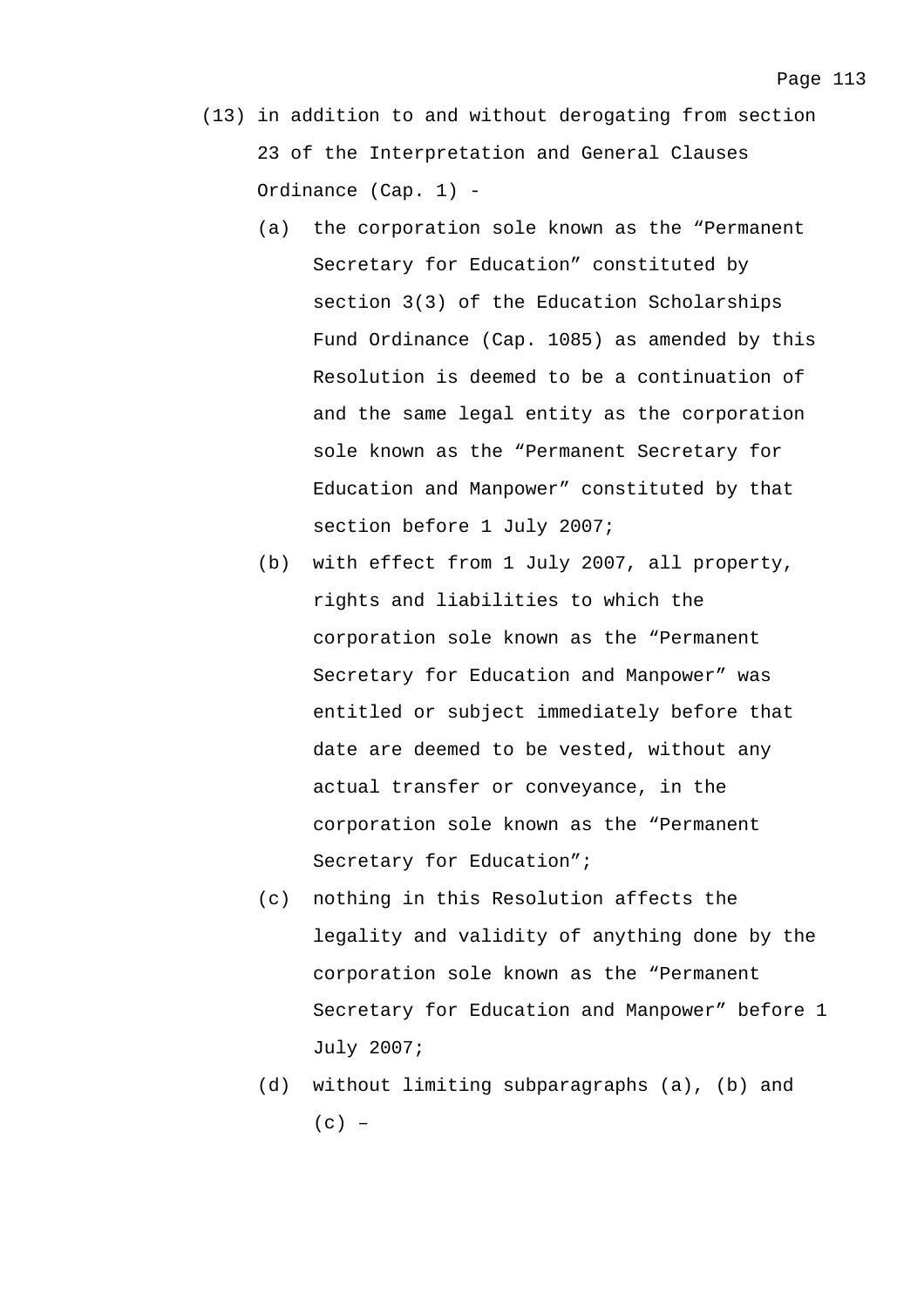- (i) a reference to the corporation sole known as the "Permanent Secretary for Education and Manpower" -
	- (A) in any agreement, arrangement or contract or in any deed, bond or any other instrument;
	- (B) in any process or other document issued, prepared or employed for the purpose of any proceeding before a court, tribunal or similar body; and
	- (C) in any other document whatsoever (other than an enactment) relating to or affecting any property, right or liability of the corporation sole known as the "Permanent Secretary for Education and Manpower" which vests in the corporation sole known as the "Permanent Secretary for Education" by virtue of subparagraph (b),

 shall be taken as from 1 July 2007 as referring to the corporation sole known as the "Permanent Secretary for Education";

 (ii) the record of property of the corporation sole known as the "Permanent Secretary for Education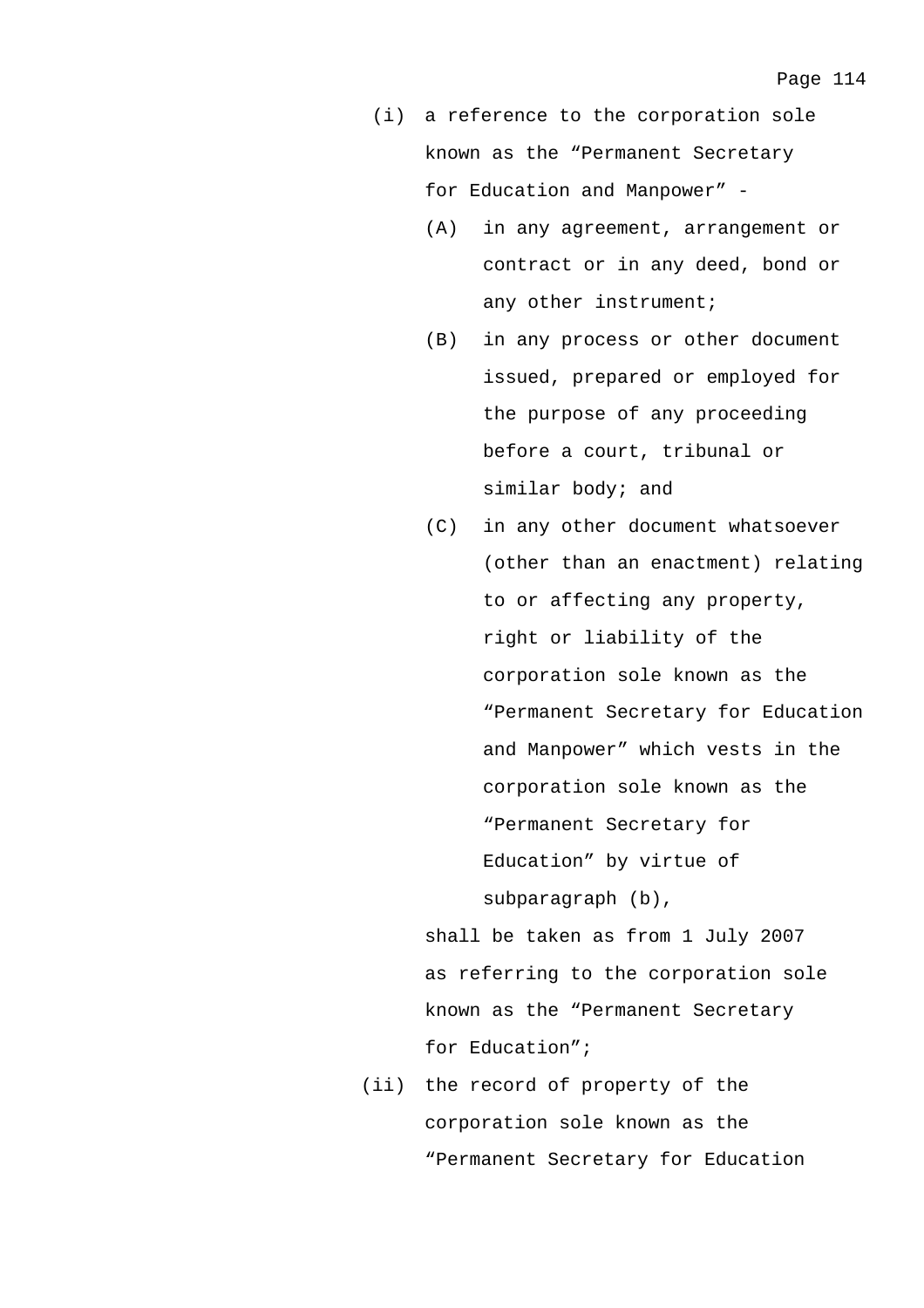and Manpower" immediately before 1 July 2007 that is in the form of any entry in the books of a bank, company or other corporation is to be transferred in those books to the corporation sole known as the "Permanent Secretary for Education" on the request of the corporation sole known as the "Permanent Secretary for Education" by the bank, company or other corporation;

- (iii) where the corporation sole known as the "Permanent Secretary for Education and Manpower" is the trustee of any trust, the corporation sole known as the "Permanent Secretary for Education" shall with effect from 1 July 2007 continue as trustee of that trust in substitution of the corporation sole known as the "Permanent Secretary for Education and Manpower";
	- (iv) the corporation sole known as the "Permanent Secretary for Education" may sue on, recover or enforce any property or right vested in it under subparagraph (b) and may be sued for any liabilities to which it is subject under that subparagraph;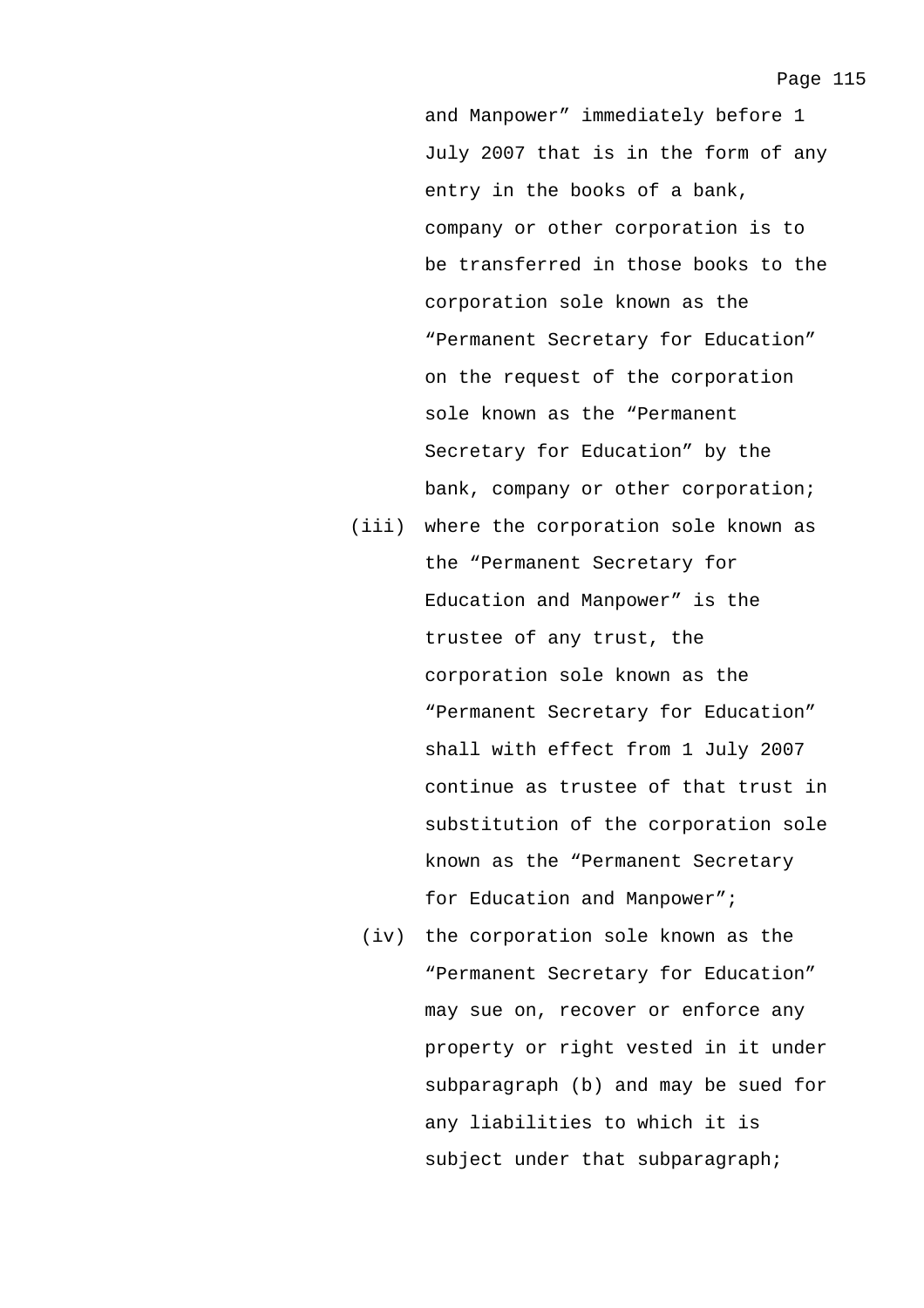- (v) the corporation sole known as the "Permanent Secretary for Education" may sue on, recover or enforce a chose in action vested in it under subparagraph (b) without having to give a notice of transfer to the person bound by the chose in action;
- (vi) any claim by or against the corporation sole known as the "Permanent Secretary for Education and Manpower" in any judicial or administrative proceedings that is subsisting immediately before 1 July 2007 does not abate by reason of the making and passing of this Resolution and may be continued or enforced by or against the corporation sole known as the "Permanent Secretary for Education";
- (vii) in any judicial or administrative proceedings that is subsisting immediately before 1 July 2007 in which the corporation sole known as the "Permanent Secretary for Education and Manpower" is a party, the corporation sole known as the "Permanent Secretary for Education" shall, on and from that date, substitute for the corporation sole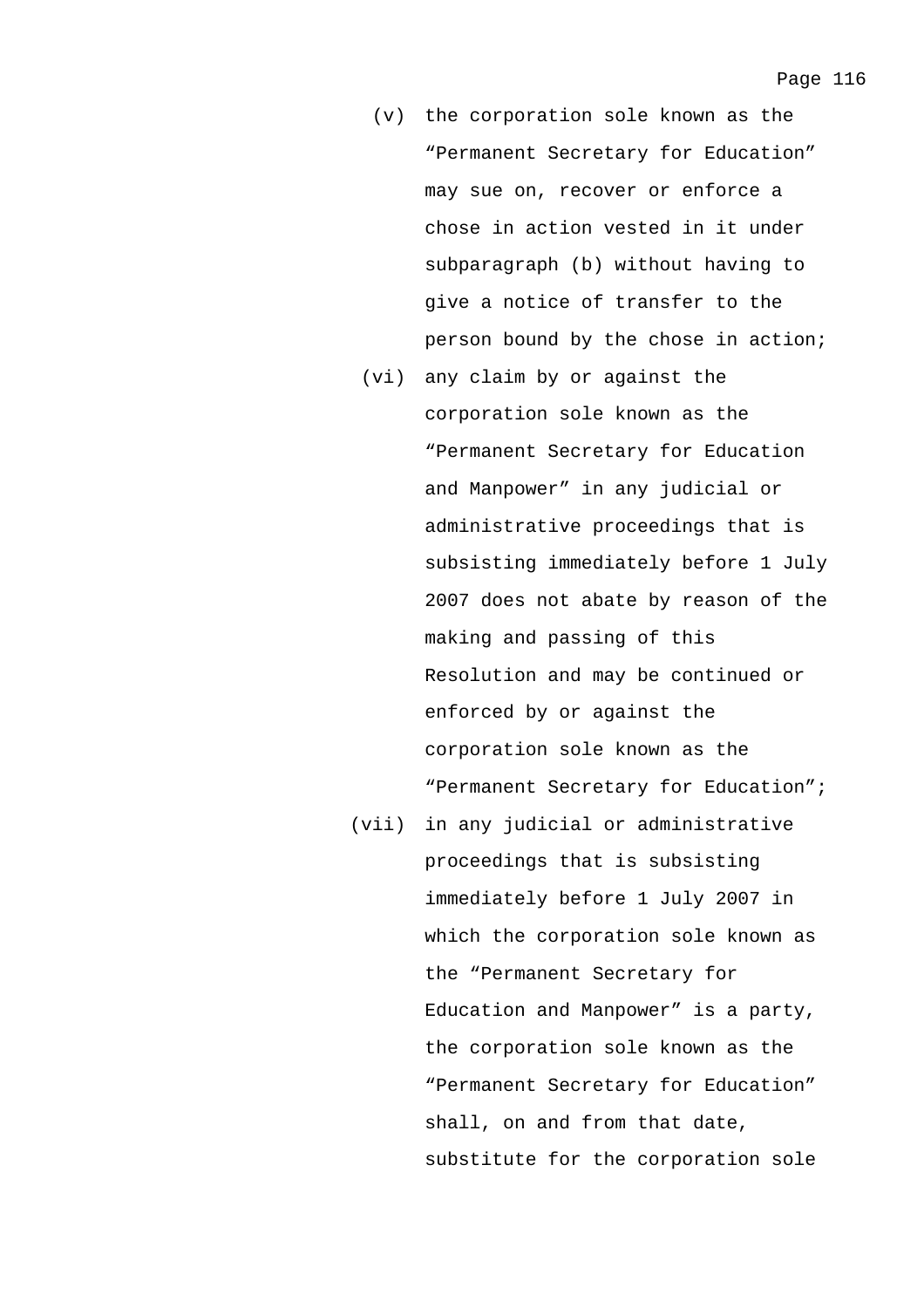Page 117

party;

- (e) in this paragraph, a reference to property, rights and liabilities of the corporation sole known as the "Permanent Secretary for Education and Manpower" is a reference to –
	- (i) property and assets of every description (whether tangible or intangible) and rights and liabilities of every description (whether present or future, actual or contingent);
	- (ii) property wherever situated or rights and liabilities under the law of any place;
- (14) in addition to and without derogating from section 23 of the Interpretation and General Clauses Ordinance (Cap. 1) -
	- (a) the corporation sole known as the "Permanent Secretary for Education Incorporated" constituted by section 2 of the Permanent Secretary for Education and Manpower Incorporation Ordinance (Cap. 1098) as amended by this Resolution is deemed to be a continuation of and the same legal entity as the corporation sole known as the "Permanent Secretary for Education and Manpower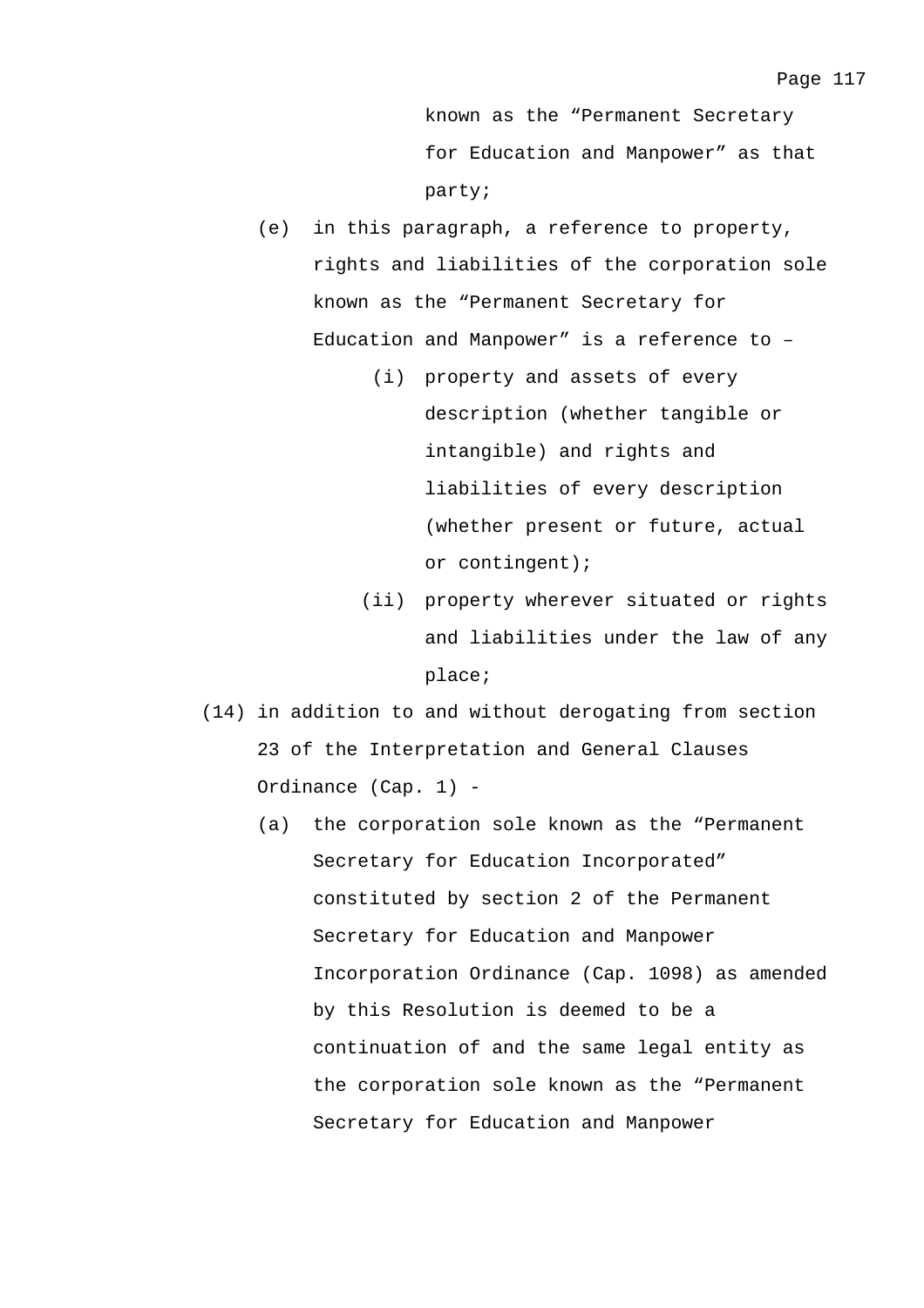- (b) with effect from 1 July 2007, all property, rights and liabilities to which the corporation sole known as the "Permanent Secretary for Education and Manpower Incorporated" was entitled or subject immediately before that date are deemed to be vested, without any actual transfer or conveyance, in the corporation sole known as the "Permanent Secretary for Education Incorporated";
- (c) nothing in this Resolution affects the legality and validity of anything done by the corporation sole known as the "Permanent Secretary for Education and Manpower Incorporated" before 1 July 2007;
- (d) without limiting subparagraphs (a), (b) and  $(c)$  –
	- (i) a reference to the corporation sole known as the "Permanent Secretary for Education and Manpower Incorporated" -
		- (A) in any agreement, arrangement or contract or in any deed, bond or any other instrument;
		- (B) in any process or other document issued, prepared or employed for the purpose of any proceeding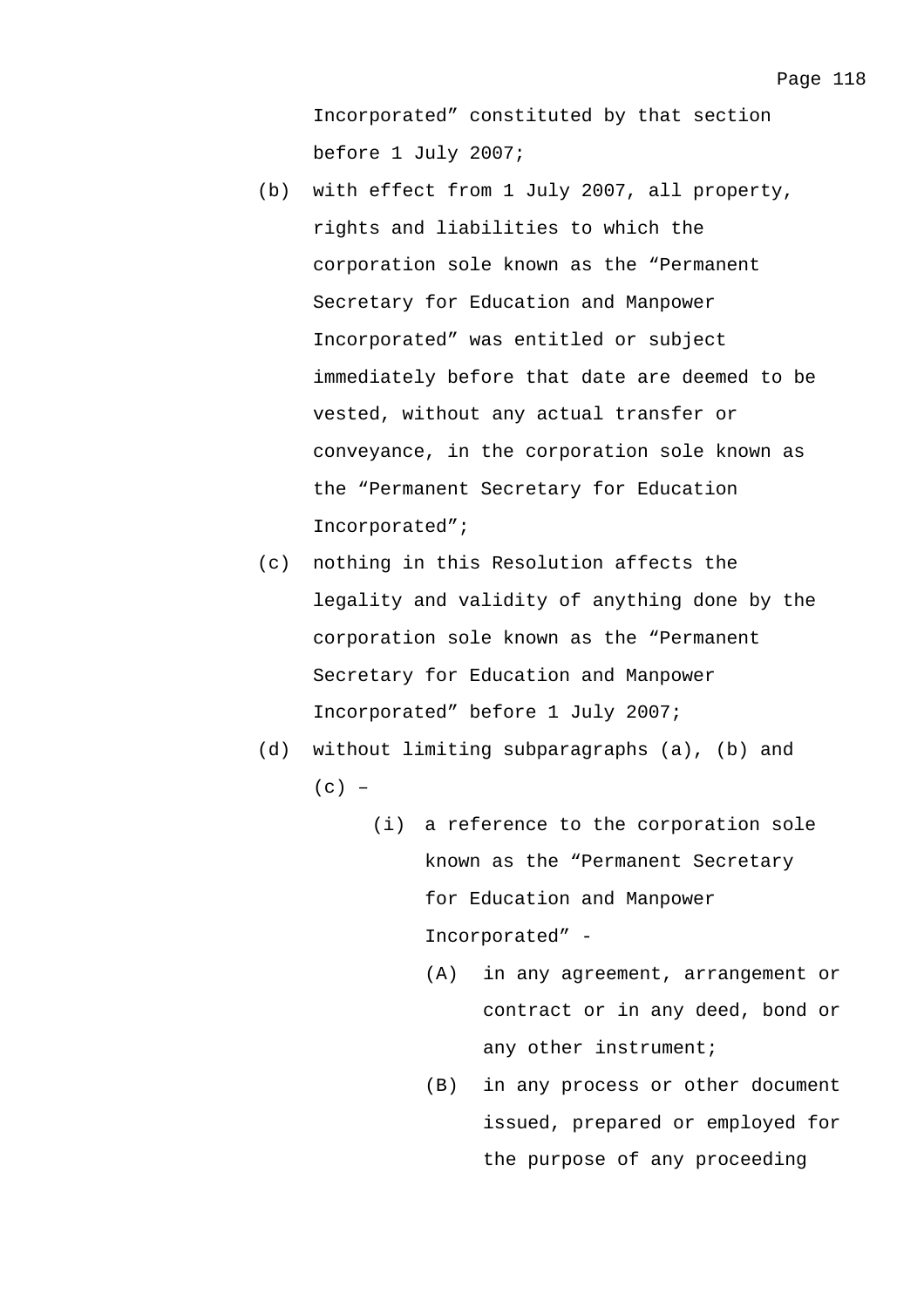before a court, tribunal or similar body; and

(C) in any other document whatsoever (other than an enactment) relating to or affecting any property, right or liability of the corporation sole known as the "Permanent Secretary for Education and Manpower Incorporated" which vests in the corporation sole known as the "Permanent Secretary for Education Incorporated" by virtue of subparagraph (b),

 shall be taken as from 1 July 2007 as referring to the corporation sole known as the "Permanent Secretary for Education Incorporated";

 (ii) the record of property of the corporation sole known as the "Permanent Secretary for Education and Manpower Incorporated" immediately before 1 July 2007 that is in the form of any entry in the books of a bank, company or other corporation is to be transferred in those books to the corporation sole known as the "Permanent Secretary for Education Incorporated" on the request of the corporation sole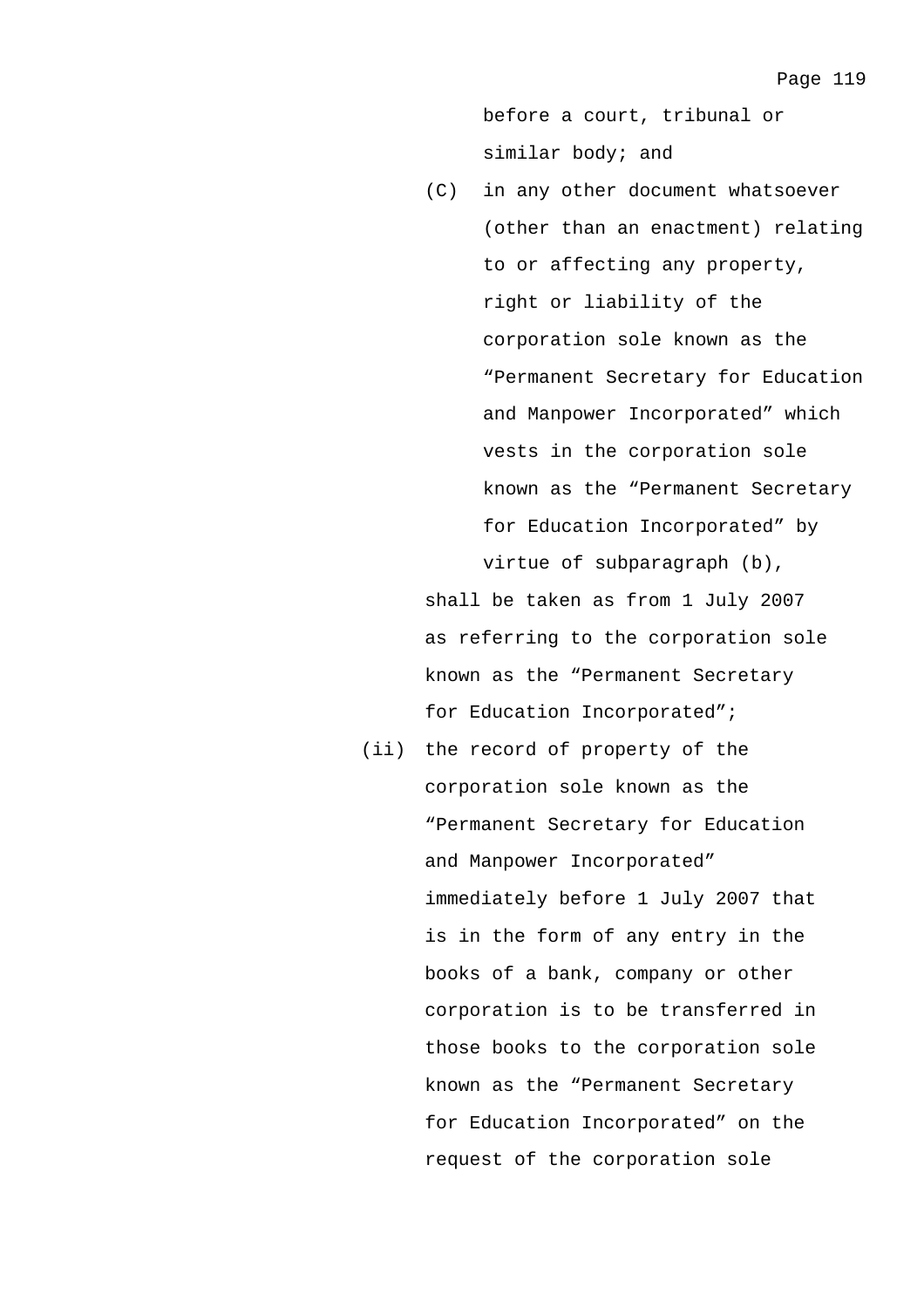known as the "Permanent Secretary for Education Incorporated" by the bank, company or other corporation;

- (iii) where the corporation sole known as the "Permanent Secretary for Education and Manpower Incorporated" is the trustee of any trust, the corporation sole known as the "Permanent Secretary for Education Incorporated" shall with effect from 1 July 2007 continue as trustee of that trust in substitution of the corporation sole known as the "Permanent Secretary for Education and Manpower Incorporated";
	- (iv) the corporation sole known as the "Permanent Secretary for Education Incorporated" may sue on, recover or enforce any property or right vested in it under subparagraph (b) and may be sued for any liabilities to which it is subject under that subparagraph;
		- (v) the corporation sole known as the "Permanent Secretary for Education Incorporated" may sue on, recover or enforce a chose in action vested in it under subparagraph (b) without having to give a notice of transfer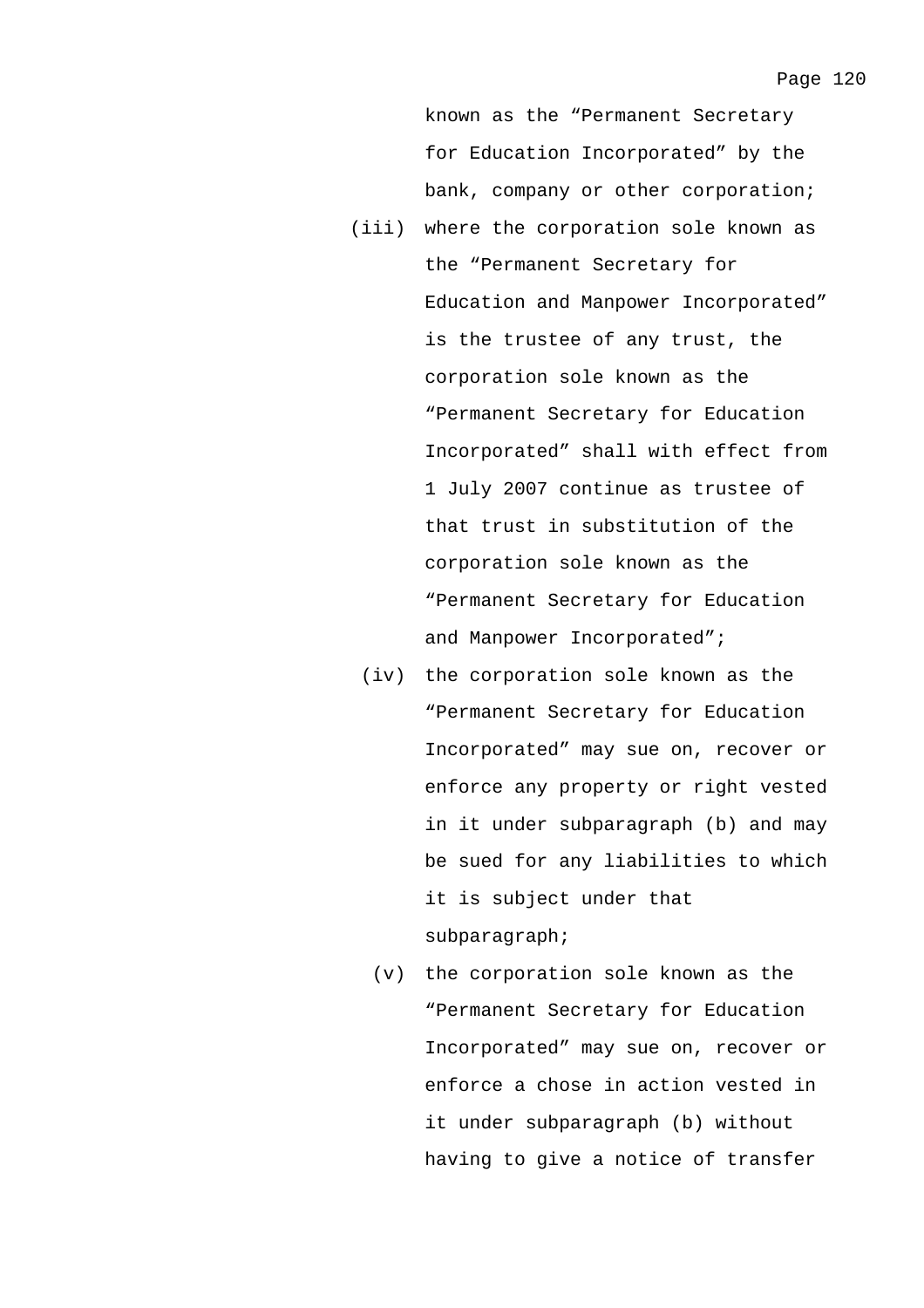to the person bound by the chose in action;

- (vi) any claim by or against the corporation sole known as the "Permanent Secretary for Education and Manpower Incorporated" in any judicial or administrative proceedings that is subsisting immediately before 1 July 2007 does not abate by reason of the making and passing of this Resolution and may be continued or enforced by or against the corporation sole known as the "Permanent Secretary for Education Incorporated";
- (vii) in any judicial or administrative proceedings that is subsisting immediately before 1 July 2007 in which the corporation sole known as the "Permanent Secretary for Education and Manpower Incorporated" is a party, the corporation sole known as the "Permanent Secretary for Education Incorporated" shall, on and from that date, substitute for the corporation sole known as the "Permanent Secretary for Education and Manpower Incorporated" as that party;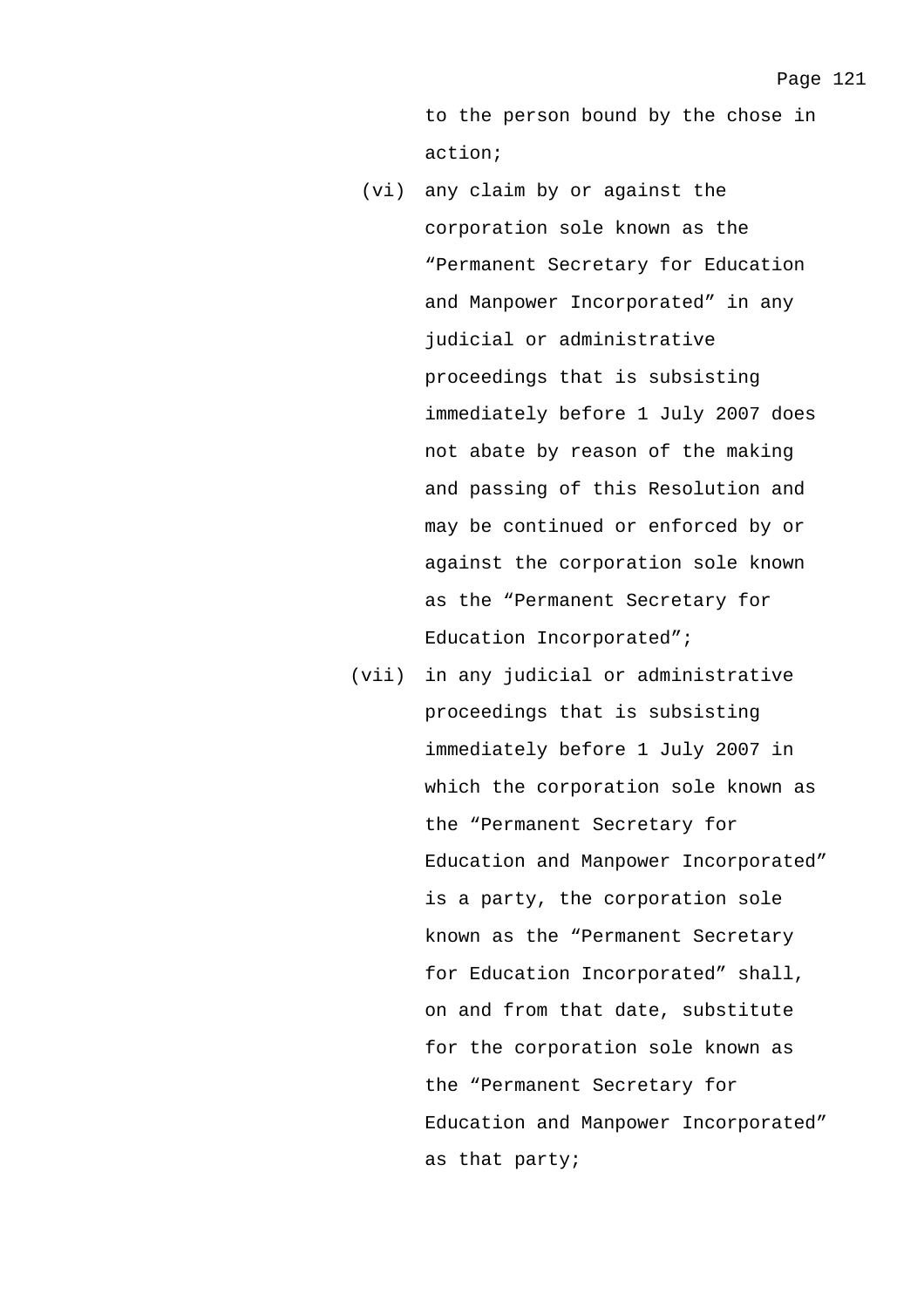- (e) in this paragraph, a reference to property, rights and liabilities of the corporation sole known as the "Permanent Secretary for Education and Manpower Incorporated" is a reference to –
	- (i) property and assets of every description (whether tangible or intangible) and rights and liabilities of every description (whether present or future, actual or contingent);
	- (ii) property wherever situated or rights and liabilities under the law of any place.

Clerk to the Legislative Council

2007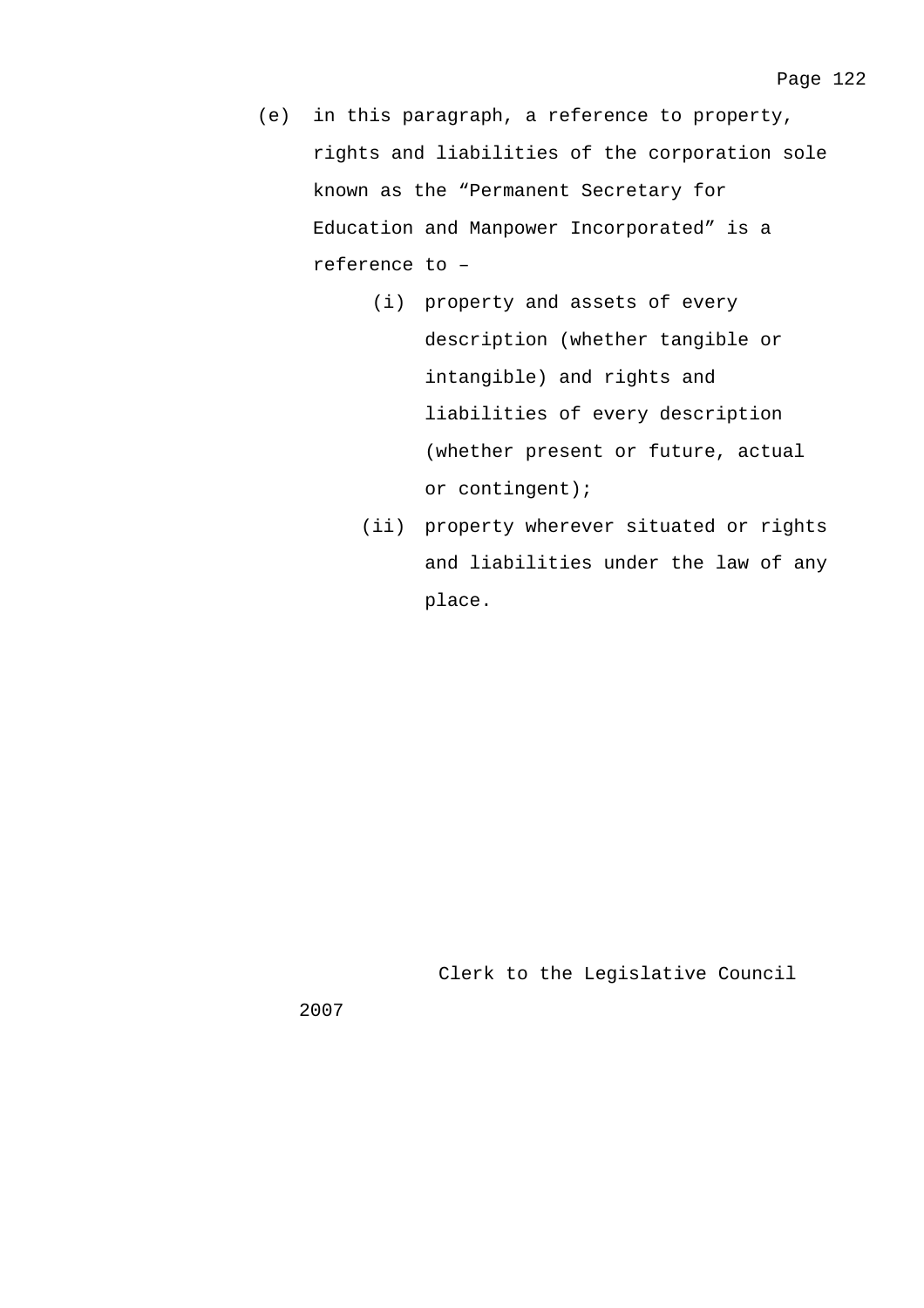#### **Explanatory Note**

As from 1 July 2007, this Resolution –

- (a) effects the transfer of
	- (i) the statutory functions exercisable by the Secretary for Constitutional Affairs to the Secretary for Constitutional and Mainland Affairs;
	- (ii) the statutory functions exercisable by the Secretary for Commerce, Industry and Technology to the Secretary for Commerce and Economic Development;
	- (iii) some of the statutory functions exercisable by the Secretary for Economic Development and Labour to the Secretary for Commerce and Economic Development;
		- (iv) some of the statutory functions exercisable by the Secretary for Economic Development and Labour to the Secretary for the Environment;
			- (v) some of the statutory functions exercisable by the Secretary for Economic Development and Labour to the Secretary for Labour and Welfare;
		- (vi) some of the statutory functions exercisable by the Secretary for Economic Development and Labour to the Secretary for Transport and Housing;
	- (vii) some of the statutory functions exercisable by the Secretary for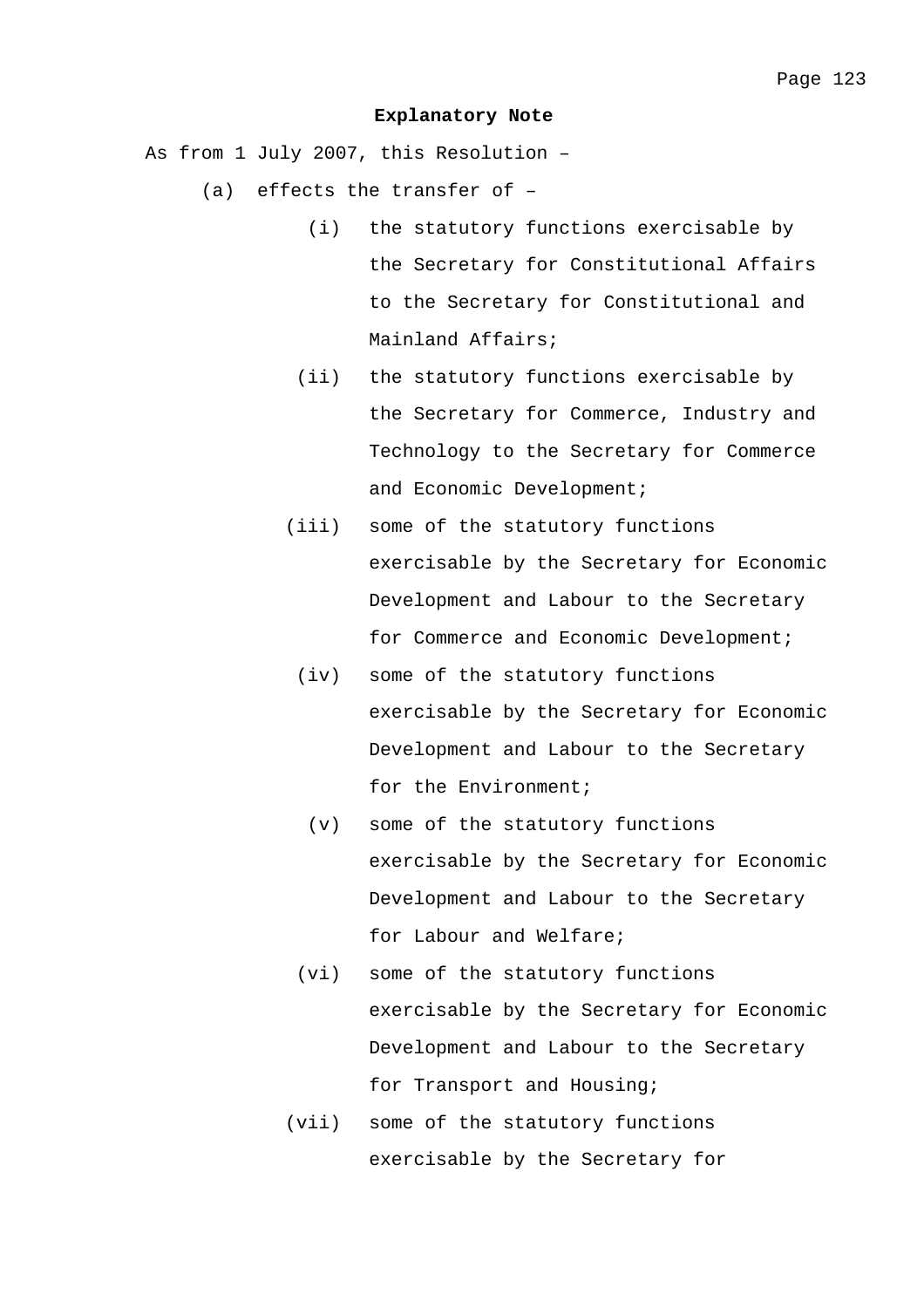- (viii) some of the statutory functions exercisable by the Secretary for Education and Manpower to the Secretary for Labour and Welfare;
	- (ix) some of the statutory functions exercisable by the Secretary for the Environment, Transport and Works to the Secretary for Development;
		- (x) some of the statutory functions exercisable by the Secretary for the Environment, Transport and Works to the Secretary for the Environment;
	- (xi) some of the statutory functions exercisable by the Secretary for the Environment, Transport and Works to the Secretary for Transport and Housing;
	- (xii) some of the statutory functions exercisable by the Secretary for Health, Welfare and Food to the Secretary for Food and Health;
- (xiii) some of the statutory functions exercisable by the Secretary for Health, Welfare and Food to the Secretary for Labour and Welfare;
	- (xiv) some of the statutory functions exercisable by the Secretary for Home Affairs to the Secretary for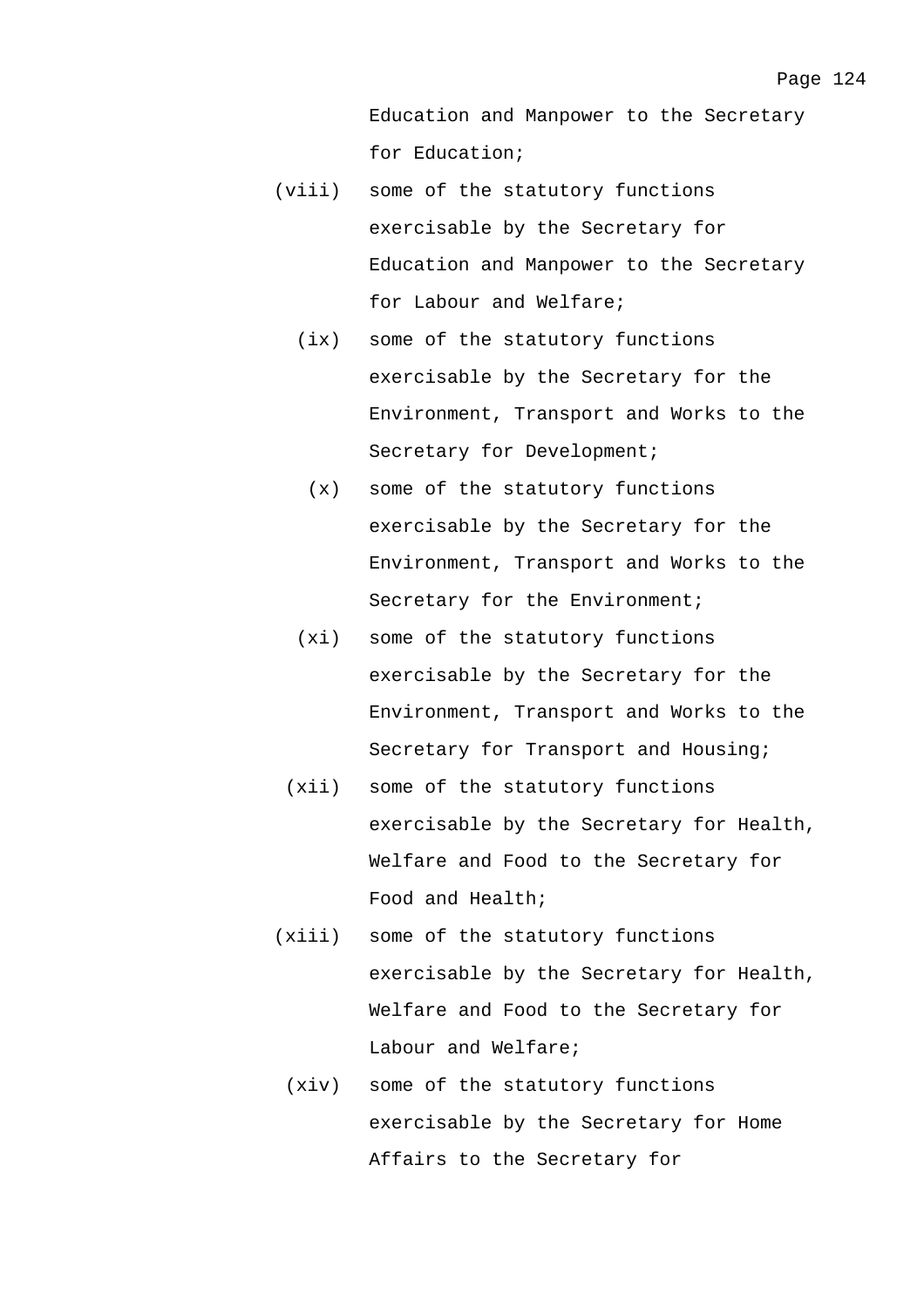Constitutional and Mainland Affairs;

- (xv) some of the statutory functions exercisable by the Secretary for Home Affairs to the Secretary for Development;
- (xvi) some of the statutory functions exercisable by the Secretary for Housing, Planning and Lands to the Secretary for Development;
- (xvii) some of the statutory functions exercisable by the Secretary for Housing, Planning and Lands to the Secretary for the Environment;
- (xviii) some of the statutory functions exercisable by the Secretary for Housing, Planning and Lands to the Secretary for Transport and Housing; and
- (b) amends references to the titles in certain Ordinances affected by the transfers accordingly.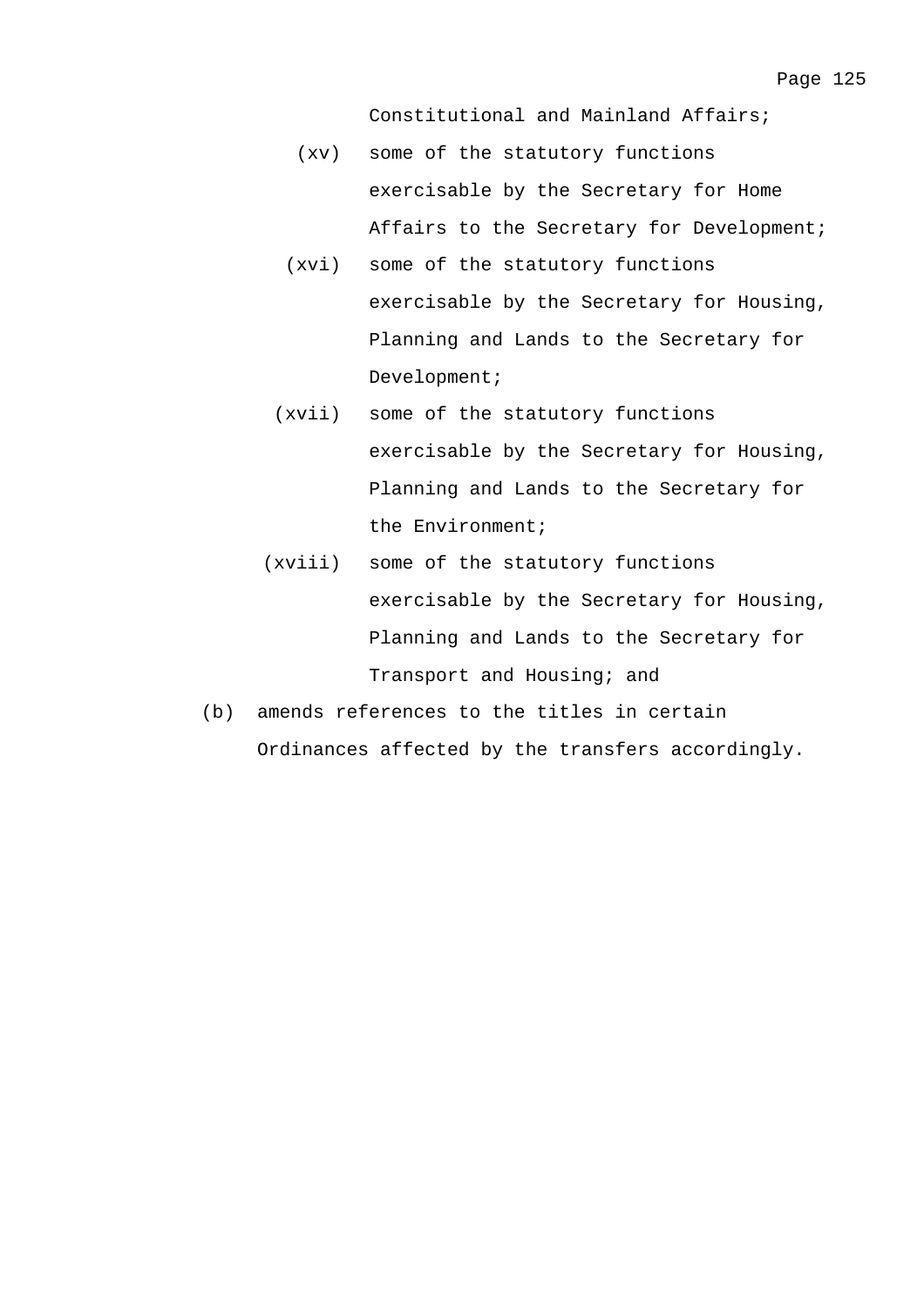# **DRAFT**

**Annex B**

# **INTERPRETATION AND GENERAL CLAUSES ORDINANCE (REPLACEMENT OF SCHEDULE 6) ORDER 2007**

(Made by the Chief Executive in Council under section 62(3) of the Interpretation and General Clauses Ordinance (Cap. 1))

### **1. Commencement**

This Order shall come into operation on 1 July 2007.

## **2. Schedule 6 substituted**

Schedule 6 to the Interpretation and General Clauses

Ordinance (Cap. 1) is repealed and the following substituted –

"SCHEDULE 6 [s. 62]

#### PUBLIC OFFICERS

Chief Secretary for Administration Financial Secretary Secretary for Justice Secretary for the Civil Service Secretary for Commerce and Economic Development Secretary for Constitutional and Mainland Affairs Secretary for Development Secretary for Education Secretary for the Environment Secretary for Financial Services and the Treasury Secretary for Food and Health Secretary for Home Affairs Secretary for Labour and Welfare